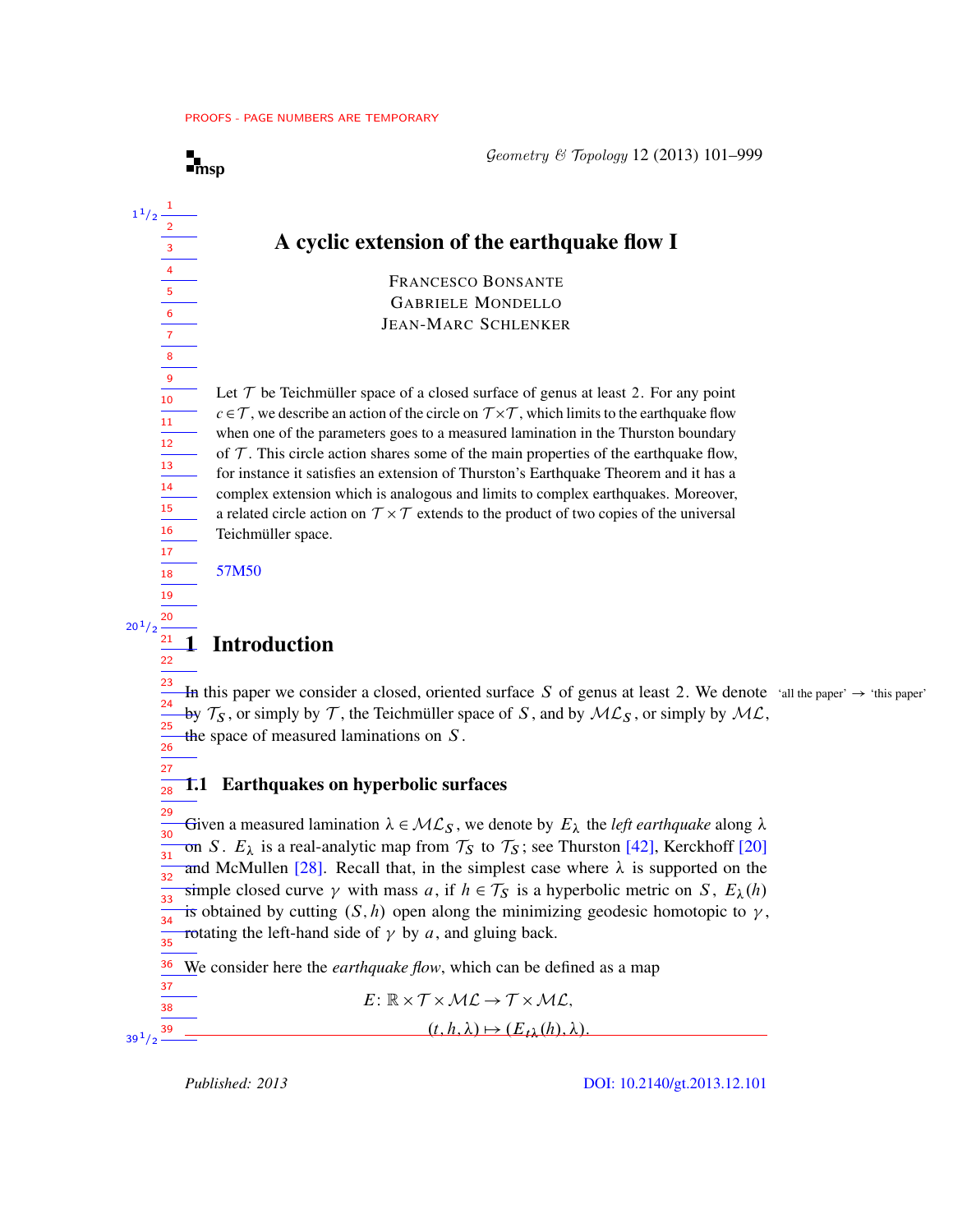- <sup>1</sup> We call  $E_t$  the corresponding map from  $T \times ML$  to  $T \times ML$ , and will also use the <sup>2</sup> notation  $E_{\lambda}(h) := E_1(h, \lambda)$ . 1  $1/2$ 
	- Earthquakes have a number of interesting properties, of which we can single the following. 3 4 5
	- (1) The earthquake flow defined above is indeed a flow: for all  $s, t \in \mathbb{R}$ , we have  $E_s \circ E_t = E_{s+t}$ . 6 7 8
	- (2) Thurston's Earthquake Theorem (see [\[20\]](#page-75-0)): for any  $h, h' \in \mathcal{T}$ , there is a unique  $\lambda \in \mathcal{ML}$  such that  $E_{\lambda}(h) = h'$ . 9 10
	- (3) For fixed  $\lambda \in \mathcal{ML}_S$  and  $h \in \mathcal{T}_S$ , the map  $\frac{1}{11}$

$$
\mathbb{R} \to \mathcal{T}_S,
$$
  

$$
t \mapsto E_{-t\lambda}(h),
$$

- extends to a holomorphic map on a simply connected domain in  $\mathbb C$  containing all complex numbers with nonnegative imaginary part; see  $[28]$ . This defines the notion of "complex earthquake".
- (4) When considered on imaginary numbers, complex earthquakes correspond to conformal *grafting* maps *gr*, which are related to complex earthquakes by  $gr(t, \lambda)(h) = E_{it\lambda}(h)$ . The conformal grafting map *gr*:  $\mathbb{R}_{\geq 0} \times \mathcal{T} \times \mathcal{ML} \rightarrow \mathcal{T}$ is actually obtained by composing the projective grafting map
	- $Gr: \mathbb{R}_{\geq 0} \times \mathcal{T} \times \mathcal{ML} \rightarrow \mathcal{P},$
- where  $P$  is the space of complex projective structures on  $S$ , with the forgetful map  $P \to T$  sending a  $\mathbb{CP}^1$ -structure to the underlying complex structure.
- (5) Thurston (see Kulkarni and Pinkall  $[23]$ ) proved that, for all  $s > 0$ ,  $Gr<sub>s</sub>$  it is a homeomorphism from  $T \times ML$  to  $P$ .
- 1.2 The landslide flow

We introduce a flow on Teichmüller space which in a way extends the earthquake flow, and which shares the properties described above. The corresponding deformations are "smoother" than earthquakes, but earthquakes are limits in a natural sense. This <sup>35</sup> motivates the term "landslide" that we use here. This deformation depends not on a <sup>36</sup> measured lamination but rather on a hyperbolic metric  $h^* \in \mathcal{T}$  and it determines a flow 32 33 34 37

$$
\frac{\frac{3i}{38}}{23^{3/2}} \frac{1}{2^{3/2}} \frac{1}{2^{3/2}} \frac{1}{2^{3/2}} \frac{1}{2^{3/2}} \frac{1}{2^{3/2}} \frac{1}{2^{3/2}} \frac{1}{2^{3/2}} \frac{1}{2^{3/2}} \frac{1}{2^{3/2}} \frac{1}{2^{3/2}} \frac{1}{2^{3/2}} \frac{1}{2^{3/2}} \frac{1}{2^{3/2}} \frac{1}{2^{3/2}} \frac{1}{2^{3/2}} \frac{1}{2^{3/2}} \frac{1}{2^{3/2}} \frac{1}{2^{3/2}} \frac{1}{2^{3/2}} \frac{1}{2^{3/2}} \frac{1}{2^{3/2}} \frac{1}{2^{3/2}} \frac{1}{2^{3/2}} \frac{1}{2^{3/2}} \frac{1}{2^{3/2}} \frac{1}{2^{3/2}} \frac{1}{2^{3/2}} \frac{1}{2^{3/2}} \frac{1}{2^{3/2}} \frac{1}{2^{3/2}} \frac{1}{2^{3/2}} \frac{1}{2^{3/2}} \frac{1}{2^{3/2}} \frac{1}{2^{3/2}} \frac{1}{2^{3/2}} \frac{1}{2^{3/2}} \frac{1}{2^{3/2}} \frac{1}{2^{3/2}} \frac{1}{2^{3/2}} \frac{1}{2^{3/2}} \frac{1}{2^{3/2}} \frac{1}{2^{3/2}} \frac{1}{2^{3/2}} \frac{1}{2^{3/2}} \frac{1}{2^{3/2}} \frac{1}{2^{3/2}} \frac{1}{2^{3/2}} \frac{1}{2^{3/2}} \frac{1}{2^{3/2}} \frac{1}{2^{3/2}} \frac{1}{2^{3/2}} \frac{1}{2^{3/2}} \frac{1}{2^{3/2}} \frac{1}{2^{3/2}} \frac{1}{2^{3/2}} \frac{1}{2^{3/2}} \frac{1}{2^{3/2}} \frac{1}{2^{3/2}} \frac{1}{2^{3/2}} \frac{1}{2^{3/2}} \frac{1}{2^{3/2}} \frac{1}{2^{3/2}} \frac{1}{2^{3/2}} \frac{1}{2^{3/2}} \frac{1}{2^{3/2}} \frac{1}{2^{3/2}} \frac{1}{2^{3/2}} \frac{1
$$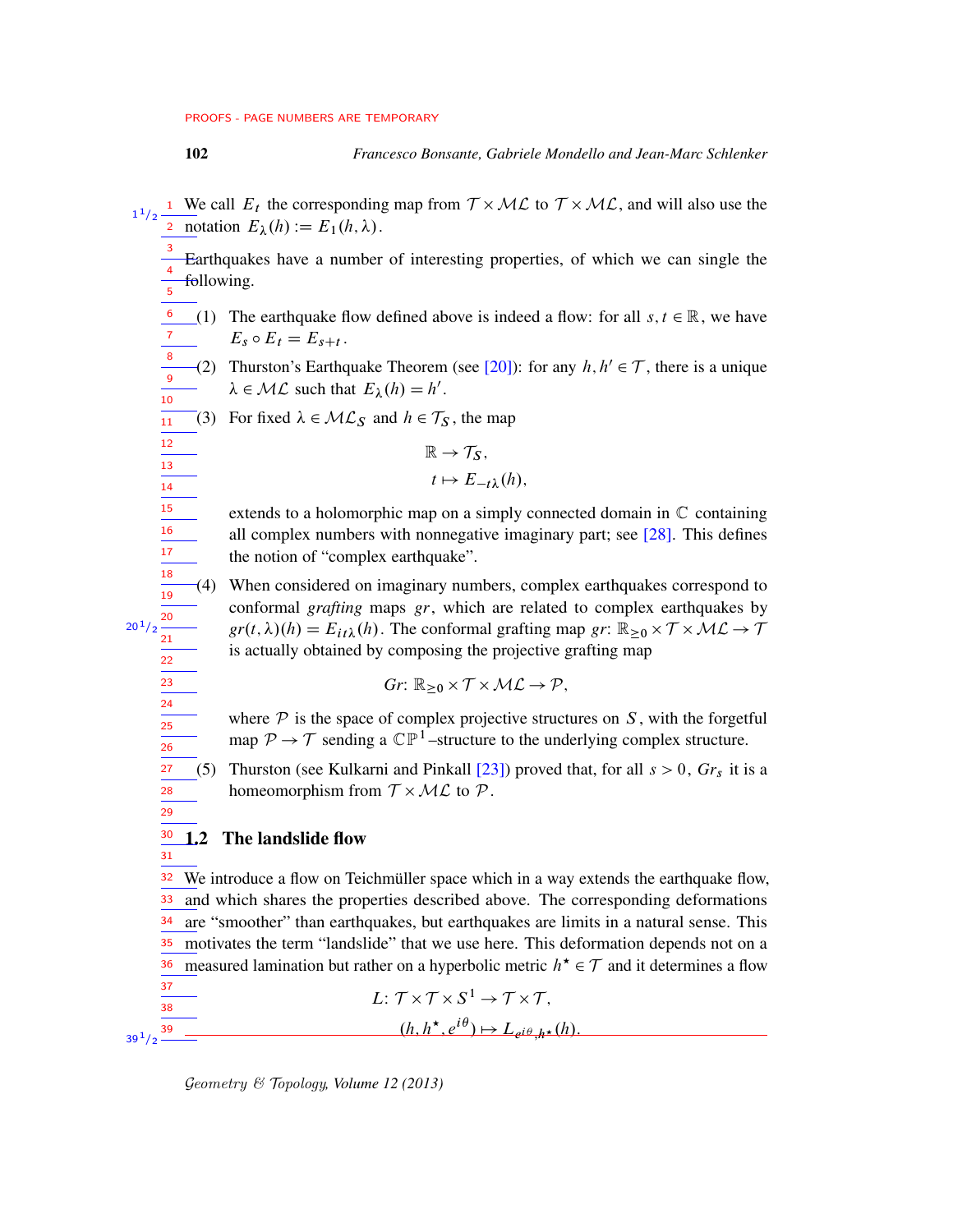*A cyclic extension of the earthquake flow I* 103

- <sup>3</sup> We will also use the notation  $L^1$  for the composition of L with the projection on the first factor, so that  $L^1$  is a map from  $S^1 \times T \times T$  to T.  $L^1_{e^{i\theta}}$  will denote the same map, considered as depending on the parameter  $e^{i\theta} \in S^1$ , so it is a map from  $\mathcal{T} \times \mathcal{T}$ to T. Thus  $L^1_{e^{i\theta}}$  is the analog of the earthquake map  $E: \mathcal{T} \times \mathcal{ML} \rightarrow \mathcal{T}$ . 4 5 6
- When the metrics h and  $h^*$  are fixed, we can consider the image of the map  $S^1 \ni e^{i\theta} \mapsto$ 7
- $\overline{L}_{e^{i\theta}}^1(h, h^*) \in \mathcal{T}$  as a circle in Teichmüller space in which h and  $h^*$  are antipodal **points.** When  $h^*$  converges (projectively) to a measured lamination  $\lambda$  at the Thurston added 'the' before Thurston boundary of Teichmüller space, such a circle converges to the earthquake line  $E_{t\lambda}(h)$ . boundary A more precise statement, [Theorem 1.12,](#page-8-0) can be found below. 11 12

This "landslide flow" shares the main properties of the earthquake flow recalled above: 13

- (1) L is a flow on  $T \times T$ —depending on the definition, and checking this can be nontrivial; see [Theorem 1.8.](#page-6-0) 15 16
- (2) We prove an analog of Thurston's Earthquake Theorem; see [Theorem 1.15.](#page-9-0) 17
- (3) For fixed  $h, h^* \in \mathcal{T}$ , the map  $L_{\bullet}(h, h^*)$ :  $S^1 \to \mathcal{T}$  extends to a holomorphic map from the closed unit disk  $\overline{\Delta}$  to  $\mathcal{T}$ ; see [Theorem 5.1.](#page-25-0) This defines the "complex" landslide" which are analogs of the "complex earthquakes". 18 19 20  $20^{1}/2$ 21
	- (4) For  $r \in (0, 1)$ , the complex landslide  $L_r$  corresponds to what we call here "smooth grafting", which is analogous to grafting in our context and we denote by  $sgr_r: \mathcal{T} \times \mathcal{T} \to \mathcal{T}$  the map defined as  $L_r: \mathcal{T} \times \mathcal{T} \to \mathcal{T} \times \mathcal{T}$  followed by projection on the first factor. It is obtained by composing a map *SGr*:  $(0, 1) \times T \times T \rightarrow P$ with the natural projection from  $P$  to  $T$ . 22 23 24 25 26
	- (5) For all  $r \in (0, 1)$ , the map  $SGr(r, \bullet, \bullet)$ :  $(0, 1) \times T \times T \rightarrow \mathcal{P}$  is a homeomorphism. 27 28
	- Our notation means that we parameterize the complex landslides using the unit disk  $\overline{in}$   $\mathbb C$  rather than the upper half-plane as is customary for complex earthquakes. This notation is clearly equivalent but using the disk appears more natural in the context of the landslides considered here. 29 30 31 32

Considered as a circle action on  $\mathcal{T} \times \mathcal{T}$ , the flow L extends to a circle action on the universal Teichmüller space; see [Section 8.](#page-67-0) 33 34

35

37

14

#### 1.3 Example: landslides for flat tori 36

The main properties of the landslide flow can be better understood by considering the Teichmüller space of the torus, that is, the space  $\mathcal{T}_1$  of flat metrics of area 1 on the 38 39  $39^{1/2}$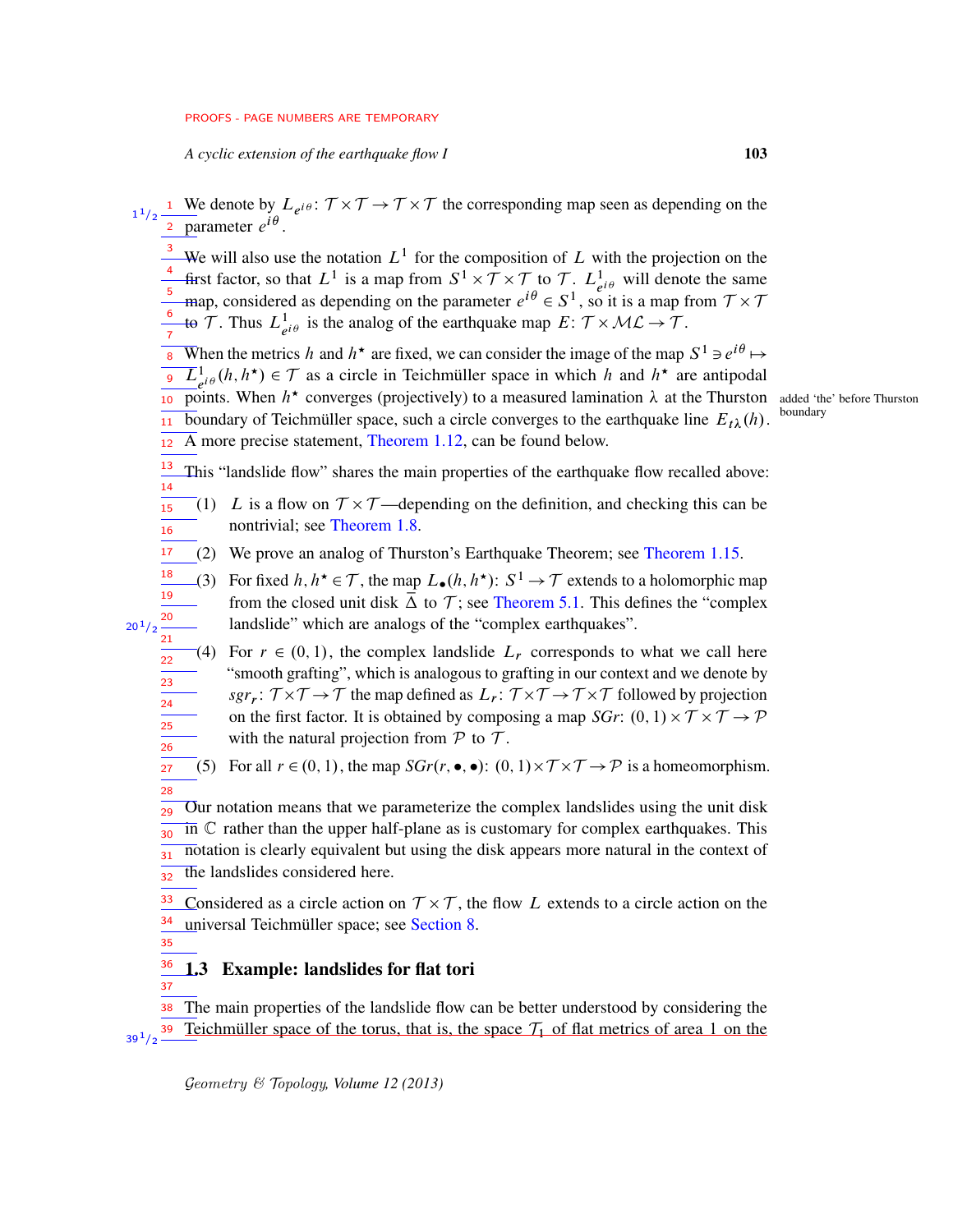1

<span id="page-3-0"></span>18

23 24

 $39^{1}/2$   $-$ 

 $20^{1}/2$ 

## 104 *Francesco Bonsante, Gabriele Mondello and Jean-Marc Schlenker*

1 torus, considered up to isotopy.  $T_1$  is classically identified with the hyperbolic plane,  $SL(2,\mathbb{Z}) \to SL_2\mathbb{Z}$  to match and the mapping-class group of the torus with  $SL_2\mathbb{Z}$ .  $1/2$ 2

 $n = 7$  notation throughout rest of

It is natural to define on  $\mathcal{T}_1$  the analog of the Weil–Petersson metric, and the analog of <sup>4</sup> the Teichmüller metric, and both correspond to the hyperbolic metric on  $\mathbb{H}^2$  (up to a 3

the Teichmüller metric, and b<br>factor  $\sqrt{2}$ ); see [Appendix A.](#page-72-0) 5

It is also well-known that earthquakes act on  $\mathcal{T}_1$  as the horocyclic flow on  $\mathbb{H}^2$ . In [Appendix A](#page-72-0) it is proven that the landslide flow defined here acts on  $\mathcal{T}_1 \times \mathcal{T}_1$  by sending  $(\hbar, h^\star, e^{i\theta})$  to  $(h_\theta, h^\star_\theta)$  $\phi(\phi)$ , where  $h_{\theta}$  and  $h_{\theta}^{\star}$  $\stackrel{\star}{\theta}$  are obtained by rotating h and  $h^*$  by an angle  $\theta$  around the center c of the segment from h to  $h^*$  in  $\mathcal{T}_1$ . It is quite easy to see that this flow limits to the earthquake flow, as happens in the higher genus case (see [Theorem 1.12](#page-8-0) below). 6 7 8 9 10 11 12

The analog of the Earthquake theorem for the landslide flow is then a simple statement on the existence of a unique circle in  $\mathbb{H}^2$  going through two points  $h, h^*$  on which they are separated by a fixed angle  $\theta$ . The other properties of the landslide flow presented here, when considered for flat metrics on the torus, similarly have a simple interpretation in terms of elementary properties of the hyperbolic plane. 13 14 15 16 17

#### 1.4 Harmonic maps and the landslide flow 19

Consider two hyperbolic metrics c and h on S. A map  $f: (S, c) \rightarrow (S, h)$  is said to be *harmonic* if it is a critical point of the energy E. The energy considered here is 20 21  $\frac{1}{22}$ 

$$
E(f) = \frac{1}{2} \int_{S} ||df||^2 \omega_c,
$$

where  $\omega_c$  is the area element of  $(S, c)$  and the norm  $\|\cdot\|$  is defined with respect to the metric c on the domain and the metric  $h$  on the target. Although it is not immediately apparent in this definition, this notion of harmonicity is conformally invariant on the domain, because changing c by a factor  $\lambda$  multiplies  $\omega_c$  by  $\lambda$  but divides  $||df||^2$  by the same factor. So we can regard  $c$  as a conformal structure on  $S$  rather than a metric. 25 26 27 28 29 30

<span id="page-3-1"></span>**Theorem 1.1** (Sampson [\[33\]](#page-76-1), Eells and Sampson [\[12\]](#page-75-2), Hartman [\[15\]](#page-75-3), Al'ber [\[1\]](#page-74-0), Schoen and Yau [\[39\]](#page-76-2)) Let c be a conformal class on S, and let  $h \in \mathcal{T}$  be a hyperbolic metric. There is a unique harmonic map  $f: (S, c) \rightarrow (S, h)$  isotopic to the identity. Moreover,  $f$  is a diffeomorphism. 31 32 33 34

Consider a  $C^1$  map  $f: (S, h^*) \to (S, h)$ , where  $h^*$  is a metric in the conformal class of c. The Hopf differential  $\Phi(f)$  of f is a quadratic differential that measures the traceless part of the pullback of  $h$  by  $f$  and it is defined by the formula 35 36  $\frac{1}{37}$ 38

 $f^*h = eh^{\#} + \Phi + \overline{\Phi},$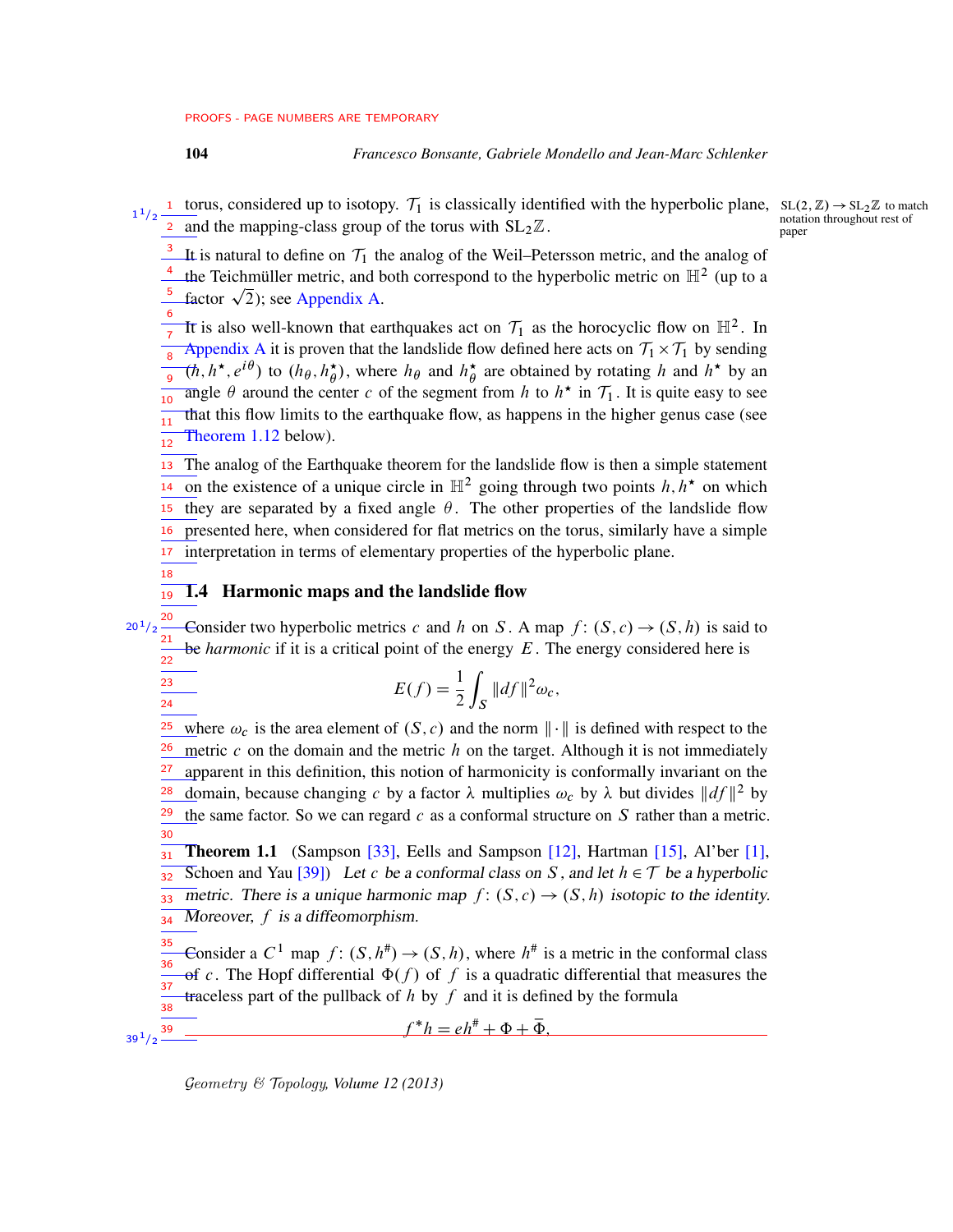*A cyclic extension of the earthquake flow I* 105

<sup>1</sup> where  $e = \frac{1}{2} \text{tr}_{h^*}(f^*h)$ . If f is harmonic, then  $\Phi$  is holomorphic. For  $f \in C^2$  with df 2 of maximal rank everywhere, the converse also holds; see [\[33\]](#page-76-1). It follows from its 3 definition that  $\Phi(f)$  is invariant under conformal changes of the metric  $h^*$  on S. 1  $1/2$ 

Conversely, given a holomorphic quadratic differential  $\Phi$  on  $(S, c)$ , there exists a unique hyperbolic metric h on S such that the identity map  $(S, c) \rightarrow (S, h)$  is harmonic with Hopf differential  $\Phi$ ; see [\[33\]](#page-76-1) and Wolf [\[43\]](#page-77-1). 4 5 6 7

<sup>8</sup> This leads to the definition of a flow on  $T$  depending on a "center"  $c \in T$ .

9

14 15

**Definition 1.2** Let  $c, h \in \mathcal{T}$  and let  $e^{i\theta} \in S^1$ . We define  $R_{c,e^{i\theta}}(h)$  as the (unique) <sup>11</sup> hyperbolic metric h' on S such that, if  $f: (S, c) \rightarrow (S, h)$  and  $f': (S, c) \rightarrow (S, h')$ are the harmonic maps isotopic to the identity, then 10 12 13

$$
\Phi(f') = e^{i\theta} \Phi(f).
$$

This simple definition is strongly related to the flow L mentioned above, but the relation is not obvious (see [Corollary 1.11\)](#page-8-1), and directly using the definition of  $R$  given here  $18$  is not convenient. For this reason we give below a different definition of  $L$ , which is more geometric, less directly accessible, but leads to straightforward arguments. 19 16 17

There is another, superficially similar flow on Teichmüller space, the elliptic flow defined by one of us (Mondello); see  $[31]$ . There are only limited similarities between the two flows, as should be clear from the sequel. 20  $20^{1}/2$ 21 22 23

#### 1.5 Minimal Lagrangian maps between hyperbolic surfaces 25

The constructions considered here depend strongly on the notion of minimal Lagrangian maps between hyperbolic surfaces. Recall that, given two hyperbolic metrics h and  $h^*$  $\overline{on} S$ , a diffeomorphism  $m: (S, h) \rightarrow (S, h^{\star})$  is *minimal Lagrangian* if 26 27 28 29

it is area-preserving and orientation-preserving,

- its graph is a minimal surface in  $(S \times S, h \oplus h^*)$ .
- 32 33

30 31

<span id="page-4-1"></span>24

<span id="page-4-0"></span>**Theorem 1.3** (Schoen [\[38\]](#page-76-4), Labourie [\[25\]](#page-76-5)) Let  $h, h^*$  be two hyperbolic metrics on S. There exists a unique minimal Lagrangian diffeomorphism m:  $(S, h) \rightarrow (S, h^{\star})$ isotopic to the identity. 34 35 36

37

Minimal Lagrangian maps actually have a description in terms of hyperbolic surfaces only, as follows (see eg [\[25\]](#page-76-5)). 38 39  $39^{1/2}$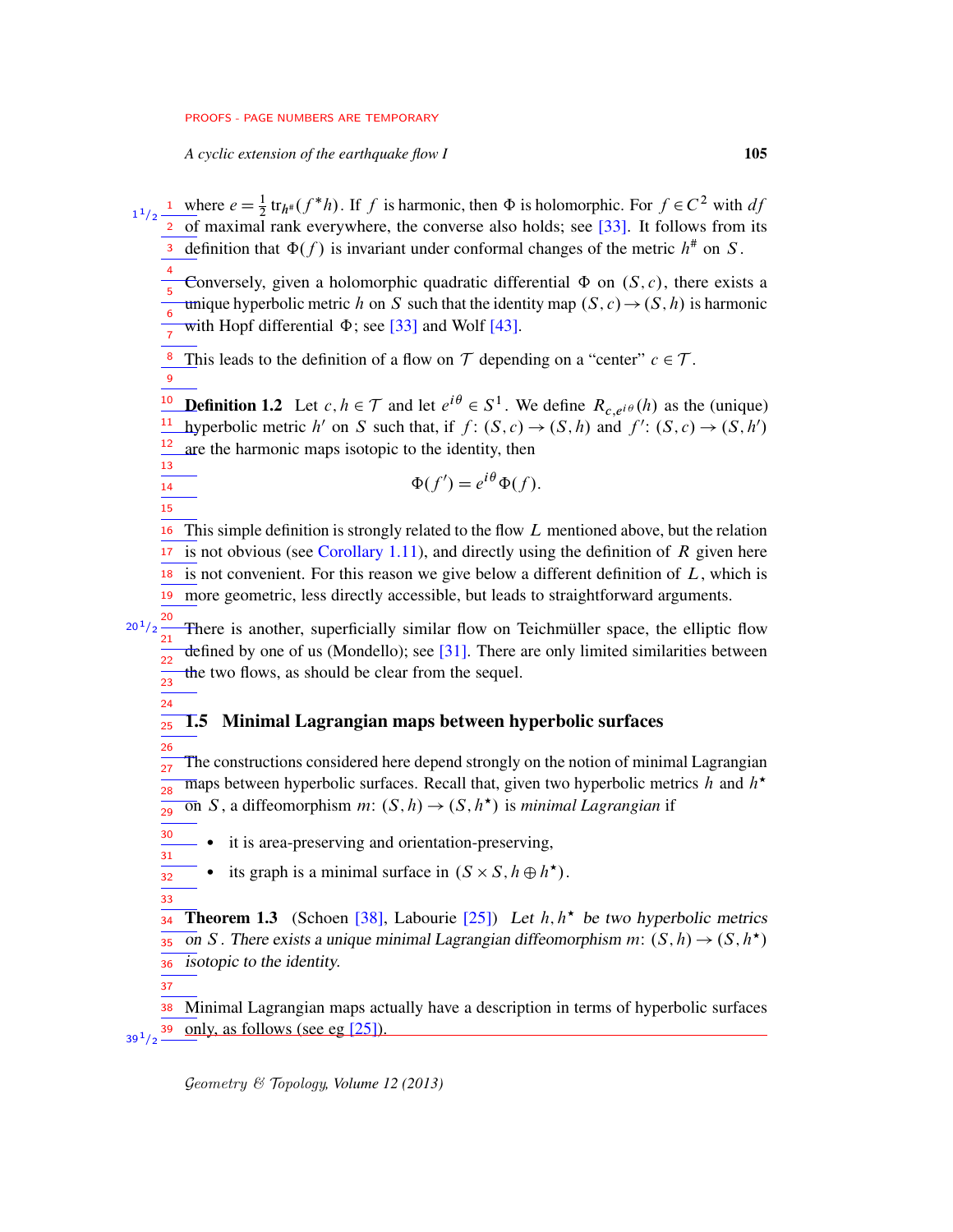17

<span id="page-5-2"></span>26

37 38

**Proposition 1.4** If m:  $(S, h) \rightarrow (S, h^*)$  is minimal Lagrangian, then there exists a  $\frac{1}{2}$  bundle map b: TS  $\rightarrow$  TS such that 1  $1/2$ 

- $\int_a^3$  (i)  $m^*h^* = h(b \bullet, b \bullet);$
- $(i)$  b is self-adjoint for h; 4 5
- (iii) b has determinant  $1$ ; 6

(iv) *b* satisfies the Codazzi equation:  $d^{\nabla}b = 0$ , where  $\nabla$  is the Levi–Civita connection of h.  $\overline{7}$  $\overline{8}$ 

Conversely, if m:  $S \rightarrow S$  is a diffeomorphism for which there exists a map b satisfying those properties, then m is minimal Lagrangian. 9 10 11

<span id="page-5-0"></span>**Corollary 1.5** Let  $h, h^*$  be two hyperbolic metrics on S. There exists a unique <sup>13</sup> bundle morphism *b*:  $TS \rightarrow TS$  which is self-adjoint for *h*, of determinant equal to 1 everywhere, satisfying the Codazzi equation  $d^{\nabla}b = 0$ , where  $\nabla$  is the Levi–Civita connection of h, and such that  $h(b\bullet, b\bullet)$  is isometric to  $h^*$  by a diffeomorphism  $\frac{16}{10}$  isotopic to the identity. 12 14 15

 $\overline{A}$  as A consequence of this Proposition is that for any  $\tau, \tau^* \in \mathcal{T}$ , we can realize  $\tau$  and  $\tau^*$ 

 $\overline{a}$ s a pair of hyperbolic metrics h and  $h^*$  (not considered up to isometries isotopic to 19

The identity) so that  $h^* = h(b \bullet, b \bullet)$ , where b is self-adjoint for h, of determinant 1,  $\overline{20}$  $20^{1}/2$ 

and satisfies the Codazzi equation  $d^{\nabla}b = 0$ . A pair of metrics with this property will removed 'a' from 'will be a  $\overline{be}$  called a *normalized representative* of  $(τ, τ<sup>★</sup>)$ . Clearly a normalized representative of <sup>called a</sup>  $\frac{1}{21}$  $\frac{1}{22}$ 

 $(\tau, \tau^*)$  is uniquely determined up to isotopies acting diagonally on both h and on  $h^*$ .  $23$ 

<sup>24</sup> By abuse of notation, we will sometimes denote by  $(h, h^*)$  both a couple of normalized <sup>25</sup> hyperbolic metrics and its corresponding point in  $T \times$ 

<span id="page-5-1"></span> $correspondent \rightarrow$ corresponding

#### 1.6 The landslide action on  $\mathcal{T} \times \mathcal{T}$ 27

We now introduce the action L of  $S^1$  on  $\mathcal{T} \times \mathcal{T}$ . We will see below that it is strongly related to the map  $R$  introduced above. 28 29 30

<span id="page-5-3"></span>**Definition 1.6** Let  $h, h^*$  be two hyperbolic metrics on S, and let  $\theta \in \mathbb{R}$ . We consider the bundle morphism  $b: TS \rightarrow TS$  given by [Corollary 1.5,](#page-5-0) and set 31 32 33

$$
\frac{\partial}{\partial s}(1) \qquad \beta_{\theta} := \cos(\theta/2)E + \sin(\theta/2)Jb,
$$

where  $E: TS \rightarrow TS$  is the identity map and J is the complex structure of h on S. We We then call  $\rightarrow$  We then have  $\frac{36}{10}$  then have 35

$$
L_{e^{i\theta}}(h, h^{\star}) := (h(\beta_{\theta}\bullet, \beta_{\theta}\bullet), h(\beta_{\theta+\pi}\bullet, \beta_{\theta+\pi}\bullet)).
$$

Notice that by construction,  $L_1(h, h^*) = (h, h^*)$ , while  $L_{-1}(h, h^*) = (h^*, h)$ .  $39^{1}/2$   $-$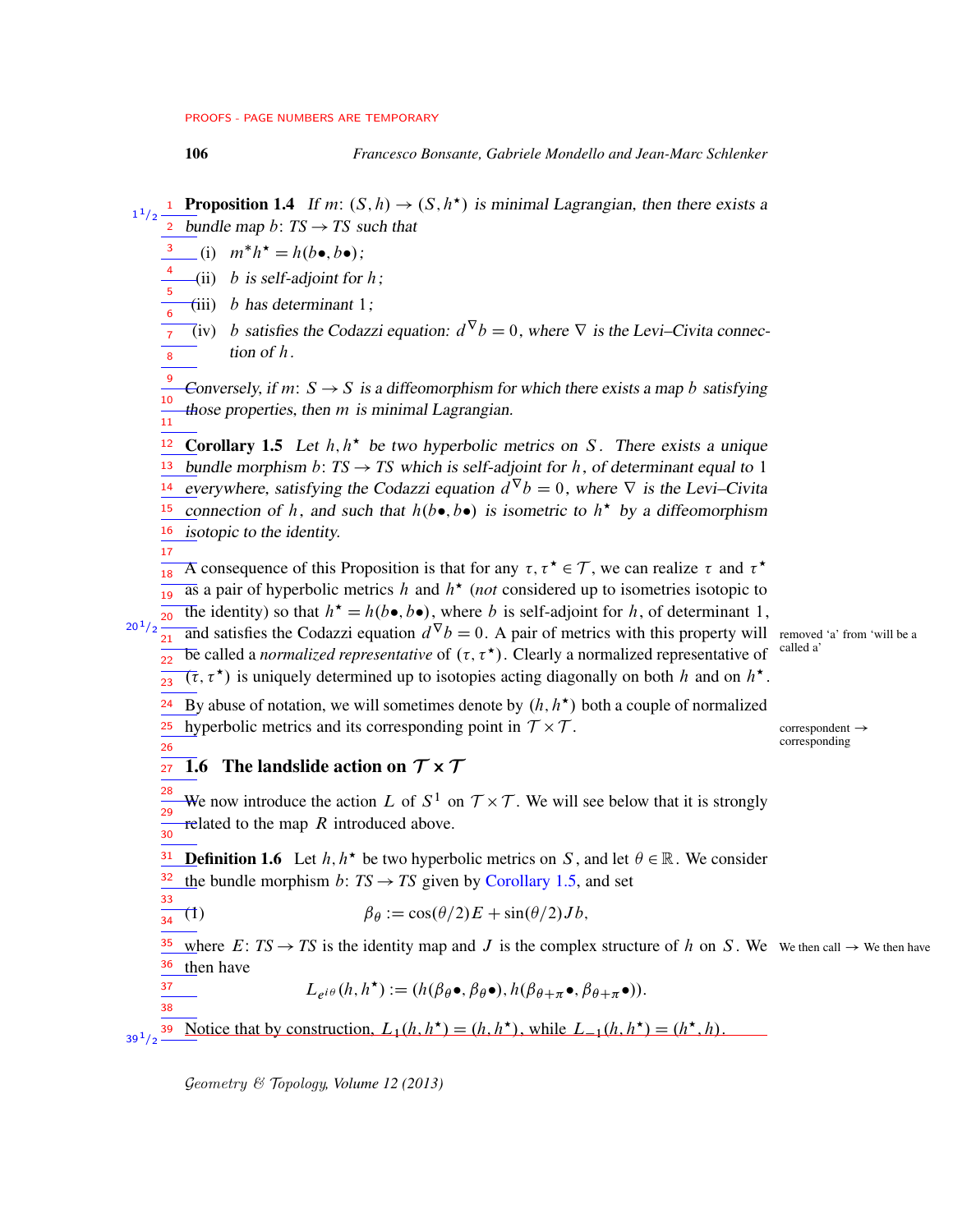*A cyclic extension of the earthquake flow I* 107

**Proposition 1.7** For all  $\theta \in \mathbb{R}$ ,  $h(\beta_{\theta} \bullet, \beta_{\theta} \bullet)$  is a hyperbolic metric on S. 1  $1/2$ 

**Theorem 1.8** Let  $h, h^*$  be two hyperbolic metrics on S, let  $\theta, \theta' \in \mathbb{R}$ . Then 3

 $L_{e^{i\theta'}}(L_{e^{i\theta}}(h,h^{\star})) = L_{e^{i(\theta'+\theta)}}(h,h^{\star}).$ 

In other words, L defines an action of  $S^1$  on  $\mathcal{T} \times \mathcal{T}$ . We call L the landslide flow, or In other terms  $\rightarrow$  In other  $\overline{\text{landslide}}$  action on  $\mathcal{T} \times \mathcal{T}$ . 6 7

The proofs of [Proposition 1.7](#page-6-1) and of [Theorem 1.8](#page-6-0) are in [Section 3.3.](#page-19-0) 9

#### 1.7 Relations to AdS geometry  $\frac{1}{11}$

We briefly recall some properties of AdS geometry. More details can be found eg by changed AdS to defined macro Mess in  $[29]$ , by Andersson et al in  $[2]$  and in [Section 2.](#page-12-0) 12 13 14

The anti-de Sitter space is a Lorentz analog of hyperbolic 3–space, and it can be defined 15

 $\frac{1}{16}$  as the quadric

<span id="page-6-1"></span><span id="page-6-0"></span>2

4 5

8

<span id="page-6-2"></span>10

17

$$
\text{AdS}^3 = \{ x \in \mathbb{R}^{2,2} \mid \langle x, x \rangle = -1 \},
$$

where  $\mathbb{R}^{2,2} = (\mathbb{R}^4, -dx_0^2 - dx_1^2 + dx_2^2 + dx_3^2)$ . It is a complete Lorentz manifold of constant curvature  $-1$  with fundamental group isomorphic to  $\mathbb{Z}$ . 18 19

 $a^{20/2}$  $\frac{20}{21}$  A manifold N with an AdS metric—a Lorentz metric locally modeled on AdS<sup>3</sup>—is *globally hyperbolic and spacially compact (GHC)* if 22

- $\bullet$  N contains a closed space-like surface  $F$ , 23
- any inextendible time-like curve in  $N$  intersects  $F$  exactly once. 24 25
- Moreover, N is *maximal globally hyperbolic and spacially compact (MGHC)* if it is 26
- globally hyperbolic spacially compact and N is maximal for inclusion among (GHC) removed the itemize here,<br>manifolds. The definition of a GUC on MCUC de Sitter 2, manifold is analogous, since there is only one item 27 28
- manifolds. The definition of a GHC or MGHC de Sitter 3–manifold is analogous. 29
- Mess [\[29;](#page-76-6) [2\]](#page-74-1) proved that, if N is a GHC  $\mathbb{A}d\mathbb{S}^3$ -manifold and  $\overline{\phi}$ :  $S \to N$  is an embedding onto a closed space-like surface  $F$ , then  $N$  is the quotient of a convex domain  $\Omega$  in AdS<sup>3</sup> by an action of the fundamental group of S. 30 31 32

 $\overline{A}$  key feature of  $AdS^3$  is that the identity component of its isometry group is isomorphic to  $SL_2(\mathbb{R}) \times SL_2(\mathbb{R})/\mathbb{Z}_2$ , which is the double cover of  $PSL_2(\mathbb{R}) \times PSL_2(\mathbb{R})$ . As a consequence, the action of  $\pi_1(S)$  on  $\Omega$  decomposes as  $(\rho_l, \rho_r)$ , where  $\rho_l$  and  $\rho_r$  are morphisms from  $\pi_1(S)$  to PSL<sub>2</sub>( $\mathbb{R}$ ). It was proved in [\[29\]](#page-76-6) that these morphisms have maximal Euler number, so that they correspond to points in the Teichmüller space of S. Maximal globally hyperbolic spacially compact AdS spaces are uniquely determined by these left and right representations; see [\[29;](#page-76-6) [2\]](#page-74-1). 33 34 35 36 37 38  $39^{1}/2$   $-$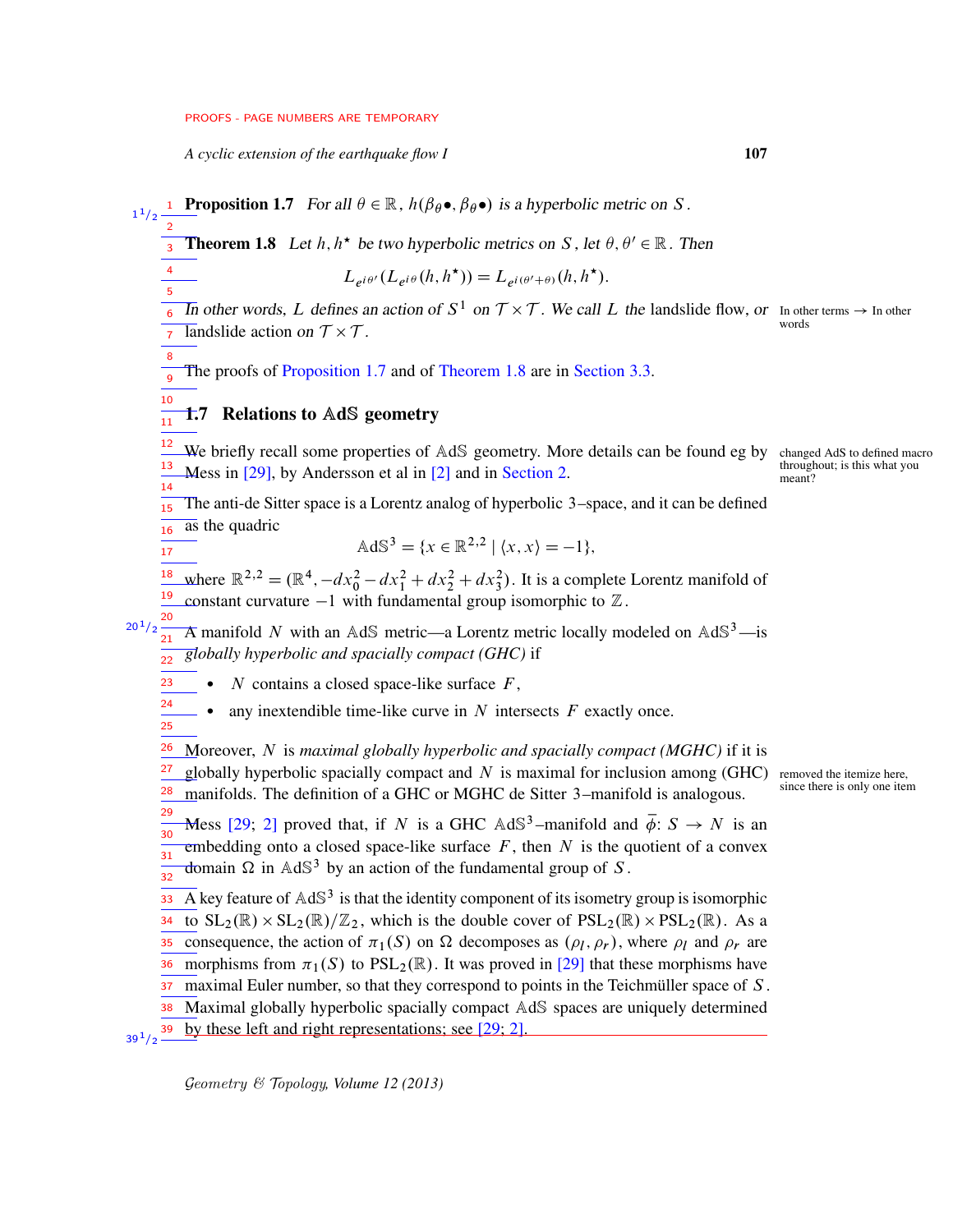108 *Francesco Bonsante, Gabriele Mondello and Jean-Marc Schlenker*

<sup>1</sup> Normalized metrics can be used to produce equivariant space-like embeddings of  $\tilde{S}$ <sup>2</sup> into AdS<sup>3</sup> of constant curvature. Let us recall that an embedding  $\sigma: \tilde{S} \to AdS^3$  is space-like if it induces a Riemannian metric on  $\tilde{S}$ , said here the first fundamental this sentence is unclear to me; is it worded the way you <sup>4</sup> form of the embedding. Any space-like embedding determines a normal field  $\nu$  such  $\frac{\text{is in word}}{\text{intended?}}$ <sup>5</sup> that  $\langle v, v \rangle = -1$  and v is future-oriented. The shape operator of the embedding is  $\overline{B} = \overline{\nabla}$  where  $\overline{\nabla}$  is the restriction of the Levi–Civita connection of AdS<sup>3</sup> to  $\sigma(S)$ .  $\overline{7}$  It can be easily shown that  $\overline{B}$  is a self-adjoint operator of *TS*. The second fundamental form of  $\sigma$  is the symmetric two-tensor defined by  $I(v, w) = \langle Bv, w \rangle$ , whereas the third fundamental form is the symmetric tensor defined by  $III(v, w) = \langle Bv, Bw \rangle$ . The moved sentence before lemma<br>records of the following lemma is in Section 2.4.  $\frac{10}{10}$  proof of the following lemma is in [Section 2.4.](#page-14-0) 1  $1/2$ 3 8 9

<span id="page-7-1"></span>11

**Lemma 1.9** Let  $h, h^*$  be a pair of normalized metrics, let  $\theta \in (0, \pi)$ . There exists a unique equivariant embedding  $(\phi, \rho)$  of  $\tilde{S}$  in AdS<sup>3</sup> with induced metric cos<sup>2</sup>( $\theta$ /2)*h* and third fundamental form  $\sin^2(\theta/2)h^*$ . Moreover,  $\rho$  is the holonomy representation of an MGHC AdS manifold N : the first factor in  $L_{e^{i\theta}}(h, h^*)$  is the left representation of N and the first factor in  $L_{e^{-i\theta}}(h, h^*)$  is the right representation of N. 12 13 14 15 16 17

1.8 The center of circles in Teichmüller space 18 19

Let  $h, h^{\star} \in \mathcal{T}$ . For each  $\theta \in \mathbb{R}$ , let  $(h_{\theta}, h_{\theta}^{\star})$  $\zeta(\vec{\theta}) = L_{e^{i\theta}}(h, h^{\star})$ . According to [Theorem 1.3,](#page-4-0) there is a unique minimal Lagrangian diffeomorphism  $m_{\theta}$ :  $(S, h_{\theta}) \rightarrow (S, h_{\theta}^{\star})$  $\stackrel{\star}{\theta}$ ) isotopic to the identity. We can then consider on S the conformal structure  $c_{\theta}$  of the metric  $h_{\theta} + m_{\theta}^* h_{\theta}^*$  $\phi^*$ . We call  $c_\theta$  the *center* of  $(h_\theta, h_\theta^*$  $\phi$ ). This conformal class of metrics has some interesting properties, proved in [Section 3.4.](#page-20-0) 20  $20^{1}/2$ 21 22 23 24 25

<span id="page-7-2"></span><span id="page-7-0"></span>**Theorem 1.10** (i)  $m_{\theta}$ :  $S \rightarrow S$  is the identity map—that is, the identity is minimal Lagrangian between  $(S, h_{\theta})$  and  $(S, h_{\theta}^{\star})$  $_{\theta}^{\star}).$ 26 27

- <span id="page-7-3"></span>(ii)  $c_{\theta}$  does not depend on  $\theta$ , it is equal to a fixed conformal class c. 28 29
- <span id="page-7-6"></span><span id="page-7-4"></span>(iii) Let  $f_{\theta}$ :  $(S, c) \rightarrow (S, h_{\theta})$  and  $f_{\theta}^*$  $\phi^{\star}$ :  $(S, c) \rightarrow (S, h_{\theta}^{\star})$  $\phi$ ) be the unique harmonic maps isotopic to the identity. Then  $f_{\theta}$  and  $f_{\theta}^{\star}$  $\hat{H}_{\theta}^{\star}$  have opposite Hopf differentials. 30 31
	- $(iv)$  c is the unique minimum of the functional

$$
E(\cdot,h)+E(\cdot,h^{\star})\colon\mathcal{T}\to\mathbb{R},
$$

where  $E(c', h)$  is the energy of the unique harmonic map  $(S, c') \rightarrow (S, h)$ isotopic to the identity.

<span id="page-7-5"></span>(v) For any  $\theta \in \mathbb{R}$ ,

 $\Phi(f_\theta) = e^{i\theta} \Phi(f_0).$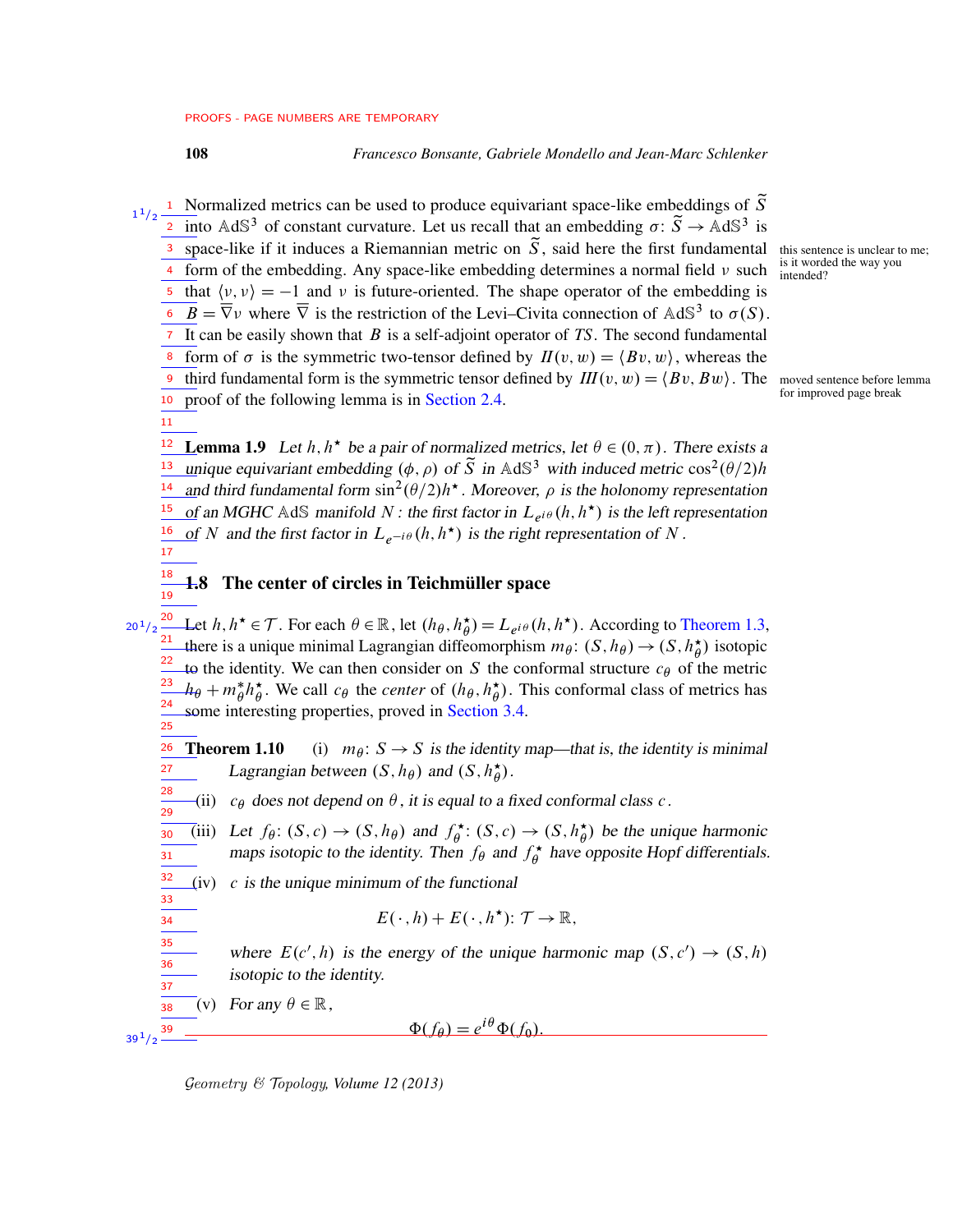*A cyclic extension of the earthquake flow I* 109

# $1^{1/2}$   $\frac{1}{2}$   $\frac{1}{2}$  Obtaining R from L

2

8 9

16 17

As a consequence of [Theorem 1.10,](#page-7-0) we find a simple relation between the map  $R$ defined earlier in terms of Hopf differential, and the map  $L$ . 3 4

<span id="page-8-1"></span>**Corollary 1.11** Let  $(h, h^*)$  be a couple of normalized metrics and let c be the conformal class of  $h + h^{\star}$ . For any  $e^{i\theta} \in S^1$ , we have 5 6  $\overline{7}$ 

 $L_{e^{i\theta}}(h, h^{\star}) = (R_{c,\theta}(h), R_{c,\theta+\pi}(h^{\star})).$ 

#### 1.10 The earthquake flow as a limit 10

<span id="page-8-0"></span>**Theorem 1.12** Let  $h \in \mathcal{T}$ , let  $(h_n^{\star})_{n \in \mathbb{N}}$  be a sequence of hyperbolic metrics and let  $\lambda \neq 0$  be a measured lamination. Consider a sequence  $(\theta_n)_{n \in \mathbb{N}}$  of positive real numbers such that  $\lim_{n\to\infty} \theta_n \ell_{h_n^*} = \iota(\lambda, \bullet)$  in the sense of convergence of the length spectra of simple closed curves. Then 11 12 13 14 15

$$
\lim_{n \to +\infty} h_n^1 = E_{\lambda/2}(h), \quad \lim_{n \to +\infty} \theta_n \ell_{h_n^2} = \iota(\lambda, \bullet),
$$

 $\frac{1}{18}$  where  $(h_n^1, h_n^2) := L_{e^{i\theta_n}}(h, h_n^{\star}).$ 

At first sight it would appear more natural to take the limit where the sequence of centers  $(c_n)$  converges projectively to  $\lambda$ . However the statement obtained by replacing L by R and  $h_n^*$  by  $c_n$  in [Theorem 1.12](#page-8-0) turns out to be false, as proved—in one example—in [Section 7;](#page-61-0) see [Corollary 7.3.](#page-63-0) 19 20  $20\,^{1\!}/_2$ 21 22  $\frac{1}{23}$ 

**Remark 1.13** In [\[43\]](#page-77-1), Wolf showed that if c is fixed and h converges to a point  $[\lambda]$ on the boundary of Teichmüller space, then the horizontal foliation of the Hopf differential  $\Phi$  of the harmonic map  $f: (S, c) \rightarrow (S, h)$  projectively converges to  $[\lambda]$  (where we are canonically identifying measured foliations and measured laminations). Indeed, the harmonic map f converges to the harmonic map from  $(S, c)$  to the R–tree dual to  $\lambda$ ; see Wolf [\[45\]](#page-77-2). 24 25 26 27 28 29 30

On the other hand, in [\[30\]](#page-76-7) Minsky showed that if h is fixed and c goes to some point  $[\lambda]$ on the boundary of Teichmüller space, then in general the horizontal foliation of the Hopf differential of the harmonic map  $f: (S, c) \rightarrow (S, h)$  does not (projectively)  $\overline{\text{converge}}$  to  $[\lambda]$  (though the projective limit points of those horizontal foliations share the same support of  $\lambda$  if c moves along a Teichmüller geodesic). 31 32 33 34 35

The fact that the convergence result in [Theorem 1.12](#page-8-0) holds in contrast with results in [\[30\]](#page-76-7) relies on the fact that  $h^*$  is a hyperbolic metric whereas c is only a conformal class and Thurston boundary of Teichmüller space is related to the asymptotic behavior of the hyperbolic invariants of the surface (see [\[30\]](#page-76-7) for a discussion on this point). 36 37 38  $39^{1}/2$   $-$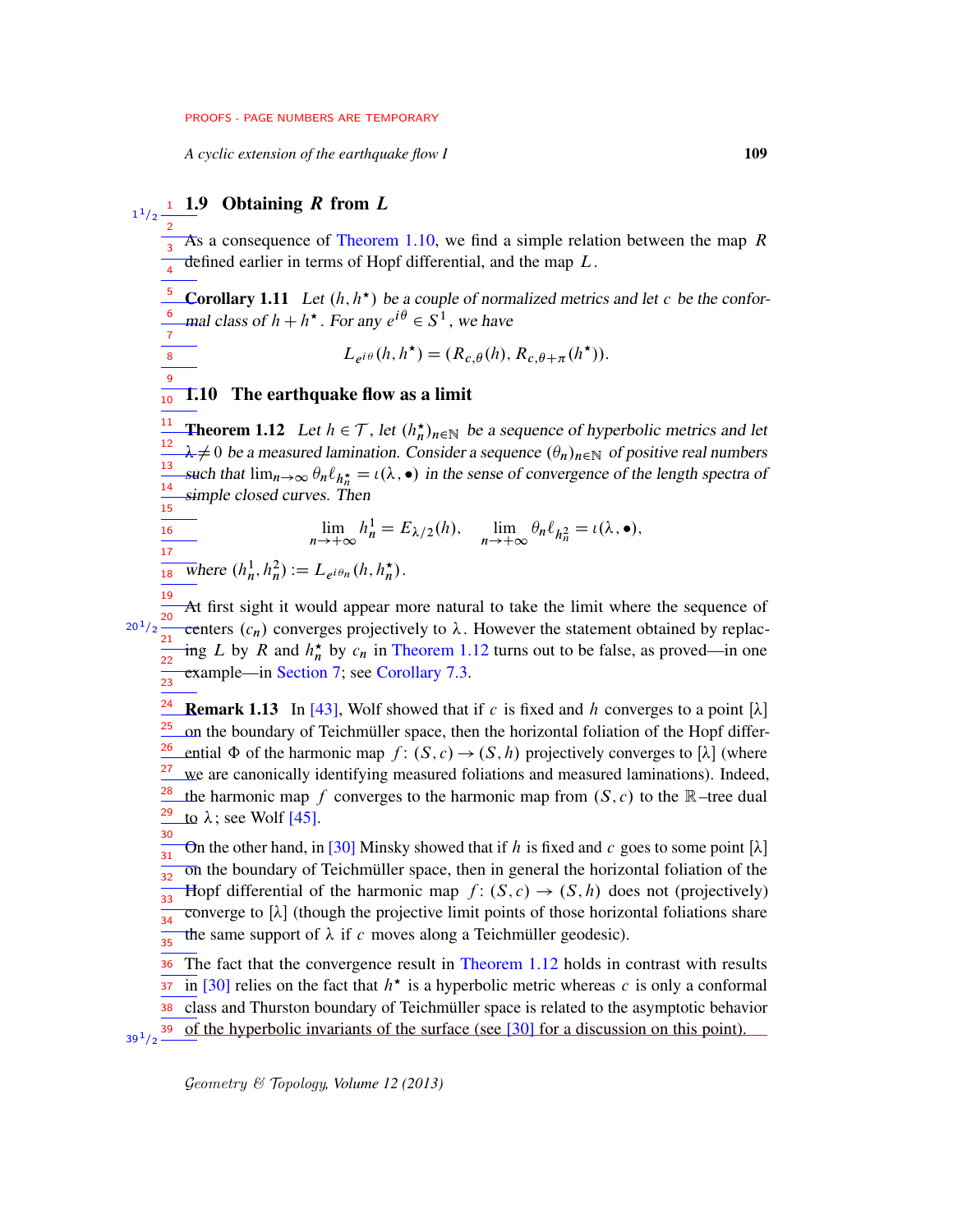110 *Francesco Bonsante, Gabriele Mondello and Jean-Marc Schlenker*

<sup>1</sup> The heuristic argument motivating [Theorem 1.12](#page-8-0) involves the convergence of constant  $\overline{a}$  Gauss curvature surfaces to a pleated surface in AdS<sup>3</sup>. However, writing a proof based on these ideas turns out to be more difficult than it appears. A key technical statement is 4 that minimal Lagrangian maps have a close proximity to Thurston compactification of <sup>5</sup> Teichmüller space: minimal Lagrangian maps isotopic to the identity provide a correct normalization to understand the convergence of a sequence of hyperbolic metrics to a  $\tau$  projective measured lamination in Thurston boundary of  $\tau$ , in the following sense. **Theorem 1.14** Let h be a hyperbolic metric on S, and let  $(h_n^{\star})_{n \in \mathbb{N}}$  be a sequence 10 of hyperbolic metrics such that  $\theta_n \ell_{h_n^*} \to \iota(\lambda, \bullet)$ , where  $\lambda$  is a measured geodesic Iamination, the  $\theta_n$  are positive numbers, and the convergence is in the sense of the length spectrum. For each n, let  $m_n: (S, h) \to (S, h_n^{\star})$  be the minimal Lagrangian diffeomorphism isotopic to the identity. Then, for every smooth arc  $\alpha$  in S that meets the h–geodesic representative of  $\lambda$  transversely and with endpoints not in the support of (the h–geodesic representative of)  $\lambda$ , the length for  $\theta_n^2 m_n^*(h_n^*)$  of the geodesic segment 1  $1/2$ 3 6 8 9 11 12 13 14 15

homotopic to  $\alpha$  (with fixed endpoints) converges to the intersection between  $\alpha$  and  $\lambda$ . 16 17

The proof of this theorem involves the convergence of smooth surfaces to a pleated limit, but in the hyperbolic, rather than the anti-de Sitter, context. 18 19

#### 1.11 An extension of the Earthquake Theorem  $20^{1}/2$ 21

We can now state an extension to the landslide flow  $L$  of Thurston's Earthquake Theorem (see  $[20]$ ). Recall that this theorem states that, given two hyperbolic metrics h and h' on a surface, there is a unique measured lamination  $\lambda$  such that the left earthquake along  $\lambda$  sends h to h'. ว่ว 24 25 26

**Theorem 1.15** Let  $h, h' \in \mathcal{T}$  and let  $e^{i\theta} \in S^1 \setminus \{0\}$ . There is a unique  $h^* \in \mathcal{T}$  such That  $L^1_{e^{i\theta}}(h, h^{\star}) = h'$ . 28 29

We give in [Section 4.2](#page-22-0) a simple proof based on a recent result of Barbot, Béguin and Zeghib [\[4\]](#page-74-2) on the existence and uniqueness of constant Gauss curvature foliations in MGHC AdS manifolds. 30 31 32 33

As an easy consequence, a similar statement holds also for the flow  $R$ . 34

35

37

20

22

<span id="page-9-0"></span>27

#### 1.12 A complex extension 36

The earthquake flow has an extension as a map  $E: \overline{\mathbb{H}} \times T \times \mathcal{ML} \to T$ , where  $\overline{\mathbb{H}}$  is the set of complex numbers with nonnegative imaginary part. This map has the property 38 39  $39^{1/2}$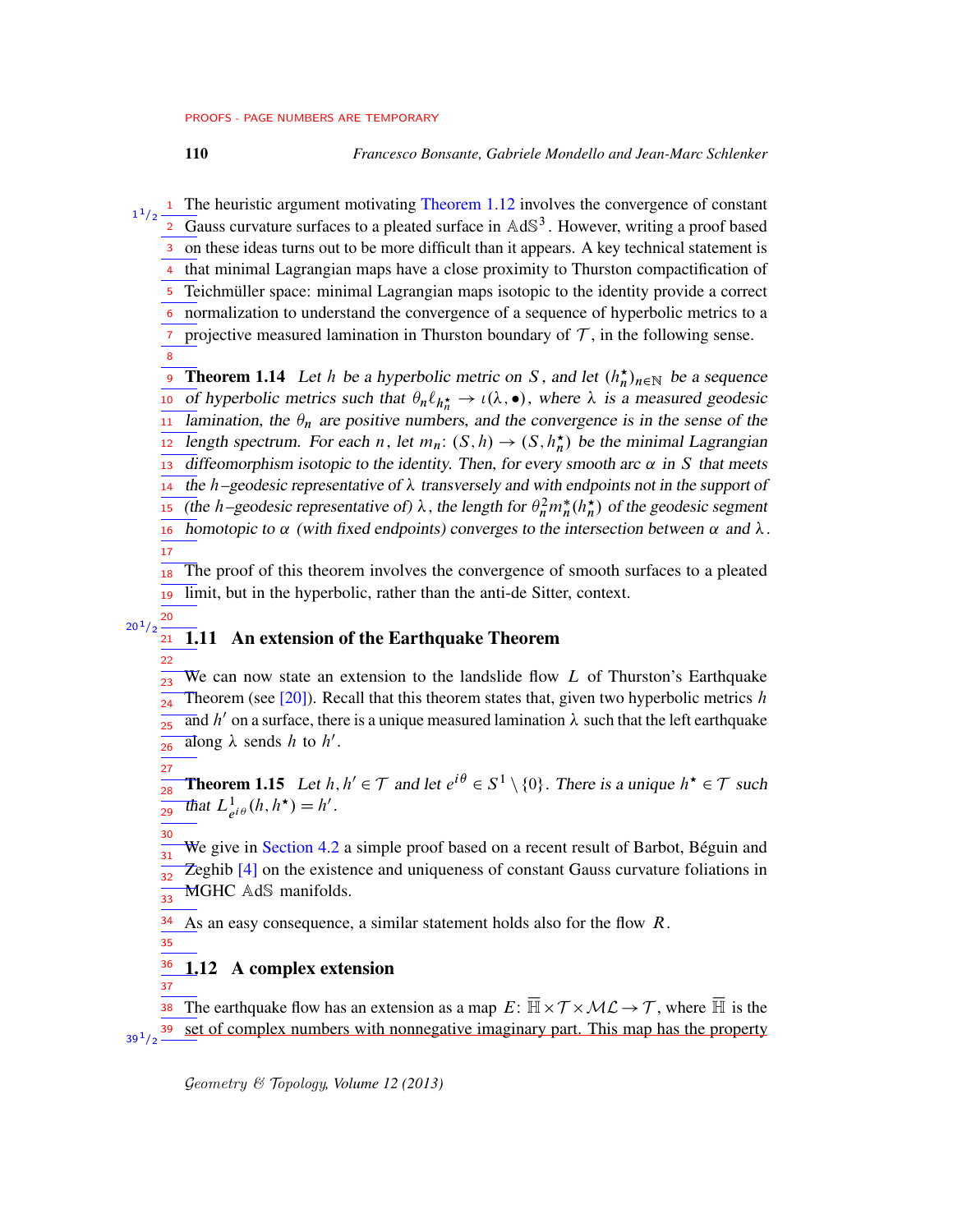*A cyclic extension of the earthquake flow I* 111

- 1 that, for any  $h \in \mathcal{T}$  and any  $\lambda \in \mathcal{ML}$ , the map  $z \mapsto E(z, h, \lambda)$  is holomorphic; see [\[28\]](#page-76-0). <sup>2</sup> It can be defined in terms of grafting, or (for small  $\lambda$ ) in terms of pleated surfaces in hyperbolic 3–space. 3 1  $1/2$ 
	- In [Section 5](#page-23-0) we prove that the landslide map  $L$  defined above has a similar holomorphic extension where the parameter  $e^{i\theta}$  is replaced by a complex number  $\zeta$  in the closed unit disk. This defines many holomorphic disks in Teichmüller space; see [Theorem 5.1.](#page-25-0) Similarly to what happens for complex earthquakes, this construction factors through the space of complex projective structures on S for  $\xi \neq 0$ , and the complex cyclic flow provides punctured holomorphic disks in this space. This factorization however does not extend for  $\zeta = 0$ . 4 5 6 7 8 9 10  $\frac{1}{11}$

The complex landslide map limits to complex earthquakes just as the "real" landslide flow limits to the earthquake flow; see [Theorem 6.1.](#page-38-0) 12 13

We hope at some point in the future to give another proof of the holomorphicity of this complex landslide map, based on a geometric argument taking place in the complexification of  $\mathbb{H}^3$ . This line of argument should also provide a straightforward and geometric way to understand why complex earthquakes are holomorphic disks. 14 15 16 17  $\frac{1}{18}$ 

## 1.13 Landslide on the universal Teichmüller space

19 20  $20^{1}/2$ 

Recall that a homeomorphism of the circle is *quasisymmetric* if and only if it is the boundary value of a quasiconformal diffeomorphism of the disk.  $21$ 22 23

**Definition 1.16** The universal Teichmüller space  $\mathcal{T}_U$  is the quotient of the group  $\mathcal{QS}$ of quasisymmetric homeomorphisms of the circle by left composition by projective transformations. 24 25 26  $\frac{1}{27}$ 

The universal Teichmüller space contains embedded copies of the Teichmüller space of all closed surfaces. Indeed, consider a closed surface  $S$  of genus at least 2, a fixed hyperbolic metric  $h^{\#}$  on S and its holonomy representation  $\rho^{\#}$ :  $\pi_1(S) \to \text{PSL}_2(\mathbb{R})$ . Given 'another hyperbolic metric'  $\to$ a hyperbolic metric h on S and its holonomy representation  $\rho: \pi_1(S) \to PSL_2(\mathbb{R}),$ there is a quasiconformal map  $\widetilde{f}$ :  $\mathbb{H}^2 \to \mathbb{H}^2$  conjugating  $\rho^{\#}$  and  $\rho$ . Moreover, the boundary value  $\partial \tilde{f}$ :  $\partial_{\infty} \mathbb{H}^2 \to \partial_{\infty} \mathbb{H}^2$  is uniquely determined by  $\rho^{\#}$  and  $\rho$ , and the map sending h to  $\partial \tilde{f}$  is an embedding of  $\mathcal{T}_S$  in  $\mathcal{T}_U$ ; see eg Gardiner and Harvey [\[14\]](#page-75-4). Let  $\psi: S^1 \to S^1$  be a quasisymmetric homeomorphism. There is (see the first and third authors [\[9\]](#page-75-5)) a unique minimal Lagrangian quasiconformal diffeomorphism 38 m:  $\mathbb{H}^2 \to \mathbb{H}^2$  with  $\partial m = \psi$ . As for closed surfaces, there is then a unique bundle morphism  $b: T \mathbb{H}^2 \to T \mathbb{H}^2$  such that 28 29 30 31 32 33 34 35 36 37 39  $39^{1/2}$ 

'a hyperbolic metric' for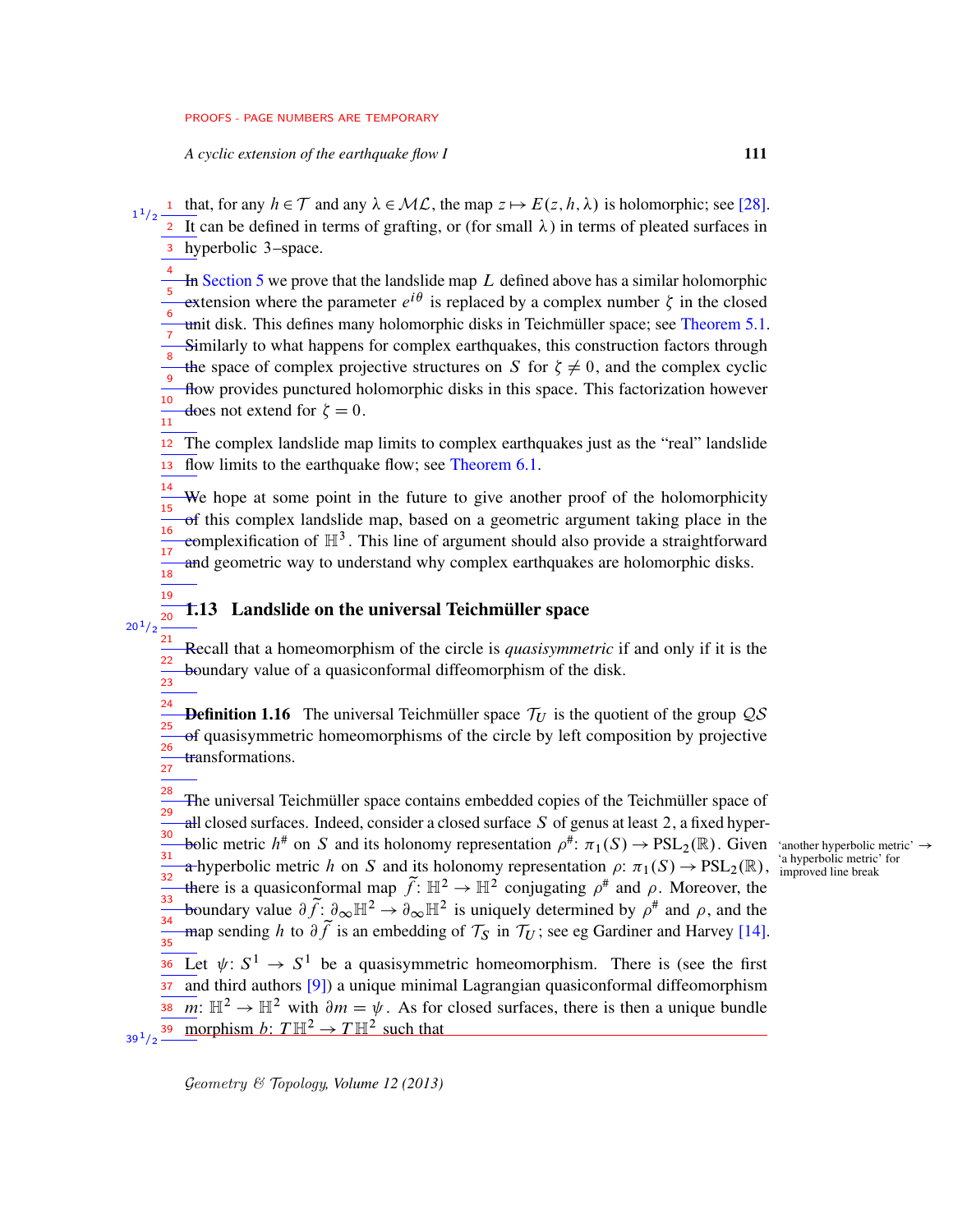4 5

- $\bullet$  *b* is self-adjoint, 1 1  $1/2$ 
	- it satisfies the Codazzi equation  $d^{\nabla} b = 0$ , where  $\nabla$  is the Levi–Civita connection for the hyperbolic metric, 2 3
	- $m^*g = g(b \bullet, b \bullet)$ , where g is the hyperbolic metric on  $\mathbb{H}^2$ .

For every  $\theta \in \mathbb{R}$  we then consider  $\beta_{\theta} := \cos(\theta/2)E + \sin(\theta/2)b$ , where E is the identity and  $g_{\theta} := g(\beta_{\theta} \bullet, \beta_{\theta} \bullet)$ . 6 7 8

**Lemma 1.17**  $g_{\theta}$  is a complete hyperbolic metric on  $\mathbb{H}^2$ . The identity map between  $(\mathbb{H}^2, g)$  and  $(\mathbb{H}^2, g_{\theta})$  is quasiconformal (and minimal Lagrangian), and its extension  $\psi_{\theta} \colon S^1 \to S^1$  to the boundary of  $\mathbb{H}^2$  is quasisymmetric, so that it defines a point in QS. 10 11 12  $\frac{1}{13}$ 

 $\frac{14}{1}$  In [Section 8](#page-67-0) we show how to use this fact to construct an extension of L to a nontrivial circle action  $\mathcal L$  on  $\mathcal T_U \times \mathcal T_U$  (see [Theorem 8.5\)](#page-69-0). 15 16

#### 1.14 Content of the paper 17 18

<sup>19</sup> In [Section 2](#page-12-0) we present the background material, concerning in particular the relation <sup>20</sup> between minimal Lagrangian diffeomorphisms of hyperbolic surfaces and globally  $\frac{21}{21}$  hyperbolic AdS manifolds. In [Section 3](#page-17-0) we define the landslide flow and prove that it is indeed a flow [\(Theorem 1.8\)](#page-6-0) as well as [Theorem 1.10.](#page-7-0) In [Section 4](#page-22-1) we give the proof of the extension to the landslide flow of Thurston's Earthquake Theorem [\(Theorem 1.15\)](#page-9-0).  $\frac{24}{}$  Then in [Section 5](#page-23-0) we construct the complex landslide map, actually as a map from  $\frac{25}{\sqrt{7}} \times \frac{7}{\sqrt{2}}$  to P, where  $\overline{\Delta}$  is the pointed closed unit disk in C, and we prove that  $\frac{26}{\pm}$  it is holomorphic and that it extends over  $\overline{\Delta}$  as a map to T. [Section 6](#page-37-0) considers the limit when the parameter  $h^*$  converges projectively to a measured lamination at Thurston boundary of Teichmüller space, and contains the proof of [Theorem 1.12](#page-8-0) as  $\frac{29}{2}$  well as its complex extension, [Theorem 6.1.](#page-38-0) In [Section 7,](#page-61-0) on the other hand, we show that the situation is not as simple for the "center"  $c$  determined by a fixed metric  $h$ and a sequence  $h_n^{\star}$  going to a point at infinity in Thurston compactification of  $\mathcal{T}$ : the limit of the corresponding sequence of centers does not depend only on the limit of  $(h_n^{\star})$ . [Section 8](#page-67-0) deals with the circle action on the universal Teichmüller space, while [Section 9](#page-70-0) contains some remarks and open questions. 36 Acknowledgments We are grateful to the Institute of Mathematical Sciences of the Na- $20^{1}/2$ 22 23 27 28 30 31 32 33 34 35

tional University of Singapore, where most of the results presented here were obtained. The second named author would like to thank Mike Wolf for helpful clarifications on his paper [\[44\]](#page-77-3). 37 38  $39^{1}/2$   $-$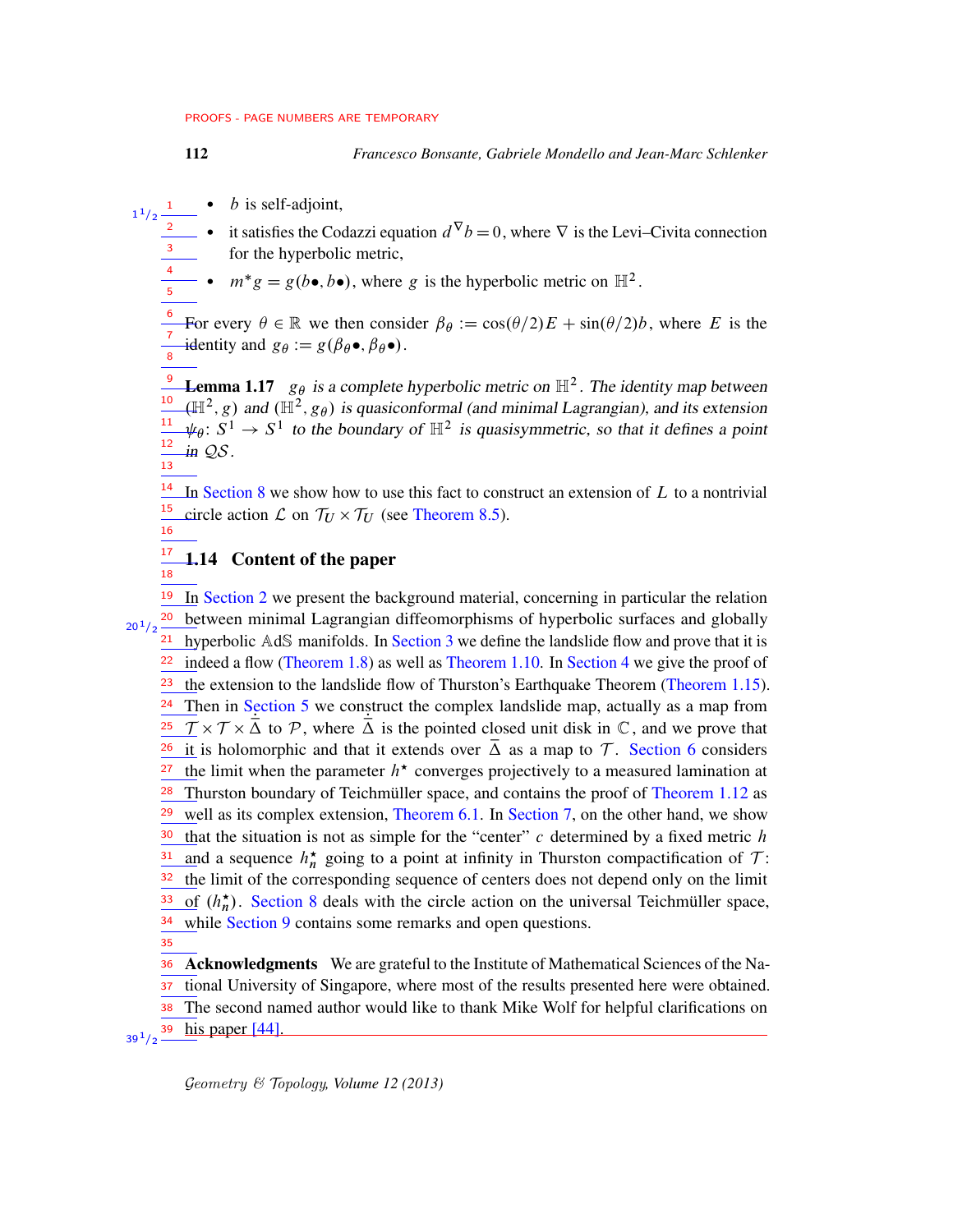*A cyclic extension of the earthquake flow I* 113

We would also like to thank an anonymous referee for many remarks and suggestions 1 2 that improved the readability of the paper. 1  $1/2$ 

- F.B. is partially supported by the A.N.R. through project Geodycos. J.-M. S. was thanks not allowed, so moved partially supported by the A.N.R. through projects ETTT, ANR-09-BLAN-0116-01, 3 4
- and GeomEinstein, ANR-09-BLAN-0116-01. 5 6

#### 2 Minimal lagrangian maps and AdS geometry 8 9

We present in this section some background material used in the paper. 10 11

2.1 Notation

<span id="page-12-0"></span>7

12 13

26

28

31 32

In this paper we consider a closed, oriented surface S of genus at least 2. 14 15

We consider  $AdS<sup>3</sup>$ , as well as all  $AdS$  manifolds, as oriented and time-oriented. All the  $\overline{embeddings}$  of  $S$  that we consider will implicitly be considered as time-oriented, that is, the oriented normal to the image is future-oriented. Moreover, the convex embeddings  $\overline{$ will always be considered to be positively convex, that is, the oriented normal is future-directed and pointing towards the convex side. We recall that, by Mess' work [\[29\]](#page-76-6), it is possible to identify the isometries of  $AdS^3$  with double cover of  $PSL_2(\mathbb{R}) \times PSL_2(\mathbb{R})$ in such a way that, if S is a positively convex pleated surface in  $AdS<sup>3</sup>$ , bent along  $\lambda$ and with first fundamental form  $h$ , then the first (resp. second) factor corresponds to the holonomy of the hyperbolic surface obtained from  $h$  performing a left (resp. right) earthquake along  $\lambda$ . 16 17 18 19 20  $20^{1}/2$  $21$ 22 ว่ว  $24$ 25

2.2 Hyperbolic ends  $27$ 

The 3–dimensional hyperbolic space can be defined as a quadric in the 4–dimensional Minkowski space  $\mathbb{R}^{1,3} = (\mathbb{R}^4, -dx_0^2 + dx_1^2 + dx_2^2 + dx_3^2)$ , with the induced metric 29 30

$$
\mathbb{H}^3 = \{x \in \mathbb{R}^{1,3} \mid \langle x, x \rangle = -1 \text{ and } x_0 > 0\}.
$$

It is a simply connected, complete manifold with constant curvature  $-1$ . 33

A quasi-Fuchsian hyperbolic manifold is a 3–dimensional manifold locally isometric to  $\mathbb{H}^3$ , homeomorphic to  $S \times \mathbb{R}$ , which contains a nonempty compact convex subset. quasifuchsian  $\rightarrow$ Such a quasi-Fuchsian manifold M contains a smallest nonempty convex subset  $C(M)$ 34 35  $\frac{1}{36}$ 37

quasi-Fuchsian throughout

called its convex core. M is *Fuchsian* if  $C(M)$  is a totally geodesic surface, otherwise 38

the boundary of  $C(M)$  is the disjoint union of two pleated surfaces.  $39^{1}/2$   $-$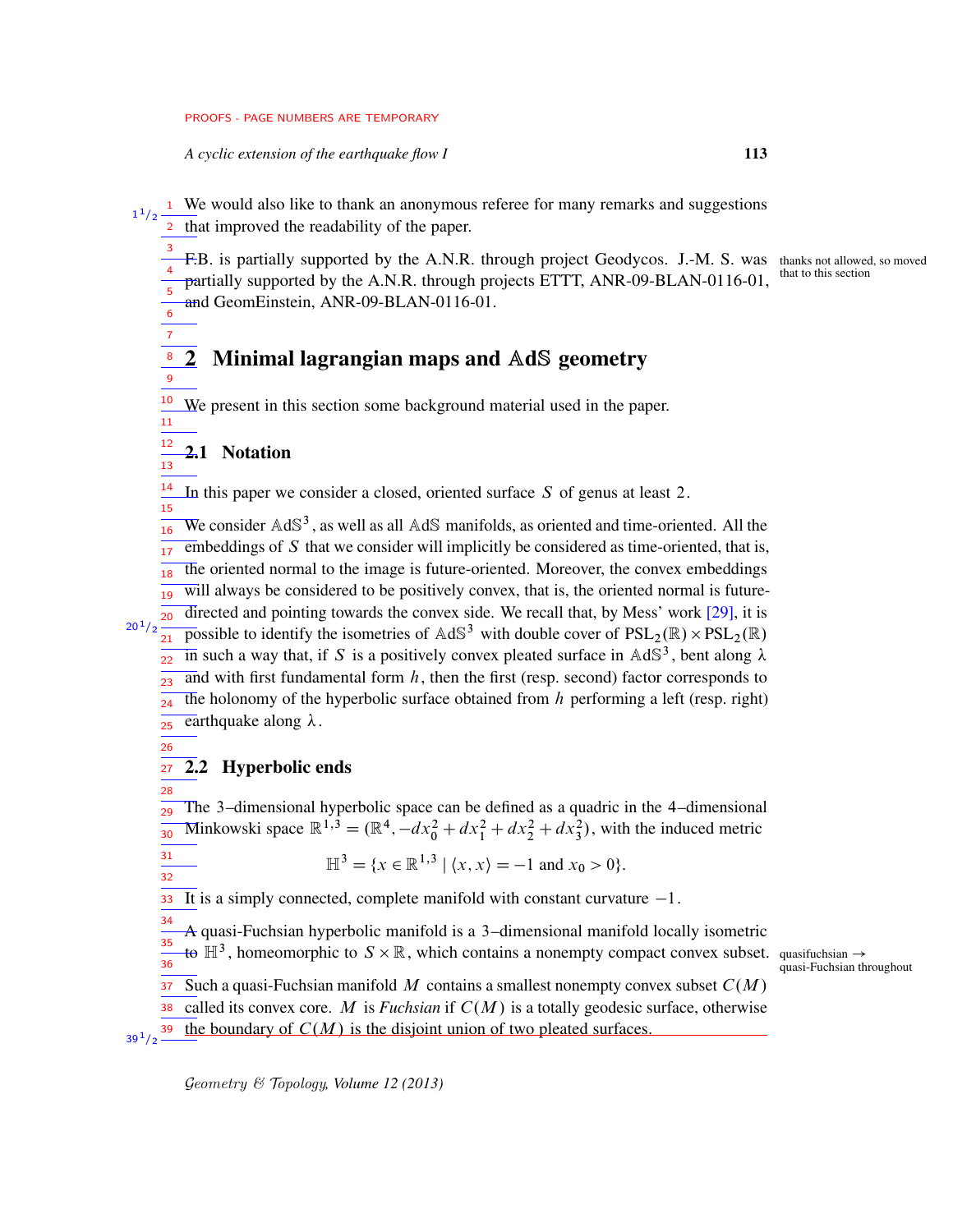<sup>1</sup> Each connected component of the complement of  $C(M)$  in M is an instance of a  $\frac{1}{2}$  *hyperbolic end*: a hyperbolic manifold homeomorphic to  $S \times \mathbb{R}_{>0}$ , complete on one 3 side and bounded by a locally concave pleated surface on the other. There is a one-to-4 one correspondence between hyperbolic ends homeomorphic to  $S \times \mathbb{R}_{>0}$  and complex  $\overline{5}$  projective structures on S, which associates to a hyperbolic end the natural complex projective structure on its boundary at infinity; see eg [\[23\]](#page-75-1). 1  $1/2$ 6

Labourie [\[25\]](#page-76-5) proved that any hyperbolic end has a unique foliation by convex, constant  $curvature$  surfaces. The curvature varies monotonically from  $-1$  close to the pleated surface boundary, to 0 close to the boundary at infinity. 7 8 9 10

Given an oriented surface  $\Sigma$  in a hyperbolic end M (or in  $\mathbb{H}^3$ ) we will usually denote by  $I$  its induced metric, and by  $B$  its shape operator, considered as a bundle morphism from  $T\Sigma$  to  $T\Sigma$ . It is defined by  $BX = \nabla_X v$ , where v is the oriented unit normal to  $\Sigma$  and  $\nabla$  is the Levi–Civita connection of M. We will also denote by  $E: TS \rightarrow TS$ the identity. 11 12 13 14 15

16

24

29

 $20^{1}/2$ 

**Definition 2.1** Let  $\Sigma$  be a convex surface embedded in a hyperbolic end M with embedding data  $(I_{\Sigma}, B_{\Sigma})$ . The *grafted metric* on  $\Sigma$  is  $I_{\Sigma}^{*} = I_{\Sigma}((E + B_{\Sigma})\bullet, (E + B_{\Sigma})\bullet)$ . 17 18 19

A basic and well-known property of this metric  $I_{\Sigma}^{*}$  is that the hyperbolic Gauss map sending a point  $x \in \Sigma$  to the endpoint at infinity of the geodesic ray starting at x Tribogonal to  $\Sigma$ —is a conformal map between  $(\Sigma, I_{\Sigma}^{\#})$  and  $\partial_{\infty}M$  with its conformal structure. More details will be found in [Section 6.](#page-37-0) 20 21 22 23

#### 2.3 The duality between hyperbolic and de Sitter ends 25

The 3–dimensional de Sitter space can be defined, as the hyperbolic space, as a quadric in the 4–dimensional Minkowski space, with the induced metric 26 27 28

$$
d\mathbb{S}^3 = \{x \in \mathbb{R}^{1,3} \mid \langle x, x \rangle = 1\}.
$$

There is a one-to-one correspondence between points in  $dS<sup>3</sup>$  and oriented totally geodesic planes in  $\mathbb{H}^3$ ; see eg Hodgson and Rivin [\[17\]](#page-75-6) and the third author [\[36\]](#page-76-8). Given an oriented surface  $S \subset \mathbb{H}^3$ , its dual is the set  $S^*$  of points of  $dS^3$  corresponding to oriented planes tangent to S in  $\mathbb{H}^3$ . If S is smooth and locally strictly convex, then  $S^*$  is also smooth and locally strictly convex. 30 31 32 33 34 35

Consider a quasi-Fuchsian hyperbolic manifold  $M$ , and let  $E$  be one of the ends of  $M$ , that is, one of the connected components of the complement of  $C(M)$  in M. The universal cover of M is identified with  $\mathbb{H}^3$ , and the universal cover  $\widetilde{E}$  of E is then identified with a connected component of the complement of the convex hull of the 36 37 38  $39^{1}/2$   $-$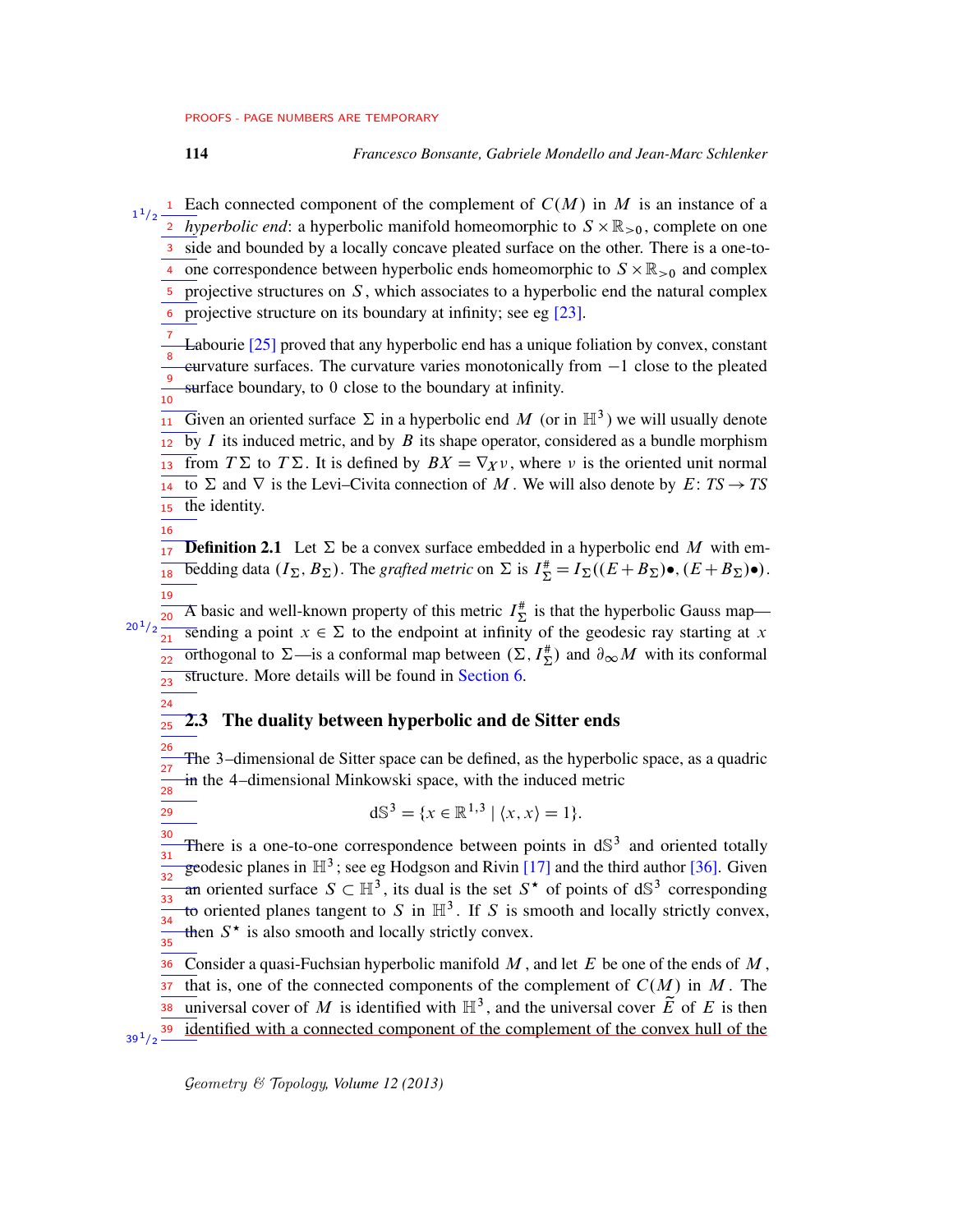*A cyclic extension of the earthquake flow I* 115

<sup>1</sup> limit set  $\Lambda$  of  $\pi_1(M)$  in  $\partial_{\infty} \mathbb{H}^3$ . Let  $\tilde{E}^{\star}$  be the set of points of dS<sup>3</sup> corresponding <sup>2</sup> to oriented planes in  $\mathbb{H}^3$  contained in  $\tilde{E}$ . Then (see [\[29\]](#page-76-6))  $\pi_1(M)$  acts properly discontinuously on  $\widetilde{E}^*$ , and the quotient is a de Sitter *domain of dependence*, that is, 4 an MGHC de Sitter manifold (see [Section 1.7](#page-6-2) for the definition in the AdS case). 1  $1/2$ 3

<sup>5</sup> This construction actually extends (see [\[29\]](#page-76-6)) to a hyperbolic end E which is not necessarily one of the ends of a quasi-Fuchsian manifold. In this manner, any hyperbolic end E has a "dual" de Sitter domain of dependence  $E^*$ , and conversely. 6 7

One feature of this duality which will be used below is that if  $S$  is a surface in  $E$ with constant curvature K, then there is a dual surface  $S^*$  in  $E^*$ . (It is the quotient by  $\pi_1(M)$  of the surface in dS<sup>3</sup> dual to the universal cover of S in  $\mathbb{H}^3$ .) The curvature of  $S^*$  is then also constant, and equal to  $K/(K+1)$ . In this manner a foliation of E by constant curvature surfaces gives rise to a dual foliation of  $E^*$  by constant curvature surfaces (see  $[4]$  for more details). 8 9 10  $\frac{1}{11}$ 12 13 14

#### <span id="page-14-0"></span>2.4 Globally hyperbolic AdS manifolds 15 16

The definition of  $AdS<sup>3</sup>$  and of globally hyperbolic  $AdS$  manifolds are recalled in the <sup>18</sup> introduction. There are many similarities between quasi-Fuchsian hyperbolic manifolds 19 and MGHC AdS manifolds, some of which—being used in the arguments below—are 20 recalled here. 17  $20^{1}/2$ 

 $\frac{21}{2}$  Let N be an MGHC AdS 3-manifold, and let F be a closed, space-like surface in N for which the induced metric has negative sectional curvature (or, equivalently, the determinant of the second fundamental form of F is everywhere larger than  $-1$ ). Let I and  $\nu$  be the induced metric on this surface and a unit normal vector. Let J be the complex structure induced by  $v$  on F: namely  $J(v) = v \times v$  where  $\times$  is the vector product on T AdS<sup>3</sup>. Finally, let  $B = \nabla \nu$  be the shape operator of F, where  $\nabla$  is the Levi–Civita connection of  $AdS<sup>3</sup>$ . We consider the Riemannian metrics on F 22 23 24 25 26 27

$$
\frac{28}{29}
$$

33

$$
h_I = I((E+JB)\bullet, (E+JB)\bullet), \quad h_r = I((E-JB)\bullet, (E-JB)\bullet).
$$

Then  $h_l$  and  $h_r$  are two smooth hyperbolic metrics on F (see Krasnov and the third author  $[21]$ ). This can be used when F is a maximal or constant mean curvature surface in  $N$ , but also when  $F$  is a constant Gauss curvature surface. 30 31 32

Remark 2.2 Notice that, even if J and B depend on the choice of a normal vector, *JB* and the metrics  $h_l$  and  $h_r$  are independent of it. 34 35

According to our orientation and time-orientation of  $AdS<sup>3</sup>$ , the holonomy of the metric  $h_l$  is equal to the first factor of the holonomy of N and the holonomy of  $h_r$  is equal to the second factor of the holonomy of  $N$ ; see [\[21\]](#page-75-7). This last observation can be used to prove [Lemma 1.9.](#page-7-1) 36 37 38  $39^{1}/2$   $-$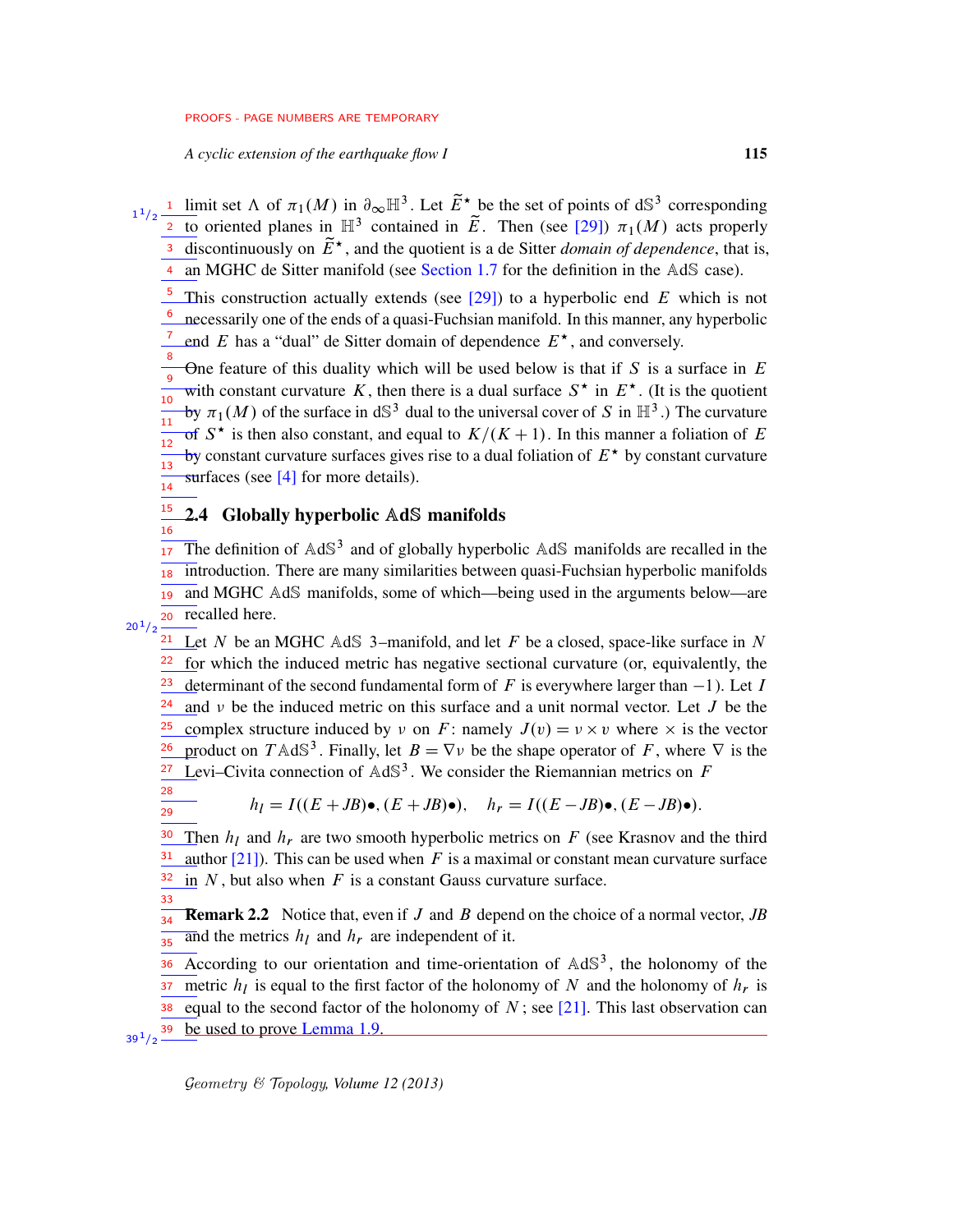**Proof of [Lemma 1.9](#page-7-1)** Let *b*:  $TS \rightarrow TS$  be the positive *h*-self-adjoint operator given  $1/2$ 1 <sup>2</sup> by [Corollary 1.5](#page-5-0) such that  $h^* = h(b \bullet, b \bullet)$ . Since h and  $h^*$  are normalized metrics <sup>3</sup> we know that *b* is a solution of Codazzi equation and det  $b = 1$ .  $\frac{4}{1}$  We consider now the pair 5  $I_{\theta} = \cos^2(\theta/2)h$ ,  $B_{\theta} = \tan(\theta/2)b$ . 6 7 Clearly,  $B_{\theta}$  is a solution of Codazzi equation. Moreover, since  $I_{\theta}$  is a metric of constant curvature  $K = -\frac{1}{\cos^2(\theta)}$ 8  $\frac{1}{\cos^2(\theta/2)}$ , we easily get that 9  $K_{\theta} = -1 - \det B_{\theta}$ , 10 11 so  $(I_{\theta}, B_{\theta})$  is also a solution of Gauss equation for spacelike AdS surfaces (see [\[21\]](#page-75-7)). 12 This implies (see Tenenblat  $[41]$  and Jacobowitz  $[18]$ ) that there is an equivariant map 13  $\phi \colon \widetilde{S} \to \widetilde{F} \subset \mathbb{AdS}^3,$ 14 15 whose embedding data are  $\tilde{I}_{\theta}$  and  $\tilde{B}_{\theta}$ . The map  $\phi$  is unique up to isometries of AdS<sup>3</sup>. 16  $\overline{W}$ e will also require that 17 • the normal field  $\tilde{v}$  that induces the right orientation on  $\tilde{S}$  points toward the 18 19 convex side, 20  $\cdot$   $\tilde{v}$  is a future-directed vector field.  $20^{1}/2$  $21$ Since  $\phi$  induces on  $\tilde{S}$  a complete metric,  $\phi$  is an embedding and the components of 22 the holonomy  $\rho_l$ ,  $\rho_r$ :  $\pi_1(S) \to \text{PSL}_2(\mathbb{R})$  are Fuchsian representations (see [\[29\]](#page-76-6)). 23 On the other hand by [\[21\]](#page-75-7) the hyperbolic surfaces  $\mathbb{H}^2/\rho_l$  and  $\mathbb{H}^2/\rho_r$  are isometric to 24 the Riemann surfaces  $(S, h_l)$  and  $(S, h_r)$ . 25  $\Box$ 26 [Lemma 1.9](#page-7-1) and [\[21\]](#page-75-7) imply that  $L_{e^{i\theta}}(h, h^*)$  is a couple of hyperbolic metrics. For  $27$ convenience of the reader, we will give a more direct proof of this fact in [Section 3.1.](#page-17-1) 28 MGHC AdS manifolds have a unique foliation by constant mean curvature surfaces; 29 see Barbot, Béguin and Zeghib [\[3\]](#page-74-3). 30 An MGHC AdS manifold N contains a smallest nonempty convex subset  $C(N)$ , 31 called its convex core: N is called *Fuchsian* if  $C(N)$  is a totally geodesic surface; 32 otherwise, the boundary of  $C(N)$  is the disjoint union of two pleated locally convex 33 surfaces in  $N$ , so that its induced metric is hyperbolic and its pleating is described by 34 a measured lamination (see [\[29\]](#page-76-6)). The complement of  $C(N)$  in N has two connected 35 components, one future convex, the other past convex. Barbot, Béguin and Zeghib [\[4\]](#page-74-2) 36 proved that  $N \setminus C(N)$  has a unique foliation by convex, constant Gauss curvature 37 surfaces. The curvature is monotonic along the foliation, and varies from  $-1$  in the 38 neighborhood of the convex core to  $-\infty$  near the initial/final singularity.  $39^{1}/2$   $-$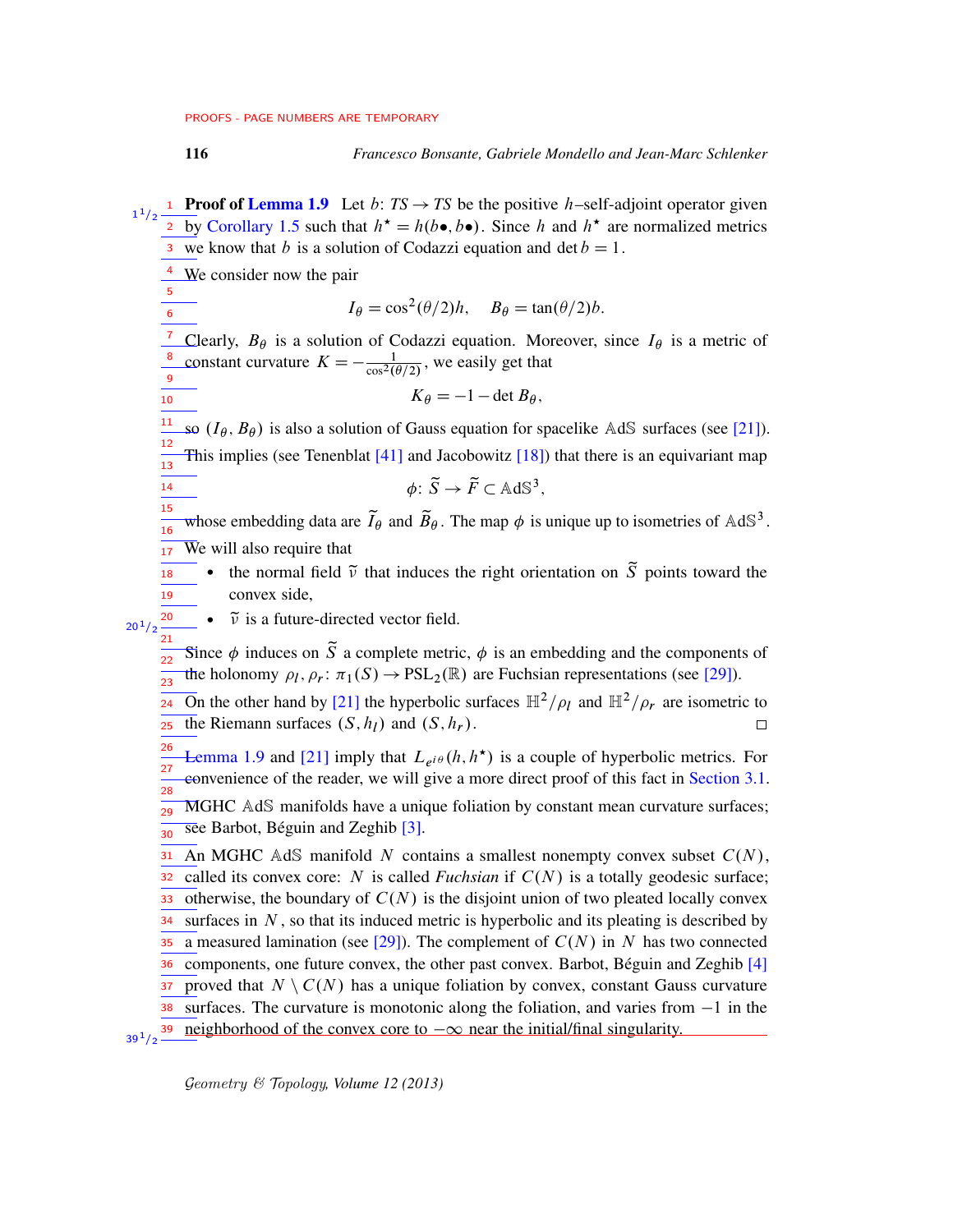*A cyclic extension of the earthquake flow I* 117

1  $1/2$ 

 $20^{1}/2$ 

## <span id="page-16-0"></span>2.5 Minimal Lagrangian maps between hyperbolic surfaces 1

The definition of minimal Lagrangian diffeomorphisms has been recalled in the introduction. Remark that the definition directly shows that the inverse of a minimal Lagrangian diffeomorphism is also minimal Lagrangian. 2 3 4 5

Let us mention here that they occur in several distinct geometric contexts, and the interplay between the different occurrences is used below, in particular in [Section 4.](#page-22-1) 6 7

- If S is a surface of constant curvature  $K$  in a constant curvature, Riemannian or Lorentzian 3–manifold  $M$ , then the third fundamental form  $III$  of S also has constant curvature  $K^*$ , where  $K^*$  depends on K, on the ambient curvature, and on whether the ambient space is Riemannian or Lorentzian (for instance, if  $M = \mathbb{H}^3$ , then  $K^* = K/(K+1)$ ). If both K and  $K^*$  are negative, then  $|K|I$ and  $|K^{\star}|III$  are hyperbolic metrics, and the identity, considered as a map from  $(S, |K|I)$  to  $(S, |K^{\star}|III)$ , is minimal Lagrangian. 8 9 10 11 12 13 14
- If M is an "almost Fuchsian" manifold, that is, M is a quasi-Fuchsian hyperbolic 3–manifolds containing a closed, embedded minimal surface S with principal curvatures everywhere in  $(-1, 1)$ , then S is the unique closed minimal surface in  $M$ . The "hyperbolic Gauss maps" send  $S$  to each connected component of the boundary at infinity of  $M$ , and both maps are diffeomorphisms. Composing these maps one finds a diffeomorphism between one component of  $\partial_{\infty}M$  and the other. This diffeomorphism is minimal Lagrangian if each boundary component is endowed with the (unique) hyperbolic metric in its conformal class. (See eg [\[21\]](#page-75-7) for details and proofs.) 15 16 17 18 19 20 21 22 23
	- Similarly, if  $N$  is an MGHC AdS manifold, then it contains a unique closed, space-like maximal surface F. Consider the metrics  $h_l$  and  $h_r$  defined above on F. Then  $h_l$  and  $h_r$  are the left and right hyperbolic metrics of N, respectively, and moreover the identity between  $(F, h_l)$  and  $(F, h_r)$  is minimal Lagrangian (see [\[21\]](#page-75-7) for details).

It is the first of these occurrences which will play the largest role here. 30

Minimal Lagrangian maps between hyperbolic surfaces are intimately related to harmonic maps: let  $m: (S, h) \rightarrow (S', h')$  be a minimal Lagrangian diffeomorphism between two hyperbolic surfaces and consider the conformal structure  $c$  on  $S$  of the metric  $h + m^* h'$ . Then 31 32 33 34

- the identity is harmonic between  $(S, c)$  and  $(S, h)$ , 35
- *m* is harmonic between  $(S, c)$  and  $(S', h')$ , 36
- those two harmonic maps have opposite Hopf differentials. 37 38

The converse is also true. Details can be found eg in [\[38\]](#page-76-4).  $39^{1}/2$   $-$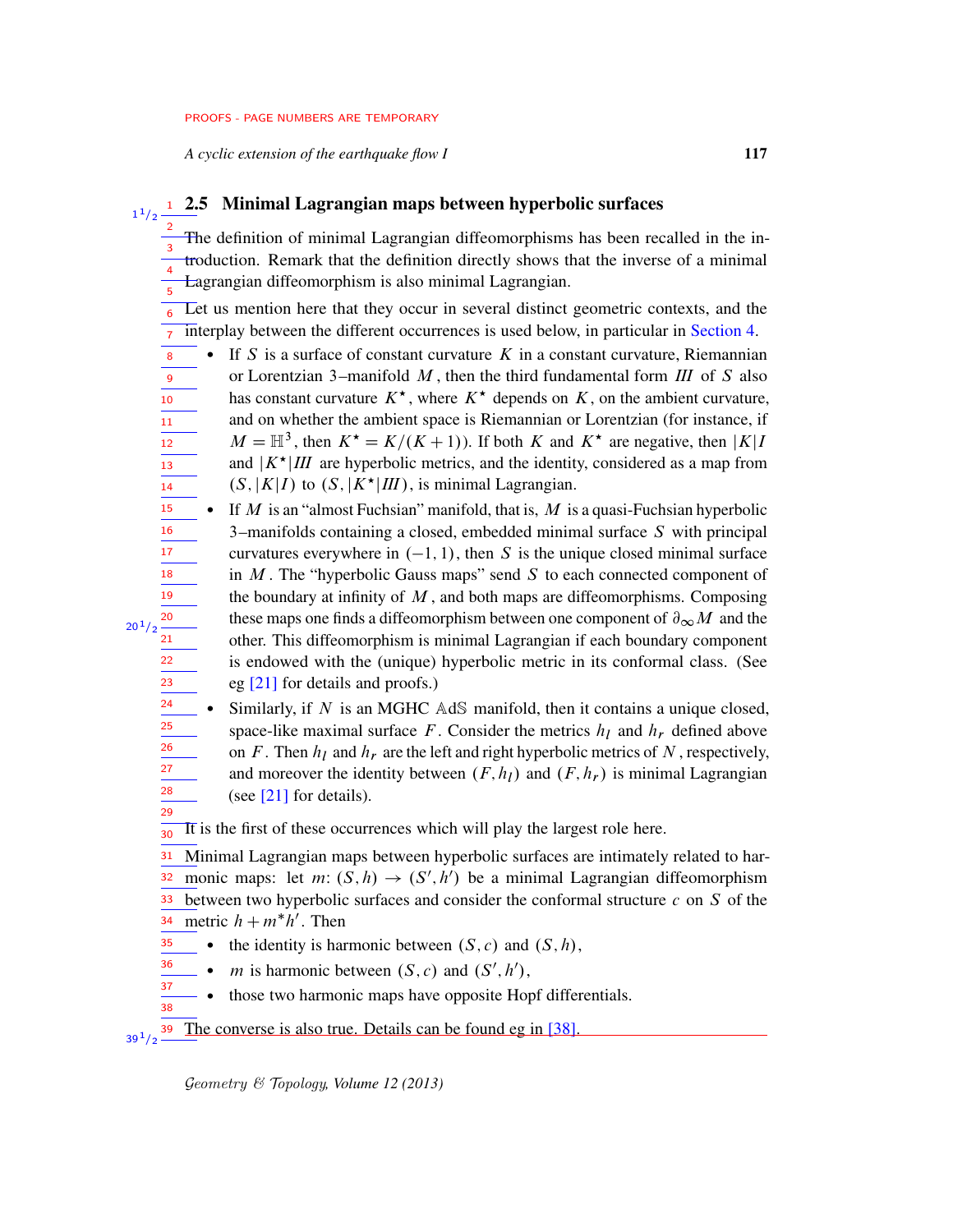<span id="page-17-0"></span>

6

8  $\overline{9}$ 

20

22

24 25

29 30

118 *Francesco Bonsante, Gabriele Mondello and Jean-Marc Schlenker*

## Definition of the cyclic flow  $1^{1/2}$  $\frac{1}{2}$

<sup>3</sup> In this section we consider two fixed normalized hyperbolic metrics  $h, h^*$  on S, and <sup>4</sup> call *b* the bundle morphism given by [Corollary 1.5.](#page-5-0) Let  $\beta_{\theta}$  be the family of operators 5 defined in Equation [\(1\)](#page-5-1) in [Section 1.6.](#page-5-2)

**Definition 3.1** Given  $\theta \in \mathbb{R}$ , we call

$$
h_{\theta} = h(\beta_{\theta} \bullet, \beta_{\theta} \bullet).
$$

Comparing with [Definition 1.6,](#page-5-3) we have  $L_{e^{i\theta}}(h, h^{\star}) = (h_{\theta}, h_{\theta + \pi}).$ 10  $\frac{1}{11}$ 

<span id="page-17-1"></span>**3.1 The Levi–Civita connection of**  $h_{\theta}$ 12  $\frac{1}{13}$ 

<span id="page-17-3"></span>**14 Lemma 3.2** For all  $\theta \in \mathbb{R}$ ,  $d^{\nabla} \beta_{\theta} = 0$ , where  $\nabla$  is the Levi–Civita connection of h. 15

<sup>16</sup> Proof Let *u*, *v* be two vector fields on *S*. Note first that  $\beta_{\theta}$  satisfies the Codazzi equation 17 18

$$
\frac{\frac{16}{19}(d^{\nabla}\beta_{\theta})(u,v)}{u_{1/2}\frac{20}{21}} = \cos(\theta/2)(\nabla_u v - \nabla_v u - [u, v]) \n= \cos(\theta/2)(\nabla_u v - \nabla_v u - [u, v]) \n+ \sin(\theta/2)(\nabla_u (Jbv) - \nabla_v (Jbu) - Jb[u, v]).
$$

Since J is parallel for  $\nabla$ , we have that  $\nabla J = J\nabla$ , so 23

$$
(d^{\nabla}\beta_{\theta})(u,v) = \sin(\theta/2)J(\nabla_u(bv) - \nabla_v(bu) - b[u,v]) = 0,
$$

where the last equality follows from the fact that  $b$  satisfies Codazzi equation.  $\Box$ 26

<span id="page-17-2"></span>**Lemma 3.3** The Levi–Civita connection  $\nabla^{\theta}$  of  $h_{\theta}$  is given by 27 28

$$
\nabla^{\theta}_{u}v = \beta_{-\theta}\nabla_{u}(\beta_{\theta}v).
$$

**Proof** Consider the connection  $\nabla^{\theta}$  defined in the statement of the lemma. It is sufficient to prove that it is compatible with  $h_{\theta}$  and torsion-free. 31 32

Let  $u, v, w$  be three vector fields on  $S$ . Then 33 34

$$
u \cdot h_{\theta}(v, w) = u \cdot h(\beta_{\theta} v, \beta_{\theta} w)
$$
  
=  $h(\nabla_u(\beta_{\theta} v), \beta_{\theta} w) + h(\beta_{\theta} v, \nabla_u(\beta_{\theta} w))$   
=  $h_{\theta}(\nabla_u^{\theta} v, w) + h_{\theta}(v, \nabla_u^{\theta} w),$ 

**<u>39</u>** and therefore  $\nabla^{\theta}$  is compatible with  $h_{\theta}$ .  $39^{1/2}$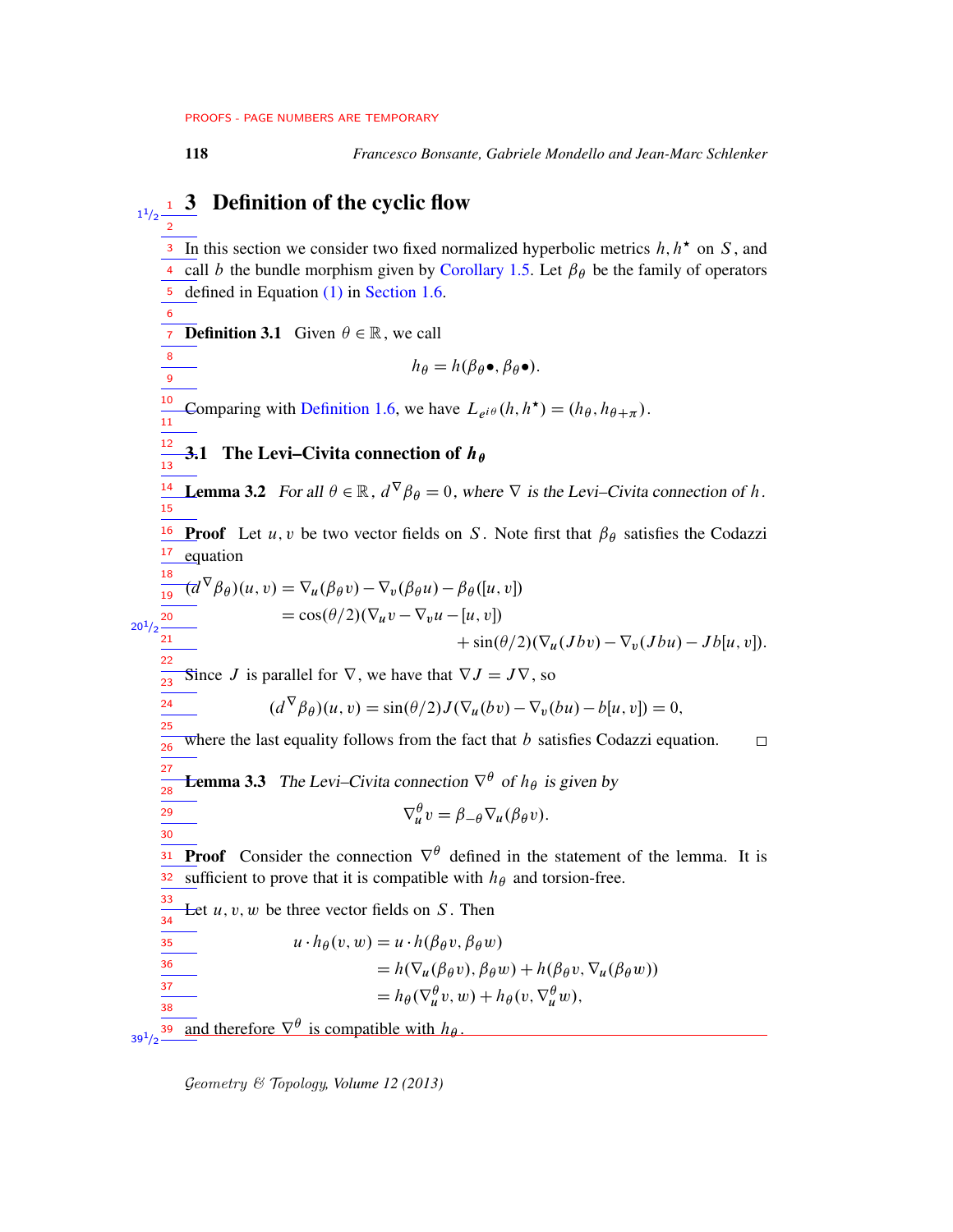*A cyclic extension of the earthquake flow I* 119

<span id="page-18-0"></span>1

<sup>1</sup> We can now compute the torsion of  $\nabla^{\theta}$  on *u*, *v*:

 $1/2$ 2  $\nabla_u^{\theta} v - \nabla_v^{\theta} u - [u, v] = \beta_{-\theta} (\nabla_u (\beta_{\theta} v) - \nabla_v (\beta_{\theta} u) - \beta_{\theta} [u, v])$ 3  $= \beta_{-\theta}(d^{\nabla} \beta_{\theta})(u, v)$ 4  $= 0.$ 5 6 Thus  $\nabla^{\theta}$  is torsion-free and compatible with  $h_{\theta}$ , and so it is the Levi–Civita connection 7  $\sigma f h_{\theta}$ .  $\Box$ 8 <sup>9</sup> The computation of the connection of  $h_{\theta}$  allows to prove easily that  $h_{\theta}$  is a hyperbolic 10 metric. 11 <sup>12</sup> Proof of [Proposition 1.7](#page-6-1) Let  $(e_1, e_2)$  be an orthonormal frame for h on S, with <sup>13</sup> connection 1–form  $\omega$  with respect to the Levi–Civita connection  $\nabla$  of h. Let  $\overline{(e)}$  $'_{1}, e'_{2}$  $Z_2' = (\beta_\theta^{-1} e_1, \beta_\theta^{-1} e_2)$ , it is an orthonormal moving frame for  $h_\theta$ . Since the 14 Levi–Civita connection  $\nabla^{\theta}$  of  $h_{\theta}$  is given by [Lemma 3.3,](#page-17-2) a direct computation shows 15 that the connection 1–form of  $(e_1)$  $, e'_2$  $\chi_2'$ ) for  $\nabla^{\theta}$  is also equal to  $\omega$ . Since the identity 16 map between  $(S, h)$  and  $(S, h_{\theta})$  is area-preserving, it follows that h and  $h_{\theta}$  have the 17 18 same curvature, so that  $h_{\theta}$  is also hyperbolic.  $\Box$ 19 3.2 A cyclic property 20  $20^{1}/2$ 21 Our next goal is to prove Theorems [1.8](#page-6-0) and [1.10.](#page-7-0) The proofs are in the next sections, 22 after some preliminary lemmas.  $23$ 24 **Lemma 3.4** Let  $\theta$ ,  $\theta' \in \mathbb{R}$ . Then  $\beta_{\theta} \circ \beta_{\theta'} = \beta_{\theta + \theta'}$ .  $\overline{25}$ 26 Proof By definition we have 27  $\overline{\beta}_{\theta} \circ \beta_{\theta'} = (\cos(\theta/2)E + \sin(\theta/2)Jb) \circ (\cos(\theta'/2)E + \sin(\theta'/2)Jb)$ 28  $=$ cos( $\theta/2$ ) cos( $\theta'/2$ )  $E$  + sin( $\theta/2$ ) sin( $\theta'/2$ ) J  $bJb$  + (cos( $\theta/2$ ) sin( $\theta'/2$ ) 29 30  $+\sin(\theta/2)\cos(\theta'/2))Jb.$ 31 But  $JbJb = -E$  because b is self-adjoint and of determinant 1. It follows that 32 33  $\beta_{\theta} \circ \beta_{\theta'} = \cos((\theta + \theta')/2)E + \sin((\theta + \theta')/2)Jb = \beta_{\theta + \theta'}$ .  $\Box$ 34 35 For instance, since  $Jb = \beta_{\pi}$ , it follows that  $Jb \circ \beta_{\theta} = \beta_{\theta} \circ Jb = \beta_{\theta + \pi}$ . 36 **Lemma 3.5** Let  $b_{\theta}$ : TS  $\rightarrow$  TS be the bundle morphism associated to  $h_{\theta}$  and  $h_{\theta}^{\star}$  $\frac{\star}{\theta}$  by 37 38 [Corollary 1.5.](#page-5-0) Then  $b_{\theta} = \beta_{-\theta} \circ b \circ \beta_{\theta}$ .  $39^{1}/2$   $-$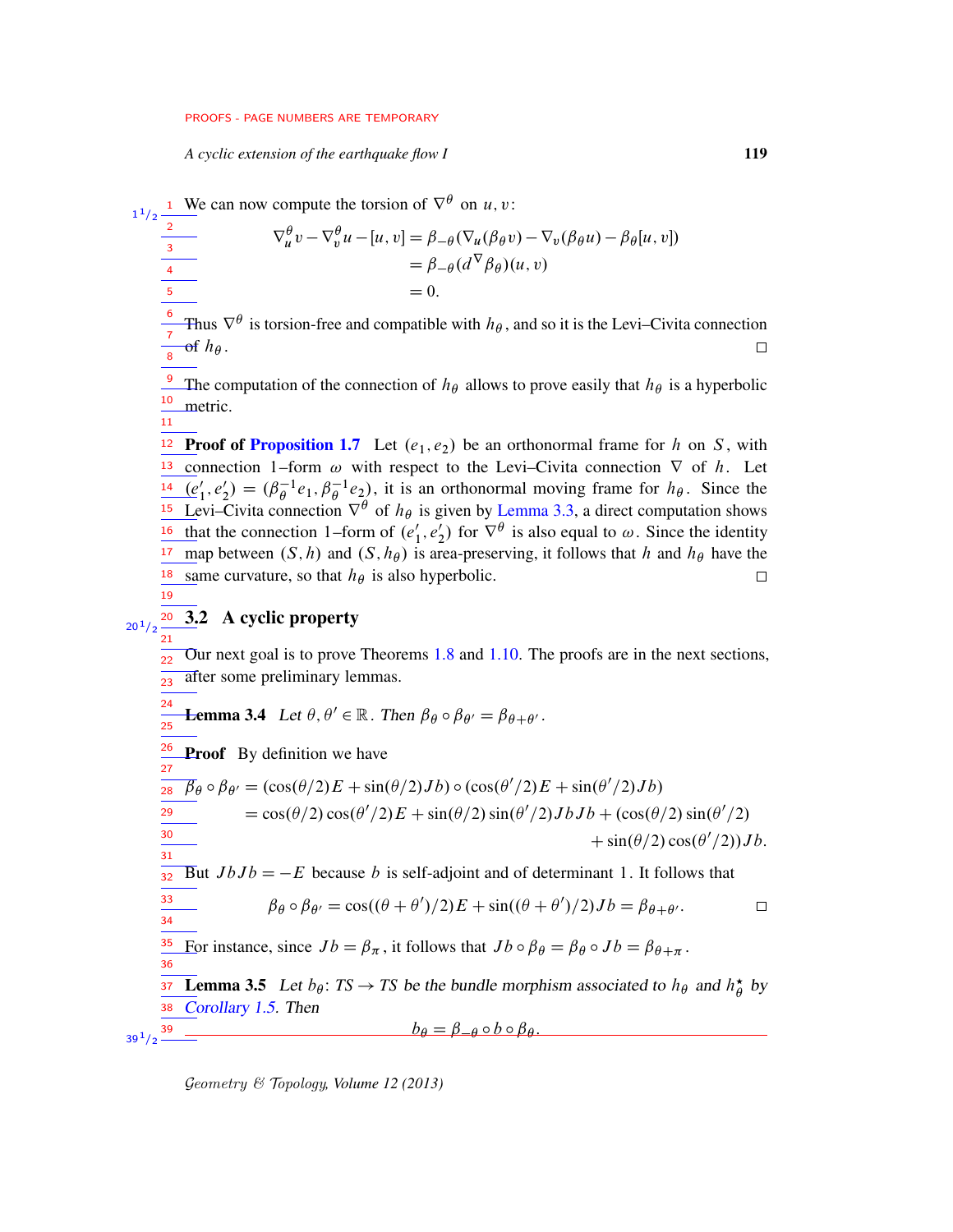## 120 *Francesco Bonsante, Gabriele Mondello and Jean-Marc Schlenker*

<span id="page-19-2"></span><span id="page-19-1"></span><span id="page-19-0"></span>**Proof** Let  $b_{\theta} = \beta_{-\theta} \circ b \circ \beta_{\theta}$ . This lemma will follow if we prove the following facts:  $1/2$ 1 2 (i)  $h_{\theta}(b_{\theta} \bullet, b_{\theta} \bullet)$  is isotopic to  $h_{\theta}^{\star}$  $\phi$  (we will actually prove that it is equal to  $h_{\theta}^{\star}$  $_{\theta}^{\star}$ ); 3 4 (ii)  $b_{\theta}$  has determinant 1; 5 (iii)  $b_{\theta}$  is self-adjoint for  $h_{\theta}$ ; 6 (iv)  $d^{\nabla^{\theta}} \beta_{\theta} = 0.$ 7 8 <sup>9</sup> Eor the first point, note that  $Jb = \beta_{\pi}$ , and therefore  $\frac{1}{10}$  $h_{\theta}(b_{\theta}\bullet, b_{\theta}\bullet) = h(b\beta_{\theta}\bullet, b\beta_{\theta}\bullet) = h(Jb\beta_{\theta}\bullet, Jb\beta_{\theta}\bullet)$ 11 12  $= h(\beta_{\pi} \circ \beta_{\theta} \bullet, \beta_{\pi} \circ \beta_{\theta} \bullet) = h(\beta_{\pi+\theta} \bullet, \beta_{\pi+\theta} \bullet)$ 13  $= h^{\star}_{\theta}$  $\overset{\star}{\theta}$ . 14 The second point is clear since  $\det(b_{\theta}) = \det(\beta_{-\theta}) \det(b) \det(\beta_{\theta}) = 1$ . 15 16 For point [\(iii\)](#page-19-1) let  $u, v$  be two vector fields on  $S$ , then  $\frac{1}{17}$ 18  $h_{\theta}(b_{\theta}u, v) = h(\beta_{\theta}b_{\theta}u, \beta_{\theta}v) = h(b\beta_{\theta}u, \beta_{\theta}v)$ 19  $= h(\beta_{\theta}u, b\beta_{\theta}v) = h_{\theta}(u, b_{\theta}v).$ 20  $20^{1}/2$ For point [\(iv\),](#page-19-2) let again be  $u, v$  be two vector fields on  $S$ . Then, using the expression 21 22 of  $\nabla^{\theta}$  in [Lemma 3.3,](#page-17-2) we have 23  $(d^{\nabla^{\theta}}b_{\theta})(u, v) = \nabla^{\theta}_{u}(b_{\theta}v) - \nabla^{\theta}_{v}(b_{\theta}u) - b_{\theta}[u, v]$ 24  $= \beta_{-\theta} \nabla_u (\beta_{\theta} b_{\theta} v) - \beta_{-\theta} \nabla_v (\beta_{\theta} b_{\theta} u) - b_{\theta} [u, v]$ 25 26  $= \beta_{-\theta} (d^{\nabla} \beta_{\theta + \pi}) (u, v),$  $\frac{1}{27}$ so that  $(d^{\nabla^{\theta}}b_{\theta})(u, v) = 0$  by [Lemma 3.2.](#page-17-3) This completes the proof. 28  $\Box$ 29 30 **Remark 3.6** [Lemma 3.5](#page-18-0) shows that  $h_{\theta}$  and  $h_{\theta + \pi}$  are normalized metrics. 31 32 3.3 Proof of [Theorem 1.8](#page-6-0)  $\frac{1}{33}$ 34 Let  $\theta$ ,  $\theta' \in \mathbb{R}$ . By definition of  $L_{\theta'}$ ,  $\frac{1}{35}$  $L_{\theta'}(L_{\theta}(h, h^{\star})) = (h_{\theta}(\overline{\beta}_{\theta'} \bullet, \overline{\beta}_{\theta'} \bullet), (h_{\theta + \pi}(\overline{\beta}_{\theta'} \bullet, \overline{\beta}_{\theta'} \bullet)),$ 36 37 where 38  $\overline{\beta}_{\theta'} = \cos(\theta'/2)E + \sin(\theta'/2)J_{\theta}b_{\theta},$ 39  $39^{1/2}$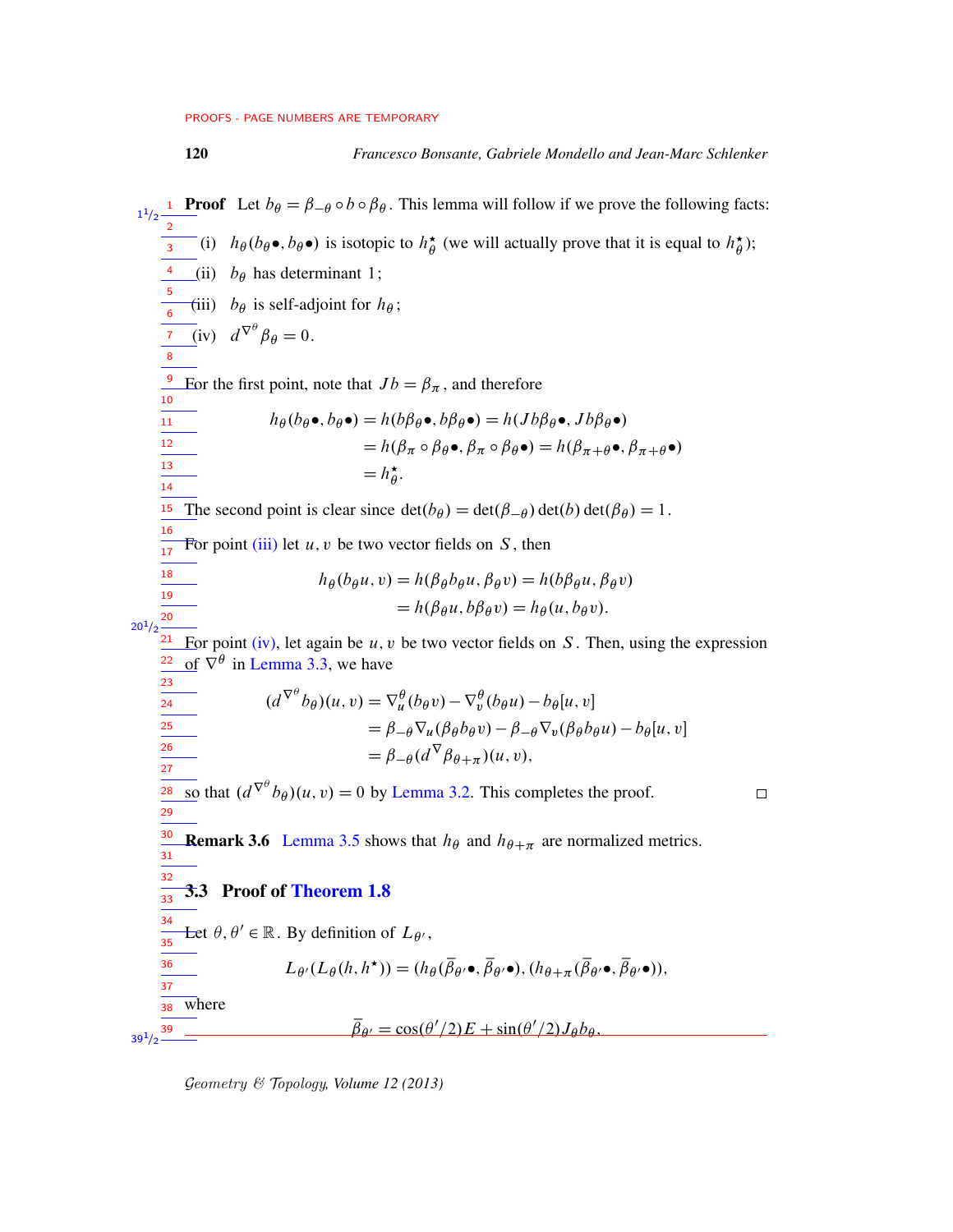*A cyclic extension of the earthquake flow I* 121

<span id="page-20-0"></span><sup>1</sup> where  $J_\theta$  is the complex structure of  $h_\theta$ . Clearly,  $J_\theta = \beta_{-\theta} \circ J \circ \beta_{\theta}$ , so that  $\overline{\beta}_{\theta'} = \beta_{-\theta} \circ (\cos(\theta'/2)E + \sin(\theta'/2)Jb) \circ \beta_{\theta}$  $= \beta_{-\theta} \circ \circ \beta_{\theta'} \circ \beta_{\theta}$  $=\beta_{\theta'}$ . We now see that  $L_{\theta'}(L_{\theta}(h, h^{\star})) = (h_{\theta}(\beta_{\theta'}\bullet, \beta_{\theta'}\bullet), (h_{\theta+\pi}(\beta_{\theta'}\bullet, \beta_{\theta'}\bullet))$  $= (h(\beta_\theta \circ \beta_{\theta'} \bullet, \beta_\theta \circ \beta_{\theta'} \bullet), h(\beta_{\theta + \pi} \circ \beta_{\theta'} \bullet, \beta_{\theta + \pi} \circ \beta_{\theta'} \bullet))$  $=(h(\beta_{\theta'+\theta}\bullet,\beta_{\theta'+\theta}\bullet),h^{\star}(\beta_{\theta'+\theta}\bullet,\beta_{\theta'+\theta}\bullet))$  $=L_{\theta'+\theta}(h, h^{\star}).$ This proves [Theorem 1.8.](#page-6-0) 3.4 Proof of [Theorem 1.10](#page-7-0) 16 **Point [\(i\),](#page-7-2) namely the fact that**  $h_{\theta}$  **and**  $h_{\theta+\pi}$  **are normalized metrics, follows from made this a reference to first item in Theorem 1.10; is this [Lemma 3.5](#page-18-0).** item in Theorem 1.10; is this what you meant? <sup>20</sup> We compute the expression of the metric  $\hat{c}_{\theta} = h_{\theta} + h_{\theta + \pi}$  which is in the conformal class of  $c_{\theta}$ :  $\hat{c}_{\theta} = h_{\theta} + h_{\theta + \pi}$  $= h((\cos(\theta/2)E + \sin(\theta/2)b)\bullet, (\cos(\theta/2)E + \sin(\theta/2)b)\bullet)$  $+h((-\sin(\theta/2)E + \cos(\theta/2)b)\bullet, (-\sin(\theta/2)E + \cos(\theta/2)b)\bullet)$  $=$   $(\cos^2(\theta/2) + \sin^2(\theta/2))h + (\cos^2(\theta/2) + \sin^2(\theta/2))h(b\bullet, b\bullet)$  $=\hat{c}$ . so  $c_{\theta}$  is indeed independent of  $\theta$ : this proves [\(ii\).](#page-7-3) The fact that the identity  $(S, c) \rightarrow (S, h_\theta)$  is harmonic follows from the last paragraph of [Section 2.5.](#page-16-0) Moreover, recall that  $b_{\theta}$  has determinant 1 and that  $h_{\theta}^{\star} = h_{\theta}(b_{\theta} \bullet, b_{\theta} \bullet)$ . A simple computation then shows that  $h_{\theta} - h_{\theta}^*$  $\phi$  is traceless with respect to  $h_{\theta} + h_{\theta}^*$  $\frac{1}{35}$  computation then shows that  $h_{\theta} - h_{\theta}^*$  is traceless with respect to  $h_{\theta} + h_{\theta}^*$ . The definition of Hopf differential (see [Section 1.4\)](#page-3-0) therefore shows that, if  $\Phi_{\theta}$  is the Hopf differential of the identity from  $(S, c)$  to  $(S, h_\theta)$ , then  $h_{\theta} - h_{\theta}^{\star}$  $\theta$  $\frac{\partial^2 n_{\theta}}{2} = 2Re(\Phi_{\theta}).$ 1  $1/2$ 2 3 4 5 6 7 8 9  $\frac{1}{10}$  $\frac{1}{11}$ 12 13 14 15 17  $19$  Lemma 3.5.  $20^{1}/2$ 21 <sup>22</sup> 23 24 25 26 27 28 29 30 31 32 33 36 37 38  $39^{1}/2$   $-$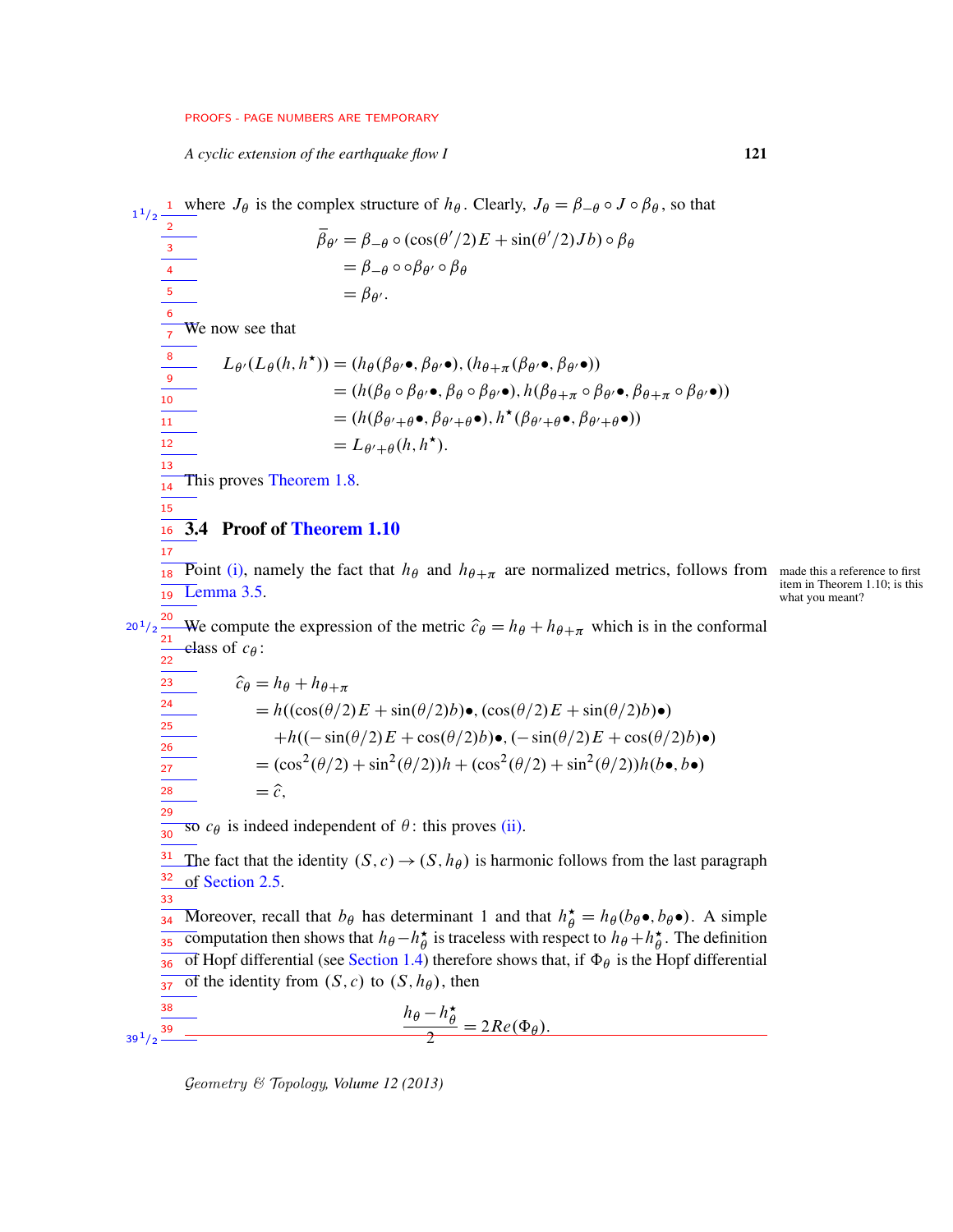1

4

1 Therefore  $4\text{Re}(\Phi_{\theta}) = h((\cos(\theta/2)E + \sin(\theta/2)b)\bullet, (\cos(\theta/2)E + \sin(\theta/2)b)\bullet)$  $-h((-\sin(\theta/2)E + \cos(\theta/2)b)\bullet, (-\sin(\theta/2)E + \cos(\theta/2)b)\bullet)$  $=$   $(\cos^2(\theta/2) - \sin^2(\theta/2))(h - h^*) + 4\sin(\theta/2)\cos(\theta/2)h(b\bullet, \bullet)$  $= cos(\theta)(h - h^*) + 2sin(\theta)h(b \bullet, \bullet).$ So Re( $\Phi_{\theta}$ ) = Re( $e^{i\theta}\Phi$ ), where (2)  $\Phi = \frac{h - h^* + 2ih(b \bullet, \bullet)}{4}$  $=\frac{h((E-b^2)\bullet, \bullet)+2ih(b\bullet, \bullet)}{h}$  $1/2$ 2 3 4 5 6 7 8 9  $\frac{1}{10}$ 

is the Hopf differential of the identity from  $(S, c)$  to  $(S, h)$ . This proves points [\(iii\)](#page-7-4)  $and (v).$  $and (v).$ 11 12  $\frac{1}{13}$ 

4

About point [\(iv\),](#page-7-6) it was shown by Tromba [\[13\]](#page-75-9) that  $E(\bullet, h): \mathcal{T} \to \mathbb{R}$  is proper and so is  $E(\bullet, h) + E(\bullet, h^{\star})$ . Moreover, by a result of Douglas [\[10\]](#page-75-10) (see also Jost [\[19\]](#page-75-11)) we  $\overline{16}$  have 14 15

$$
dE(\bullet, h)|_{\bullet = c'} = -\Psi,
$$

<sup>18</sup> where  $\Psi$  is the Hopf differential of the harmonic map  $(S, c') \rightarrow (S, h)$  isotopic to the <sup>19</sup> identity. Hence,  $(dE(\bullet, h) + dE(\bullet, h^*))|_{\bullet = c'} = 0$  if and only if the harmonic maps  $\frac{20}{2}(S, c') \rightarrow (S, h)$  and  $(S, c') \rightarrow (S, h^*)$  isotopic to the identity have opposite Hopf differentials, which exactly means that  $c = c'$  is the center of  $(h, h^*)$  (as follows from [Remark 3.7\)](#page-21-0).  $20^{1}/2$ 21 22 23

#### 3.5 Centers 24

17

25

<span id="page-21-0"></span>29

We conclude this section by some remarks on the respective behavior of  $h, h^*$  and  $c$ . Let  $\Phi$  be the Hopf differential of the unique harmonic map  $f: (S, c) \rightarrow (S, h)$  homotopic to the identity (see [Theorem 1.1\)](#page-3-1). 26 27 28

**Remark 3.7** The metric  $h^*$  is uniquely determined by h and c. Moreover, there is a bijective correspondence between the couples  $(c, \Phi)$  and the couples  $(h, h^{\star})$ . 30 31

**Proof** Given  $(c, \Phi)$ , there exists a unique isotopy class of hyperbolic metric h on S and a unique harmonic map  $f: (S, c) \rightarrow (S, h)$  isotopic to the identity with Hopf differential equal to  $-\Phi$  (see [\[43\]](#page-77-1)). 32 33 34 35

Hence, given h and c, we determine  $h^*$  as the unique hyperbolic metric (up to isotopy) such that the harmonic map  $f^{\star}$ :  $(S, c) \to (S, h^{\star})$  has Hopf differential  $-\Phi$ . The content of [Section 2.5](#page-16-0) then indicates that  $f^* \circ f^{-1}$  is minimal Lagrangian, so that c is the center of  $(h, h^{\star})$ . 36 37 38  $39^{1}/2$   $-$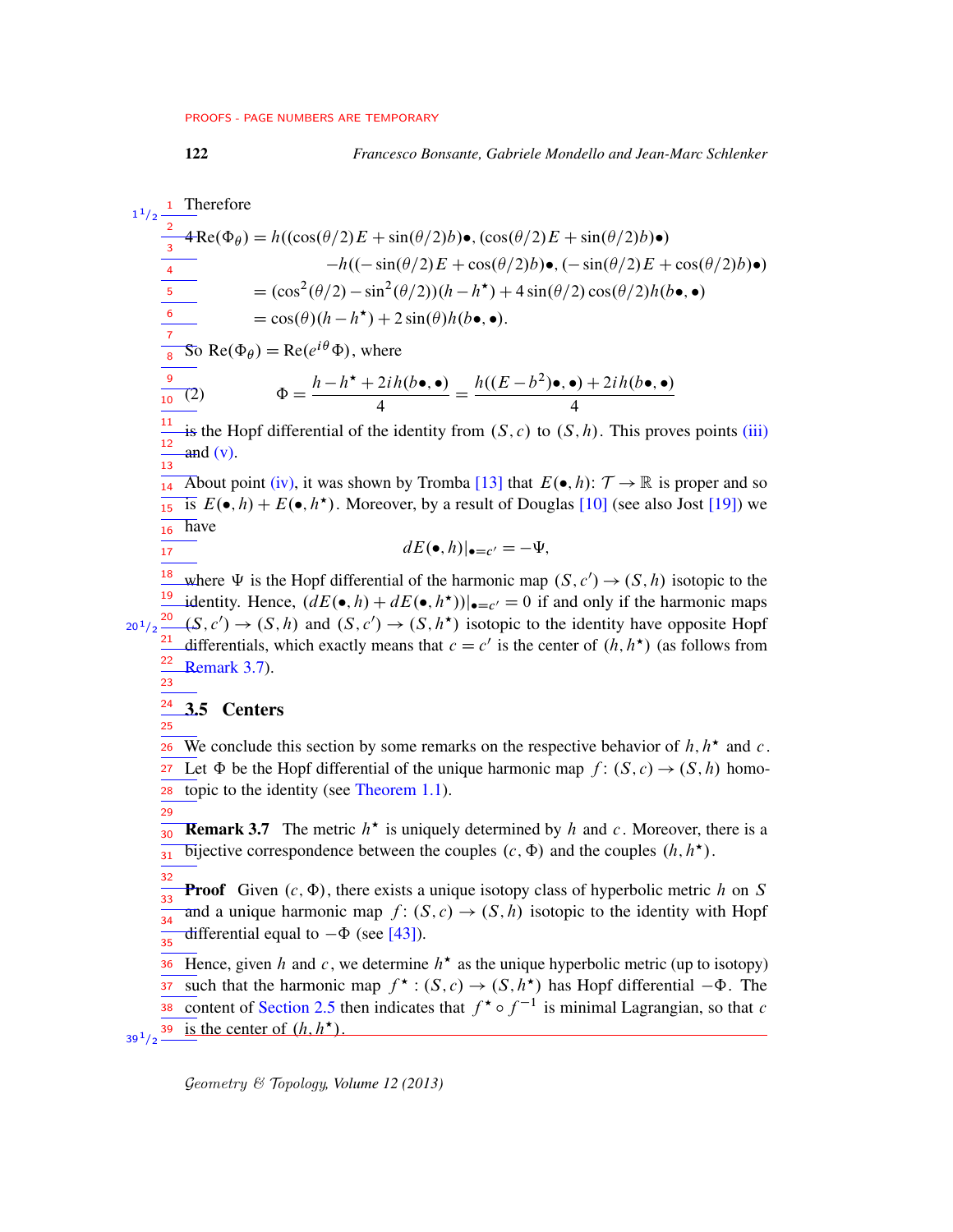*A cyclic extension of the earthquake flow I* 123

**1** The argument above also shows that  $(c, \Phi)$  determines  $(h, h^{\star})$ .  $1^{1}/2$ 

2 Conversely, given  $(h, h^*)$ , we have seen that there is a unique minimal Lagrangian 3 diffeomorphism m:  $(S, h) \rightarrow (S, h^*)$  isotopic to the identity. By definition, c is the 4 conformal class of  $h + m^* h^*$ , the identity map  $(S, c) \rightarrow (S, h)$  is harmonic with Hopf 5 differential  $\Phi$  and  $m: (S, c) \rightarrow (S, h^*)$  is harmonic with Hopf differential  $-\Phi$ . This 6 determines  $(c, \Phi)$ .  $\Box$  $\overline{7}$ 

<span id="page-22-1"></span>4 An extension of Thurston's Earthquake Theorem 8 9 10

In this section we recall a recent result of  $[4]$  on constant curvature folations of MGHC AdS manifolds, and use it to prove [Theorem 1.15.](#page-9-0) 11 12 13

#### 4.1 Constant curvature foliations in AdS geometry 14 15

<span id="page-22-2"></span>We recall here one of the main result of [\[4\]](#page-74-2). Let N be a MGHC AdS 3-dimensional manifold, let  $C(N)$  be its convex core. 16 17 18

**Theorem 4.1** (Barbot, Béguin, Zeghib [\[4\]](#page-74-2)) The complement of  $C(N)$  in N is <sup>20</sup> foliated by surfaces of constant (Gauss) curvature. Moreover, for any  $k \in (-\infty, -1)$ , there exists a unique future-convex (resp. past-convex) surface of constant curvature  $k$ in  $N$ , and it is a leaf of the foliation.  $20^{1}/2$ 21 22

## <span id="page-22-0"></span>4.2 Proof of [Theorem 1.15](#page-9-0)

23 24 25

31 32

<span id="page-22-3"></span>We first translate [Theorem 4.1](#page-22-2) in terms of the landslide flow, using [Lemma 1.9.](#page-7-1) 26 27

**Corollary 4.2** Choose  $(\rho_l, \rho_r) \in \mathcal{T}$  and  $\alpha \in (0, \pi)$ . There exists a unique element added 'element' for improved  $(h, h^{\star}) \in \mathcal{T} \times \mathcal{T}$  such that  $\qquad \qquad$  line break 28 29 30

$$
L^1_{e^{i\alpha}}(h, h^*) = \rho_l, \quad L^1_{e^{-i\alpha}}(h, h^*) = \rho_r.
$$

**33** Proof It is a direct consequence of [Theorem 4.1.](#page-22-2) Given  $\rho_l$  and  $\rho_r$  there is a unique 34 MGHC AdS manifold  $N \cong S \times \mathbb{R}$  of which they are the left and right representations,  $35$  respectively. By [Theorem 4.1,](#page-22-2) N contains a unique past-convex surface F with constant curvature  $-1/\cos^2(\alpha/2)$ , which comes with a diffeomorphism  $\overline{\phi}$ :  $S \to F$ (well-defined up to isotopy). We call  $I$  and  $III$  the induced metric and third fundamental Form on S, respectively. Then *III* has constant curvature  $-1/\sin^2(\alpha/2)$ . We then  $\frac{39 \text{ Set } h = (1/\cos^2(\alpha/2))I, h^* = (1/\sin^2(\alpha/2))III$ , so that h and  $h^*$  are normalized 37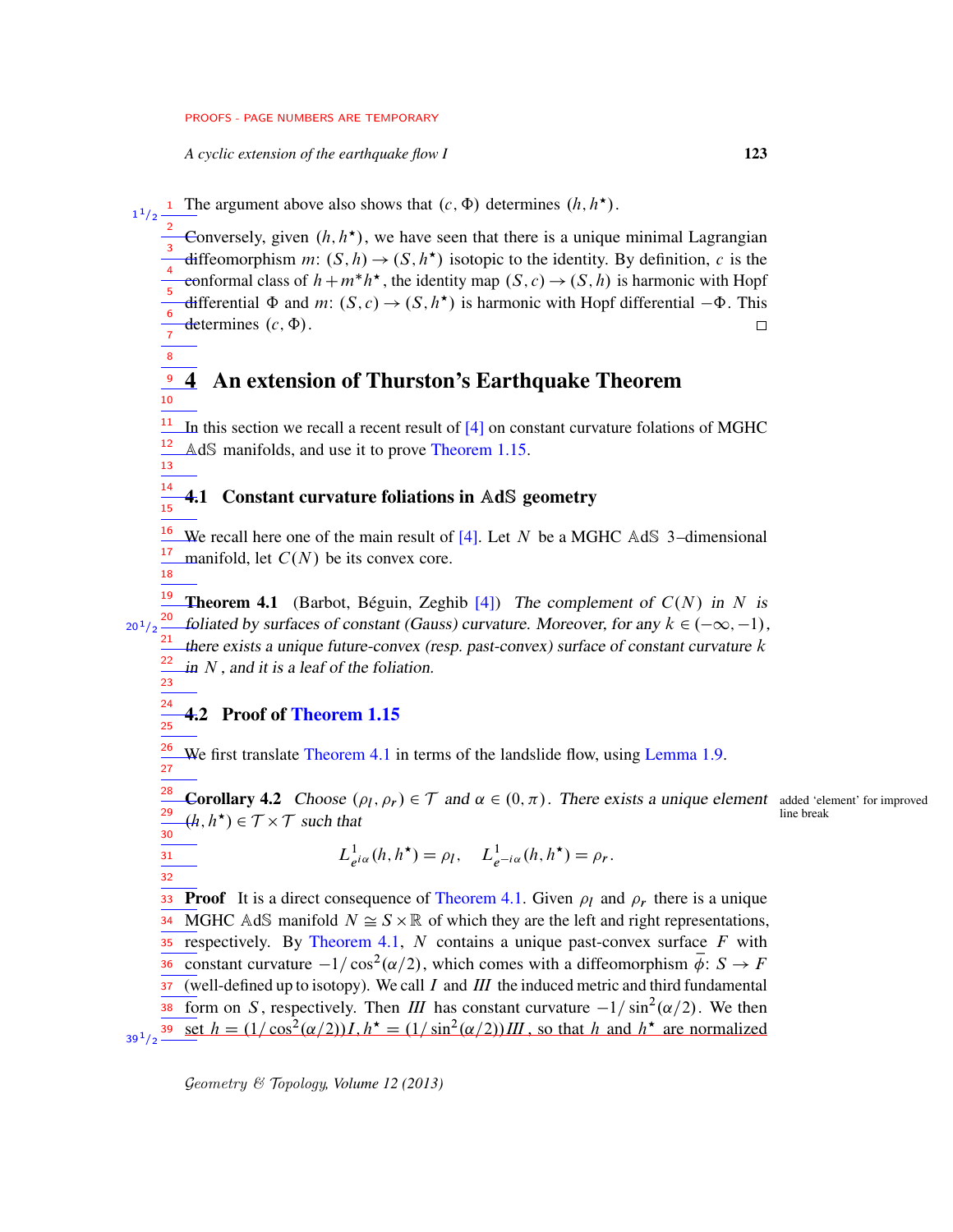## 124 *Francesco Bonsante, Gabriele Mondello and Jean-Marc Schlenker*

<sup>1</sup> hyperbolic metrics on S (see [\[21\]](#page-75-7)). [Lemma 1.9](#page-7-1) then shows that  $\rho_l = L_{e^{i\alpha}}^1(h, h^*)$ , <sup>2</sup> while  $\rho_r = L^1_{e^{-i\alpha}}(h, h^{\star}).$ 1  $1/2$ 

Conversely, given  $h, h^* \in \mathcal{T}$  such that  $\rho_l = L^1_{e^{i\alpha}}(h, h^*)$ , while  $\rho_r = L^1_{e^{-i\alpha}}(h, h^*)$ , 3 we can consider the unique equivariant embedding  $\phi: \tilde{S} \to \text{AdS}^3$  onto a past-convex 4 <sup>5</sup> surface  $\tilde{F}$ , with induced metric  $\cos^2(\alpha/2)h$  and third fundamental form  $\sin^2(\alpha/2)h^*$ . <sup>6</sup> Then  $\tilde{F}$  is the lift to AdS<sup>3</sup> of a past-convex surface F in a MGHC AdS manifold N, <sup>7</sup> and the left and right representations of N are  $\rho_l$  and  $\rho_r$  by [Lemma 1.9.](#page-7-1) This shows <sup>8</sup> the uniqueness.  $\Box$ 9

<span id="page-23-1"></span>**Proof of [Theorem 1.15](#page-9-0)** Apply [Corollary 4.2](#page-22-3) with  $\rho_r = h$ ,  $\rho_l = h'$ , and with  $\alpha = \theta/2$ . It shows there exists a unique  $h_0 \in \mathcal{T}$  and a unique  $h_0^* \in \mathcal{T}$  such that  $\frac{1}{11}$ 

$$
\frac{12}{13}(3) \qquad h = L^1_{e^{-i\alpha}}(h_0, h_0^{\star}), \quad h' = L^1_{e^{i\alpha}}(h_0, h_0^{\star}).
$$

As a consequence, putting  $h^* = L^2_{e^{-i\alpha}}(h_0, h_0^*)$  we have  $L^1_{e^{i\theta}}(h, h^*) = h'$ . 14

<sup>15</sup> Conversely given  $h^* \in \mathcal{T}$  such that  $L^1_{e^{i\theta}}(h, h^*) = h'$ , letting  $(h_0, h_0^*) = L_{e^{i\theta/2}}(h, h^*)$ 16 we easily see that Equation [\(3\)](#page-23-1) is verified. The uniqueness in [Corollary 4.2](#page-22-3) therefore  $\frac{17}{2}$  implies the uniqueness here.  $\Box$ 18

# <span id="page-23-0"></span>5 The complex cyclic map



19

 $\frac{21}{21}$  This section describes a natural extension of the cyclic flow from a real to a complex parameter. This is analogous to the complex earthquake introduced by McMullen [\[28\]](#page-76-0). We will actually show in the next section that the "complex cyclic flow" introduced here limits, in a suitable sense, to the complex earthquake. 22 23 24 25

#### 5.1 Main statements 26

Let  $P$  be the space of complex projective surface on S. The space  $P$  is naturally a complex manifold of real dimension  $12g - 12$ . Moreover the natural map  $P \rightarrow T$ that associates to a complex projective surface the underlying complex structure is holomorphic. A projective structure is *Fuchsian* if its universal covering is projectively equivalent to a round disk in  $\mathbb{CP}^1$ . 27 28 29 30 31 32

Let  $\mathbb H$  be the upper half-plane in  $\mathbb C$ . We define a map 33

$$
P' \colon \overline{\mathbb{H}} \times \mathcal{T} \times \mathcal{T} \to \mathcal{P},
$$

where 36

34 35

 $39^{\,1}/2$ 

• for every fixed  $h, h^*$  the map  $z \to P_z(h, h^*)$  is holomorphic; 37

• for t real, we have that  $P'_t$  $t(h, h^{\star})$  is the Fuchsian projective surface corresponding to  $L^1_{e^{-it}}(h, h^{\star}).$ 38 39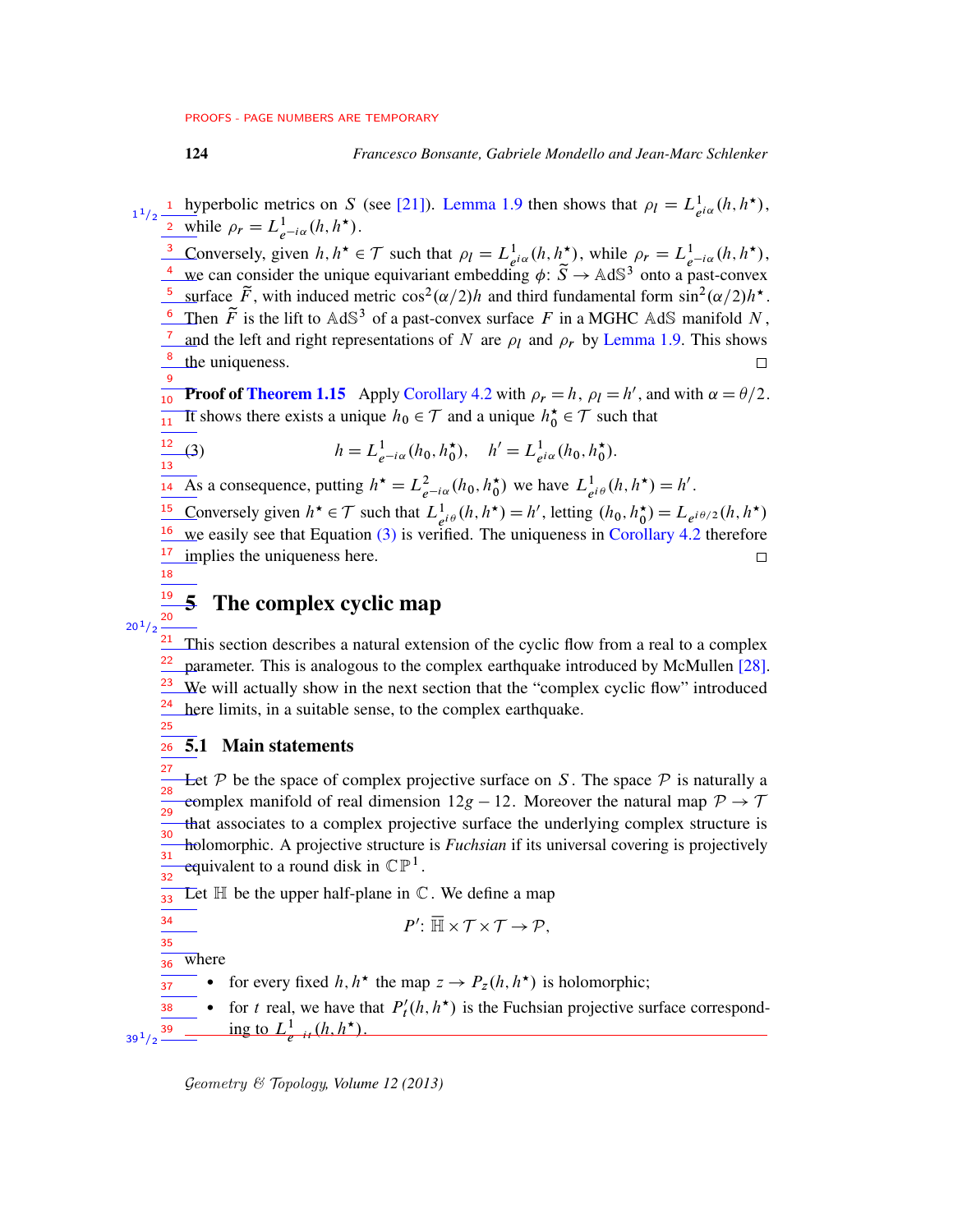*A cyclic extension of the earthquake flow I* 125

 $\frac{1}{2}$  Notice that here z lives in the upper half-plane, while, in the introduction, the flow 2 usually depended on a complex parameter  $\zeta$  in the unit disk. Both parameterizations are 3 quite useful here. Taking  $\zeta$  in the unit disk is natural when dealing with the landslide  $\frac{4}{10}$  flow, while taking z in the upper half-space is natural when thinking of complex 5 earthquakes as a limit (since complex earthquakes are usually parameterized by the  $\epsilon$  upper half-space). Until [Section 5.4](#page-33-0) we consider the parameterization by z in the upper <sup>7</sup> half-space, while in [Section 5.5](#page-34-0) we will make the connection to the parameterization by  $\zeta$  in the unit disk. We use a prime to denote the various maps when z is in the upper half-plane, this explains the notation  $P'$  above. The construction of the map  $P'$  is the analog of the construction of the complex earthquake due to McMullen [\[28\]](#page-76-0). The first point is to define the analog of the grafting. Given two normalized hyperbolic metrics h and  $h^*$  on T, let b be the operator defined in [Section 1.5.](#page-4-1) Given a positive number  $s > 0$ , we consider the metric  $I_s = \cosh^2(s/2)h$ and the operator  $B_s = -\tanh(s/2)b$ . It is easy to see that  $(I_s, B_s)$  satisfies the Gauss– Codazzi equation for immersed surfaces in  $\mathbb{H}^3$ , that is  $d^{\nabla} B_s = 0$ ,  $K_s = -1 + \det B_s$ , <sup>19</sup> where  $\nabla$  is the Levi–Civita connection for  $I_s$  (which is equal to the Levi–Civita 1  $1/2$ 8 9 10 11 12 13 14 15 16 17 18

<sup>20</sup> connection for h) and  $K_s$  is the curvature of  $I_s$  (which is constant and equal to  $-1/\cosh^2(s/2)$ ).  $20^{1}/2$ 21 22

As a consequence there exists a convex equivariant immersion 23

(4)  $\sigma_s \colon \widetilde{S} \to \mathbb{H}^3$ 24 25

whose first fundamental form is the pullback  $\tilde{I}_s$  of  $I_s$  and whose shape operator is the pullback  $\widetilde{B}_s$  of  $B_s$ . This map  $\sigma_s$  is uniquely determined up to elements of  $PSL_2(\mathbb{C})$ ,  $\frac{2}{28}$  once we state that the orientation on  $\tilde{S}$  at  $\sigma_s(\tilde{p})$  coincides with the orientation induced by the normal vector  $\tilde{\nu}_s(\tilde{p})$  pointing towards the concave part (this is the reason why The sign of  $B_s$  is negative). 26  $27<sup>2</sup>$ 29  $\overline{30}$ 

Given  $\tilde{p} \in \tilde{S}$ , let dev<sub>s</sub> $(\tilde{p}) \in S_{\infty}^2 = \mathbb{CP}^1$  be the endpoint of the geodesic ray starting from  $\sigma_s(\tilde{p})$  with velocity  $\tilde{\nu}_s(\tilde{p})$ . The map 31 32 33

<span id="page-24-0"></span>dev<sub>s</sub>:  $\widetilde{S} \to \mathbb{CP}^1$ 

is a developing map for a complex projective structure  $SGr'_{s}(h, h^{\star})$  on S. (The notation *SGr* is used to keep in mind the analogy to the grafting map *Gr*). 35 36  $\frac{1}{37}$ 

Notice that, if  $h = h^*$ , then  $b = E$  and  $\sigma_s = d_s \circ \sigma_0$ , where  $d_s: \sigma_0(\tilde{S}) = \mathbb{H}^2 \to \mathbb{H}^3$ is the map associating to  $\sigma_{s_0}(\tilde{p})$  the endpoint of the geodesic segment of length s 38  $39^{1}/2$   $-$ 

Geometry & Topology*, Volume 12 (2013)*

34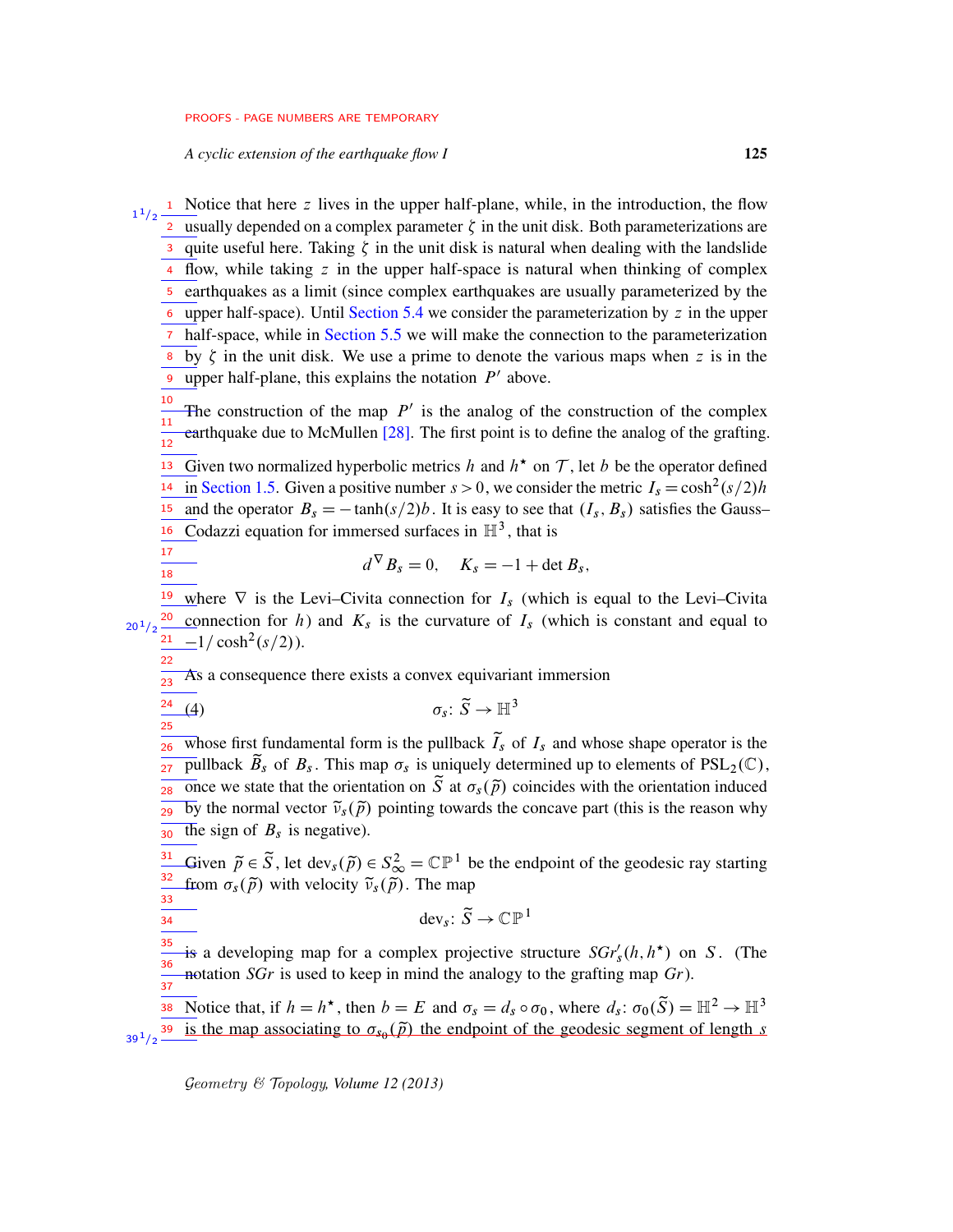<span id="page-25-1"></span>

126 *Francesco Bonsante, Gabriele Mondello and Jean-Marc Schlenker*

<span id="page-25-0"></span>starting from  $\sigma_{s_0}(\tilde{p})$  with velocity  $\tilde{v}_{s_0}(\tilde{p})$ . So, in this case,  $SGr'_s(h, h)$  is the Fuchsian projective structure associated to  $h$ . Finally, given a complex number  $z = t + is$  with  $s \ge 0$ , we define  $P'_z$  $S'_z(h, h^{\star}) = SGr'_s(L'_{-t}(h, h^{\star})),$ where  $L'_{-t}(h, h^*) := L_{e^{-it}}(h, h^*)$ . 8 Most of the remaining part of this section is devoted to proving the following theorem. <sup>10</sup> Theorem 5.1 The map  $z \mapsto P'_z$  $a'_z(h, h^{\star}) \in \mathcal{P}$ is holomorphic. Composing  $P'$  with the forgetful map from  $P$  to  $T$ , we obtain for each z in the upper half-plane a map  $C'_{\bar{z}}$  $Z'_{z}: \mathcal{T} \times \mathcal{T} \rightarrow \mathcal{T},$ <sup>18</sup> sending  $(h, h^*) \in T \times T$  to the complex structure underlying the complex projective structure  $P'_z$ <sup>19</sup> structure  $P'_z(h, h^{\star})$ . **Corollary 5.2** The map  $z \to C'_z$ <sup>21</sup> Corollary 5.2 The map  $z \to C'_z(h, h^*)$  is holomorphic in the upper half-plane. This clearly follows from [Theorem 5.1](#page-25-0) since the forgetful map from  $P$  to  $T$  is holomorphic. To prove [Theorem 5.1,](#page-25-0) we will show that the holonomy  $\rho_z$  of  $P'_z$  $z'$ , holomorphically depends on  $z$ . In fact the derivatives  $\xi_z = \frac{\partial \rho_z}{\partial z}$  $\frac{\partial \rho_z}{\partial t}$ ,  $\eta_z = \frac{\partial \rho_z}{\partial s}$  $\frac{\partial^2 f}{\partial s}$ , are  $\mathfrak{sl}_2(\mathbb{C})$ -valued cocycles in  $H^1(\pi_1(S), Ad \circ \rho_z)$  and we will show that (5)  $\eta_z = i \xi_z$ . Let us remark that, since  $P'_{z+t}(h, h^{\star}) = P'_{z}$  $\chi'_z(L_{e^{-it}}(h, h^*))$  for any z in the upper plane and t real, it is sufficient to verify Equation [\(5\)](#page-25-1) at imaginary points  $z_0 = is_0$ . To compute the cocycles we consider the family of convex immersions  $\sigma_s, \tau_t: \widetilde{S} \to \mathbb{H}^3$ such that  $\sigma_s$  corresponds to  $SGr'_s(h, h^*)$  and  $\tau_t$  corresponds to  $SGr'_{s_0}(L_{e^{-it}}(h, h^*)$ .  $1^{1/2}$  $\frac{1}{2}$ 3 4 5 6 7 9 11 12  $\frac{1}{13}$ 14 15 16 17 20  $20^{1}/2$ 22 23 24 25  $\overline{26}$  $\frac{1}{27}$ 28 29 30  $\frac{1}{31}$ 32 33 34 35 36 37 38 39  $39^{1/2}$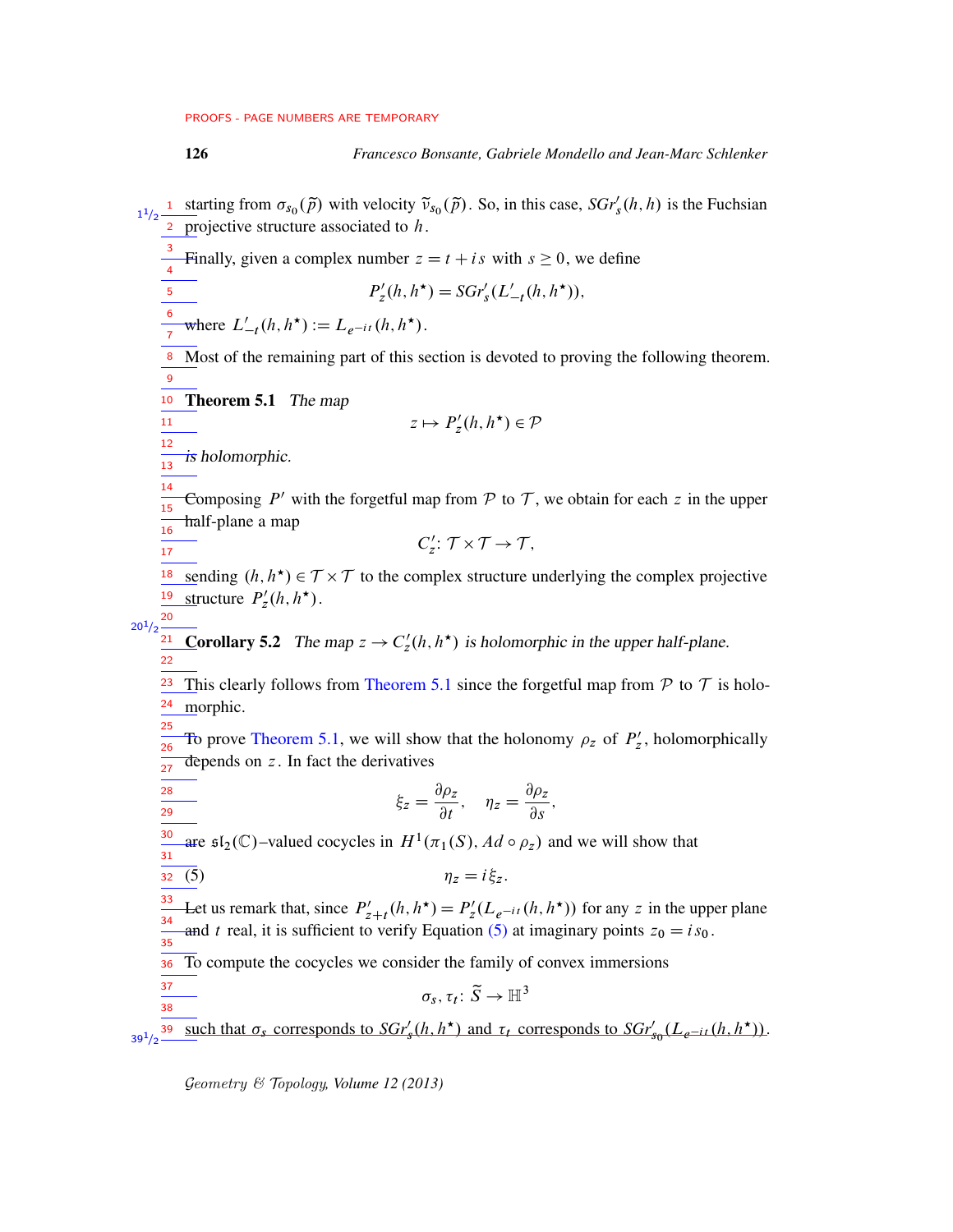<span id="page-26-2"></span>*A cyclic extension of the earthquake flow I* 127

 $\frac{1}{2}$  The first-order variations of  $\sigma_s$  and  $\tau_t$  are the fields

$$
\frac{\frac{2}{3}(6)}{x^{3}} = \frac{\partial \sigma_{s}}{\partial s}|_{s=s_{0}}, \quad Y = \frac{\partial \tau_{t}}{\partial t}|_{t=0}
$$

regarded as sections of the fiber-bundle  $\Theta = \sigma_{ss}^*$  $\int_{s_0}^*(T\mathbb{H}^3)$  on  $\tilde{S}$ . Imposing the equivariance of  $\sigma_s$  under  $\rho_{is}$ , and of  $\tau_t$  under  $\rho_{t+is_0}$ , we deduce that 4 5 6

$$
X(\tilde{p}) = (\rho(\gamma))_* X(\gamma^{-1} \tilde{p}) + \eta(\gamma) (\tilde{p}),
$$

<span id="page-26-0"></span>
$$
\frac{8}{9}(8) \hspace{1cm} Y(\tilde{p}) = (\rho(\gamma))_* Y(\gamma^{-1}\tilde{p}) + \xi(\gamma)(\tilde{p}),
$$

where we have put  $\rho = \rho_{z_0}$ ,  $\eta = \eta_{z_0}$ ,  $\xi = \xi_{z_0}$  and we are identifying the elements of  $\mathfrak{sl}_2(\mathbb{C})$  with the Killing vector fields on  $\mathbb{H}^3$ . 11

We will find some explicit relation between X and Y that, used in  $(7)$  and  $(8)$ , will imply Equation  $(5)$ . 12 13 14

Let us briefly explain the strategy of the computation. In [Section 5.2](#page-26-1) first we will decompose  $DX$  into a self-adjoint part and a skew-symmetric. In particular the skewsymmetric part of  $DX$  will be expressed in terms of cross-product with a new vector field  $X'$ . Using this decomposition, we will point out some general equations relating the variation field  $X$  and its derivatives to the variation of the first fundamental form and the shape operator. These equations are quite general and hold for any smooth Family of immersions in  $\mathbb{H}^3$ . In particular those equations determine X up to some global Killing vector fields. 15 16 17 18 19 20  $20^{1}/2$  $21<sup>2</sup>$ 22

In [Section 5.3,](#page-30-0) comparing the equations satisfied by X to the equations satisfied by  $Y$ , we will get that  $Y = X'$  up to a global Killing vector field. 23 24 25

In [Section 5.4,](#page-33-0) we will achieve our goal by applying some classical construction to this relation. 26 27

5.2 General formulas 29

<span id="page-26-1"></span>28

32

We consider any smooth family of immersions 30  $\overline{31}$ 

$$
\sigma_s\colon \widetilde{S}\to \mathbb{H}^3
$$

and let  $\tilde{I}_s$  be the first fundamental form on  $\tilde{S}$  and  $\tilde{B}_s$  the shape operator associated with  $\sigma_s$ . 33  $\frac{1}{34}$  $\overline{35}$ 

Fix  $s_0 > 0$ : we study  $\sigma_s$  around  $s = s_0$ . Let us denote by  $\Theta$  the vector bundle  $\overline{\sigma}_{\rm sc}^*$  $\frac{37}{50}$   $\sigma_{s_0}^*(T\mathbb{H}^3)$  and let  $X = (\partial \sigma/\partial s)|_{s=s_0}$ , seen as a section of  $\Theta$ . In this section, we will express the derivatives of  $\tilde{T}_s$  and  $\tilde{B}_s$  at  $s = s_0$  in terms of the field X, and we will show that these quantities determine  $X$  up to global Killing vector fields. 36  $39^{1}/2$   $-$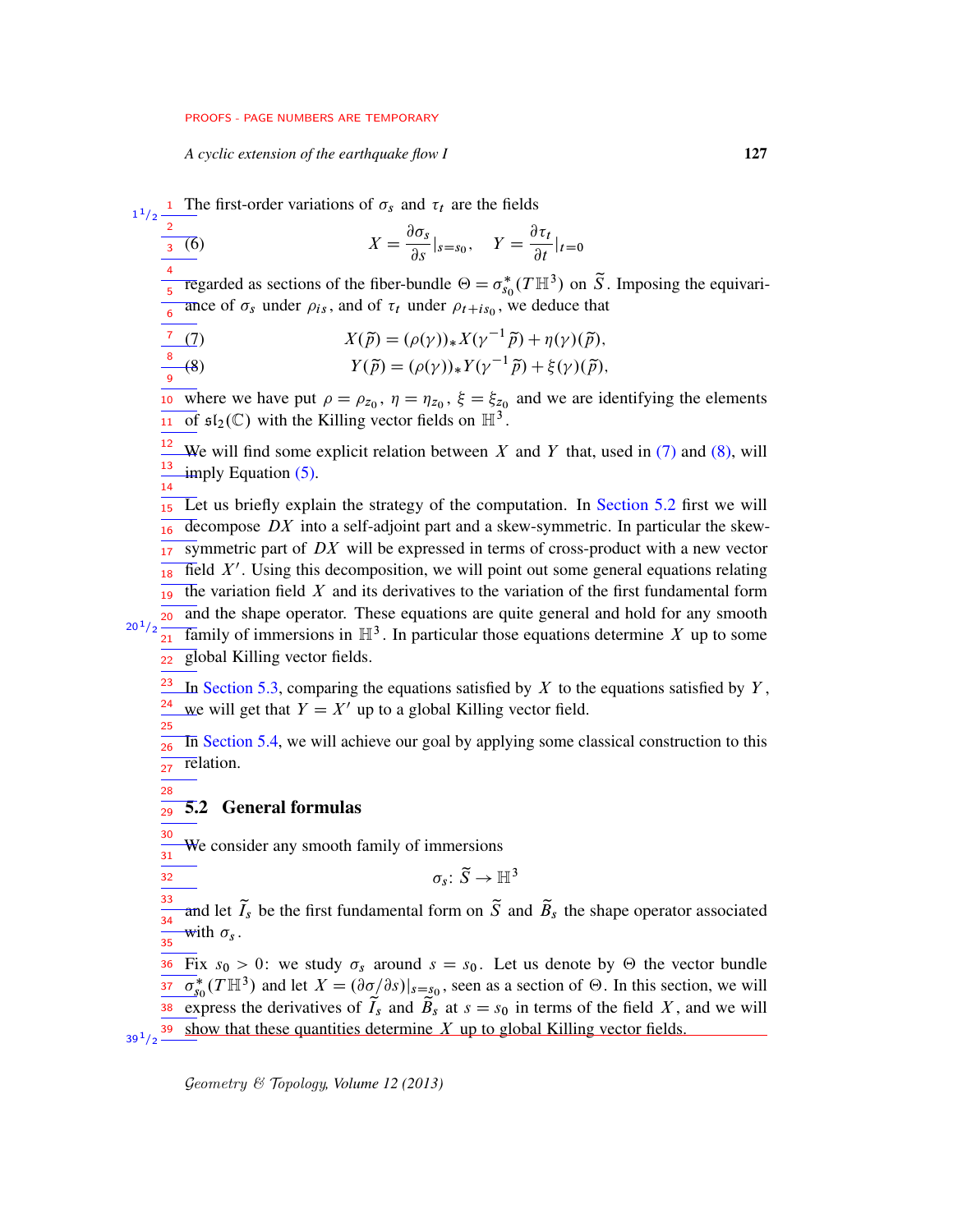128 *Francesco Bonsante, Gabriele Mondello and Jean-Marc Schlenker*

<span id="page-27-0"></span><sup>1</sup> We notice that there is a natural inclusion of  $T\tilde{S}$  into  $\Theta$  given by  $d\sigma_{s_0}$ . For the sake of <sup>2</sup> simplicity, we will identify  $T\tilde{S}$  with its image in  $\Theta$ . Given a point  $\tilde{p} \in \tilde{S}$  and  $s > 0$ <sup>3</sup> we denote by  $\tilde{\nu}_s(\tilde{p})$  the unit vector at  $\sigma_s(\tilde{p})$  orthogonal to  $d\sigma_s(\tilde{p})(T_{\tilde{p}}\tilde{S})$  such that, 4 for every positive basis  $\{e_1, e_2\}$  of  $T_{\tilde{p}} \tilde{S}$ , the vectors  $\tilde{v}_s(\tilde{p}), d\sigma_s(\tilde{p})(e_1), d\sigma_s(\tilde{p})(e_2)$ 5 form a positively oriented basis of  $T_{\sigma_s(\tilde{p})}^{\rho} \mathbb{H}^3$ . In this way, if  $\tilde{J}$  denotes the complex  $\overline{\delta}$  structure on  $\widetilde{S}$  (and by abuse of notation on  $\sigma_s(\widetilde{S})$ ), we have (9)  $\widetilde{J}_s \widetilde{v} = \widetilde{v}_s \times \widetilde{v}$  $\frac{9}{2}$  for all  $\tilde{v} \in d\sigma_s(T\tilde{S})$ .  $\overline{A}$  linear connection D is defined on  $\Theta$  by pulling back the Levi–Civita connection on  $T \mathbb{H}^3$ . The covariant derivative of a section Y of  $\Theta$  is a linear operator (10)  $DY: T\widetilde{S} \to T\mathbb{H}^3$ . Such an operator can be decomposed as the sum of a self-adjoint operator of  $T\tilde{S}$ (identified to a subspace of  $T\mathbb{H}^3$ ) and the restriction of a skew-symmetric operator of  $T\mathbb{H}^3$ . **Lemma 5.3** Given a section V of  $\Theta$ , there exist a self-adjoint operator  $A^V$  of  $T\tilde{S}$ , • a section  $S^V$  of  $\Theta$ , such that (11)  $D_{\widetilde{v}}V = A^V(\widetilde{v}) + S^V \times \widetilde{v}$ for every  $\tilde{v} \in T\tilde{S}$ . Moreover both  $A^V$  and  $S^V$  are uniquely determined. **Proof** At every point,  $DV$  can be decomposed in a tangential part and normal part:  $D_{\widetilde{\nu}}V = \alpha(\widetilde{\nu}) + \langle D_{\widetilde{\nu}}V, \widetilde{\nu}\rangle\widetilde{\nu}.$ Clearly  $\alpha$  is an operator of  $\tilde{T}S$ , so it can be decomposed into a self-adjoint part  $A(\alpha)$ and a skew-symmetric part  $S(\alpha)$ . Notice that the skew-symmetric part is a multiple of  $\widetilde{J}$ , in particular there is  $a \in \mathbb{R}$  such that  $S(\alpha)(\widetilde{v}) = a\widetilde{J}(\widetilde{v}) = a\widetilde{v} \times \widetilde{v}$ . On the other hand, there exists a tangent vector  $\tilde{w}$  such that  $\langle D_{\widetilde{\mathfrak{v}}} V, \widetilde{\mathfrak{v}} \rangle = \langle \widetilde{\mathfrak{v}}, \widetilde{\mathfrak{w}} \rangle$ 1  $1/2$ 7 8 10  $\frac{1}{11}$  $12<sup>12</sup>$ 13 14  $\overline{15}$ 16 17 18 19 20  $20^{1}/2$  $\frac{1}{21}$ 22 23 24 25 26  $27$ 28 29 30 31 32  $\overline{33}$ 34 35 36 37 38  $39^{1}/2$   $-$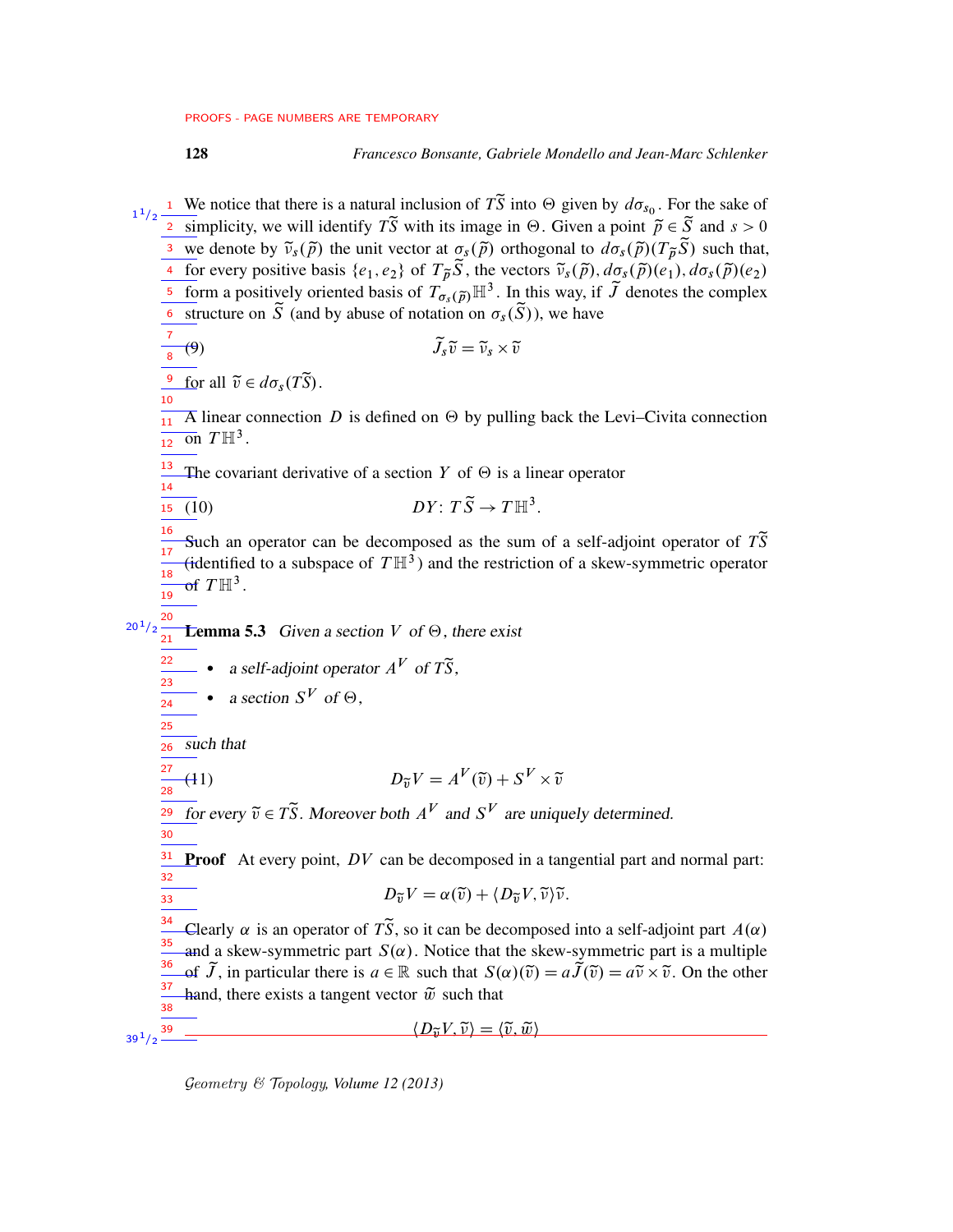*A cyclic extension of the earthquake flow I* 129

<span id="page-28-2"></span><span id="page-28-1"></span><span id="page-28-0"></span><sup>1</sup> for every  $\tilde{v} \in \tilde{T}S$ . In particular the normal part of  $D_{\tilde{v}}V$  can be regarded as the restriction  $1/2$ 1  $\frac{1}{2}$  on  $T\tilde{S}$  of the skew-symmetric operator 3  $\widetilde{v} \mapsto \langle \widetilde{v}, \widetilde{w} \rangle \widetilde{v} - \langle \widetilde{v}, \widetilde{v} \rangle \widetilde{w} = (\widetilde{w} \times \widetilde{v}) \times \widetilde{v}.$ 4 So if we put  $A^V = A(\alpha)$  and  $S^V = a\tilde{v} + (\tilde{w} \times \tilde{v})$ , Equation [\(11\)](#page-27-0) is verified. 5 6 We show now that this decomposition is unique. Suppose  $A$  is a self-adjoint operator 7 of *TS* and let *S* be a vector tangent to  $\mathbb{H}^3$  such that  $A^V(\tilde{v}) + S^V \times \tilde{v} = A(\tilde{v}) + S \times \tilde{v}$ 8 for all  $\tilde{v} \in T \tilde{S}$ . Clearly  $(A^V - A)(\tilde{v}) = (S - S^V) \times \tilde{v}$ . This implies that  $S - S^V$ 9 is a normal vector. Since  $A - A^V$  is self-adjoint, it follows that  $A^V - A = 0$  and  $\frac{1}{10}$  $S^V - S = 0.$  $\Box$  $\frac{1}{11}$ 12 An important property of the covariant derivative of X is that  $D_{\tilde{v}}X$  is the variation of  $\frac{1}{13}$ The image of  $\tilde{v}$  in  $\mathbb{H}^3$  along the family  $(\sigma_s)$ . More precisely the following statement 14 holds. Here we denote by  $D/ds$  the covariant derivative along  $(\sigma_s)$  associated to D.  $15$ 16 **Lemma 5.4** Given a tangent vector  $\tilde{v} \in T_{\tilde{p}}\tilde{S}$ , we consider the field  $\tilde{v}_s = d\sigma_s(\tilde{v})$  along 17 the curve  $s \mapsto \sigma_s(\tilde{p})$ . We have 18  $\frac{D\widetilde{v}_s}{ds}|_{s=s_0} = D_{\widetilde{v}}X.$ 19  $\frac{1}{20}$  (12)  $20^{1}/2$  $21$ **Proof** Take a path  $v: (-\delta, \delta) \to \tilde{S}$  such that  $v'(0) = \tilde{v}$  and consider the map 22  $\tilde{\chi}(\varepsilon, s) = \sigma_s(\nu(\varepsilon))$ . We have  $\tilde{v}_s = \partial \tilde{x}/\partial \varepsilon(0, s)$  whereas  $\partial \tilde{x}/\partial s(\varepsilon, s_0) = X(\nu(\varepsilon))$ . 23 24 A direct computation shows that 25  $\frac{\partial \widetilde{x}}{\partial \varepsilon}(0, s_0) = \frac{D}{d\varepsilon}$  $\partial \widetilde{x}$  $\frac{D}{ds}\tilde{v}_s|_{s=s_0} = \frac{D}{ds}$  $\frac{\partial \widetilde{x}}{\partial s}(0, s_0) = \frac{D}{d\varepsilon}$ 26  $\frac{D}{d\varepsilon}X(0,s_0)=D_{\widetilde{v}}X.$  $\Box$ ds  $d\varepsilon$ 27 28 Now we apply the decomposition [\(11\)](#page-27-0) to the field X, so we call  $A^X$  the self-adjoint 29 part of DX and X' the field  $S^X$ . It turns out that the first order variation of  $\tilde{T}_s$  is  $\overline{30}$ determined by  $A^X$ . On the other hand, the field  $X'$  determines the variation of the 31 normal field along the family of  $\sigma_s$ . 32 33 **Lemma 5.5** Given  $\tilde{u}, \tilde{v} \in T_{\tilde{p}}\tilde{S}$ , we have 34 35  $\frac{d}{ds}\widetilde{I}_s(\widetilde{u},\widetilde{v})|_{s=s_0}=2\widetilde{I}_s(A^X(\widetilde{u}),\widetilde{v}),\quad \frac{D\widetilde{v}}{ds}|_{s=s_0}=X'\times\widetilde{v}.$ (13) 36 37 38 Proof We have that  $\widetilde{I}_s(\widetilde{u},\widetilde{v}) = \langle d\sigma_s(\widetilde{u}), d\sigma_s(\widetilde{v})\rangle.$ 39  $39^{1/2}$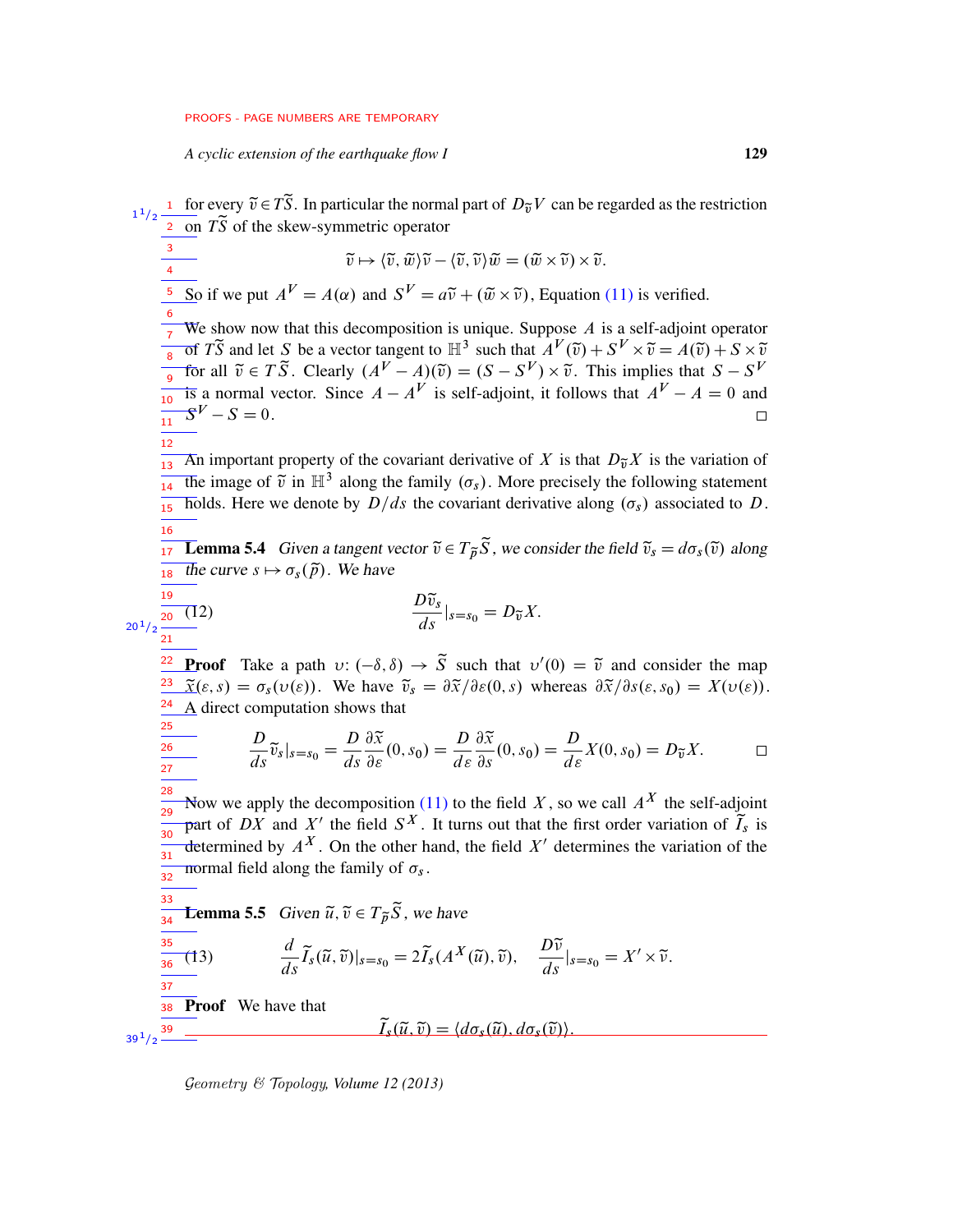130 *Francesco Bonsante, Gabriele Mondello and Jean-Marc Schlenker*

Applying [Lemma 5.4](#page-28-0) we get  $1^{1}/2$   $\frac{1}{2}$ 

<span id="page-29-4"></span><span id="page-29-3"></span>11/2 1  
\n11/2 2  
\n3 2  
\n4. 
$$
\vec{a} \cdot \vec{b} \cdot \vec{c}
$$
 (i)  $\vec{a} \cdot \vec{b} \cdot \vec{c}$  (ii)  $\vec{a} \cdot \vec{b} \cdot \vec{c}$   
\n5 Since  $D_{\vec{a}}X = A^X(\vec{a}) + X' \times \vec{u}$ , where  $A^X$  is a self-adjoint operator of  $T\vec{S}$ , we get  
\n6 the first formula.  
\n7 To prove the second formula, first we notice that since  $(\vec{v}, \vec{v}) = 1$ , then  $(D\vec{v}/ds)|_{s=s_0}$   
\n8 is a tangent field. On the other hand, given a tangent vector  $\vec{v}$  we have  $(\vec{v}, d\sigma_s(\vec{v})) = 0$ .  
\n9 Differentiating this identity we get  
\n $\begin{cases}\n\frac{D\vec{v}}{ds} \cdot \vec{v} = -(\vec{v}, D_{\vec{u}}X) = (\vec{v}, X' \times \vec{v}) \\
\frac{12}{ds} \cdot \vec{b} = -(\vec{v}, D_{\vec{u}}X) = (\vec{v}, X' \times \vec{v})\n\end{cases}$   
\n11  
\n12  
\n13 Since  $X' \times \vec{v}$  is tangent, this proves that  $D\vec{v}/ds = X' \times \vec{v}$ .  
\n14  
\n15 Using Equation (13) we get the first order variation of  $\vec{B}_s$  at  $s = s_0$ . In the computation  
\n16 of such a variation, the covariant derivative of  $X'$  appears. It is useful to apply the  
\n17 decomposition (11) to  $DX'$ . In particular, we put  $X'' = S^{X'}$ , so that  
\n18  
\n19  
\n10  
\n11  
\n13  
\n14  
\n15  
\n16  
\n17  
\n18  
\n19  
\n10  
\n11  
\n13  
\n14  
\n15  
\n16  
\n17  
\n18  
\n19  
\n10  
\n11  
\n13  
\n14  
\n15  
\n16  
\n17  
\n18  
\n19  
\n11  
\n13  
\n14  
\n15  
\n16  
\n17  
\n18  
\n19

<span id="page-29-2"></span><span id="page-29-1"></span><span id="page-29-0"></span>Geometry & Topology*, Volume 12 (2013)*

 $39^{1}/2$   $-$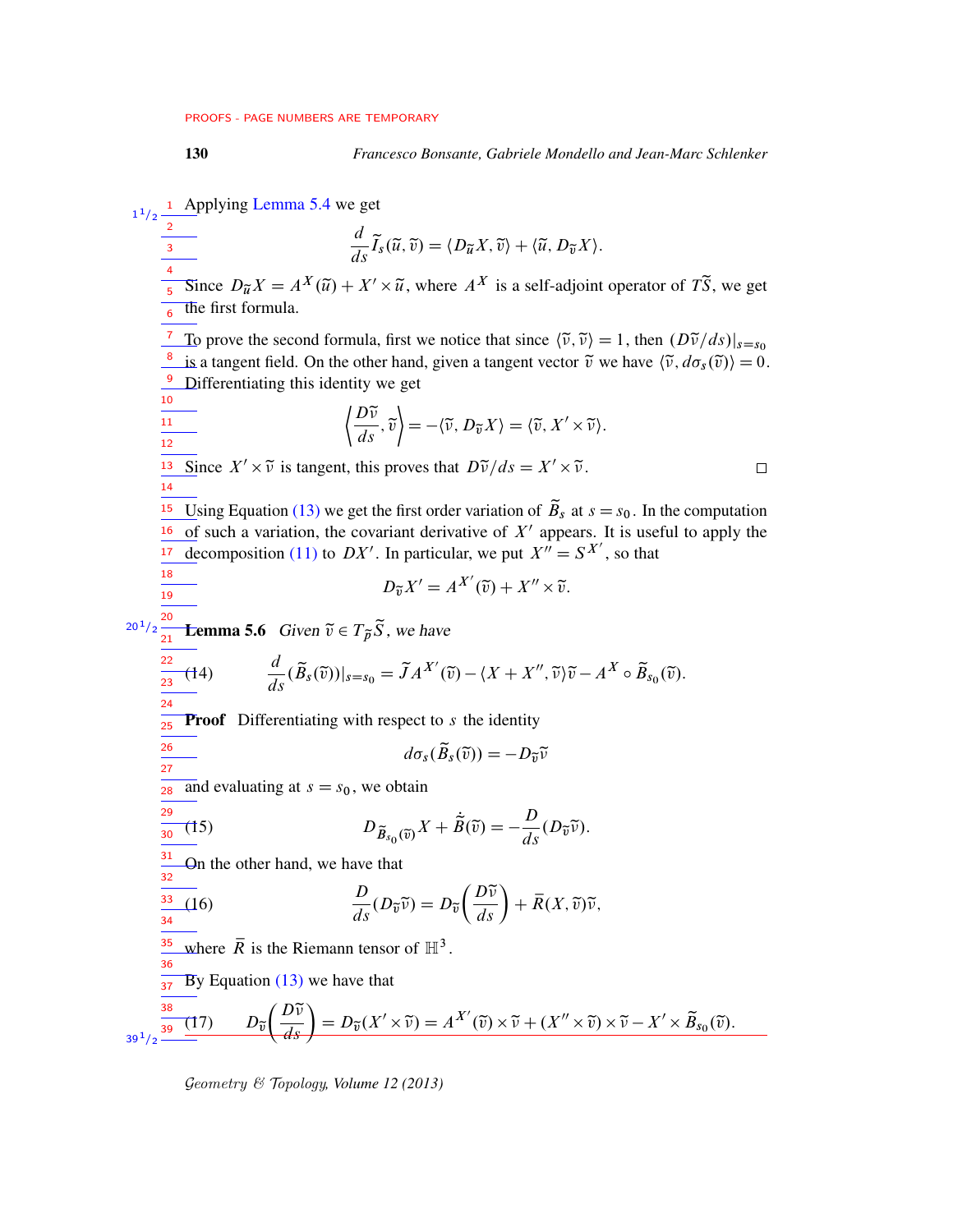<span id="page-30-1"></span>*A cyclic extension of the earthquake flow I* 131

1 On the other hand, since  $\mathbb{H}^3$  has constant curvature  $-1$ , its Riemann tensor is simply 2 given by 1  $1/2$ 

$$
\frac{3}{4}(18) \qquad \qquad \overline{R}(X,\widetilde{v})\widetilde{v} = \langle X,\widetilde{v}\rangle \widetilde{v} - \langle \widetilde{v},\widetilde{v}\rangle X = \langle X,\widetilde{v}\rangle \widetilde{v}.
$$

Using  $(16)$ ,  $(17)$ , and  $(18)$  in  $(15)$  we get 5

$$
\frac{\partial}{\partial t} \mathcal{A}^{X}(\widetilde{B}_{s_{0}}(\widetilde{v})) + X' \times \widetilde{B}_{s_{0}}(\widetilde{v}) + \widetilde{B}(\widetilde{v}) = -A^{X'}(\widetilde{v}) \times \widetilde{v} - (X'' \times \widetilde{v}) \times \widetilde{v} + X' \times \widetilde{B}_{s_{0}}(\widetilde{v}) - \langle X, \widetilde{v} \rangle \widetilde{v}.
$$
  
\n
$$
\frac{\partial}{\partial s} \text{Since } \widetilde{v} \times A^{X'}(\widetilde{v}) = \widetilde{J}A^{X'}(\widetilde{v}) \text{ and } (X'' \times \widetilde{v}) \times \widetilde{v} = \langle X'', \widetilde{v} \rangle \widetilde{v}, \text{Equation (14) follows. } \square
$$

Finally we show that Equations  $(13)$  and  $(14)$  determine X up to some global vector field. This is an easy consequence of the following lemma. 11 12

<span id="page-30-5"></span>**Lemma 5.7** Let V be a section of  $\Theta$  and let us put  $V' = S^V$  and  $V'' = S^{V'}$ . Suppose  $A^{V} = 0$ ,  $\widetilde{J}A^{V'} - \langle V'' + V, \widetilde{v} \rangle E - A^{V} \circ \widetilde{B}_{s_{0}} = 0$ . 13 14 15 16

Then V is the restriction of a global Killing field of  $\mathbb{H}^3$  on  $\widetilde{S}$ . 17 18

19 Proof Under the hypothesis of the lemma, neither the induced metric nor the shape operator of the surface vary under the first-order deformation defined by  $V$ . The 20  $20^{1}/2$ conclusion therefore follows from the Fundamental Theorem of surface theory; see eg 21 22 Spivak [\[40\]](#page-76-10).  $\Box$ 

<span id="page-30-0"></span>23

25

10

#### 5.3 The variation field of *SGr'* 24

- In this section we apply formulas obtained in the previous subsection to the family of convex immersions  $\sigma_s$ :  $\tilde{S} \to \mathbb{H}^3$  defined in Equation [\(4\).](#page-24-0) 26 27
- <span id="page-30-2"></span>28

37 38

**Lemma 5.8** For  $X = (\partial \sigma/\partial s)|_{s=s_0}$ , denote by X' the section S<sup>X</sup> and by X'' the section  $S^{X'}$ . The following formulas hold: 29 30 31

$$
\frac{1}{32} \text{ (19)} \qquad \qquad 2A^X = \tanh(s_0/2)E;
$$

<span id="page-30-4"></span>
$$
A^{X'} = [\tilde{J}, \tilde{b}]/4;
$$

<span id="page-30-3"></span> $\langle X + X'', \tilde{\nu} \rangle = \frac{\text{tr}(\tilde{b})}{4}$ (21)  $\langle X + X'', \tilde{\nu} \rangle = \frac{\mu(\tilde{\nu})}{4}.$ 34 35 36

**Proof** The embedding data corresponding to  $\sigma_s$  are

 $\widetilde{I}_s = \cosh^2(s/2)\widetilde{h}, \quad \widetilde{B}_s = -\tanh(s/2)\widetilde{b},$ 39  $39^{1/2}$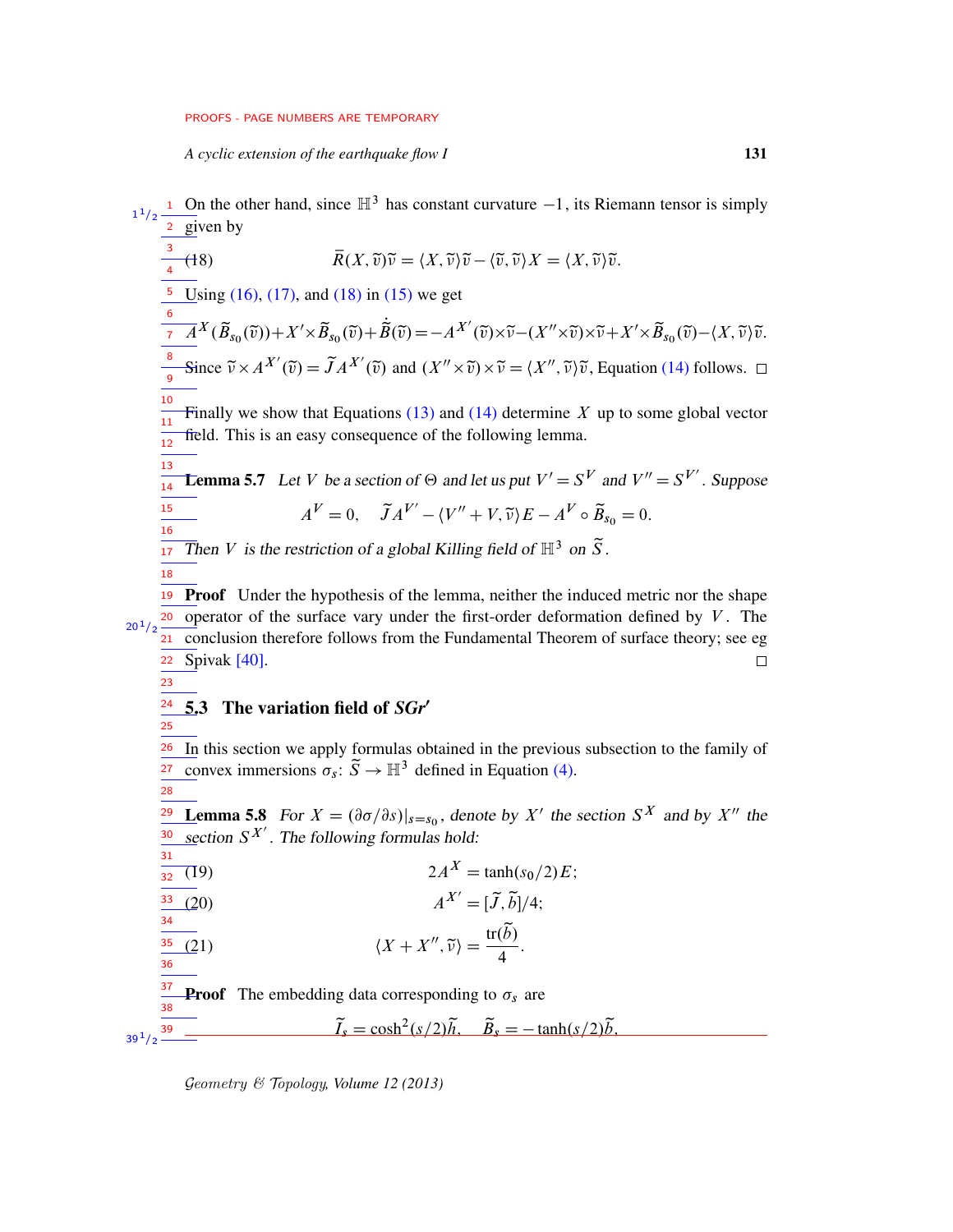132 *Francesco Bonsante, Gabriele Mondello and Jean-Marc Schlenker*

<span id="page-31-0"></span>1 so we easily get that  $1/2$ 1 2  $\frac{d}{ds}\widetilde{I}_s(\widetilde{u},\widetilde{v})|_{s=s_0} = \tanh(s_0/2)\widetilde{I}_{s_0}(\widetilde{u},\widetilde{v}).$ 3 4 Comparing this formula with Equation [\(13\),](#page-28-1) we get that  $2A^X = \tanh(s_0/2)E$ . 5 6 On the other hand, applying Equation [\(14\)](#page-29-3) we get 7  $\widetilde{b} = \widetilde{J}A^{X'} - \langle X'' + X, \widetilde{v} \rangle E + \frac{\tanh^2(s_0/2)}{2}$  $-\frac{1}{\sqrt{2}}$ 8  $rac{(s_0/2)}{2}\tilde{b},$  $2 \cosh^2(s_0/2)$ 9 10 which can be also written 11  $\frac{1}{12}$  $\widetilde{b} = -2\widetilde{J}A^{X'} + 2\langle X'' + X, \widetilde{v}\rangle E.$  $\frac{1}{13}$ Multiplying by  $\tilde{J}$  we deduce that 14  $\widetilde{\mathcal{J}}\widetilde{b} = 2A^{X'} + 2\langle X'' + X, \widetilde{\nu}\rangle \widetilde{\mathcal{J}}.$ 15 16 Notice that this must coincide with the decomposition of  $\widetilde{Jb}$  in symmetric and skew-17 symmetric part. Since the adjoint of  $\widetilde{Jb}$  is  $-\widetilde{bJ}$  it follows that 18 19  $2A^{X'} = \frac{\widetilde{J}\widetilde{b} - \widetilde{b}\widetilde{J}}{2}$  $=$  $\frac{[\widetilde{J}, \widetilde{b}]}{[\widetilde{J}, \widetilde{b}]}$  $\frac{1}{2}$ , 20  $20^{1}/2$ 2  $\frac{1}{21}$  $2\langle X''+X,\widetilde{v}\rangle \widetilde{J}=\frac{\widetilde{J}\widetilde{b}+\widetilde{b}\widetilde{J}}{2}$  $=\frac{-\widetilde{J}\widetilde{b}\widetilde{J}+\widetilde{b}}{2}$  $\frac{\widetilde{J}+\widetilde{b}}{2}\widetilde{J}=\frac{\widetilde{b}^{-1}+\widetilde{b}}{2}$  $\frac{1+\widetilde{b}}{2}\widetilde{J}=\frac{\text{tr}(\widetilde{b})}{2}$  $rac{(b)}{2}\tilde{J},$ 22 2 23  $\frac{24}{24}$  where we have used that  $\tilde{b} + \tilde{b}^{-1} = \text{tr}(\tilde{b})E$ .  $\Box$ 25  $\frac{26}{1}$ A consequence of [Lemma 5.8](#page-30-2) is that  $X'' + X$  can be explicitly computed. 27 28 **Proposition 5.9** With the notation of [Lemma 5.8](#page-30-2) the following identity holds: 29  $X'' = -X + \frac{\text{tr}(\tilde{b})}{4}$  $\frac{1}{30}$  $\frac{\left(\nu\right)}{4}\tilde{\nu}.$ 31 32 **Proof** By Equation  $(21)$ , it is sufficient to prove that  $\frac{1}{33}$ 34  $\langle X'' + X, \tilde{v} \rangle = 0$  $\frac{1}{35}$ —<br>36 for every tangent vector  $\tilde{v}$ . 37 Let  $\tilde{u}$ ,  $\tilde{v}$  be two tangent fields on  $\tilde{S}$ . By using the identity 38  $D_{\widetilde{u}}X=\frac{1}{2}$  $\frac{1}{2}$ tanh $(s_0/2)\tilde{u} + X' \times \tilde{u}$ , 39  $39^{\,1}/2$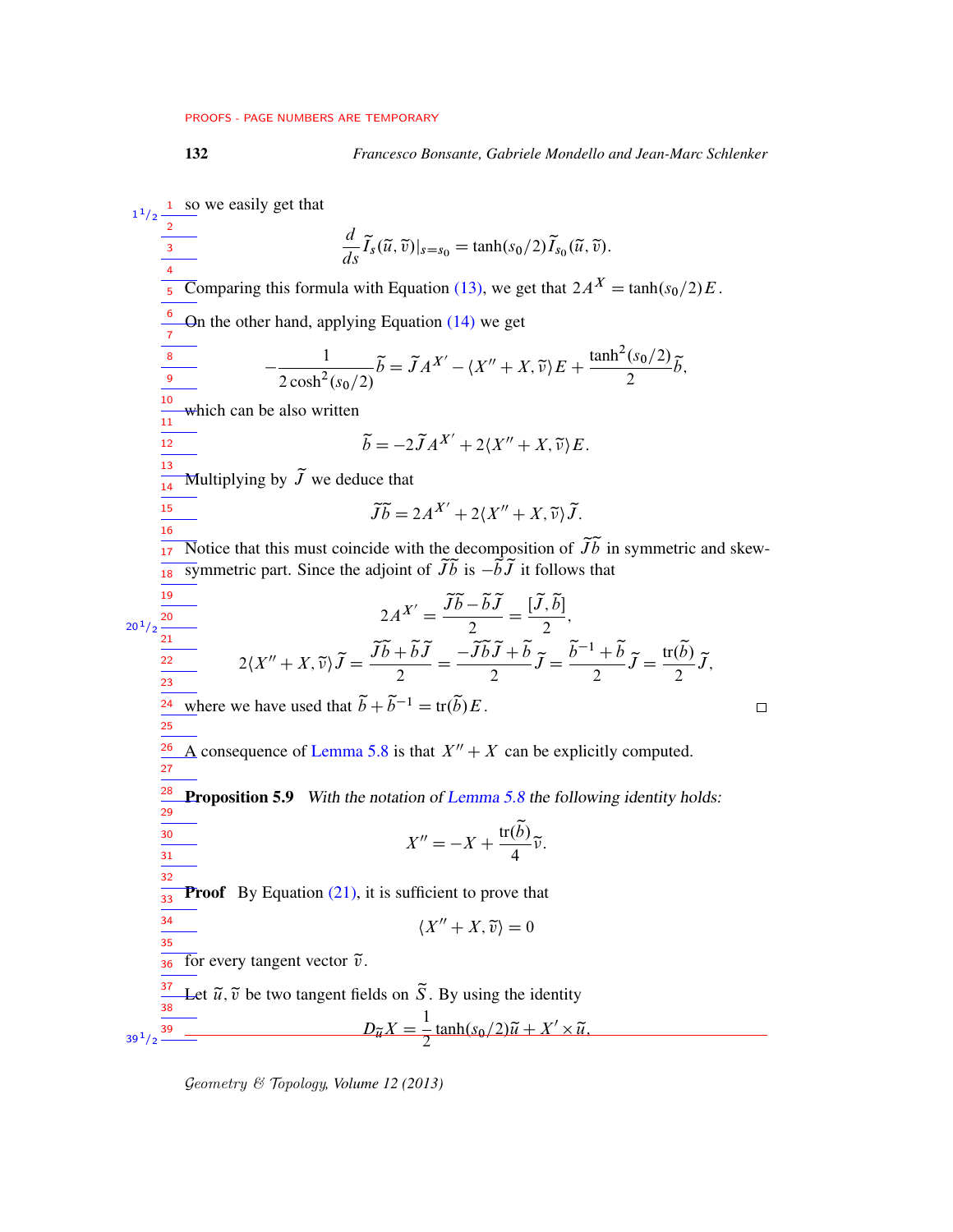<span id="page-32-0"></span>*A cyclic extension of the earthquake flow I* 133

<span id="page-32-3"></span><span id="page-32-2"></span><span id="page-32-1"></span><sup>1</sup> an explicit computation shows that  $1/2$ 1 2  $\overline{R}(\tilde{u}, \tilde{v})X = D_{\tilde{u}}D_{\tilde{v}}(X) - D_{\tilde{v}}D_{\tilde{u}}(X) - D_{\left[\tilde{u}, \tilde{v}\right]}X = D_{\tilde{u}}X' \times \tilde{v} - D_{\tilde{v}}X' \times \tilde{u}.$ 3 4 Moreover, 5 (22)  $D_{\widetilde{u}}X' \times \widetilde{v} - D_{\widetilde{v}}X' \times \widetilde{u} = A^{X'}(\widetilde{u}) \times \widetilde{v} - A^{X'}(\widetilde{v}) \times \widetilde{u} + (X'' \times \widetilde{u}) \times \widetilde{v} - (X'' \times \widetilde{v}) \times \widetilde{u}.$ 6 7 By Equation [\(20\),](#page-30-4)  $A^{X'}$  is a self-adjoint traceless operator, and it follows that the sum  $\overline{8}$ of the first two terms of  $(22)$  vanishes. Eventually, we get 9 10  $\overline{R}(\tilde{u}, \tilde{v})X = (X'' \times \tilde{u}) \times \tilde{v} - (X'' \times \tilde{v}) \times \tilde{u} = \langle X'', \tilde{v} \rangle \tilde{u} - \langle X'', \tilde{u} \rangle \tilde{v}.$  $\frac{1}{11}$ 12 Since  $\overline{R}(\tilde{u}, \tilde{v})X = \langle X, \tilde{u}\rangle \tilde{v} - \langle X, \tilde{v}\rangle \tilde{u}$ , we easily deduce that  $\langle X'' + X, \tilde{v}\rangle = 0$  for all 13 tangent vectors  $\tilde{v}$ .  $\Box$ 14 15 **Proposition 5.10** Let  $\tau_t: \tilde{S} \to \mathbb{H}^3$  be the family of convex immersions corresponding 16 to the projective surface  $SGr'_{s_0} \circ L_{e^{-it}}(h, h^*)$  and denote by Y its first order variation 17 at  $t = 0$ . Then  $Y = -X'$  up to adding a global Killing vector field, where X' is the 18 vector field defined in [Lemma 5.8.](#page-30-2) 19 20  $20^{1}/2$ **Proof** Let  $\tilde{I}_t$  be the first fundamental form corresponding to  $\tau_t$  and let  $\tilde{B}_t$  be the 22 corresponding shape operator. According to Lemmas [5.5,](#page-28-2) [5.6](#page-29-4) and [5.7,](#page-30-5) it is sufficient to 23 show that 24 (23)  $\frac{d}{dt}\widetilde{I}_t(\widetilde{u},\widetilde{v})|_{t=0} = -2\widetilde{I}_0(A^{X'}(\widetilde{u}),\widetilde{v}),$ 25 26  $\frac{d}{dt}\widetilde{B}_t(\widetilde{u})|_{t=0} = -(\widetilde{J}A^{X''}(\widetilde{u}) - \langle X' + X''', \widetilde{v}\rangle \widetilde{u} - A^{X'} \circ \widetilde{B}_0(\widetilde{u})),$ 27 28 where  $X''' = S^{X''}$  is the vector field corresponding to the skew-symmetric part of  $DX''$ . 29 Call  $\beta_t = \cos(t/2)E - \sin(t/2)Jb$ , so that we have 30 31 (25)  $I_t = \cosh^2(s_0/2)h(\beta_t \bullet, \beta_t \bullet),$  $32(25)$ 33 (26)  $B_t = -\tanh(s_0/2)\beta_{-t}b\beta_t.$ 34 35 It follows that 36  $\frac{d}{dt}\widetilde{I}_t(\widetilde{u},\widetilde{v})|_{t=0}=\frac{1}{2}$  $\frac{1}{2}(-\widetilde{I}_0(\widetilde{J}\widetilde{b}(\widetilde{u}),\widetilde{v})-\widetilde{I}_0(\widetilde{u},\widetilde{J}\widetilde{b}(\widetilde{v})))$ 37 38  $= -\frac{1}{2}$  $\frac{1}{2}\widetilde{I}_0([\widetilde{J},\widetilde{b}]\widetilde{u},\widetilde{v})=-2\widetilde{I}_0(A^{X'}(\widetilde{u}),(\widetilde{v})).$ 39  $39^{1/2}$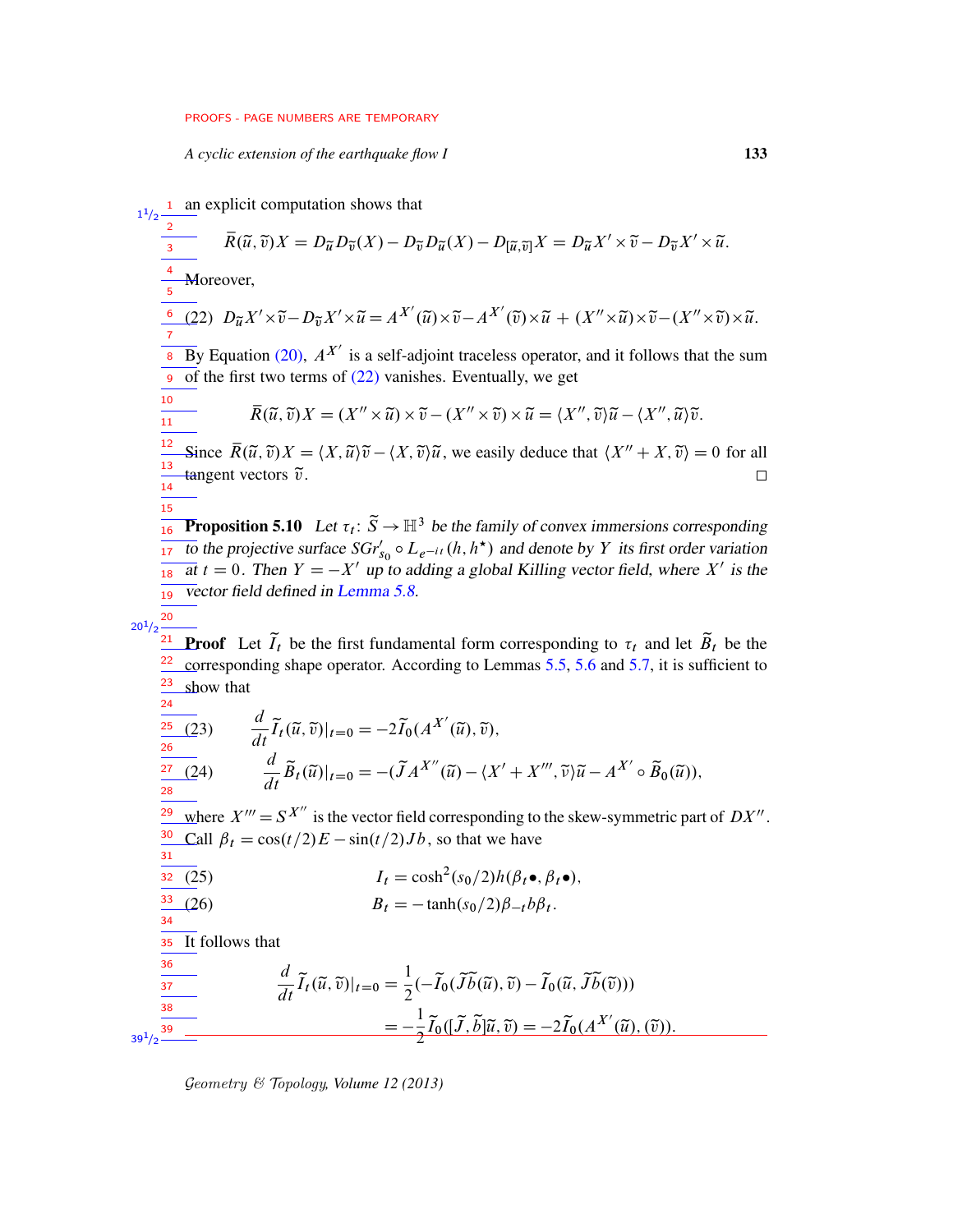<span id="page-33-1"></span>

## 134 *Francesco Bonsante, Gabriele Mondello and Jean-Marc Schlenker*

<span id="page-33-3"></span><span id="page-33-2"></span><span id="page-33-0"></span>1 To prove Equation [\(24\),](#page-32-1) we first compute  $DX''$ . By [Proposition 5.9](#page-31-0) we have  $1/2$ 1 2  $D_u X'' = -A^X u - X' \times u - \frac{\text{tr}(\tilde{b})}{4}$  $\left(\frac{\widetilde{b}}{4}\right)\widetilde{B}_0u + \left(\text{grad}\left(\frac{\text{tr}(\widetilde{b})}{4}\right)\right)$  $\bigg)$ ,  $u\bigg\}$  $\widetilde{v}$ 3 4 4  $=-\left(A^X+\frac{\text{tr}(\widetilde{b})}{4}\right)$  $u - (X' + \tilde{J} \text{grad}(\text{tr}(\tilde{b})/4)) \times u.$  $\frac{(b)}{4}\widetilde{B}_0$ 5 6 7 where grad is the gradient on  $\tilde{S}$  with respect to  $\tilde{I}_0$ . In particular, 8  $X''' = -X' - \tilde{J}$  grad(tr( $\tilde{b}$ )/4),  $2A^{X''} = -\tanh(s_0/2)\left(E - \frac{\text{tr}(\tilde{b})}{2}\right)$ 9  $\left(\frac{b}{2}\tilde{b}\right)$ . 10 11 Replacing these identities in the right hand side of  $(24)$ , we deduce 12  $\frac{13}{2} \left( \widetilde{J} A^{X''} (\widetilde{u}) - \langle X' + X''' , \widetilde{v} \rangle \widetilde{u} - A^{X'} \circ \widetilde{B}_0 (\widetilde{u}) \right)$ 14  $=-\tanh(s_0/2)(\widetilde{J}-\frac{\text{tr}(\widetilde{b})}{2})$  $\frac{(\widetilde{b})}{2}\widetilde{J}\widetilde{b}$  $)(\widetilde{u})$  + tanh $(s_0/2)\frac{(\widetilde{J}\widetilde{b}-\widetilde{b}\widetilde{J})}{2}$  $\frac{-bJ}{2}\tilde{b}(\tilde{u})$  $\frac{1}{15}$ 16  $=-\tanh(s_0/2)(\widetilde{J}-\frac{\mathrm{tr}\,\widetilde{b}}{2})$  $rac{1}{2}\widetilde{J}\widetilde{b}^2 + \frac{\widetilde{J}}{2}$  $rac{1}{2}$  $\widetilde{J}\widetilde{b} - \frac{1}{2}$ 17  $\frac{J}{2}$  $)(\tilde{u}).$ 18  $\overline{19}$  Using the identity  $\tilde{b}^2 = \text{tr}(\tilde{b})\tilde{b} - E$ , we have that the right hand side in [\(24\)](#page-32-1) is equal to  $20^{1}/2 \frac{20}{21}$ (27)  $\tanh(s_0/2)(\tilde{J}-(\text{tr}(\tilde{b})/2)\tilde{J}\tilde{b}).$  $\frac{22}{1}$ On the other hand, Equation  $(26)$  shows that the left hand side of  $(24)$  is equal to 23  $tanh(s_0/2)$  $\frac{(s_0/2)}{2}$  $(\tilde{b}\tilde{J}\tilde{b} - \tilde{J}\tilde{b}^2) = \frac{\tanh(s_0/2)}{2}$  $\frac{1}{24}$  $\frac{(s_0/2)}{2}(\widetilde{J}-\widetilde{J}(\text{tr}(\widetilde{b})\widetilde{b}-E))$ 25 (28)  $=\frac{\tanh(s_0/2)}{2}$  $\frac{(s_0/2)}{2}$  $(2\tilde{J}-tr(\tilde{b})\tilde{J}\tilde{b}).$ 26 27 Equation  $(24)$  follows by comparing  $(27)$  with  $(28)$ .  $\Box$ 28 29 5.4 The comparison of the cocycles 30 31 Any element of  $K \in \mathfrak{sl}_2(\mathbb{C})$  can be regarded as a Killing vector field on  $\mathbb{H}^3$ . Notice 32 that by definition of Killing vector field, there is another field  $K'$  associated to  $K$  so 33 34  $D_{\widetilde{v}}K = K' \times \widetilde{v}.$ 35 The field K' is a Killing vector field and in fact  $K'' = -K$ ; see Hodgson and Kerck-36 hoff [\[16\]](#page-75-12). More precisely the following lemma holds. 37 38 **Lemma 5.11** [\[16\]](#page-75-12) As elements of  $\mathfrak{sl}_2(\mathbb{C})$  we have  $K' = iK$ . 39  $\Box$  $39^{1/2}$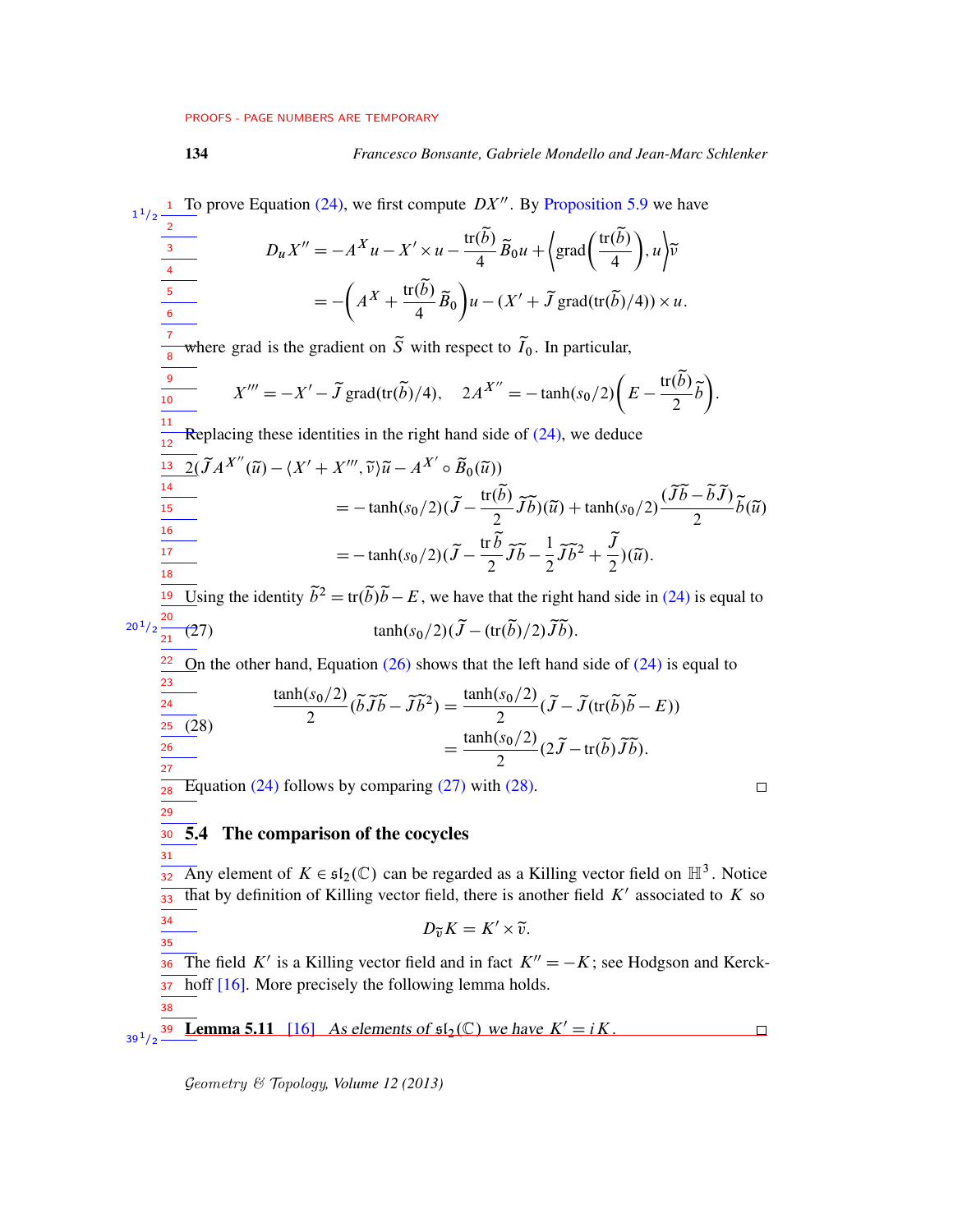*A cyclic extension of the earthquake flow I* 135

**1** Given a point  $\tilde{x} \in \mathbb{H}^3$  we have a natural map  $ev_{\widetilde{X}}: \mathfrak{sl}_2(\mathbb{C}) \ni K \mapsto (K(\widetilde{x}), K'(\widetilde{x})) \in T_{\widetilde{X}}\mathbb{H}^3 \oplus T_{\widetilde{X}}\mathbb{H}^3.$ <sup>4</sup> It is a well-known fact that such a map is an isomorphism for every  $\tilde{x} \in \mathbb{H}^3$ . Because of [Lemma 5.11,](#page-33-3) if  $ev_{\tilde{x}}(K) = (\tilde{w}_1, \tilde{w}_2)$ , then  $ev_{\tilde{x}}(iK) = (\tilde{w}_2, -\tilde{w}_1)$ . Given any section  $V$  on  $\Theta$ , we define  $K^V\colon \widetilde{S}\to \mathfrak{sl}_2(\mathbb{C})$ such that  $ev_{\tilde{X}}(K^V(\tilde{p})) = V(\tilde{p})$  and  $ev_{\tilde{X}}((K^V)'(\tilde{p})) = V'(\tilde{p})$  for every  $\tilde{x} = \sigma_{s_0}(\tilde{p})$ . In particular, we have maps  $K^X$  and  $K^Y$  associated to the fields X, Y defined in Equa-tion [\(6\),](#page-26-2) so that  $ev_{\tilde{X}}(K^X) = (X, X')$  and  $ev_{\tilde{X}}(K^Y) = (-X', -X'')$  by [Proposition 5.10.](#page-32-3)  $\frac{14}{10}$  We conclude by [Proposition 5.9](#page-31-0) that  $K^Y = -iK^X - K_0$ . where  $K_0(\tilde{p}) = \text{ev}_{\tilde{x}}^{-1}(0, X'' + X) = \text{ev}_{\tilde{x}}^{-1}(0, \text{tr}(\tilde{b})/4\tilde{v})$  for all  $\tilde{x} = \sigma_{s_0}(\tilde{p})$ . Since the field tr( $\widetilde{b}$ )/4 $\widetilde{v}$  is invariant under the action of  $\pi_1(S)$ , we find that  $K_0$  is equivariant, that is  $K_0(\nu \tilde{\nu}) = Ad(\rho(\nu)) K_0(\tilde{\nu}).$ However, it follows from Equation [\(7\)](#page-26-0) that (29)  $K^X(\gamma \tilde{p}) - Ad(\rho(\gamma))K^X(\tilde{p}) = \eta(\gamma),$ (30)  $K^Y(\gamma \tilde{p}) - Ad(\rho(\gamma))K^Y(\tilde{p}) = \xi(\gamma),$ and by these equations and identities  $(7)$  and  $(8)$  one deduces that  $\xi(\gamma) = -i\eta(\gamma) - (Ad(\rho(\gamma)) - 1)K_0(\tilde{p}) = -i\eta(\gamma).$ Thus Equation  $(5)$  is proved. 5.5 Parameterization by the disk The parameterization of the complex landslide used above is well-suited for a comparison with the complex earthquake. However, another parameterization—already used in the introduction—is perhaps more convenient when considering the holomorphic disks in Teichmüller space obtained as the image of the complex flow. This new parameter  $\zeta$ 1  $1/2$ 2 3 5 6 7 8 9 10 11 12 13 15 16 17 18 19 20  $20^{1}/2$ 21 22 23 24 25 26  $\frac{1}{27}$ 28 29 30 31 32 33 34 35 36 37

<span id="page-34-0"></span>takes values in the unit disk. We develop here the relationship between these two 38 parameterizations and we investigate the regularity at  $\zeta = 0$ .  $39^{1}/2$   $-$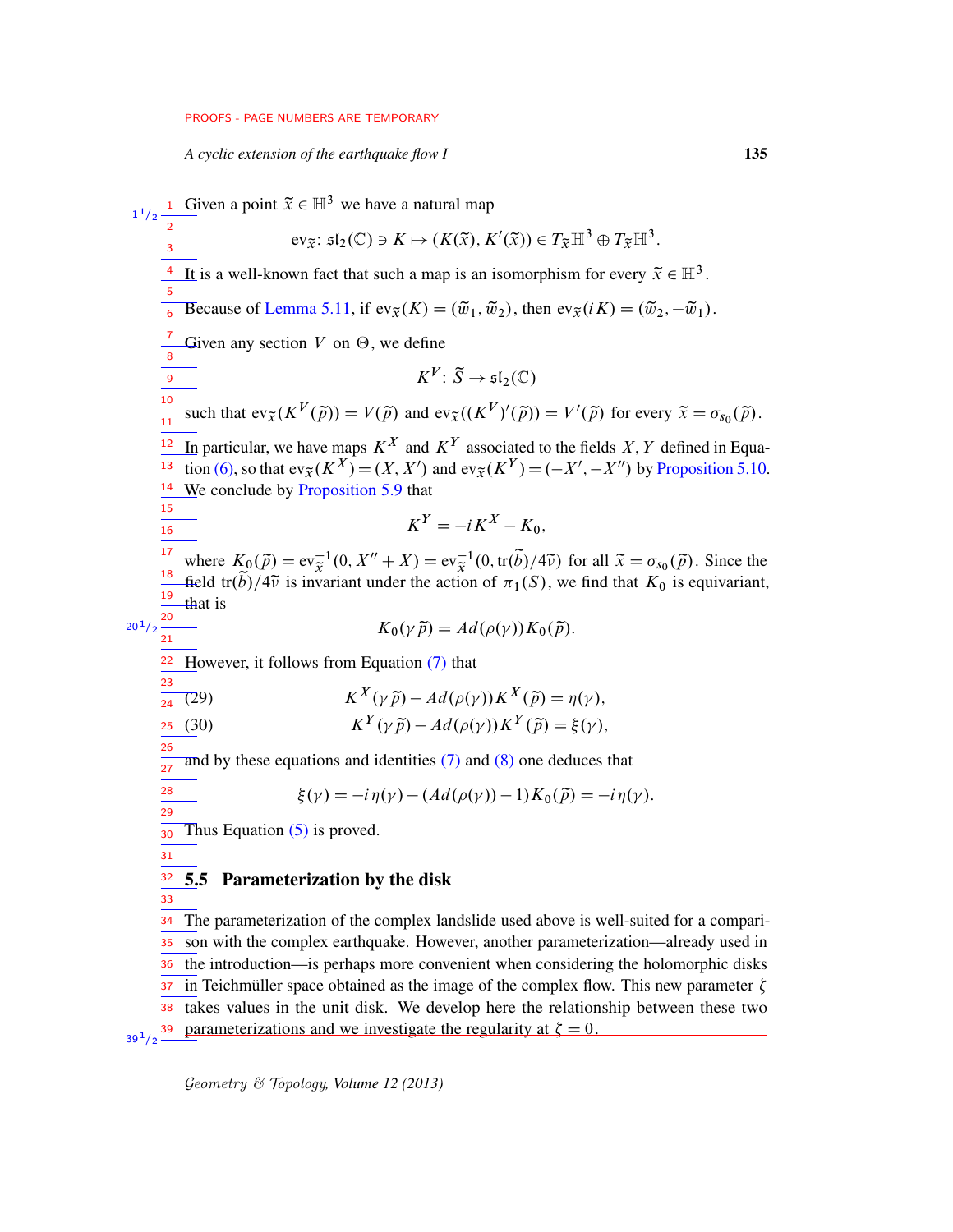1 Consider  $z = t + is$  in the upper half-plane, so that  $t \in \mathbb{R}$  and  $s \ge 0$ , and we  $1/2$ 1  $\frac{1}{2} \operatorname{set} \zeta = \exp(iz) = \exp(-s + it)$ , which belongs to the punctured closed unit disk  $\overline{\Delta} = \{\zeta \in \mathbb{C} \mid 0 < |\zeta| \leq 1\}.$  For  $h, h^* \in \mathcal{T}$  we then define 3 4  $P_{\xi}(h, h^{\star}) := P'_{t+is}(h, h^{\star}), \quad C_{\xi}(h, h^{\star})$  $) := C'_{t+is}(h, h^{\star}),$ 5 <u><sup>6</sup> w</u>here  $P'_{t+is}(h, h^*)$  is the projective structure  $SGr'_{s}(L'_{-t}(h, h^*))$  and  $C'_{t+is}(h, h^*)$  is <sup>7</sup> the underlying conformal structure. These maps are well-defined since  $P'$  and  $C'$  are <sup>8</sup> invariant under  $t \mapsto t + 2\pi$ . Clearly, the maps  $\xi \mapsto P_{\xi}(h, h^*)$  and  $\xi \mapsto C_{\xi}(h, h^*)$  are holomorphic in the unit disk minus its center, for any fixed h and  $h^*$ . 9 10 We first give an explicit formula for  $C'_{is}(h, h^{\star})$ .  $\frac{1}{11}$ 12 **Lemma 5.12** Let  $h, h^* \in \mathcal{T}$  be two hyperbolic metrics on S, and let b be the bundle 13 morphism appearing in [Corollary 1.5.](#page-5-0) For every  $s \in \mathbb{R}_{\geq 0}$ , 14  $C'_{is}(h, h^{\star}) = h(\gamma_s \bullet, \gamma_s \bullet)$ 15 16 as conformal structures, where 17 18  $\gamma_s = \cosh(s/2)E + \sinh(s/2)b$ . 19 **Proof** By definition,  $C'_{is}(h, h^*)$  is the conformal structure at infinity of the (unique) 20  $20^{1}/2$ hyperbolic end containing a convex surface with induced metric  $I = \cosh^2(\frac{s}{2})h$  and 21 third fundamental form  $III = \sinh^2(s/2)h^*$ . Its shape operator is then  $B = \tanh(s/2)b$ , 22 23 and conformal structure at infinity of the end is given (see eg the third author [\[37\]](#page-76-11)) by 24  $C'_{is}(h, h^*) = I((E+B)\bullet, (E+B)\bullet) = h(\gamma_s \bullet, \gamma_s \bullet).$  $\Box$ 25 26 We can now give a general formula for  $C'_{t+is}(h, h^*)$  for  $t + is \in \overline{\mathbb{H}}$ . 27 28 **Lemma 5.13** Let  $s, t \in \mathbb{R}$  with  $s \geq 0$ , and let  $\zeta = \exp(-s + it)$ . Then, for all 29  $\overline{h}, h^{\star} \in \mathcal{T},$ 30  $C_{\xi}(h, h^{\star}) = h\left(B_{\xi}^{*}\bullet, B_{\xi}^{*}\bullet\right),$ 31 32 where 33  $B_{\xi}^{\#} = \frac{\xi + 1}{2 \sqrt{\xi}}$  $E-\frac{\zeta-1}{\zeta}$ b 34  $2\sqrt{\zeta}$  $2\sqrt{\zeta}$ 35 and  $\sqrt{\zeta}$  is a notation for  $\exp((-s + it)/2)$ . 36 37 38 Here we use the convention that the complex number  $i$  acts as the complex structure  $J$ on tangent vectors. 39  $39^{1/2}$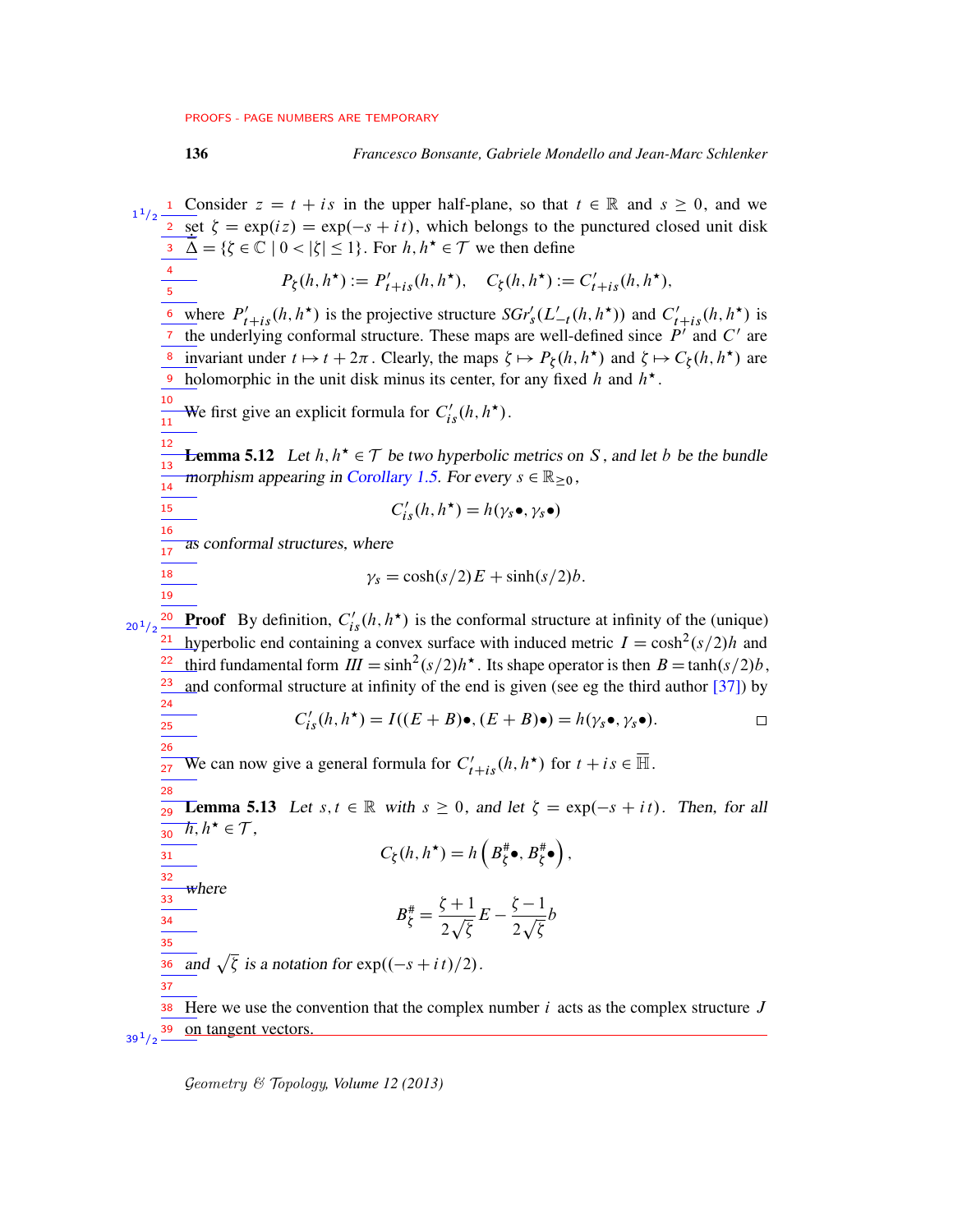*A cyclic extension of the earthquake flow I* 137

<span id="page-36-0"></span>**Proof** It follows from the definition of  $C'$  and from the previous lemma that  $1/2$ 1 2  $C'_{t+is}(h, h^{\star}) = h(\beta_{-t} \circ \overline{\gamma_s} \bullet, \beta_{-t} \circ \overline{\gamma_s} \bullet),$ 3 where (as in [Section 3\)](#page-17-0) 4 5  $\beta_t = \cos(t/2)E + \sin(t/2)Jb$ ,  $\bar{\gamma}_s = \cosh(s/2)E + \sinh(s/2)b_{-t}$ ,  $b_{-t} = \beta_t \circ b \circ \beta_{-t}$ . 6 7 It is then clear that  $\beta_{-t} \circ \overline{\gamma}_s = \gamma_s \circ \beta_{-t},$ 8 9 so that 10  $C'_{t+is}(h, h^*) = h(B_{\zeta}^*, B_{\zeta}^*, \bullet),$ 11  $\frac{12}{\omega}$  where  $B_{\xi}^{\#} = \gamma_s \circ \beta_{-t}$ .  $\frac{13}{14}$  Using the fact that  $bJbJ = -E$ , 14  $B_{\xi}^{#} = (\cosh(s/2)E + \sinh(s/2)b) \circ (\cos(t/2)E - \sin(t/2)Jb)$ 15 16  $= (\cosh(s/2) \cos(t/2)E - \sinh(s/2) \sin(t/2) bJb)$ 17  $+(\cos(t/2)\sinh(s/2)E-\cosh(s/2)\sin(t/2)J)b$ 18  $\int_0^{\pi} = (\cosh(s/2)\cos(t/2)E - \sinh(s/2)\sin(t/2)J)$  $\frac{1}{19}$  $+(\cos(t/2)\sinh(s/2)E-\cosh(s/2)\sin(t/2)J)b$ 20  $20^{1}/2$ 21  $= \cosh((-s + it)/2)E - \sinh((-s + it)/2)b.$ 22 Setting  $\sqrt{\zeta} = \exp((-s + it)/2)$ , we can write this relation as  $\frac{1}{23}$ 24  $B_{\zeta}^{\#} = \frac{\sqrt{\zeta} + 1/\sqrt{\zeta}}{2}$  $\frac{(1/\sqrt{\xi})}{2}E - \frac{\sqrt{\xi}-1/\sqrt{\xi}}{2}$  $\overline{25}$  $\frac{1}{2}b$ .  $\Box$ 26 It follows from the definitions that C is essentially the same as  $C'$  with a different 27 parameterization. The main properties of this map are as follows. 28 29 **Proposition 5.14** Let  $h, h^* \in \mathcal{T}$  and let c be the "center" of  $(h, h^*)$  as defined in 30 [Section 1.8.](#page-7-0) Then 31 (1)  $C_{\xi}(h, h^*)$  is defined for all  $\zeta \in \dot{\overline{\Delta}}$ , 32 33  $\zeta(2)$  it is holomorphic in  $\zeta$ , 34 (3) it extends continuously, and thus holomorphically, at  $\zeta = 0$ , with  $C_0(h, h^*) = c$ , 35 (4) it extends holomorphically to the open disk of center 0 and radius  $(\kappa_0+1)/(\kappa_0-1)$ , 36 37 where  $\kappa_0 = \max_{x \in S} \kappa(x)$  and  $\kappa: S \to [1, \infty)$  is the bigger eigenvalue of the 38 operator b associated to the minimal Lagrangian map isotopic to the identity between  $(S, h)$  and  $(S, h^*)$  (see [Section 1.5\)](#page-4-0). 39  $39^{1/2}$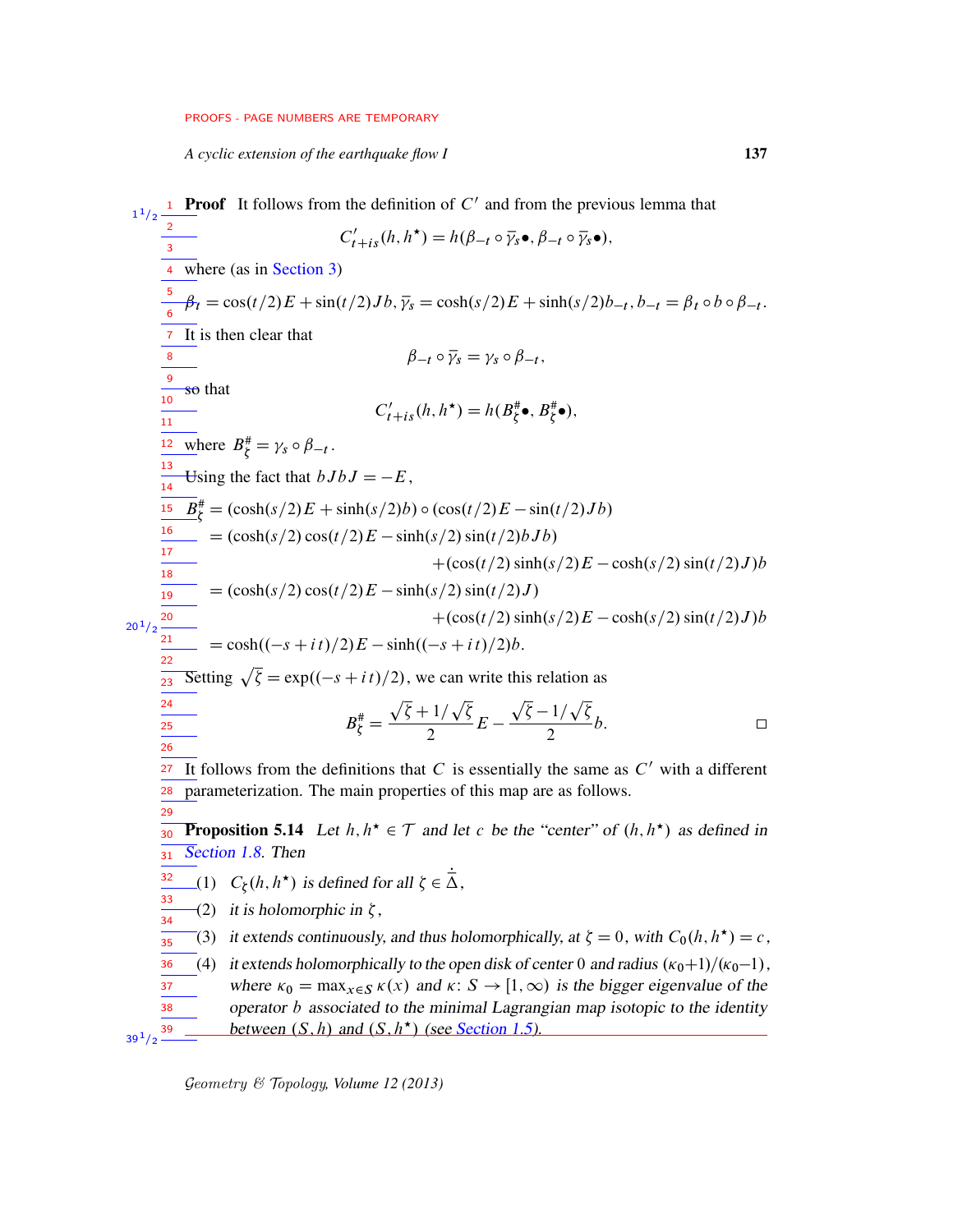$\mathbf I$  In particular, c appears as a smooth point of the holomorphic disk defined by C, while it was obtained only in the limit  $s \to \infty$  in the parameterization used by C'. 1  $1/2$ 2

**Remark 5.15** Unlike the map  $C_{\bullet}(h, h^*)$ , the map  $P_{\bullet}(h, h^*)$  does not extend at  $\zeta = 0$ .  $\overline{5}$  Indeed, take any sequence of positive real numbers  $\zeta_n \to 0$ . By definition of the map P, there is an embedding of S into the hyperbolic end  $M_n$ , with first fundamental form equal to  $I_n = \cosh^2(-\frac{1}{2})$  $\frac{1}{2} \log \zeta_n$ )*h* and shape operator  $B_n = -\tanh(-\frac{1}{2})$  $\frac{1}{2} \log \zeta_n$ )*b*, which corresponds to the projective structure  $P_n$ . In particular,  $B_n$  converges to  $-b$ . On the other hand, by the proof by Labourie of Proposition 4.2 of  $[24]$ , if  $P_n$  converges to a 10 projective surface,  $B_n$  should converge to the identity. 6 7 8 9

11

17 18

23  $\overline{24}$ 25

3

12 Proof of [Proposition 5.14](#page-36-0) The first two points are direct consequences of the defini- $\frac{1}{13}$  tion of C from C', and of [Theorem 5.1.](#page-25-0) The third point follows from the expression of  $B_{\zeta}^{\#}$  in [Lemma 5.13,](#page-35-0) because  $C_{\zeta}(h, h^{\star})$  is really considered as a conformal structure,  $\frac{\partial S}{\partial s}$  it is not changed if we multiply  $B_{\xi}^{*}$  by a complex-valued function defined on S. In particular, we can multiply  $B^{\#}_{\xi}$  by  $2\sqrt{\xi}$ , obtaining 14 15 16

$$
2\sqrt{\zeta}B_{\zeta}^{\#} = (1+\zeta)E + (1-\zeta)b,
$$

<sup>19</sup> which is clearly continuous at  $u = 0$ .

For the last point note that the expression defining  $C_{\xi}(h, h^{\star})$  in [Lemma 5.13](#page-35-0) can be analytically continued if  $B^{\#}_{\xi}$  is nonsingular at all points of S. This happens if 20  $20^{\,1}/2$ 21 22

$$
\frac{\zeta+1}{2\sqrt{\zeta}} + \frac{1-\zeta}{2\sqrt{\zeta}}\kappa \neq 0
$$

 $\overline{ev}$ everywhere on  $S$ , which is certainly satisfied if  $\frac{1}{26}$ 

$$
|\zeta| < \frac{\kappa_0 + 1}{\kappa_0 - 1}.
$$

<span id="page-37-0"></span>6 The earthquake flow as a limit

The main goal of this section is to prove Theorems [1.12](#page-8-0) and [1.14.](#page-9-0) The arguments are based on comparing surfaces in  $AdS<sup>3</sup>$  with constant Gauss curvature close to  $-1$  to pleated surfaces. The key step in the proof of [Theorem 1.12](#page-8-0) will be [Theorem 1.14.](#page-9-0) 32 33 34 35

We fix a hyperbolic metric h on S and a divergent sequence of metrics  $h_n^* \in \mathcal{T}$ . We will study the asymptotic behavior of the holomorphic map  $z \mapsto P_z(h, h_n^{\star})$  assuming 38 that  $(h_n^{\star})_{n \in \mathbb{N}}$  converges to a point in the Thurston boundary of  $\mathcal{T}(S)$  which is the projective class of some measured geodesic lamination  $\lambda$  on  $S$ . 36 37  $39^{1}/2$   $-$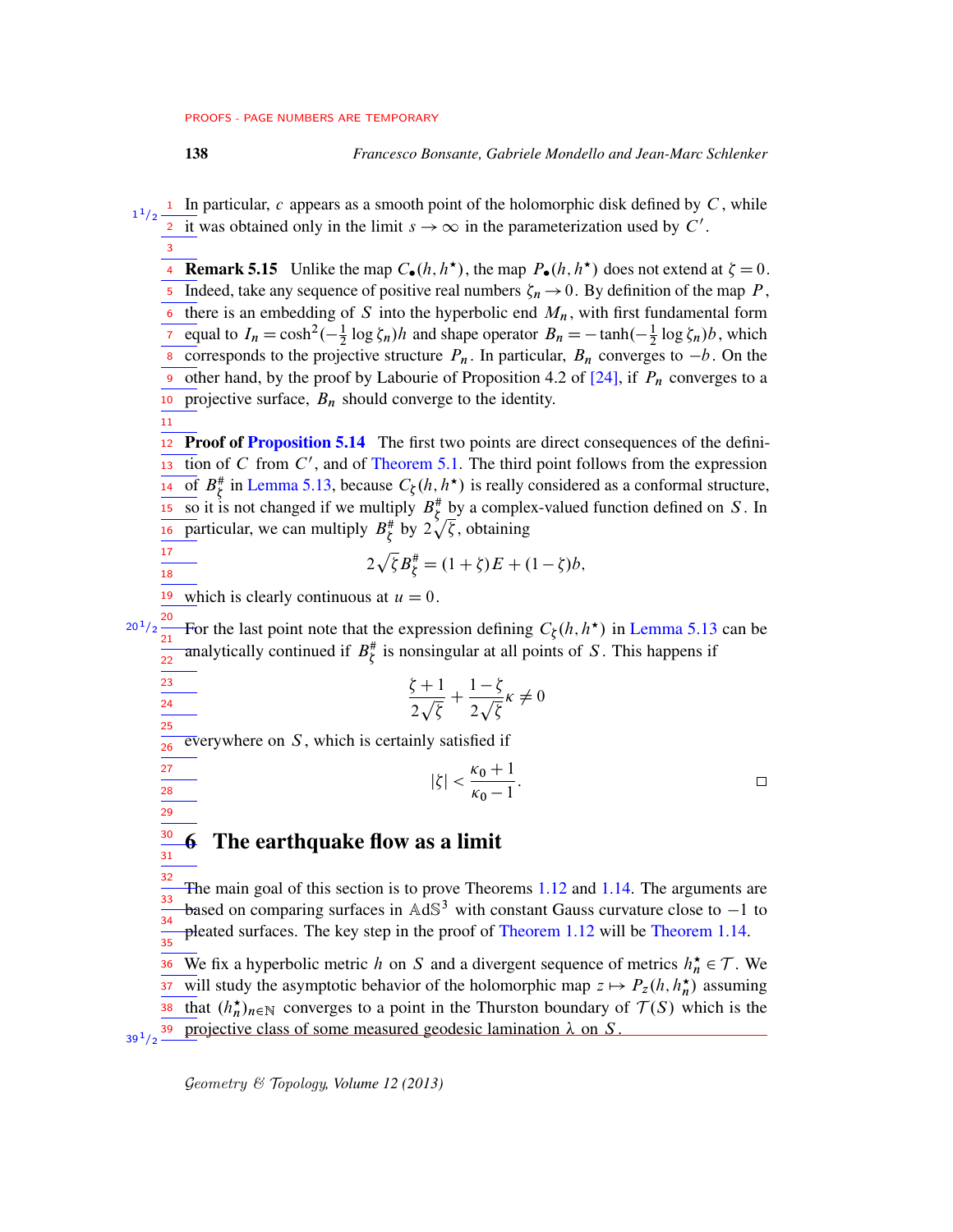*A cyclic extension of the earthquake flow I* 139

<span id="page-38-0"></span>6

8

13

Take any sequence  $\theta_n > 0$  with  $\lim_{n \to \infty} \theta_n = 0$  such that  $\theta_n \ell_{h_n^*} \to \iota(\lambda, \bullet)$ , ie for every free homotopy class  $\gamma$  of closed curves of S, the  $h_n^{\star}$ -length of the  $h_n^{\star}$ -geodesic representative of  $\gamma$  rescaled by the factor  $\theta_n$  converges to the intersection between  $\gamma$ and  $\lambda$ . Define  $P'_n$  $p'_n: \overline{\mathbb{H}} \to \mathcal{P}(S)$  as  $P'_n$  $P'_{n}(z) = P'_{\theta}$  $\eta'_{\theta_n z}(h, h_n^{\star})$ , which are holomorphic, and Let  $P'_{\infty}$ :  $\overline{\mathbb{H}} \to \mathcal{P}(S)$  be  $P'_{\infty}(t + is) = G r_{s\lambda/2}(E_{-t\lambda/2}(h)).$ 1 1  $1/2$ 2 3 4 5

**Theorem 6.1** For every  $z \in \overline{\mathbb{H}}$ , we have that  $P'_n$  $P'_n(z) \to P'_\infty(z)$ . 7

Notice that since the  $P'_n$ Solice that since the  $P'_n$  are holomorphic, the convergence  $P'_n \to P'_{\infty}$  is, in fact,  $\frac{1}{10}$  in  $C^{\infty}$ . Note also that in this section we use the parameterization by the upper halfplane—which is more practical when considering the limit to complex earthquakes—so that we use the notation with primes for  $L, P, SGr$ , etc. 11 12

Outline of the section Since the arguments of this section are quite long, technical and sometimes involved, we include an outline in order to help the reader. 14 15

In [Section 6.1](#page-40-0) we consider first the convergence issue in [Theorem 6.1](#page-38-0) for z imaginary. This means that we prove the convergence of the smooth grafting map *SGr* to the <sup>18</sup> "usual" grafting map *Gr*. 16 17

This convergence issue can be stated in terms of hyperbolic 3–dimensional geometry: if a sequence of hyperbolic ends  $(M_n)_{n\in\mathbb{N}}$  contains a sequence of K–surfaces with  $K \rightarrow -1$ , with induced metrics proportional to a fixed hyperbolic metric h, and with third fundamental forms converging projectively to a measured lamination  $\lambda$ , then  $(M_n)_{n\in\mathbb{N}}$  converges to a hyperbolic end for which the pleated surface boundary has induced metric h and measured bending lamination  $\lambda$ . 19  $20^{1}/2 \frac{20}{21}$ 22 23 24 25

We then use the duality between  $\mathbb{H}^3$  and the de Sitter space  $dS^3$  to turn this hyperbolic convergence problem into a convergence question for  $K$ –surfaces close to the initial singularity in MGHC de Sitter spaces. There we can use a convergence result obtained by M. Belraouti [\[5\]](#page-75-0) first in the flat case, and recently extended [\[6\]](#page-75-1) to the de Sitter case, and conclude to the convergence of [Theorem 6.1](#page-38-0) for imaginary z . 26 27 28 29 30

In [Section 6.2](#page-43-0) we turn to the convergence in [Theorem 1.12,](#page-8-0) but now on the real axis. This section only considers the convergence of the first factor in the landslide map  $L'_{\theta_n}$ to a limit hyperbolic metric, while the convergence of the second factor (suitably normalized) to a measured lamination is dealt with in Sections [6.3](#page-53-0) and [6.4.](#page-55-0) 31 32 33 34 35

This convergence can again be stated in terms of 3–dimensional geometry, but now for AdS manifolds rather than hyperbolic ends; see [Proposition 6.9.](#page-44-0) We consider a sequence of AdS MGHC manifolds  $N_n$  containing a future-convex surface  $F_n$  with induced metric proportional to h and third fundamental form proportional to  $h_n^{\star}$ , as 36 37 38  $39^{1}/2$   $-$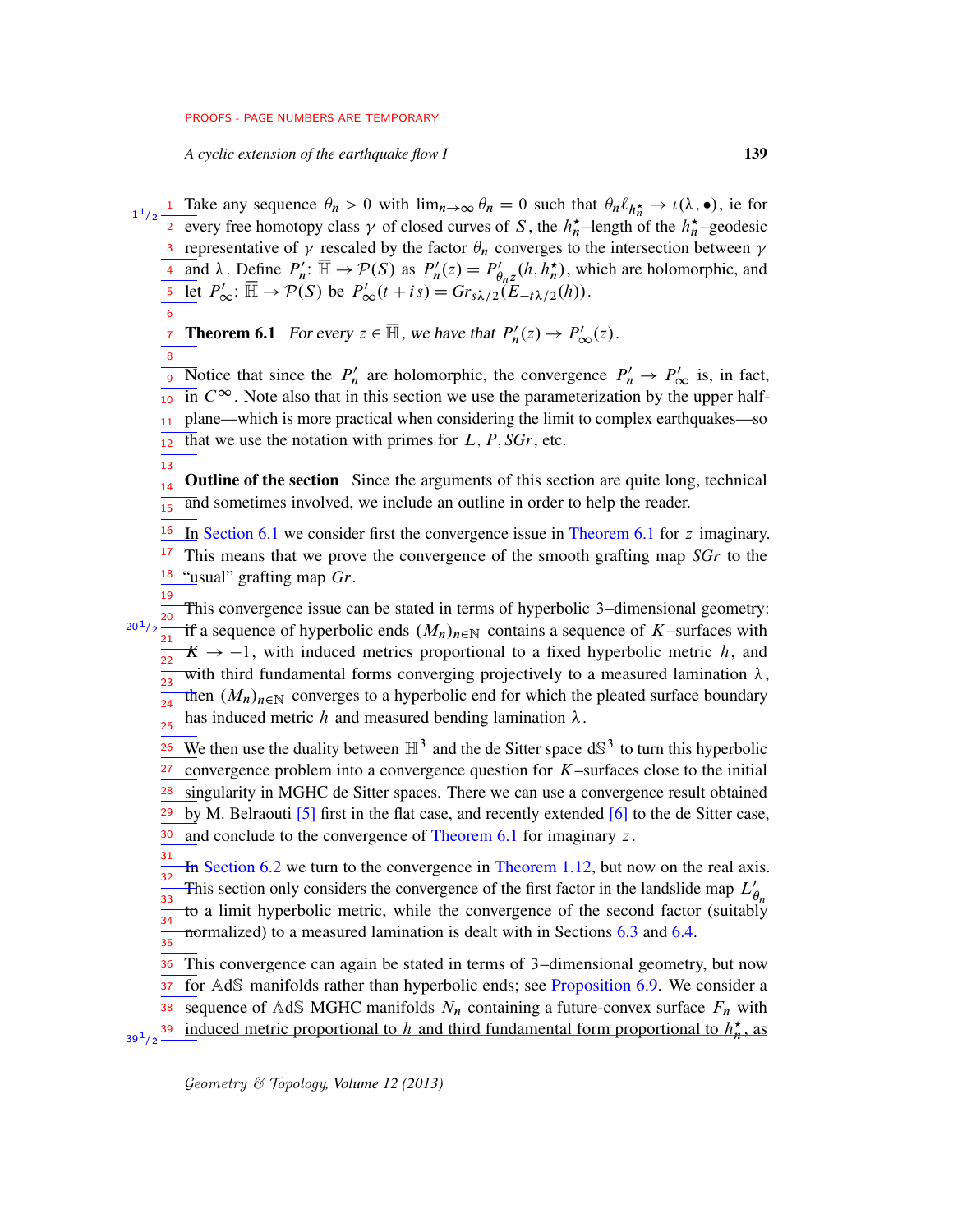- <sup>1</sup> the curvature tends to  $-1$ , and need to prove that the  $N_n$  converge to a limit MGHC 2 manifold  $N_{\infty}$  and that the  $F_n$  converge to the past boundary of the convex core of  $N_{\infty}$ .  $\overline{3}$  To prove this we consider the universal covers  $\tilde{F}_n$  of the  $F_n$  as space-like surfaces  $\frac{4}{1}$  in AdS<sup>3</sup>, invariant under surface group actions, and need to prove that they converge to a space-like, pleated surface. 1  $1/2$ 5
	- The difficulty here is to prove that the limit surface is space-like rather than lightlike. The proof uses an interplay between the AdS and the hyperbolic 3–dimensional representations, in particular it is based on [Lemma 6.11,](#page-44-1) which has a hyperbolic character. This lemma provides an upper bound on the principal curvatures of the surfaces  $\tilde{F}_n$ , from which it is possible to prove that the surfaces remain "uniformly" space-like". The convergence of the representations also follows. 6 7 8 9 10 11 12
	- In [Section 6.3](#page-53-0) we turn to the convergence of the second factor in [Theorem 1.12.](#page-8-0) This section contains the proof of a statement which is perhaps of independent interest. Suppose again that h is fixed and that  $\theta_n \ell_{h_n^*}$  converges to  $\iota(\lambda, \bullet)$  on closed curves, and let  $b_n$  be the operator expressing  $h_n^*$  in terms of h (as in [Corollary 1.5\)](#page-5-0). Then We prove that the sequence of measures  $tr(b_n)\omega_{h_n}$  converges to the uniform measure on the geodesic lamination realizing  $\lambda$  in  $(S, h)$  (see [Proposition 6.16\)](#page-53-1). The proof takes place in 3–dimensional hyperbolic ends again, and is based on a more precise understanding of the convergence of a sequence of  $K$ –surfaces to a pleated surface  $\overline{as}$  K tends to  $-1$ . 13 14 15 16 17 18 19 20

 $20^{1}/2$  $21$ 

26

- A direct consequence [\(Corollary 6.19\)](#page-55-1) is that  $(\theta_n \ell_{h_n^{\star}}(\gamma))_{n \in \mathbb{N}}$  is bounded for every  $\gamma \in \pi_1(S)$  if and only if  $\theta_n \int_S tr(b_n) \omega_{h_n}$  is bounded. This is used in [Section 6.4](#page-55-0) to prove the convergence of the second factor in [Theorem 1.12,](#page-8-0) for z on the real axis, and to conclude the proof of this theorem. 22 23 24 25
- Finally, [Section 6.5](#page-56-0) is devoted to the proof of [Theorem 1.14.](#page-9-0) The proof again takes place in 3–dimensional hyperbolic ends, or actually—this is possible thanks to a scaling trick—in quasi-Fuchsian manifolds. We consider again a sequence of  $K$ –surfaces with induced metrics proportional to a fixed hyperbolic metric  $h$ , and third fundamental forms proportional to a sequence of hyperbolic metrics  $h_n$  limiting to a measured famination, when the curvatures go to  $-1$ . At this point we will have already proved that those  $K$ -surfaces then converge to a pleated surface in a quasi-Fuchsian manifold, and [Theorem 1.14](#page-9-0) can be translated as saying that the third fundamental forms of those surfaces, suitably normalized, converge in a strong sense to the intersection with the measured bending lamination of the limit bent surface. 27 28 29 30 31 32 33 34 35 36
- The key technical point is now to get a good control of the convergence of the support planes of the K–surfaces to the support planes of the pleated surface (see in particular the proof of [Lemma 6.21\)](#page-57-0). The proof of those convergence properties again use the 37 38 39  $39^{1/2}$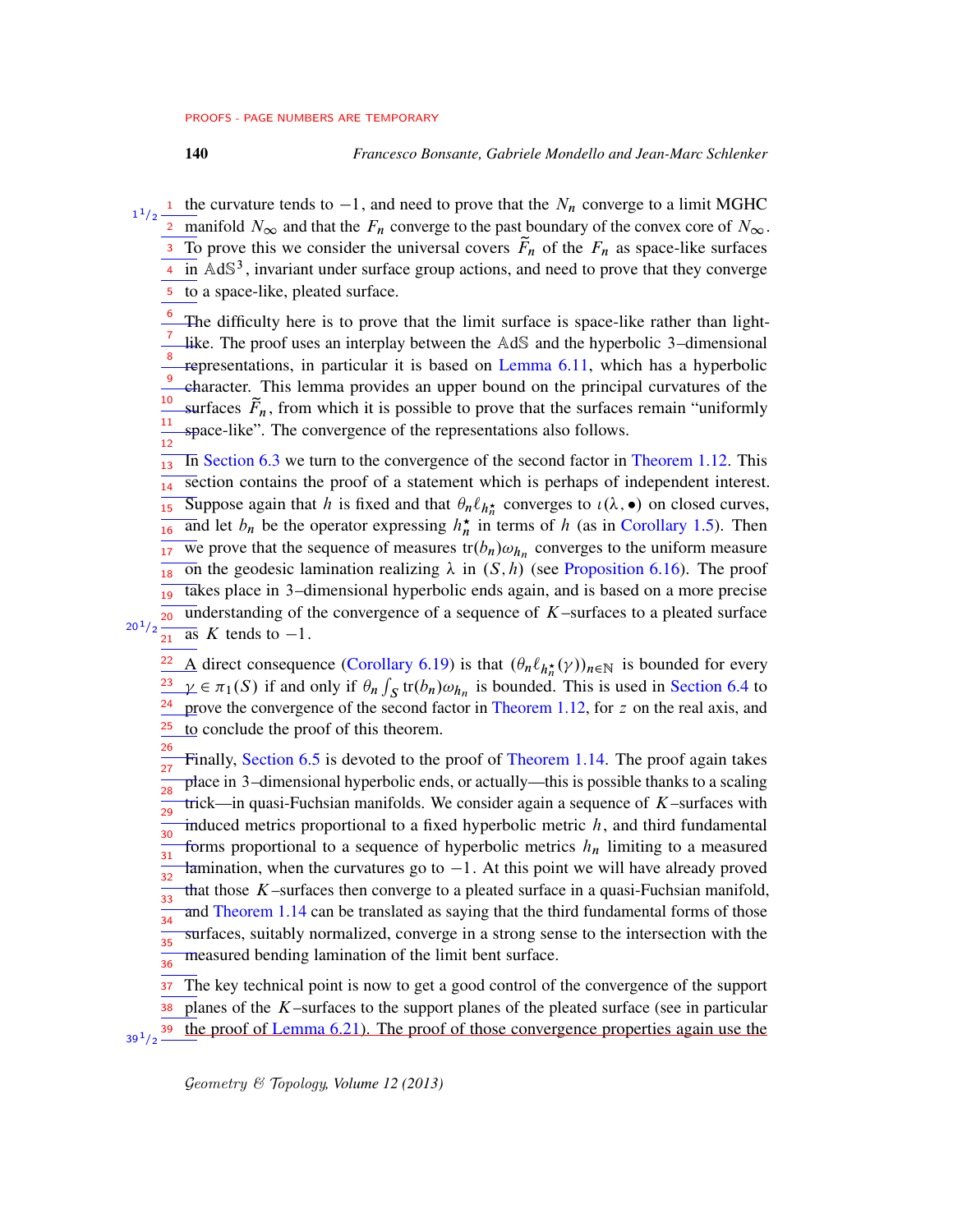*A cyclic extension of the earthquake flow I* 141

<sup>1</sup> duality between the hyperbolic and the de Sitter space. The proof then proceeds 2 by comparison between the length of a curve  $\alpha$  on the dual of the pleated surface— 3 corresponding to the intersection of  $\alpha$  with the pleating lamination—and the de Sitter distance between the points in de Sitter dual to the support planes at the endpoints of  $\alpha$ , using in particular geometric estimates in the de Sitter space. 1  $1/2$ 4 5

6.1 Convergence on the imaginary axis 7

<span id="page-40-1"></span><span id="page-40-0"></span>6

In this subsection we prove that if  $\theta_n \ell_{h_n^*} \to \iota(\lambda, \bullet)$ , then 8 9

 $(31)$ ,  $i \theta_n(h, h_n^{\star}) \rightarrow Gr_{\lambda/2}(h).$ 10

In fact, in order to prove Theorem  $6.1$ , we will need to prove that the convergence is uniform with respect to  $h$ . 11  $\frac{1}{12}$  $\frac{1}{13}$ 

<span id="page-40-2"></span>**Proposition 6.2** Let  $(h_n)_{n\in\mathbb{N}}$  be a sequence of hyperbolic metrics converging to a hyperbolic metric h on S, and let  $(h_n^{\star})_{n \in \mathbb{N}}$  be a sequence of hyperbolic metrics converging projectively to [ $\lambda$ ] in the Thurston boundary of T. If  $\theta_n$  is a sequence of positive numbers such that  $\theta_n \ell_{h_n^*} \to \iota(\lambda, \bullet)$ , then  $SGr'_{\theta_n}(h_n, h_n^*)$  converges to  $Gr_{\lambda/2}(h)$ . 14 15 16 17  $\frac{1}{18}$ 

Notice that [\(31\)](#page-40-1) corresponds to the particular case of [Proposition 6.2](#page-40-2) in which  $h_n$  is constant. 19 20  $20^{1}/2$ 

By definition,  $SGr'_{\theta_n}(h_n, h_n^{\star}) = P'_i$  $i'_{\theta_n}(h_n, h_n^{\star})$  is the projective structure on S determined by prescribing that the associated hyperbolic end  $(M_n, g_{M_n})$  contains a constant curvature surface  $S_n$ , parametrized by  $\overline{\sigma}_n: S \to S_n \subset M_n$ , with first fundamental form  $\mathcal{F}_{S_n} = \cosh^2(\theta_n/2)h_n$  and third fundamental form  $III_{S_n} = \sinh^2(\theta_n/2)h_n^*$ . 21 22 23 24 25

In general, given an embedding  $S \to \Sigma \subset X$  of S inside a (hyperbolic, de Sitter or anti-de Sitter) 3–manifold, we will denote by the same symbol the first fundamental form  $I_{\Sigma}$  (resp. the third fundamental form  $III_{\Sigma}$ ) and its pullback on S. 26 27 28

Let  $\partial M_n$  be the hyperbolic boundary of  $M_n$ , that carries a hyperbolic induced metric  $g_{\partial M_n}$  and is locally bent along a measured geodesic lamination  $\lambda_n$ . By definition,  $P_i'$  $i'_{i\theta_n}(h_n, h_n^*) = Gr_{\lambda_n}(g_{\partial M_n})$ . So, in order to prove [Proposition 6.2,](#page-40-2) it is sufficient to eheck that  $(S, g_{\partial M_n})$  converges to  $(S, h)$ , and  $\lambda_n$  converges to  $\lambda/2$  in  $\mathcal{ML}(S)$ . 29 30 31 32 33

<span id="page-40-3"></span>**Lemma 6.3** The hyperbolic metrics  $g_{\partial M_n}$  are contained in a compact subset of  $\mathcal{T}$ . 34 35

**Proof** The closest point projection  $r_n: M_n \to \partial M_n$  is 1–Lipschitz. In particular, we have a 1-Lipschitz map  $r_n|_{S_n}: S_n \to \partial M_n$ . This implies that the marked length spectrum of  $\partial M_n$  is bounded from above by the marked length spectrum of  $S_n$ , that in turn is locally uniformly bounded. 36 37 38  $39^{1}/2$   $-$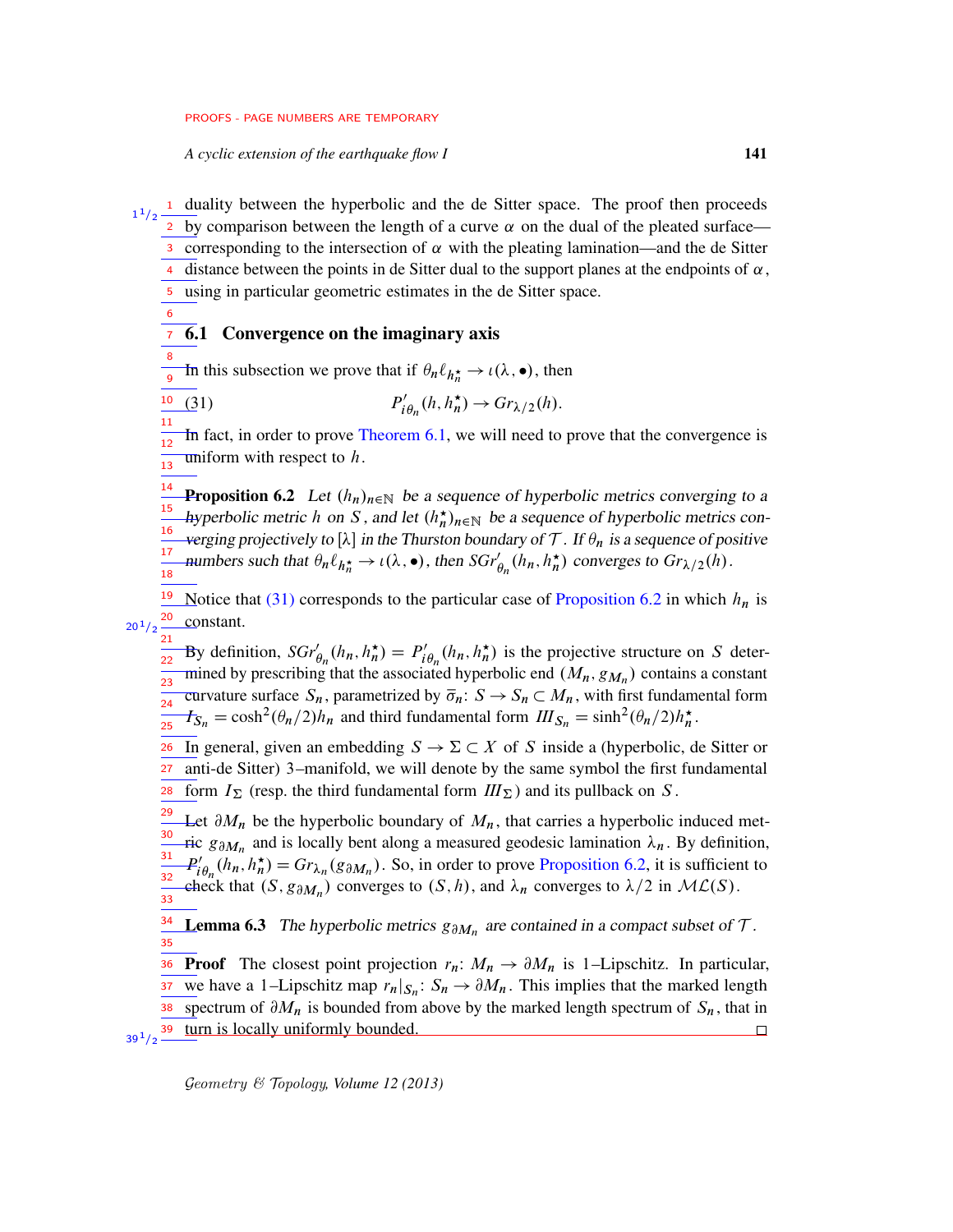<span id="page-41-0"></span>

142 *Francesco Bonsante, Gabriele Mondello and Jean-Marc Schlenker*

**1** Lemma 6.4 The bending laminations  $\lambda_n$  are contained in a compact subset of ML. 1  $1/2$ 2

 $\overline{3}$  In order to prove [Lemma 6.4,](#page-41-0) we will consider the de Sitter spacetime  $M_n^{\star}$  dual to  $M_n$ :  $\frac{1}{4}$  it is the set of complete geodesic planes contained in  $M_n$ . The de Sitter structure is 5 induced by the natural map dev<sup>\*</sup>:  $\widetilde{M}_1^* \to dS^3$ , where the model of de Sitter geometry  $\frac{1}{6}$  is the set of geodesic planes of  $\mathbb{H}^3$  (see Scannell [\[34\]](#page-76-1) and Benedetti and the first  $\frac{1}{7}$  author [\[7\]](#page-75-2)).

<sup>8</sup> Scannell [\[34\]](#page-76-1) showed that  $M_n^*$  is a MGHC spacetime diffeomorphic to  $S \times \mathbb{R}$ . Fol-<sup>9</sup> lowing [\[7\]](#page-75-2),  $\widetilde{M}_n^{\star}$  has a natural boundary corresponding to the set of support planes of  $\partial \widetilde{M}_n$ . This boundary is called the initial singularity: the de Sitter metric extends to <sup>11</sup> the boundary and makes it an achronal (but not spacelike) surface. So  $\partial \widetilde{M}_n^*$  carries a pseudometric  $d_0$  induced by  $\widetilde{M}_n^{\star}$ . By [\[7\]](#page-75-2) and Benedetti and Guadagnini [\[8\]](#page-75-3) it turns out that the action of  $\pi_1(S)$  on  $\widetilde{M}_n^*$  extends to the boundary (even if the action on  $\frac{14}{1}$  the boundary is neither proper nor free) and the marked length spectrum of this action coincides with the intersection with the bending lamination: 10 12 13 15 16

$$
\frac{17}{17} \quad (32) \quad t(\lambda_n, \gamma) = \inf \{ d_0(x^\star, \gamma x^\star) \mid x^\star \in \partial \widetilde{M}_n^\star \}.
$$

Let  $S_n^*$  be the surface in  $M_n^*$  dual to  $S_n$ , corresponding to the set of support planes of  $S_n$  (that by the convexity of  $S_n$  are complete planes in  $M_n$ ). There is a natural map  $S_n \to S_n^*$  sending x to the dual of the plane tangent to  $S_n$  at x. 18 19  $20^{1}/2 \frac{20}{21}$ 

 $\overline{P_{22}}$  A simple local computation shows that the first fundamental form of  $S_n^*$  coincides with The third fundamental form of  $S_n$  (through the natural map  $S_n \to S_n^*$ ). In particular  $S_n^*$  $\frac{1}{24}$  is a surface of constant curvature  $-1/\sinh^2(\theta_n/2)$ . Barbot, Beguin and Zeghib [\[4\]](#page-74-0)  $\frac{1}{25}$  have shown that there is a time function (K-time)  $t_n: M_n^* \to (-\infty, 0)$  such that  $t_n^{-1}(k)$ is the unique surface in  $M_n^*$  with constant curvature k. 23 26

[Lemma 6.4](#page-41-0) is a simple consequence of Equation [\(32\)](#page-41-1) and the following general lemma of de Sitter geometry. 27 28

**Lemma 6.5** ([\[5;](#page-75-0) [6\]](#page-75-1)) Let  $M^*$  be a de Sitter MGHC spacetime and  $\partial \widetilde{M}^*$  be the boundary of its universal covering. If  $S^*$  is a constant curvature surface in  $M^*$ , there is a natural 1–Lipschitz equivariant map 30 31 32

<span id="page-41-1"></span> $\widetilde{r}^{\star}$ :  $\widetilde{S}^{\star} \to \partial \widetilde{M}^{\star}$ 

$$
\overline{\mathbf{34}}
$$

<span id="page-41-2"></span>29

33

38

such that  $\widetilde{r}^{\star}(\widetilde{x}) \in I^{-}(\widetilde{x}) \cap \partial \widetilde{M}^{\star}$ . 35

In particular, we have 36 37

$$
\ell_{\partial M^\star}(\gamma) \leq \ell_{S^\star}(\gamma),
$$

where  $\ell_{\partial M^*}$  and  $\ell_{S^*}$  are the marked length spectra of  $\partial M^*$  and  $S^*$  respectively. 39  $39^{\,1}/2$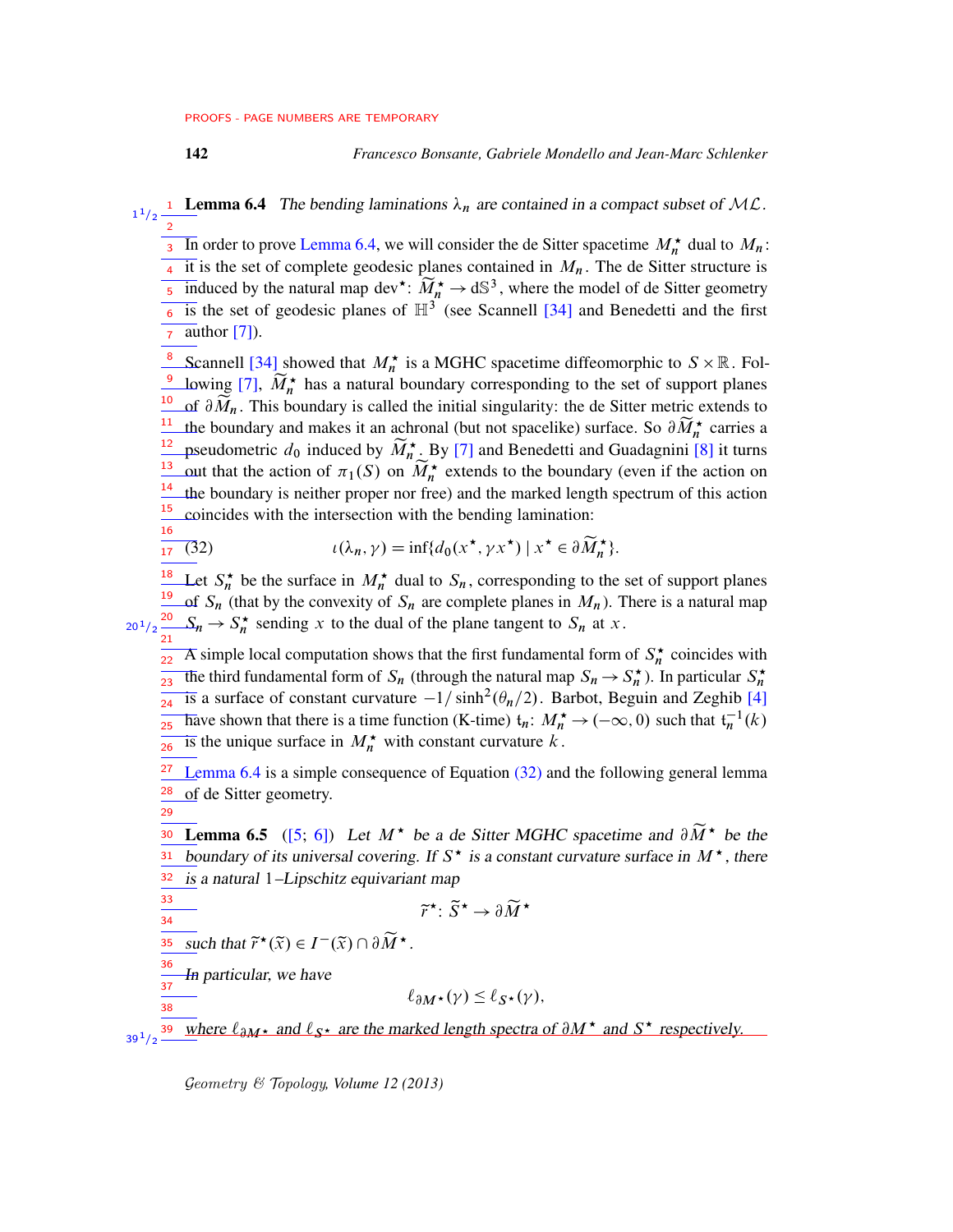*A cyclic extension of the earthquake flow I* 143

2

13

22 23 24

<span id="page-42-0"></span>26

31

34

37

**Proposition 6.6** The hyperbolic metrics  $g_{\partial M_n}$  converge to h.  $1^{1}/2$ 

**Proof** By Lemmas [6.3](#page-40-3) and [6.4,](#page-41-0) we have that up to passing to a subsequence  $M_n \to M_\infty$ . In particular, we can concretely realize  $M_n \cong (S \times [0, +\infty), g_{M_n})$  in such a way that  $g_{M_n}$  converges to a hyperbolic metric  $g_{M_\infty}$  such that  $(S\times[0, +\infty), g_{M_\infty})\cong M_\infty$ , where we have denoted by the same symbol the metric  $g_{M_n}$  on  $M_n$  and the corresponding metric on the model  $S \times [0, +\infty)$ . 3 4 5 6 7 8

By abuse of notation, we denote again by  $r_n: S \times [0, +\infty) \to S \times \{0\}$  the retraction cor-**To** responding to the retraction of  $M_n$  onto  $\partial M_n$ . Let  $\overline{\sigma}_n$ :  $(S, h) \rightarrow (S \times [0, +\infty), g_{M_n})$  be the embedding with first fundamental form  $I_{S_n}\!=\!\cosh^2(\theta_n/2)h_n$  and third fundamental form  $III_{S_n} = \sinh^2(\theta_n/2)h_n^*$ . 9 11 12

Notice that the composition  $i_n = r_n \circ \overline{\sigma}_n$ :  $(S, \cosh^2(\theta_n/2)h_n) \to (S \times \{0\}, g_{\partial M_n})$  is a 14 T-Lipschitz homotopy equivalence. So  $i_n$  converges (up to passing to a subsequence) 15 tō a 1–Lipschitz homotopy equivalence  $i_{\infty}$ :  $(S, h) \rightarrow (S \times \{0\}, g_{\partial M_{\infty}})$ . Since both h 16 and  $g_{\partial M_{\infty}}$  are hyperbolic metrics, we conclude that  $i_{\infty}$  is an isometry.  $\Box$ 17 18

19 Let  $\lambda_{\infty}$  the bending lamination of  $M_{\infty}$ . In order to conclude the proof of Equation [\(31\)](#page-40-1) we need to show that  $\lambda_{\infty} = \lambda/2$ . In fact, the following general result in Lorentzian geometry and [\(32\)](#page-41-1) show that  $20^{1}/2$ 21

(33) 
$$
\iota(\lambda_{\infty}, \gamma) = \lim_{n} \ell_{S_n^{\star}}(\gamma) = \lim_{n} \ell_{I\!I\!I_{S_n}}(\gamma) = \lim_{n} \frac{\theta_n}{2} \ell_{h_n^{\star}}(\gamma) = \iota(\lambda/2, \gamma),
$$

for every closed curve  $\gamma$ . 25

**Proposition 6.7** ([\[5;](#page-75-0) [6\]](#page-75-1)) Let  $(X_n^{\star})_{n \in \mathbb{N}}$  be a sequence of MGHC de Sitter (or anti-<u>de</u> Sitter) spacetimes homeomorphic to  $S \times \mathbb{R}$ . Suppose that  $X_n^*$  converges to a MGHC spacetime  $X_{\infty}^{\star}$ . Take any sequence of numbers  $k_n \to -\infty$  and let  $\Sigma_n^{\star}$  be the future-convex surface of constant curvature  $k_n$  contained in  $X_n^{\star}$ . 27 28 29 30

Denote by  $\ell_0$  the length spectrum of the initial singularity of  $X^*_{\infty}$ . Then, for every  $\overline{\gamma} \in \pi_1(S)$  we have 32 33

$$
\ell_{\Sigma_n^{\star}}(\gamma) \to \ell_0(\gamma)
$$

$$
\frac{35}{36} \text{ as } n \to +\infty.
$$

In the next section we will give a short description of the initial singularity for anti-de Sitter spacetimes and we will apply [Proposition 6.7](#page-42-0) to this case. 38 39  $39^{1/2}$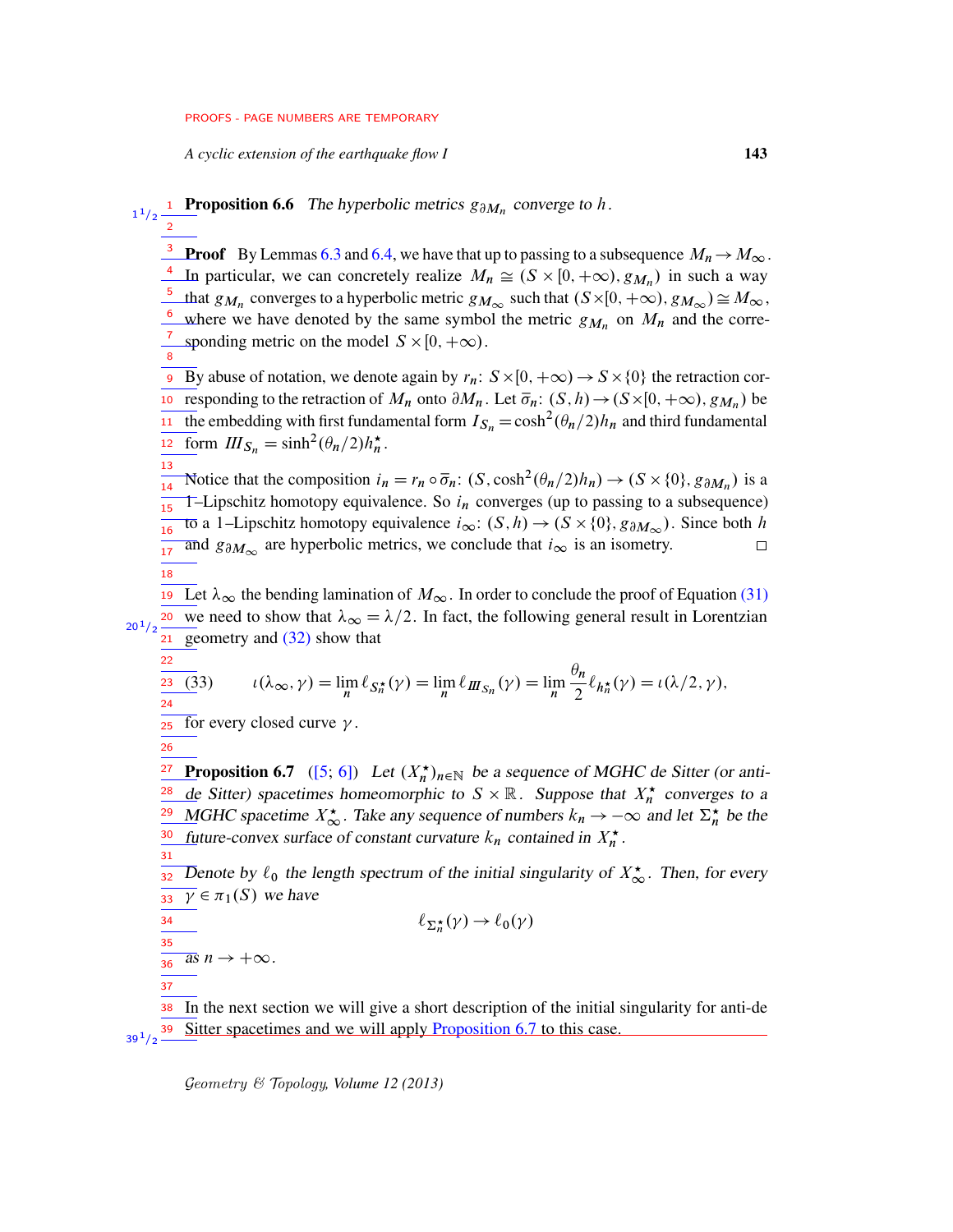<span id="page-43-1"></span>

- 1 Remark 6.8 In [\[5\]](#page-75-0), [Proposition 6.7](#page-42-0) is proved assuming slightly different hypotheses. In fact, assuming that  $X^*$  is a fixed flat space-time, it is proved that the length spectrum 3 of the level set  $\Sigma^*(t)$  of the K–time monotonically converges to the length spectrum of the initial singularity: 4 1  $1/2$ 2
	- (34)  $\ell_{\Sigma^*(t)} \searrow \ell_0 \text{ as } t \to -\infty.$ 5 6

By  $[3]$  it is not difficult to see that the K–time continuously depend on the geometric structure; that is, if  $X_n^*$  is a sequence of flat space-times converging to  $X_\infty^*$ , then for t fixed the length spectrum  $\ell_{\Sigma_n^{\star}(t)}$  converges to the length spectrum  $\ell_{\Sigma_{\infty}^{\star}(t)}$ , and the length spectrum of the initial singularity of  $X_n^{\star}$  converges to the length spectrum of  $X_\infty$ . Then, by the monotonicity of the convergence  $\ell_{\Sigma_n^{\star}(t)} \setminus \ell_{n,0}$ , for any sequence  $t_{\overline{n}} \to -\infty$  one gets that  $\ell_{\Sigma_n^{\star}(t_n)} \to \ell_{\infty,0}$  as  $n \to +\infty$ . 7 8 9  $\frac{1}{10}$  $\frac{1}{11}$  $\frac{1}{12}$  $\frac{1}{13}$ 

 $\frac{14}{1}$  In order to apply the same argument to the de Sitter and anti-de Sitter case, the key point  $\frac{15}{2}$  is then to prove [\(34\).](#page-43-1) In the de Sitter case, the argument used in [\[5\]](#page-75-0) can be rephrased verbatim. In fact, it is based on the convexity of the  $K$ –time and the cosmological time which are true also in the de Sitter case. 16 17

18

19 In the anti-de Sitter case, the  $K$ -time is still convex, but the cosmological time is not.  $20$  Thus the argument must be slightly adapted. The convexity of the  $K$ -time implies the **21** length spectrum of  $\Sigma^*(t)$  is monotonically increasing and lim inf $t \to -\infty$   $\ell_{\Sigma^*(t)} \geq \ell_0$ . In order to prove that  $\limsup_{t\to-\infty} \ell_{\Sigma^{\star}(t)} \leq \ell_0$ , one can use that the universal covering of  $\Sigma^*(t)$  is the graph of a function  $u_t$  in  $AdS^3 \cong \mathbb{H}^2 \times S^1$  which converges to a <sup>24</sup> function  $u_0$  whose graph is the past boundary of  $\tilde{X}^{\star}$ . By the convexity, we have that also grad $(u_t)$  converges to grad $(u_0)$  almost everywhere. This fact can be used to prove that, given a loop  $\gamma$  in S, every path  $\tilde{\zeta}$  joining  $\tilde{x}$  to  $\gamma \cdot \tilde{x}$  in  $\partial_{-} \tilde{X}^{\star}$  can be approximated by paths  $\tilde{\zeta}_t$  on  $\tilde{\Sigma}^*(t)$  whose endpoints are  $\gamma$ -related, so that  $\ell(\tilde{\zeta}_t) \to \ell(\tilde{\zeta}_0)$ . This implies that  $\limsup_{t \to -\infty} \ell_{\Sigma^{\star}(t)} \leq \ell_0$ .  $20^{1}/2$ 22 23 25 26 27 28

29 30 31

38

# <span id="page-43-0"></span>6.2 Convergence on the real axis

In this section we will prove that 32  $\frac{1}{33}$ 

$$
\frac{\overline{34}}{35}(35) \hspace{1cm} L_{\theta_n}^{\prime 1}(h,h_n^{\star}) \to E_{\lambda/2}(h).
$$

Recall that  $L'_{\theta_n}$  is the composition of the map  $L'_{\theta_n}$ :  $\tau \times \tau \to \tau \times \tau$  with the projection on the first factor. 36 37

As in the previous section, we will need a slightly stronger statement.  $39^{1}/2$   $-$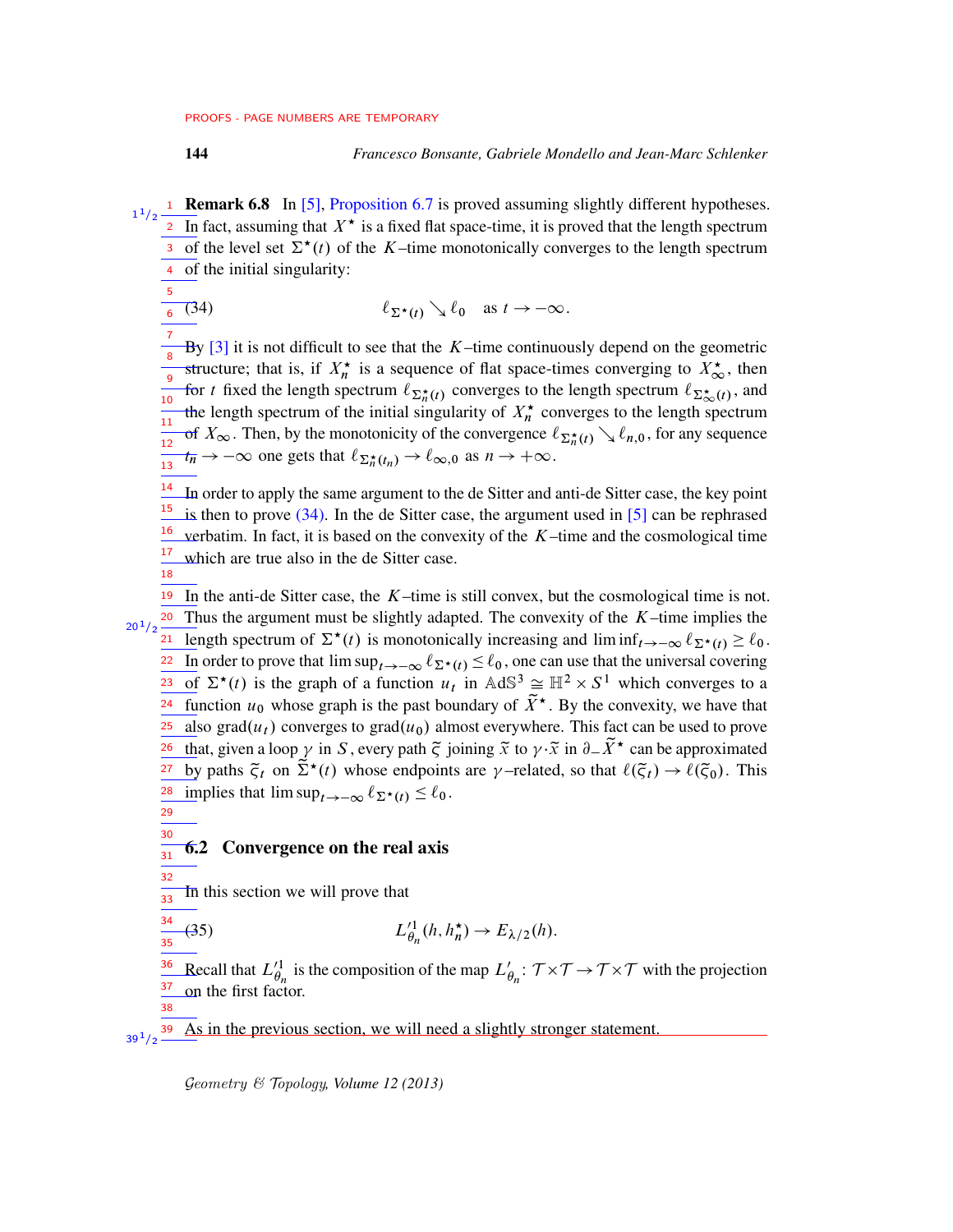<span id="page-44-0"></span>*A cyclic extension of the earthquake flow I* 145

- **1** Proposition 6.9 Let  $(h_n)_{n \in \mathbb{N}}$  and  $(h_n^{\star})_{n \in \mathbb{N}}$  be two sequences of hyperbolic metrics <sup>2</sup> such that  $(h_n)_{n \in \mathbb{N}}$  converges to a hyperbolic metric h on S and that  $(h_n^{\star})$  converges 3 to a point [ $\lambda$ ] in Thurston boundary of T. If  $\theta_n$  is a sequence of positive numbers such  $\frac{1}{2}$  that  $\theta_n \ell_{h_n^*} \to \iota(\lambda, \bullet)$ , then  $L_{\theta_n}^{\prime 1}(h_n, h_n^*)$  converges to  $E_{\lambda/2}(h)$ . 1  $1/2$ 
	- $\frac{5}{6}$  Recall that the holonomy of  $L_{\theta_n}^{\prime 1}(h_n, h_n^{\star})$  corresponds to the left holonomy of the MGHC AdS manifold  $N_n \cong S \times \mathbb{R}$  containing a future-convex K–surface  $F_n$  with <sup>7</sup> MOTE TRIS mannote  $N_n \equiv 3 \times \mathbb{R}$  containing a rattice convex  $N$  startice  $T_n$  with  $\frac{8}{\pi} T_{F_n} = \cos^2(\theta_n/2)h_n$  and  $I\!II_{F_n} = \sin^2(\theta_n/2)h_n^*$ . In order to prove [Proposition 6.9,](#page-44-0) we will show that  $N_n$  converges to a MGHC AdS structure  $N_{\infty}$  and  $F_n$  converges to the lower boundary  $\partial_{-}C(N_{\infty})$  of the convex core of  $N_{\infty}$ . Then we will prove that  $\partial$  C(N<sub>∞</sub>) is isometric to (S, h) and is bent along a lamination corresponding to  $\lambda/2$ . By a result of Mess [\[29\]](#page-76-2), the left holonomy of  $N_{\infty}$  (that is, by definition, the limit of The left holonomies of  $N_n$ ) is equal to the holonomy of  $E_{\lambda/2}(h)$ , and [Proposition 6.9](#page-44-0) follows. 6 8 10  $\frac{1}{11}$ 12 13 14
	- In order to prove that  $N_n$  converges to some structure, we will consider the lifting  $\overline{\phi}_n: \widetilde{S} \to \widetilde{N}_n \subset \text{AdS}^3$  corresponding to the embedding  $\overline{\phi}_n: S \to F_n \subset N_n$ . The map  $\phi_n$ is determined up to isometry of  $AdS<sup>3</sup>$  and we will normalize it by requiring that, for is some fixed  $\tilde{p}_0 \in \tilde{S}$ ,  $\phi_n(\tilde{p}_0) = \tilde{x}_0$  and the normal vector to  $\tilde{F}_n = \phi_n(\tilde{S})$  at  $\tilde{x}_0$  is equal 19 to  $\tilde{\nu}_0$  for some fixed  $\tilde{x}_0$ ,  $\tilde{\nu}_0$  in AdS<sup>3</sup>. 15 16 17
- <sup>20</sup> The first step to prove the convergence of  $N_n$  is to show that  $\phi_n$  converges to a spacelike  $\frac{21}{}$  embedding into AdS<sup>3</sup>.  $20^{1}/2$ 
	- **Proposition 6.10** Up to passing to a subsequence,  $\tilde{F}_n$  converges to a spacelike sur-Face  $\tilde{F}_{\infty}$  in AdS<sup>3</sup> and the map  $\phi_n$  converges to an embedding 22 23 24
		- $\phi_{\infty} : \widetilde{S} \to \mathbb{A} \mathrm{d} \mathbb{S}^3$
	- whose image is  $\widetilde{F}_{\infty}$ . 27

<span id="page-44-2"></span> $\overline{25}$ 26

The easy part of the proof is to show that  $\tilde{F}_n$  converges to an embedded surface  $\tilde{F}_{\infty}$ in AdS<sup>3</sup> that is achronal. The main issue is to show that the surface  $\widetilde{F}_{\infty}$  is spacelike. The proof relies on the fact that, for some fixed  $\tilde{p} \in \tilde{S}$ , the tangent planes of  $\tilde{F}_n$ at  $\phi_n(\tilde{p})$  are uniformly spacelike, in the sense that they cannot approximate lightlike planes. 28 29 30 31 32

<span id="page-44-1"></span>The proof of this fact is based on the technical [Lemma 6.11.](#page-44-1) 33 34

**Example 10.11** Let  $b_n$  be the  $h_n$ -self adjoint operator such that  $h_n^* = h_n(b_n \bullet, b_n \bullet)$  and Let  $\overline{\sigma}_n: S \to S_n \subset M_n$  be the embedding introduced in [Section 6.1.](#page-40-0) Denote by  $I_{\overline{S}_n}^*$ the lifting to  $\tilde{S}$  of the grafted metric  $I_{S_n}^{\#}$  introduced in [Definition 2.1.](#page-13-0) Then, for every compact set  $K \subset \tilde{S}$ , there is a constant  $C_K$  such that the diameter of K with respect  $t_{39}^{39}$  to  $I_{S_n}^{\#}$  is bounded by  $C_K$  for every n. 36 37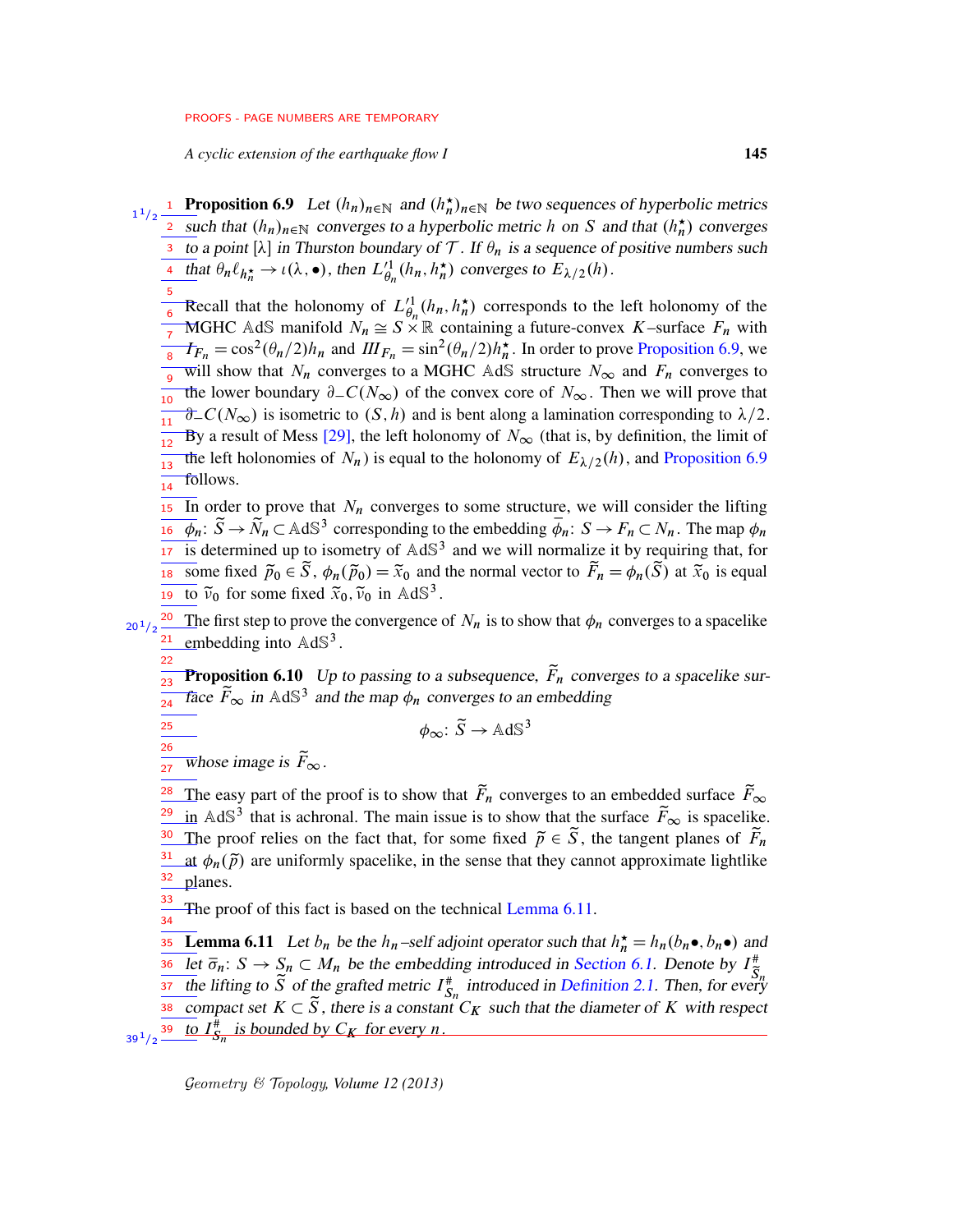**Proof** For any  $k \in [-1, 0)$ ,  $M_n$  contains exactly one K–surface of constant curva-<sup>2</sup> ture k, denoted here by  $M_n(k)$  (where by  $M_n(-1)$  we mean the boundary of  $M_n$ ). For each *n*, let  $G_n = SGr'_{\theta_n}(h_n, h_n^{\star})$  be the projective surface at infinity of  $M_n$ . Let <sup>4</sup> us consider the natural retraction  $\Pi_{M_n(k)}$ :  $G_n \to M_n(k)$ , which is the limit of the <sup>5</sup> closest point projections  $M_n(K) \to M_n(k)$  onto the convex surface  $M_n(k)$  as  $K > k$  $6$  converges to 0 (see [Figure 1\)](#page-45-0). 1  $1/2$ 3

<span id="page-45-0"></span>

Figure 1: The retraction  $\Pi_{M_n(k)}$ 

On the universal covering,  $\Pi_{\widetilde{M}_n(k)}$  sends a point  $\widetilde{x} \in \widetilde{G}_n$  to the tangency point of the unique horocycle centered at  $\tilde{x}$  and tangent to  $\tilde{M}_n(k)$ . For  $k \in (-1,0)$ , the map  $\Pi_{M_n(k)}$  is a diffeomorphism and the inverse is the map obtained by sending each point of  $y \in M_n(k)$  to the final point of the geodesic ray starting from y and orthogonal to  $M_n(k)$ . If  $k = -1$ , the projection  $\Pi_{M_n(-1)}$  is not injective in general, since points on  $M_n(-1)$  can admit several normal directions. Nevertheless,  $H_{M_n(-1)}$ :  $G_n \to M_n(-1)$  is a homotopy equivalence. 25 26 27 28 29 30 31 32

In [\[37\]](#page-76-3), it has been shown that, for  $k \in (-1,0)$ , the diffeomorphism  $\Pi_{M_n(k)}$  is conformal with respect to the grafted metric  $I^*_{M_n(k)}$  of  $M_n(k)$ . The conformal factor is an increasing function of  $k$ : this precisely means that the conformal map 33 34 35 36

$$
\Pi_{M_n(k')} \circ \Pi_{M_n(k)}^{-1} : (M_n(k), I_{M_n(k)}^*) \to (M_n(k'), I_{M_n(k')}^*)
$$

decreases the lengths when  $k > k'$ . 39  $39^{1/2}$ 

37 38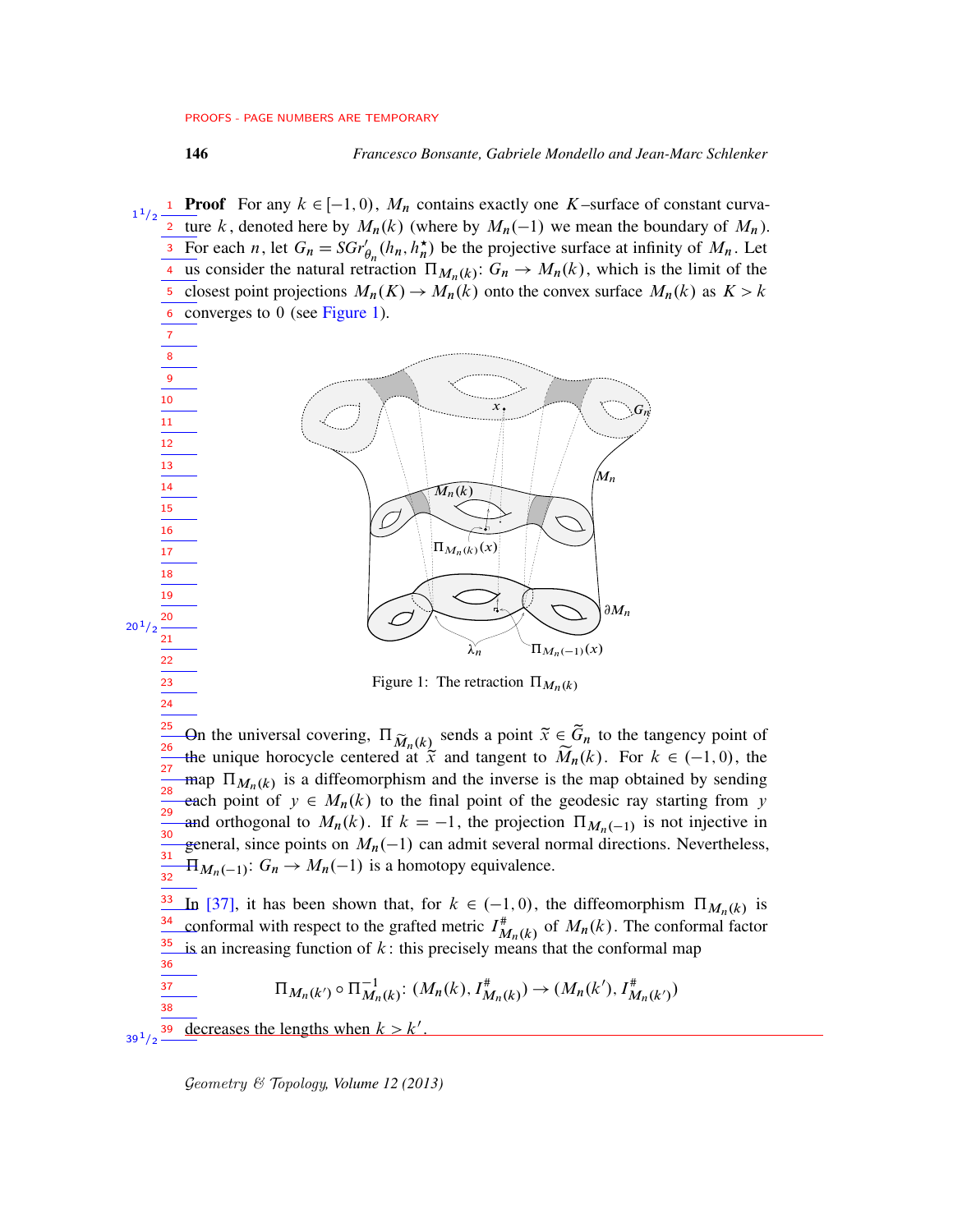*A cyclic extension of the earthquake flow I* 147

<span id="page-46-0"></span><sup>1</sup> Now notice that  $S_n$  is equal to  $M_n(K_n)$  for  $K_n = -1/\cosh^2(\theta_n)$ . As definitively  $\overline{K}_n < -1/2$ , the map  $j_n = \overline{\sigma}_n^{-1} \circ \Pi_{S_n} \circ \Pi_{M_n(-1/2)}^{-1} : (M_n(-1/2), I_{M_n(-1/2)}^*) \to (S, I_{S_n}^*)$ decreases the lengths. <sup>7</sup> Since  $M_n$  converges to an hyperbolic end  $M_\infty$ , the surface  $M_n(-1/2)$  converges <sup>8</sup> to  $M_{\infty}(-1/2)$  in  $C^{\infty}$ -sense. This means that  $M_n$  can be concretely realized as <sup>9</sup> a hyperbolic metric  $g_{M_n}$  on  $S \times [0, +\infty)$  such that  $M_n(-1/2) = S \times \{1\}$  and <sup>10</sup> such that  $g_{M_n}$  converges to a hyperbolic metric  $g_{M_\infty}$  and  $M_\infty(-1/2) = S \times \{1\}.$ <sup>11</sup> Then the family of 1–Lipschitz maps  $j_n$  converges to the map  $j_\infty = \overline{\sigma}_\infty^{-1} \circ \Pi_{S_\infty} \circ$  $\Pi_{M_{\infty}(-1/2)}^{-1}$ :  $M_{\infty}(-1/2) \rightarrow S$ , which is a homotopy equivalence.  $\frac{1}{14}$  Let  $\tilde{\jmath}_{\infty}$  and  $\tilde{\jmath}_n$  be the lifting of those maps to the universal covering. Notice that  $\tilde{\jmath}_{\infty}$  is  $\frac{14}{15}$  a proper map. If K is a compact subset of  $\widetilde{S}$ , then  $K' = \widetilde{J}_{\infty}^{-1}(K)$  is a compact subset  $\frac{15}{16}$  of  $\widetilde{S} \times \{1\}$ , and  $K'_n = \widetilde{J}_n^{-1}(K)$  is contained in some compact neighborhood of K' For every *n*. In particular, there exists a constant  $C'$  $\frac{1}{17}$  for every *n*. In particular, there exists a constant  $C'_K$  such that the diameter of  $K'_n$ with respect to  $\overrightarrow{I}_{M_n(-1/2)}^*$  is bounded by  $C'_R$  $K'_{\mathbf{K}}$  for all n. Taking  $C_{\mathbf{K}}$  bigger than  $C'_{\mathbf{K}}$  $\frac{1}{18}$  with respect to  $I_{M_n(-1/2)}^*$  is bounded by  $C'_K$  for all *n*. Taking  $C_K$  bigger than  $C'_K$ , it follows that the diameter of every  $K'_n$  with respect to  $\tilde{I}_{M_n(-1/2)}^*$  is bounded by  $C_K$ . Since  $\tilde{j}_n$  decreases the lengths, we have that the diameter of  $\tilde{K}$  with respect to  $I_{\tilde{S}_n}^{\#}$  is  $\frac{1}{21}$  bounded by  $C_K$  for *n* large enough. **Lemma 6.12** For every  $d > 0$  there is a compact set K in AdS<sup>3</sup> such that for  $\tilde{p} \in \tilde{S}$  $\frac{24}{24}$  with  $d_h(\tilde{p}, \tilde{p}_0) < d$ , the normal vector  $\tilde{v}_n(\tilde{p})$  of  $\tilde{F}_n$  at  $\phi_n(\tilde{p})$  lies in K. **Proof** [Lemma 6.11](#page-44-1) implies that for any  $d > 0$ , there is  $D > 0$  such that for any n and any  $\tilde{p} \in B_{\tilde{h}}(\tilde{p}_0, d)$  there exists a path  $\tilde{\varsigma}: [0, 1] \to \tilde{S}$  connecting  $\tilde{p}_0$  to  $\tilde{p}$  such that  $\ell_{I_{\widetilde{S}_n}^*}(\widetilde{\zeta})$  is bounded by  $D$ . We claim (and will prove below) that this implies that (36)  $|\langle \widetilde{x}_0, \widetilde{v}_n(\widetilde{p}) \rangle| \leq 2e^{2D}$ , (37)  $|\langle \widetilde{\nu}_0, \widetilde{\nu}_n(\widetilde{p}) \rangle| \leq 2e^{2D}$ . It follows from this claim that  $\tilde{\nu}_n(\tilde{p})$  is contained in  $K = \{w \in \text{AdS}^3 \mid \langle \tilde{x}_0, w \rangle \leq 2e^{2D}, \langle \tilde{v}_0, w \rangle \leq 2e^{2D}\},\$ which is a compact subset of  $AdS<sup>3</sup>$ , and the lemma follows. We now turn to the proof of the claim. 1  $1/2$ 3 4 5 6 12 13  $20^{\,1}/2$ 22 23 25 26 27 28 29 30 31 32 33 34 35 36 37 38 39  $39^{1/2}$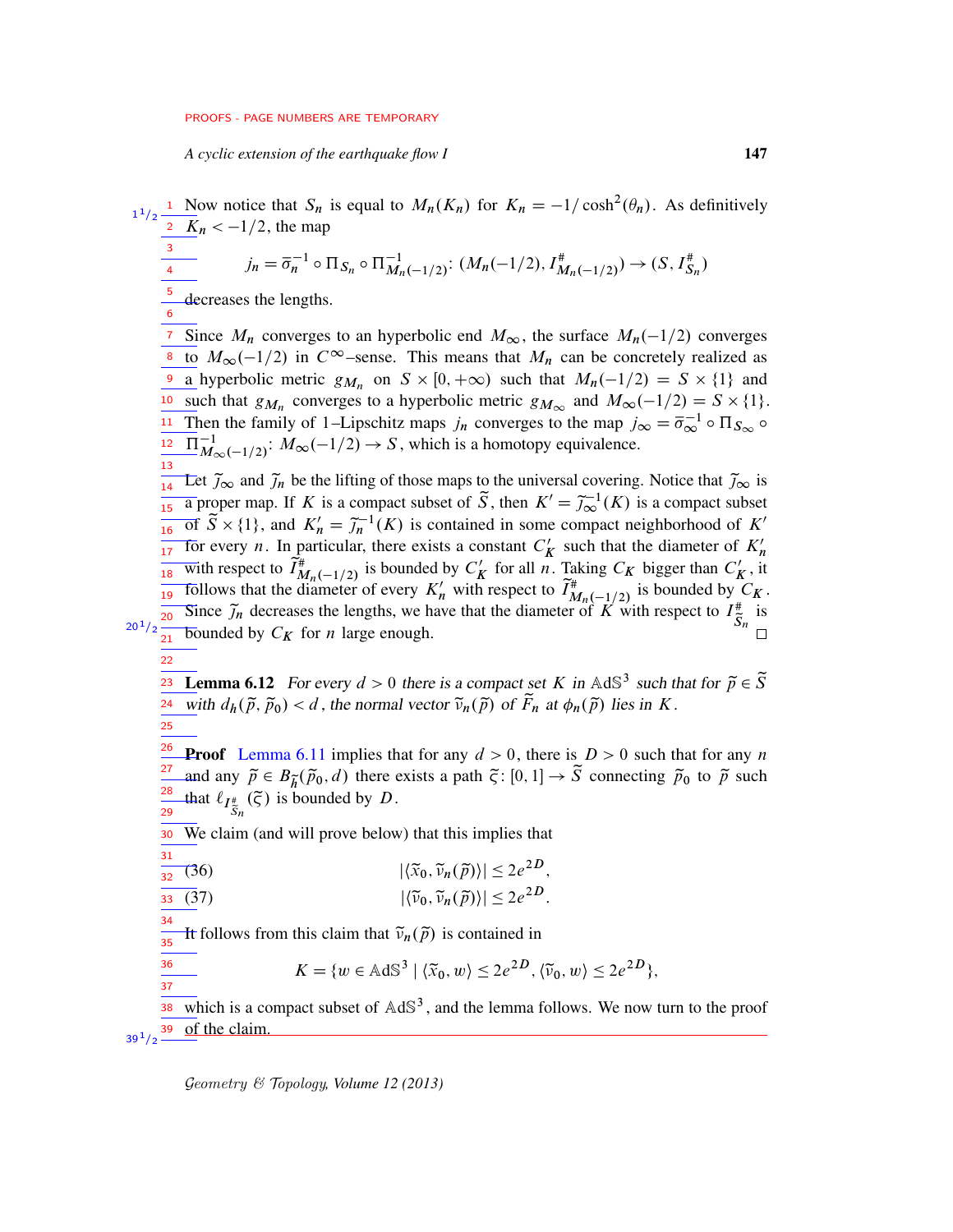<span id="page-47-0"></span><sup>1</sup> We fix *n* and consider the following functions:  $a(t) = -\langle \widetilde{x}_0, \phi_n(\widetilde{\zeta}(t)) \rangle, a_1(t) = -\langle \widetilde{x}_0, \widetilde{v}_n(\widetilde{\zeta}(t)) \rangle,$  $a^{\star}(t) = -\langle \widetilde{v}_0, \phi_n(\widetilde{\varsigma}(t)) \rangle, a^{\star}_{\perp}(t) = -\langle \widetilde{v}_0, \widetilde{v}_n(\widetilde{\varsigma}(t)) \rangle.$ Notice that a is a positive function since  $\tilde{x}_0$  and  $\phi_n(\tilde{\zeta}(t))$  are contained in a spacelike surface. Moreover, since the surface  $\tilde{F}_n$  is convex, the plane orthogonal to  $\tilde{v}_n(\tilde{\zeta}(t))$ is a support plane for  $\tilde{F}_n$ , so it is not difficult to check that also  $a_{\perp}$  is positive (see [Figure 2\)](#page-47-0).  $AdS<sup>3</sup>$  $\overline{\widetilde{\chi}_0}$  $\phi_n(\widetilde{\varsigma})$  $\widetilde{\nu}_n(\widetilde{\varsigma}(t))$  $\phi_n(\tilde{\varsigma}(t))$  $\langle \widetilde{x}, \widetilde{\nu}_n(\widetilde{\varsigma}(t))\rangle < 0$  $\widetilde{F}_n$  $\langle \widetilde{x}, \widetilde{\nu}_n(\widetilde{\varsigma}(t)) \rangle > 0$ Figure 2: The product  $\langle \tilde{x}_0, \tilde{v}_n(\tilde{\zeta}(t)) \rangle$  is negative. We can decompose  $\tilde{x}_0$  as  $\widetilde{x}_0 = a(t)\widetilde{\phi}_n(\widetilde{\varsigma}(t)) + a_{\perp}(t)\widetilde{\nu}_n(\widetilde{\varsigma}(t)) + \widetilde{\nu}(t),$ with  $\tilde{v}(t) \in T_{\phi_n(\tilde{\zeta}(t))} \tilde{F}_n$ . Imposing  $\langle \tilde{x}_0, \tilde{x}_0 \rangle = -1$ , we deduce that  $\|\tilde{v}(t)\| \le a + a_{\perp}$ .  $\overline{\text{On}}$  the other hand,  $\|\tilde{v}(t)\| \le \|\tilde{v}(t)\|_{\tilde{h}_n}$  and so  $\dot{a} = \langle \tilde{x}_0, \dot{\phi}_n \circ \tilde{\zeta} \rangle = \langle \tilde{v}, d\phi_n(\dot{\tilde{\zeta}}) \rangle \leq (a + a_\perp) \|\dot{\tilde{\zeta}}\|_{\tilde{h}_n},$  $\dot{a}_{\perp} = \langle \tilde{x}_0, B_{\tilde{F}_n}(d\phi_n(\dot{\tilde{\zeta}})) \rangle \leq (a + a_{\perp}) \|B_{\tilde{F}_n}(\dot{\tilde{\zeta}})\|_{\tilde{h}_n} \leq (a + a_{\perp}) \frac{\theta_n}{2}$  $\frac{\partial n}{2}$   $\|\dot{\tilde{\zeta}}\|_{\widetilde{h}_n^{\star}}$ . Since  $I_{S_n}^{\#}$  dominates both  $\tilde{h}_n$  and  $\frac{\theta_n^2}{4} \tilde{h}_n^{\star}$  we see that removed from cases environment  $(a + a<sub>1</sub>)(0) = 2,$  $\dot{a} + \dot{a}_{\perp} \leq 2(a + a_{\perp}) \|\dot{\tilde{\zeta}}\|_{I^*_{\widetilde{S}_n}},$ and by a simple integration we have  $a + a_{\perp} \le 2e^{2D}$ 1  $1/2$ 2 3 4 5 6 7 8 9 10 11 12 13 14 15 16 17 18 19 20  $20^{1}/2$  $21$ 22 23 24  $\frac{1}{25}$ 26 27 28 29 30 31 32 33 34 35 36 37 38 39  $39^{1/2}$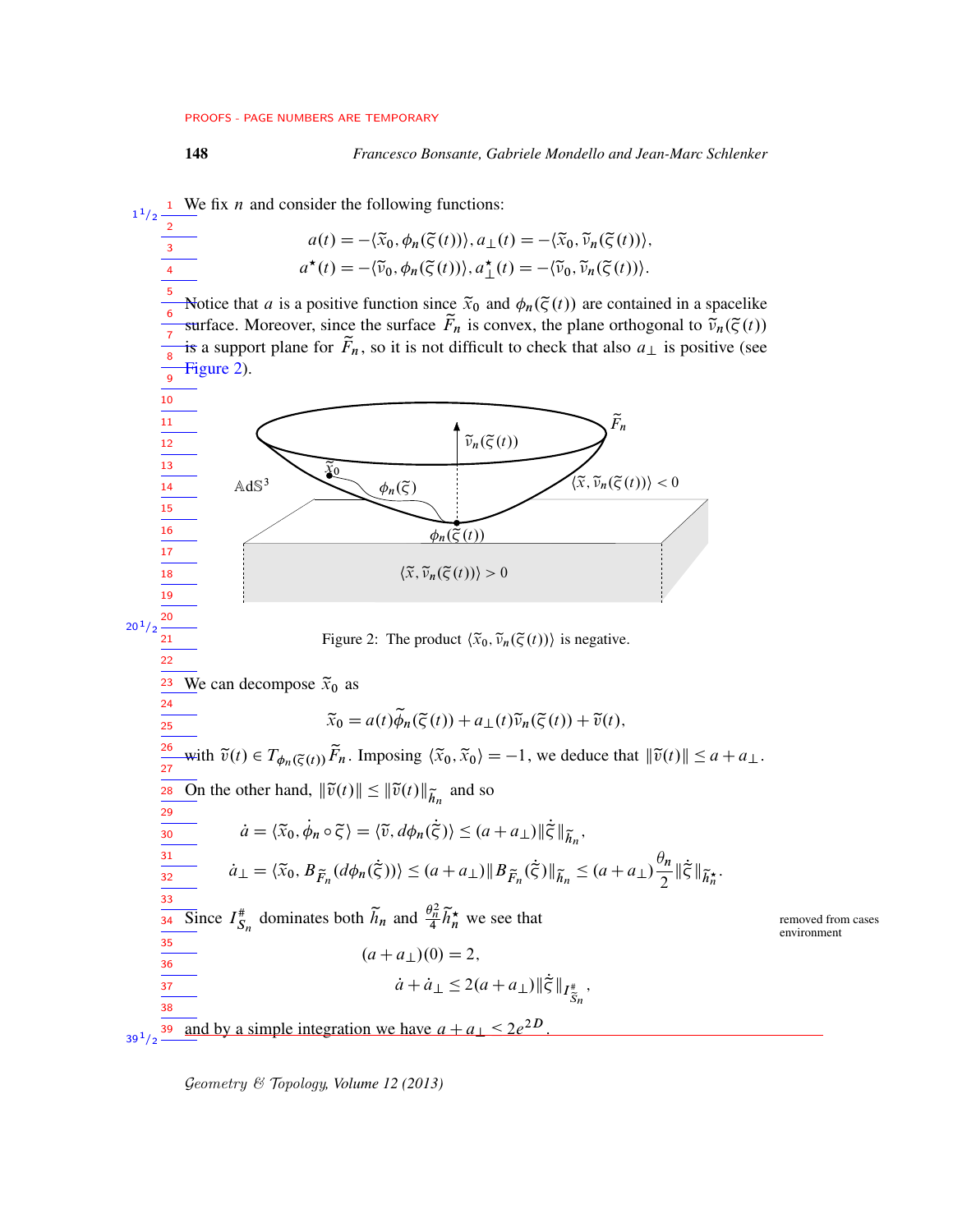*A cyclic extension of the earthquake flow I* 149

5 6

9

12 13

37 38

<sup>1</sup> A similar argument can be applied to  $a^*$  and  $a^*$  using the fact that the path  $\tilde{v}_n(\tilde{\zeta}(t))$ <u>2 is</u> contained in the dual surface  $\tilde{F}_n^*$ , that is the surface made of normal vectors of  $\tilde{F}_n$ . Indeed, there is a natural map  $\phi_n^{\pi}$ :  $\widetilde{S} \to \widetilde{F}_n^*$  that sends a point  $\widetilde{p}$  to the point dual to <sup>3</sup> Indeed, there is a natural map  $\phi_n^*$ :  $S \to F_n^*$  that sends a point p to the p<br><sup>4</sup> the plane tangent to  $\tilde{F}_n$  at  $\phi_n(\tilde{p})$ . The corresponding embedding data are 1  $1/2$ 4

(38) 
$$
I_{\tilde{F}_n^*} = III_{\tilde{F}_n} = \sin^2(\theta_n/2)h_n^*, \quad B_{\tilde{F}_n^*} = -1/\tan(\theta_n/2)b_n^{-1}.
$$

<sup>7</sup> In particular,  $F_n^*$  is a past-convex spacelike surface, and the previous argument shows <sup>8</sup> that  $a^* + a^* \leq 2e^{2D}$ .  $\Box$ 

<sup>10</sup> Proof of [Proposition 6.10](#page-44-2) We will consider the product model of  $AdS^3 = H^2 \times S^1$ , where the metric at some point  $(\xi, e^{i\vartheta})$  is 11

<span id="page-48-1"></span><span id="page-48-0"></span>
$$
g_{\text{AdS}^3} = g_{\mathbb{H}^2} - \chi(\xi) d\vartheta,
$$

<sup>14</sup> where  $\chi(\xi) = \cosh d_{\mathbb{H}^2}(\xi, \xi_0)$ , where  $\xi_0$  is some fixed point (see [\[9\]](#page-75-4)).

By a lemma of Mess [\[29\]](#page-76-2), the image of  $\phi_n$  is the graph of some function  $\mathbb{H}^2 \ni \xi \mapsto$  $e^{is_n(\xi)} \in S^1$  that satisfies the spacelike condition 15 16 17

$$
\|\operatorname{grad}(s_n)\| < 1/\chi.
$$

We can also suppose that  $\phi_n(\tilde{p}_0)$  is the point  $\tilde{x}_0 = (\xi_0, 0)$  and the normal vector of  $\tilde{F}_n$ at  $\tilde{x}_0$  is the unit vertical vector. 19  $20^{1}/2 \frac{20}{21}$ 

 $\overline{22}$  By [\(39\),](#page-48-0) the functions  $s_n$  are uniformly Lipschitz on compact sets of  $\mathbb{H}^2$ . So, up to subsequence,  $F_n$  converges to a surface  $F_{\infty}$  which is the graph of some limit **Function**  $s_{\infty}$ , that verifies  $\| \text{grad}(s_{\infty}) \| \leq 1/\chi$  almost everywhere.

In order to show that  $\tilde{F}_{\infty}$  is spacelike, we need to prove that  $s_{\infty}$  verifies the strict inequality [\(39\)](#page-48-0) almost everywhere. Notice that the projection  $\pi_n : \widetilde{F}_n \to \mathbb{H}^2$  increases the length, so the disk D in  $\mathbb{H}^2$  with center  $(\xi_0, 0)$  and radius r is contained in  $\pi_n \circ \phi_n(B_{\widetilde{F}_n}(\widetilde{x}_0,r))$ . By [Lemma 6.12,](#page-46-0) the normal vectors of  $\widetilde{F}_n$  on the cylinder based on D are contained in some compact subset K (independent of  $n$ ). 25 26 27 28 29  $\frac{1}{30}$ 

31 Since the normal vector at  $(\xi, s_n(\xi))$  is the vector

$$
\frac{\frac{32}{33}}{\frac{1}{34}} \qquad \qquad \frac{1}{\sqrt{1-\chi^2||\operatorname{grad}(s_n)||^2}} \left(\operatorname{grad}(s_n) + \frac{\partial}{\partial \vartheta}\right)
$$

35 under the natural identification  $T(\mathbb{H}^2 \times S^1) = T \mathbb{H}^2 \oplus TS^1$ , we deduce that there exists  $\epsilon$  depending on K, such that 36

 $\| \text{grad}(s_n) \| \leq (1 - \epsilon)/\chi$ 

for every  $\xi \in D$  and every *n*. This shows that  $\widetilde{F}_{\infty}$  is spacelike. 39  $39^{\,1}/2$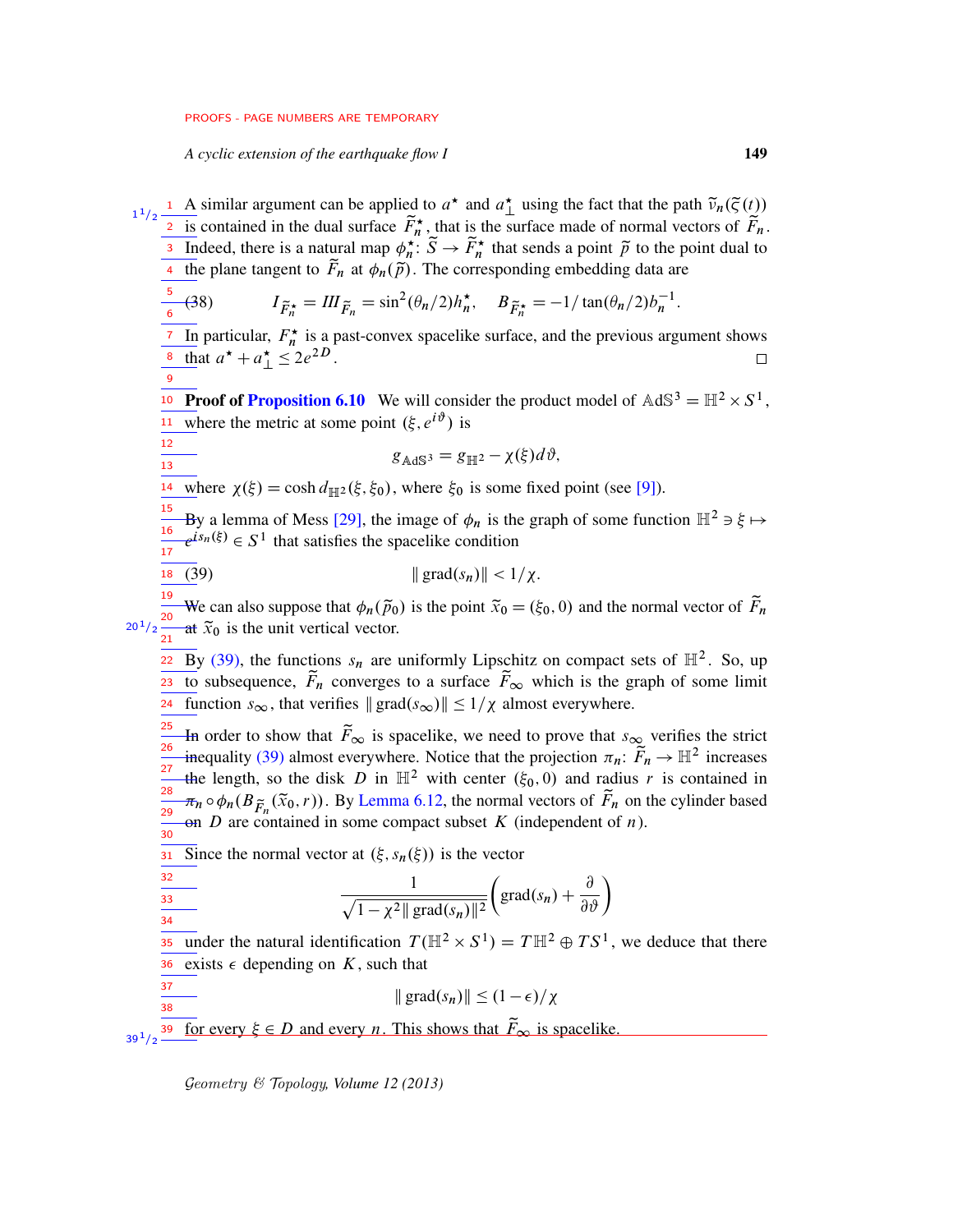28

36 37 150 *Francesco Bonsante, Gabriele Mondello and Jean-Marc Schlenker*

**1** Moreover, the restriction of the projection  $\pi_n \circ \phi_n$ :  $(\tilde{S}, h) \to \mathbb{H}^2$  on  $B_{\tilde{h}}(\tilde{p}_0, r)$  is  $C_{\tilde{h}}$ **Lipschitz, for some constant C** depending only on r. Indeed, given a vector  $\tilde{v} \in T_{\tilde{p}} \tilde{S}$ , <sup>3</sup> let  $\tilde{v}_n = d\phi_n(v)$  and  $\tilde{u}_n = d\pi_n(\tilde{v}_n)$ . We have that  $\tilde{v}_n = \tilde{u}_n + \langle \text{grad}(s_n), \tilde{u}_n \rangle \partial/\partial \tilde{v}$ , so  $\frac{a}{4} \cos^2(\theta_n/2) \widetilde{h}_n(\widetilde{v}, \widetilde{v}) = \langle \widetilde{v}_n, \widetilde{v}_n \rangle \geq ||\widetilde{u}_n||^2 - \chi^2 ||\operatorname{grad}(s_n)||^2 ||\widetilde{u}_n||^2 \geq \epsilon ||\widetilde{u}_n||^2.$ 1  $1/2$ 

5 Since  $h_n \to h$ , there exists C' such that the identity map between  $(S, h)$  and  $(S, h_n)$ 6 is C'-Lipschitz for every *n*. It follows, after taking a subsequence, that  $(\pi_n \circ \phi_n)$ eonverges to a map  $\pi'_{\infty}$ :  $\widetilde{S} \to \mathbb{H}^2$ , so then we have that  $(\phi_n)$  converges to the map 7 8  $\phi_{\infty}(\tilde{p}) = (\pi'_{\infty}(\tilde{p}), s_{\infty}(\pi'_{\infty}(\tilde{p})).$  $\Box$ 9

We can prove now that the holonomy  $\rho_n: \pi_1(S) \to \text{Isom}_0(\text{AdS}^3)$  of  $N_n$  converges to a limit representation  $\rho_{\infty}$  for which  $\phi_{\infty}$  equivariant. 10 11 12

<span id="page-49-0"></span><sup>13</sup> Lemma 6.13 If  $\phi_n$  converges to a space-like embedding  $\phi_\infty$ , then the representa-<sup>14</sup> tion  $\rho_n$  converges to a representation  $\rho_{\infty}$ :  $\pi_1(S) \to \text{Isom}_0(\text{AdS}^3)$  such that  $\tilde{F}_{\infty}$  is  $\rho_{\infty}$ –equivariant. 15 16

Moreover, the left and right components of  $\rho_{\infty}$  are discrete and faithful representations  $\overline{ot} \pi_1(S)$  into  $PSL_2(\mathbb{R})$ . 17 18

**Proof** First we prove that, for every  $\gamma \in \pi_1(S)$ , the sequence  $\rho_n(\gamma)$  is bounded in  $\text{Isom}_0(\text{AdS}^3)$ . 19  $\overline{20}$  $20^{1}/2$  $\frac{1}{21}$ 

<sup>22</sup> Recall that we are assuming  $\phi_n(\tilde{p}_0) = \tilde{x}_0$  for all *n* and the normal vectors  $\tilde{v}_n(\tilde{p}_0)$ are equal to  $\tilde{\nu}_0$ . Now the  $\rho_n(\gamma)(\tilde{x}_0) = \phi_n(\gamma \tilde{p}_0)$  form a sequence converging to  $\bar{x}_0 = \phi_\infty(\gamma \tilde{p}_0)$  and the  $\rho_n(\gamma)(\tilde{v}_0)$  converge to a unit timelike vector  $\bar{v}_0$  at  $\bar{x}_0$  orthogonal to some support plane of  $\tilde{F}_{\infty}$ . 23 24 25

This implies there is a bounded sequence of isometry of  $AdS<sup>3</sup>$ , says  $\tau_n$ , such that 26 27

 $\tau_n \rho_n(\gamma)(\widetilde{x}_0) = \widetilde{x}_0, \quad \tau_n \rho_n(\gamma)(\widetilde{v}_0) = \widetilde{v}_0.$ 

Now the set of isometries that fix  $\tilde{x}_0$  and  $\tilde{v}_0$  is compact; so, after taking a subsequence,  $\tau_n \rho_n(\gamma) \to \overline{\tau}$ . Since up to passing to a subsequence we also have  $\tau_n \to \tau_\infty$ , we can deduce that  $\rho_n(\gamma) \to \tau_\infty^{-1} \circ \overline{\tau}$ . 29 30 31 32

To prove that  $\rho_n$  is converging, it is sufficient to check that two converging subsequences of  $\rho_n$  share the same limit. On the other hand, suppose that  $\rho_\infty$  is a limit of a subsequence of  $\rho_n$ , then  $\rho_\infty$  makes  $\phi_\infty$  equivariant: 33 34 35

$$
\phi_{\infty}(\gamma \widetilde{p}) = \rho_{\infty}(\gamma) \phi_{\infty}(\widetilde{p}).
$$

This relation uniquely determines the action of  $\rho_{\infty}(\gamma)$  on  $\tilde{F}_{\infty}$ . Since two isometries of  $AdS<sup>3</sup>$  that coincide on a spacelike surface are equal the result follows. 38 39  $39^{1/2}$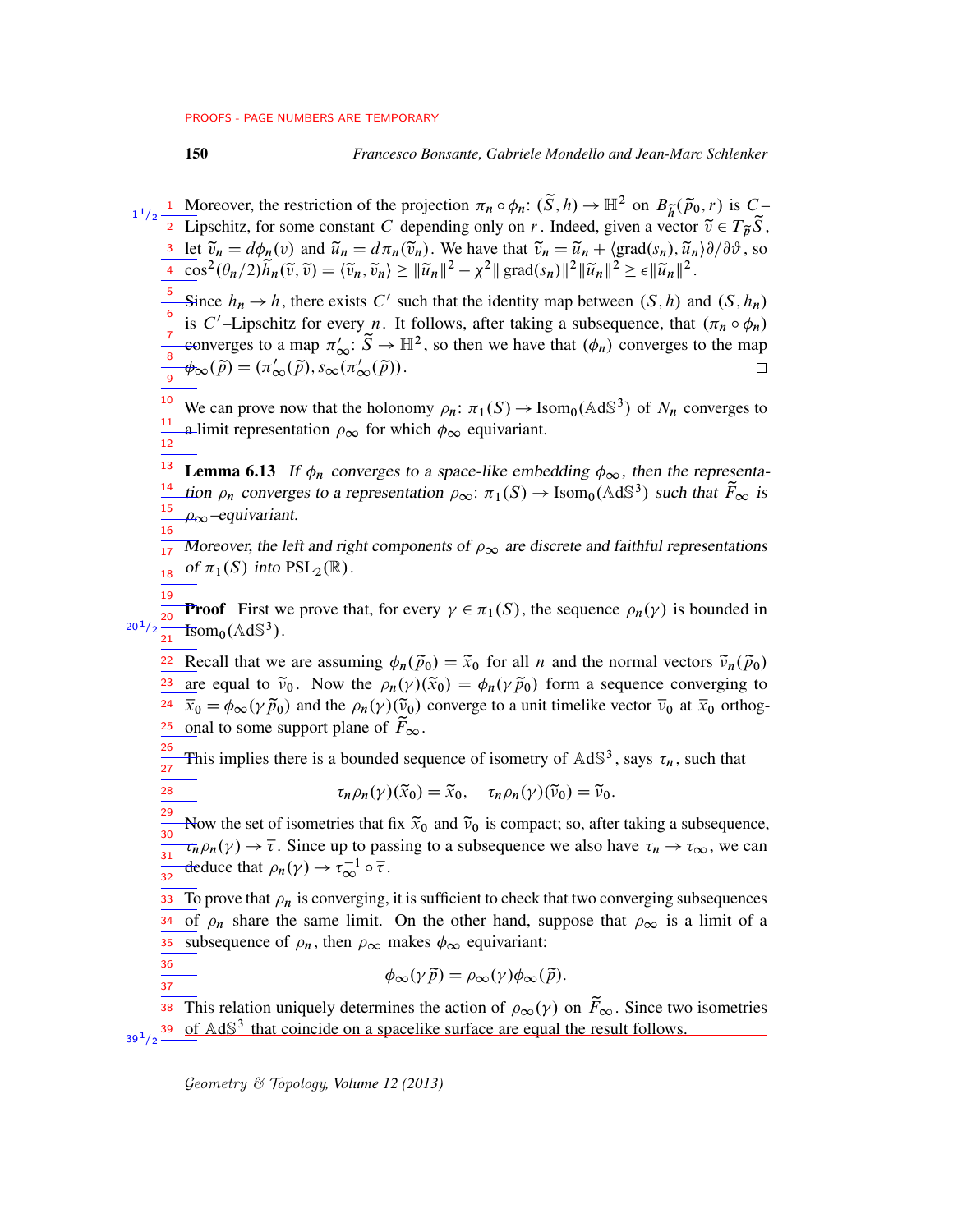*A cyclic extension of the earthquake flow I* 151

<sup>1</sup> The fact that the left and right representations  $\pi_1(S) \to PSL_2(\mathbb{R})$  corresponding to  $\rho_{\infty}$  $1/2$ 1 are faithful and discrete is a consequence of the fact that they are limit of faithful and 2 discrete representations. 3  $\Box$ 

4

14

17 18 19

23

<sup>5</sup> If  $(\phi_{n_i})$  is a convergent subsequence of  $(\phi_n)$ , then [Lemma 6.13](#page-49-0) implies that  $N_{n_i}$  is  $\frac{6}{2}$  a convergent sequence of spacetime. Let  $N_{\infty}$  be the limit of such spacetimes. Its holonomy is by definition the limit of the holonomies of the  $N_n$ . In particular, we can concretely realize  $N_n$  as an AdS metric  $g_{N_n}$  on  $S \times \mathbb{R}$ , in such a way that  $g_{N_{n_i}}$ converges to an AdS metric  $g_{N_{\infty}}$  as tensors on  $S \times \mathbb{R}$  and  $(S \times \mathbb{R}, g_{N_{\infty}}) \cong N_{\infty}$ . 7 8 9 10

<span id="page-50-1"></span>**Proposition 6.14**  $F_{n_i}$  converges to the lower boundary  $\partial_C(N_\infty)$  of the convex core of  $N_{\infty}$ . Moreover, the induced map 11 12 13

$$
\overline{\phi}_{\infty}: (S, h) \to \partial_{-}C(N_{\infty})
$$

is an isometry. 15 16

<span id="page-50-2"></span>The proof of this proposition is based on the following lemma.

**Lemma 6.15** If N is a MGHC anti-de Sitter spacetime and  $N(k)$  is a Cauchy surface  $\overline{ot}$  constant curvature  $k \leq -1$ , then the Lorentzian distance of any point of  $N(k)$  from The convex core of N is smaller than arctan  $\sqrt{|1+k|}$ . 20  $20^{1}/2$  $21$ 22

**Proof** We consider the point  $x_0$  on  $N(k)$  with the biggest distance from the convex core. If d is the distance between  $x_0$  and the convex core, then it is well known that  $\overline{d} < \pi/2$  and there exists a timelike geodesic segment  $\varsigma$  joining the point  $x_0$  to a point  $y_0$  on the boundary of the convex core with length equal to  $d$  [\[7\]](#page-75-2). 24 25 26 27

<span id="page-50-0"></span>

Geometry & Topology*, Volume 12 (2013)*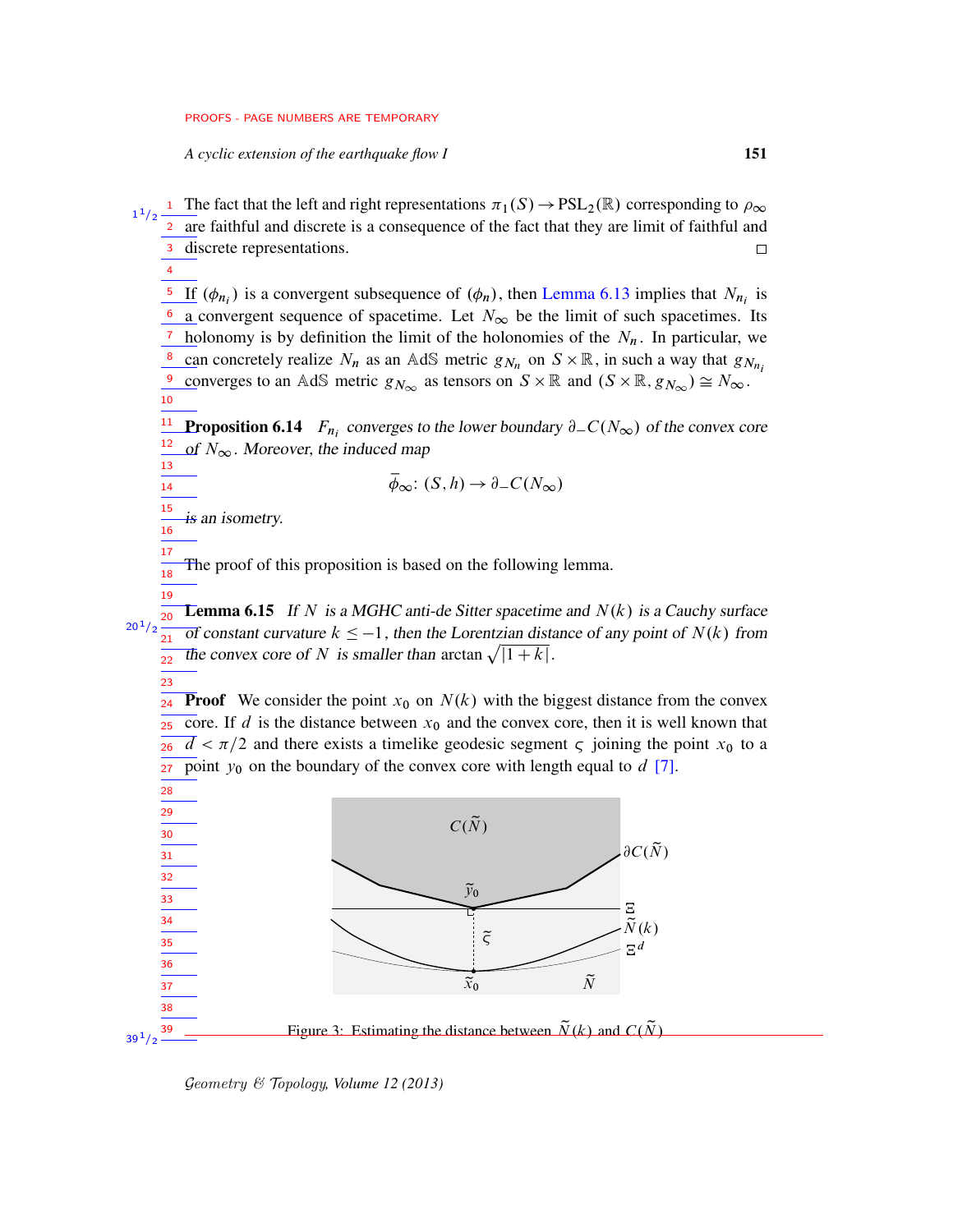### 152 *Francesco Bonsante, Gabriele Mondello and Jean-Marc Schlenker*

<sup>1</sup> We consider now a lift  $\tilde{\zeta}$  of  $\zeta$  to the universal cover  $\tilde{N} \subset AdS^3$  (see [Figure 3\)](#page-50-0). The  $1/2$ 1 <sup>2</sup> plane  $\Xi$  through  $\tilde{y}_0$  orthogonal to  $\tilde{\zeta}$  is a support plane for the lifting of the convex <sup>3</sup> core. Let  $\mathbb{E}^d$  be the surface of points in AdS<sup>3</sup> whose distance from  $\mathbb{E}$  is d. It is a 4 convex surface of constant curvature  $-1/\cos^2(d)$ . Clearly,  $\tilde{x}_0$  lies on  $\Xi^d$  and  $\tilde{N}(k)$ <sup>5</sup> is contained in the convex side bounded by  $\mathbb{E}^d$ . In particular,  $\tilde{N}(k)$  and  $\mathbb{E}^d$  are 6 tangent at  $\tilde{x}_0$  and, by the maximum principle, the curvature of  $\tilde{N}(k)$  is less than the <sup>7</sup> curvature of  $\Xi^d$  at  $\tilde{x}_0$ . <sup>8</sup> We deduce that  $k \le -1/\cos^2(d)$ , which implies that tan $(d) \le \sqrt{1+k}$ .  $\Box$ 9 <sup>10</sup> Proof of [Proposition 6.14](#page-50-1) Since the metrics  $g_{N_{n_i}}$  converge to  $g_{N_{\infty}}$ , the convex cores of the  $N_{n_i}$  converge to the convex core of  $N_{\infty}$ . (Since the metrics converge, the 11 holonomy representations converge and so that their limit set in  $\partial_{\infty}$  AdS<sup>3</sup> converge; 12 13 therefore also their convex hulls, so the convex cores converge.) 14 In particular, the lower boundary  $\partial_C(N_{n_i})$  of the convex core of  $N_{n_i}$  converges 15 to  $\partial_C(N_\infty)$ . By [Lemma 6.15,](#page-50-2) the distance of any point of  $F_{n_i}$  from  $\partial_C(N_{n_i})$  is 16 smaller that  $\theta_{n_i}/2$ . This implies that  $F_{n_i}$  converges to  $\partial_C(N_\infty)$ . 17  $\frac{1}{18}$  In order to prove that the map  $\bar{\phi}_{\infty}$ :  $(S, h) \to \partial_{-}C(N_{\infty})$  is an isometry, it is sufficient to show that  $\overline{\phi}_{\infty}$  increases the distances. Indeed, both  $(S, h)$  and  $\partial_{-}C(N_{\infty})$  are hyperbolic surfaces and  $\overline{\phi}_{\infty}$  is an homotopy equivalence.  $20^{1}/2$ We will prove that the lifting  $\phi_{\infty}$ :  $(\tilde{S}, h) \to \partial_- C(\tilde{N}_{\infty})$  increases the lengths. Given 21  $\overline{\tilde{p}}, \tilde{q} \in \tilde{S}$ , we consider any path  $\tilde{\zeta} : [0, 1] \rightarrow \tilde{S}$  connecting  $\tilde{p}$  and  $\tilde{q}$  such that 22 23  $\bullet \quad \partial_{-}C(\tilde{N}_{\infty})$  is smooth at almost all points of  $\tilde{\zeta}_{\infty}:=\phi_{\infty}\circ \tilde{\zeta}$ , 24  $\bullet$   $\ell(\tilde{\zeta}_{\infty}) \leq d_{\infty}(\tilde{x}_{\infty}, \tilde{y}_{\infty}) + \epsilon,$ 25 where  $\tilde{x}_{\infty} = \phi_{\infty}(\tilde{p})$  and  $\tilde{y}_{\infty} = \phi_{\infty}(\tilde{q})$  and  $d_{\infty}$  is the distance in  $\partial_{-}C(\tilde{N}_{\infty})$ . 26 27 In the model  $\mathbb{H}^2 \times S^1$  of AdS<sup>3</sup>, the surfaces  $\widetilde{F}_n$  are graphs of functions  $e^{is_n}$ :  $\mathbb{H}^2 \to S^1$  $\overline{28}$ Converging to  $e^{is\infty}$ :  $\mathbb{H}^2 \to S^1$  such that  $\partial_{-}C(\widetilde{N}_{\infty})$  is the graph of  $e^{is\infty}$ .  $29$ We have  $\tilde{\zeta}_{\infty}(t) = (\xi(t), e^{is_{\infty}(\xi(t))})$  with  $\xi: [0, 1] \to \mathbb{H}^2$  Lipschitz function. Take 30  $\overline{\tilde{\zeta}}_n(t) = (\xi(t), e^{is_n(\xi(t))})$ . For any smooth point  $\overline{\tilde{x}} = (\xi, e^{is_\infty(\xi)})$  of  $\partial_C(\widetilde{N}_\infty)$  we 31  $\frac{32 \text{ have } \text{grad}(s_n)(\xi) \to \text{grad}(s_\infty)(\xi)$ . Indeed, by convexity, tangent planes of  $\widetilde{F}_n$  converge  $\frac{33}{33}$  to support planes of  $\partial_{-}C(\widetilde{N}_{\infty})$ . 34 By the Lebesgue Theorem we have 35  $\overline{\ell(\widetilde{\varsigma}_n)} = \int^1$  $\sqrt{\|\dot{\xi}\|^2 - \chi(\xi)(\dot{\xi}, \text{grad}(s_n))^2} dt$ 36 37 0  $\rightarrow$   $\int_1^1$ 38  $\sqrt{\|\dot{\xi}\|^2 - \chi(\xi)(\dot{\xi}, \text{grad}(s_{\infty}))^2} dt = \ell(\xi_{\infty}),$ 39  $39^{\,1}/2$  $\overline{0}$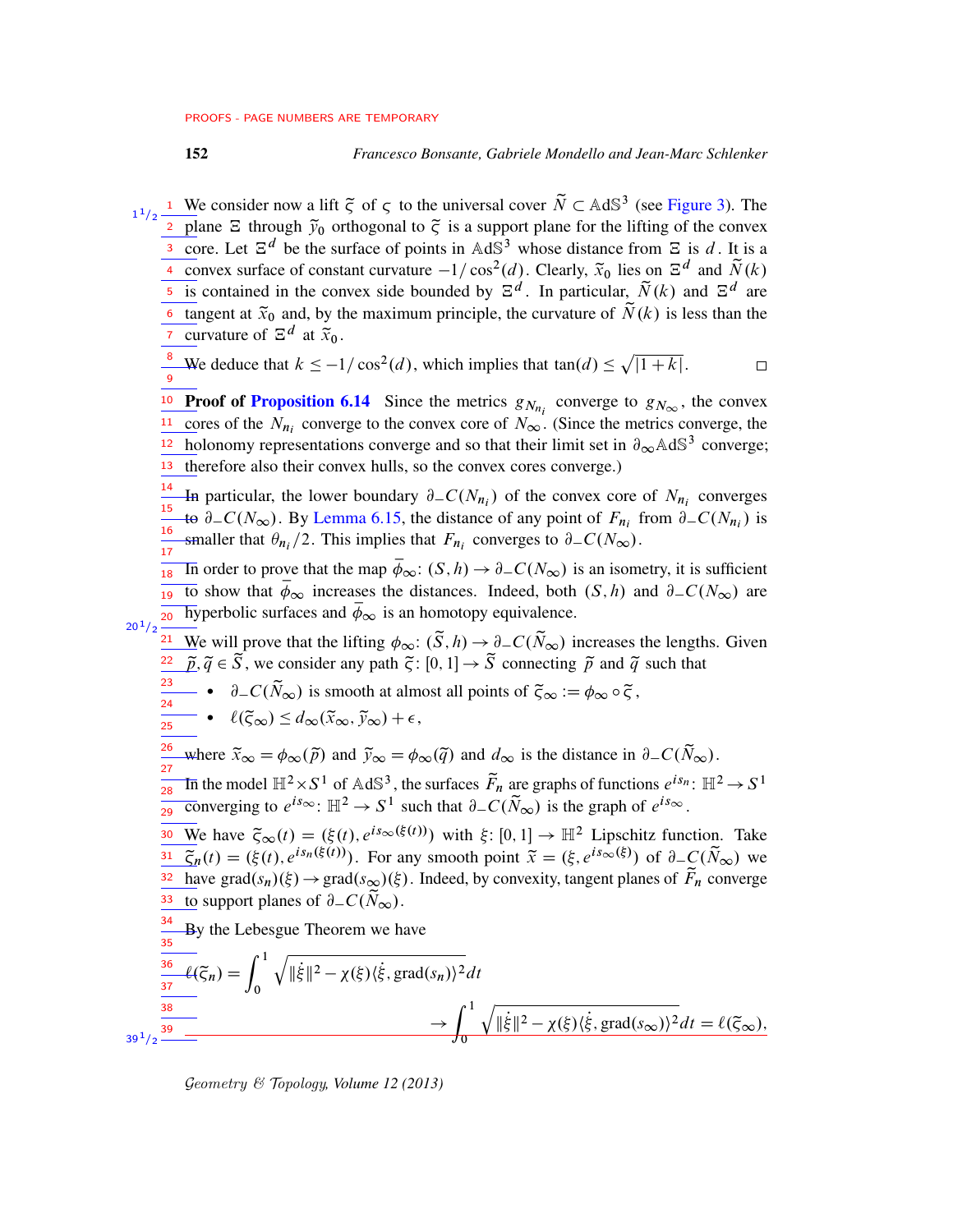*A cyclic extension of the earthquake flow I* 153

since  $\sqrt{\|\dot{\xi}\|^2 - \chi(\xi)(\dot{\xi}, \text{grad}(s_n))^2}$  are all dominated by  $\|\dot{\xi}\|$ , which is an integrable function.  $1^{1}/2$   $\frac{1}{2}$ 3

<sup>4</sup> Since the endpoints of  $\tilde{\zeta}_n$  correspond to points  $\tilde{x}_n = \varphi_n(\tilde{p}_n)$  and  $\tilde{y}_n = \varphi_n(\tilde{q}_n)$  with  $\overline{p}_n \to \tilde{p}$  and  $\tilde{q}_n \to \tilde{q}$ , we deduce that  $d_{\tilde{h}}(\tilde{p}, \tilde{q}) \leq d_{\infty}(\tilde{x}_{\infty}, \tilde{y}_{\infty}) + \epsilon$ . Since  $\epsilon$  can be <sup>6</sup> chosen arbitrarily small,

$$
\frac{7}{8}(40) \qquad \qquad d_{\widetilde{h}}(\widetilde{p}, \widetilde{q}) \le d_{\infty}(\widetilde{x}_{\infty}, \widetilde{y}_{\infty}).
$$

This completes the proof. 9

10

 $\overline{11}$  So far, we have shown that  $N_n$  is contained in a compact subset of the space of  $\frac{1}{12}$  MGHC AdS structures, and any convergent subsequence of  $\overline{\phi}_n$ :  $S \rightarrow N_n$  converges to an isometric embedding  $\overline{\phi}_{\infty}$ :  $(S, h) \rightarrow N_{\infty}$ , whose image is the lower boundary  $\partial_{-}C(N_{\infty})$  of the convex core of  $N_{\infty}$ .

<sup>15</sup> Let  $\lambda_{\infty}$  be the bending lamination of  $\partial_{-}C(N_{\infty})$ . We will prove that  $\lambda_{\infty} = \lambda/2$ . Since the length spectrum of the third fundamental form  $III_{F_n}$  converges to the intersection spectrum of  $\lambda/2$ , it is sufficient to prove that it converges also to the intersection spectrum of the bending lamination of  $\partial_{-}C(N_{\infty}).$ 16 17 18 19

Now, let  $\widetilde{F}_n^{\star}$  be the surface dual to  $\widetilde{F}_n$ . Points of  $\widetilde{F}_n^{\star}$  are dual to tangent planes of  $\widetilde{F}_n$ and  $\tilde{F}_n^*$  is a past-convex surface of constant curvature  $-1/\sin^2(\theta_n/2)$  as [\(38\)](#page-48-1) shows. Clearly,  $\widetilde{F}_n^{\star}$  is invariant under the holonomy action of  $\pi_1(S)$ , so it is contained in  $\widetilde{N}_n^{\star}$ and its quotient is a Cauchy surface  $F_n^{\star}$  of  $N_n^{\star}$ . By Equation [\(38\),](#page-48-1) the length spectrum of  $\tilde{F}_n^{\star}$  is equal to the length spectrum of the third fundamental form  $III_{F_n}$ . 20  $20^{\,1}/2$ 21 22 23 24 25

The boundary of the domain  $\tilde{N}_{\infty}$  in AdS<sup>3</sup> is the union of two disjoint achronal surfaces: the past and the future singularities of  $\tilde{N}_{\infty}$ , that are clearly invariant under the action 28 of  $\pi_1(S)$ . 26 27

By [Proposition 6.7,](#page-42-0) the length spectrum of  $F_n^*$  converges to the length spectrum of the action of  $\pi_1(S)$  on the future singularity of  $\tilde{N}_{\infty}^{\star}$  (notice indeed that since  $F_n^{\star}$  is past-convex, in order to apply [Proposition 6.7](#page-42-0) we need to exchange the time orientation). On the other hand, by [\[7\]](#page-75-2) the length spectrum of the future singularity of  $N^*_{\infty}$  coincides with the intersection spectrum of the bending lamination of the lower boundary of the convex core of  $N_{\infty}$ . 29 30 31 32 33 34 35

 $\ell_{I\!I\!I_{F_n}}(\gamma) \to \iota(\lambda_{\infty}, \gamma),$ 

Combining these facts, we deduce that 36

so  $\lambda_{\infty} =$ 38 39  $39^{\,1}/2$ 

37

Geometry & Topology*, Volume 12 (2013)*

 $\Box$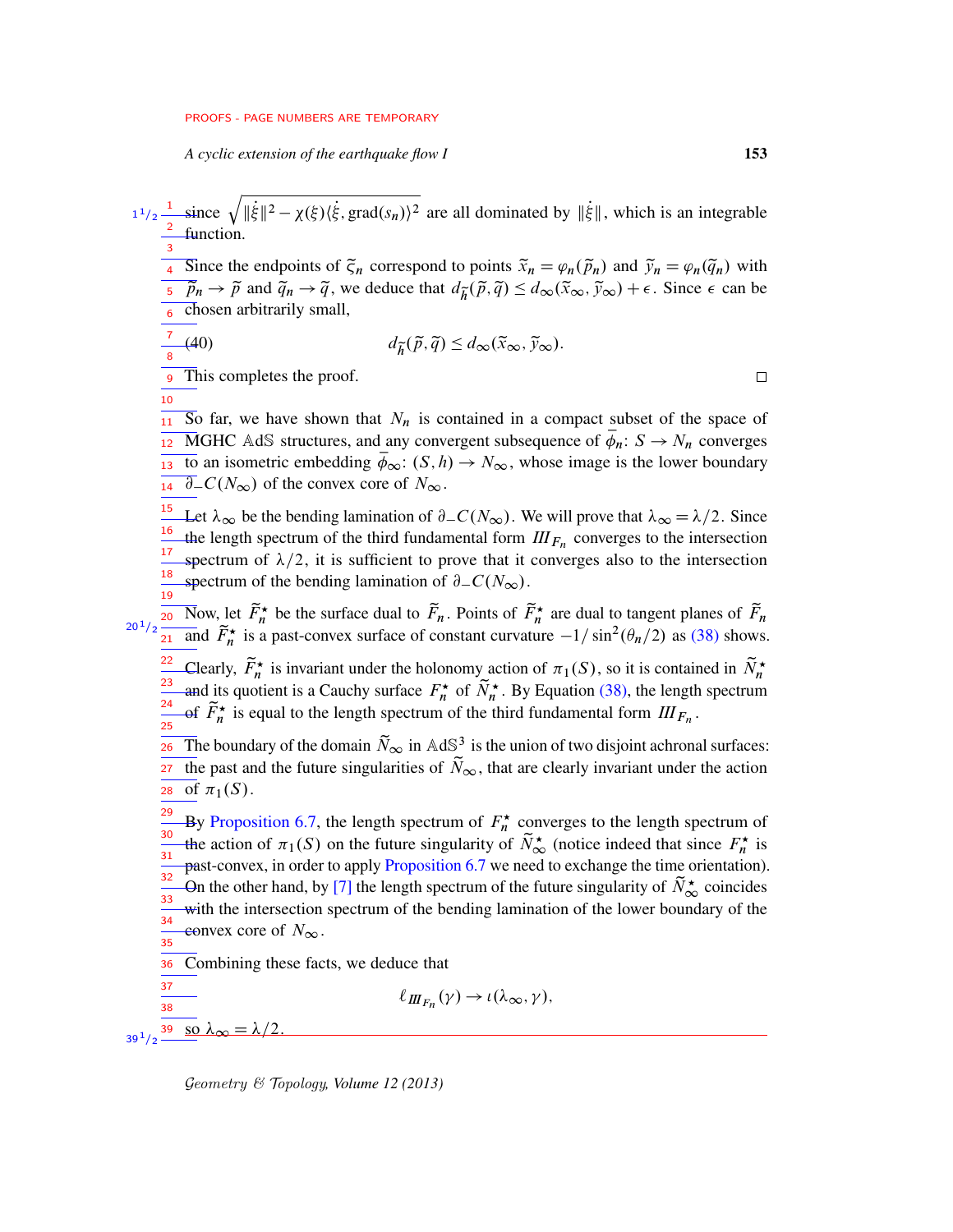<span id="page-53-1"></span>13

16 17

<span id="page-53-2"></span>22

 $39^{1}/2$   $-$ 

154 *Francesco Bonsante, Gabriele Mondello and Jean-Marc Schlenker*

# $\frac{1}{1/2}$   $\frac{1}{1/2}$  6.3 Asymptotic behavior of the measures  $tr(b_n)\omega_{h_n}$

<span id="page-53-0"></span> $\frac{2}{3}$  Let  $(h_n, h_n^*)_{n \in \mathbb{N}}$  be a sequence of normalized hyperbolic metrics on S such that  $h_n$  $\frac{1}{4}$  converges to h and  $h_n^*$  converges to [ $\lambda$ ] in Thurston boundary of Teichmüller space, and denote by  $b_n$  the operator associated to  $(h_n, h_n^{\star})$  provided by [Corollary 1.5.](#page-5-0) 3 5

**6** Moreover, let  $(\theta_n)_{n \in \mathbb{N}}$  be a sequence such that  $\theta_n \ell_{h_n^*}$  converges to  $\iota(\lambda, \bullet)$  in the sense <sup>7</sup> of spectra of closed curves.

In this section we study the asymptotic behavior of  $tr(b_n)$ : roughly speaking, it concentrates around the h–geodesic representative of  $\lambda$ . Hence, we will always refer to  $\lambda$ as to such an  $h$ –geodesic representative. 8 9 10  $\frac{1}{11}$ 

These results will turn useful in the proof of [Theorem 6.1](#page-38-0) and in [Section 7.](#page-61-0) 12

**Proposition 6.16** Let  $V \subset S$  a closed subsurface such that  $\partial V$  is smooth and does not intersect  $\lambda$ . Call  $\lambda_V$  the h–geodesic sublamination  $\lambda \cap V$ . Then 14 15

$$
\theta_n \int_V \text{tr}(b_n) \omega_{h_n} \to \ell_h(\lambda_V),
$$

where  $\omega_g$  is the area form associated to g. 18 19

In order to prove [Proposition 6.16,](#page-53-1) we need the following lemma that is analogous to [Lemma 6.15.](#page-50-2) 20  $20^{1}/2$ 21

**Lemma 6.17** Let  $M$  be a hyperbolic end associated to some projective structure on S, and let  $M(k)$  be the surface of constant curvature k with  $k \in [-1, 0)$ . Then the <u>on</u> *S*, and let *M*(*k*) be the surface of constant curvature *k* with  $k \in [-1, 0)$ . Then the distance of any point of *M*(*k*) from the boundary of *M* is at most arctanh  $\sqrt{1+k}$ . 23 24 25 26

The proof of [Lemma 6.17](#page-53-2) is essentially the same as in [Lemma 6.15.](#page-50-2) We leave the details to the reader. 27 28

<span id="page-53-3"></span>**Corollary 6.18** The family of isometric immersions  $\sigma_n: (\tilde{S}, \cosh^2(\theta_n/2)\tilde{h}) \to \mathbb{H}^3$ converges to a bending map  $\sigma_{\infty} : (\tilde{S}, h) \to \mathbb{H}^3$ , with bending lamination  $\lambda/2$ . 29 30 31

32 **Proof** Since  $\sigma_n$  are uniformly Lipschitz as maps  $(\tilde{S}, \tilde{h}) \to \mathbb{H}^3$ , they converge up to 33 subsequences to a locally convex surface. Combining [Proposition 6.2](#page-40-2) and [Lemma 6.17,](#page-53-2) 34 we deduce that this surface is the bent surface corresponding to  $Gr_{\lambda/2}(S)$ .  $\Box$ 35

**Proof of [Proposition 6.16](#page-53-1)** We consider the embedding  $\overline{\sigma}_n$ :  $S \rightarrow S_n \in M_n$  inside a hyperbolic end  $M_n$  such that 36 37 38

 $I_{S_n} = \cosh^2(\theta_n/2)h_n$ ,  $B_{S_n} = \tanh(\theta_n/2)h_n$ .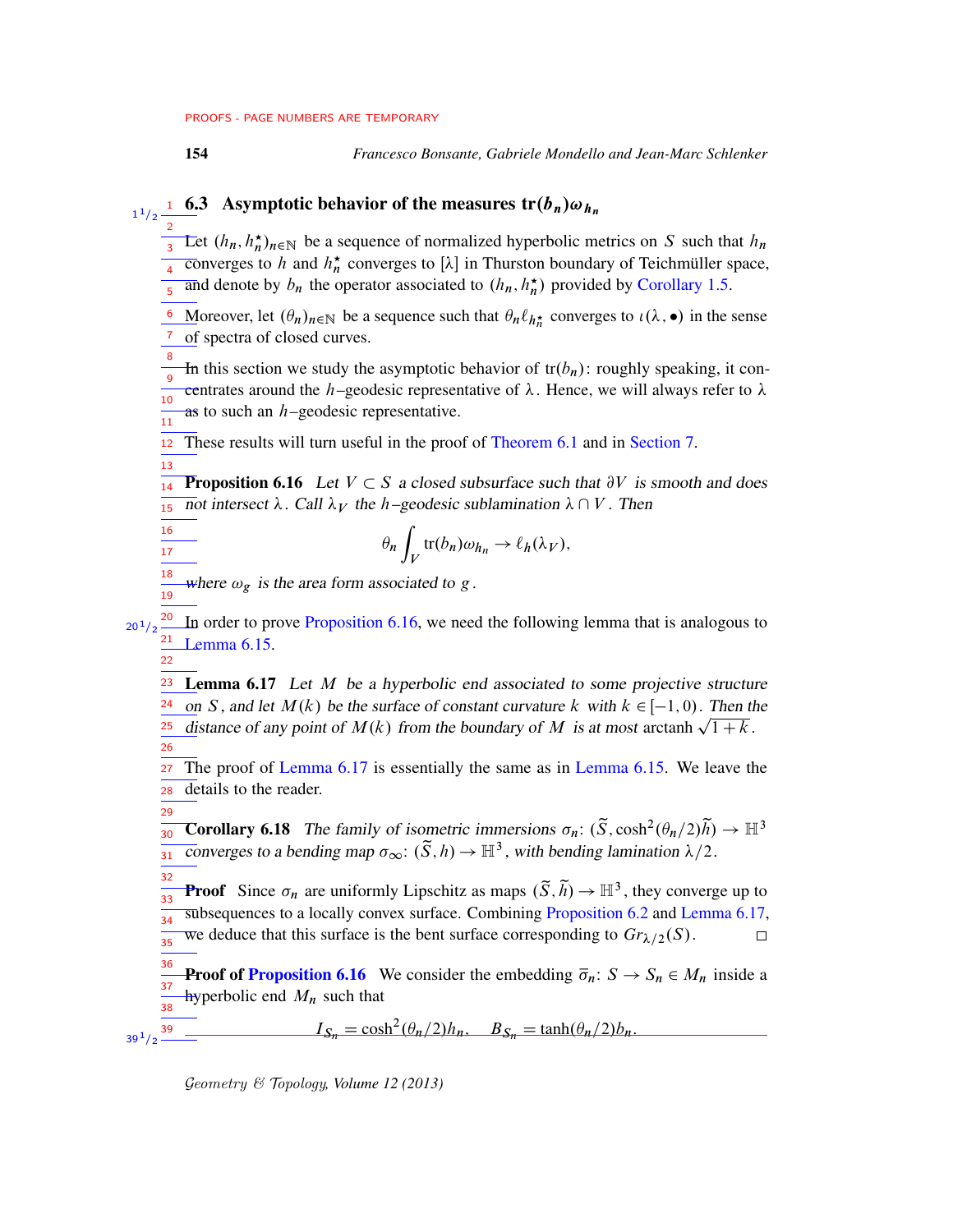<span id="page-54-1"></span>*A cyclic extension of the earthquake flow I* 155

<span id="page-54-0"></span>The projective structure  $G_n$  at the ideal boundary of  $M_n$  converges to  $G_{\infty} = Gr_{\lambda/2}(h)$ [\(Proposition 6.2\)](#page-40-2). Call  $M_{\infty}$  the hyperbolic end determined by the  $\mathbb{CP}^1$ -surface  $G_{\infty}$ . A simple computation shows that the area element of  $S_n$  with respect to  $I_{S_n}^{\#}$  is  $\omega_{I_{\text{S}_n}^*} = (\cosh^2(\theta_n/2) + \sinh^2(\theta_n/2) + \sinh(\theta_n/2) \cosh(\theta_n/2) \text{ tr}(b_n)) \omega_{h_n}$  and so the area of  $\overline{\sigma}_n(V)$  is (41)  $\operatorname{Area}_{I_{S_n}^*}(V) = \left(\operatorname{Area}_{h_n}(V) + \frac{\theta_n}{2}\right)$ 2  $\overline{a}$  $\int_V \text{tr}(b_n)\omega_{h_n}\bigg)(1+o(\theta_n)).$ <sup>9</sup> As before, we can identify  $M_n \cup G_n \cong (S \times [0, \infty), g_{M_n}) \cup S \times$ <sup>10</sup> • the developing map dev<sub>n</sub>:  $\widetilde{S} \times [0, \infty] \to \overline{\mathbb{H}}^3$  converges to dev<sub> $\infty$ </sub> (and so we have  $g_{M_n} \rightarrow g_{M_{\infty}}$ ),  $\overline{\sigma}_n$  converges to the pleated surface  $\overline{\sigma}_{\infty}$ :  $S \to (S \times \{0\}, g_{M_{\infty}})$ . <sup>14</sup> We will call  $\partial^d M_n$  the surface in  $M_n$  at distance d from the boundary and let <sup>15</sup>  $\Pi_{\partial^d M_n}$ :  $G_n \to \partial^d M_n$  the projection introduced in [Lemma 6.11.](#page-44-1) <sup>16</sup> There exists two numbers  $\epsilon_n < \delta_n$  such that  $S_n$  is contained between  $\partial^{\epsilon_n} M_n$  and  $\partial^{\delta_n} M_n$ and, by [Lemma 6.17,](#page-53-2)  $\delta_n \to 0$  as  $n \to +\infty$ .  $\frac{1}{19}$  By the monotonicity result proved in [\[37\]](#page-76-3),  $\Pi_{\partial^{\epsilon_n} M_n}^* (I_{\partial^{\epsilon_n} M_n}^{\#}) \leq \Pi_{S_n}^* (I_{S_n}^{\#}) \leq \Pi_{\partial^{\delta_n} M_n}^* (I_{\partial^{\epsilon_n} M_n}^{\#})$  $\frac{\pi}{\partial^{\delta_n} M_n}$ ). If  $\lambda_n$  is the bending lamination of  $M_n$ , then the grafted metric on  $\partial^d M_n$  makes  $\overline{a_3}$  it isometric to  $e^{2d}g_{G_n}$ , where  $g_{G_n}$  is Thurston metric on the projective surface  $\overline{G}_n = Gr_{\lambda_n}(\partial M_n, g_{M_n}).$  $\frac{25}{25}$  So we deduce that  $e^{2\epsilon_n}\omega_{G_n} \leq \Pi^*_{S_n}(\omega_{I_{S_n}^*}) \leq e^{2\delta_n}\omega_{G_n},$ and so (42)  $e^{2\epsilon_n} \operatorname{Area}_{G_n}(\Pi_{S_n}^{-1}(\overline{\sigma}_n(V))) \leq \operatorname{Area}_{I_{S_n}^*}(V) \leq e^{2\delta_n} \operatorname{Area}_{G_n}(\Pi_{S_n}^{-1}(\overline{\sigma}_n(V))).$  $\frac{31}{100}$  Since  $G_n \to G_\infty$ , their Thurston metrics converge to  $g_{G_\infty}$ . We claim that  $\Pi_{S_n}^{-1}(\overline{\sigma}_n(V))$  $\frac{1}{32}$  converge to  $\Pi_{S_{\infty}}^{-1}(\overline{\sigma}_{\infty}(V))$  in the Hausdorff sense, and so (43) Area $_{I_{S_n}^*}(V) \to \text{Area}_{G_{\infty}}(\Pi_{S_{\infty}}^{-1}(\overline{\sigma}_{\infty}(V))) = \text{Area}_h(V) + \frac{1}{2}$  $\frac{1}{2} \ell_h(\lambda_V),$ by Equation [\(42\).](#page-54-0) The result will follow by comparing Equations [\(41\)](#page-54-1) and [\(43\).](#page-54-2) In order to prove the claim, it is enough to prove that  $\partial \Pi_{S_n}^{-1}(\overline{\sigma}_n(V)) \to \partial \Pi_{S_\infty}^{-1}(\overline{\sigma}_\infty(V)),$ which would follow from the fact that  $\Pi_{S_n}^{-1} \circ \overline{\sigma}_n |_{\partial V}$  converges to  $\Pi_{S_\infty}^{-1} \circ \overline{\sigma}_\infty |_{\partial V}$ .  $1^{1}/2$   $\frac{1}{2}$ 3 4 5 6 7 8 11 13 17  $\overline{18}$ 20  $20^{1}/2$  $21$ 22 26 27 28 29 30 33 34 35 36  $\frac{1}{37}$ 38 39  $39^{1/2}$ 

<span id="page-54-2"></span>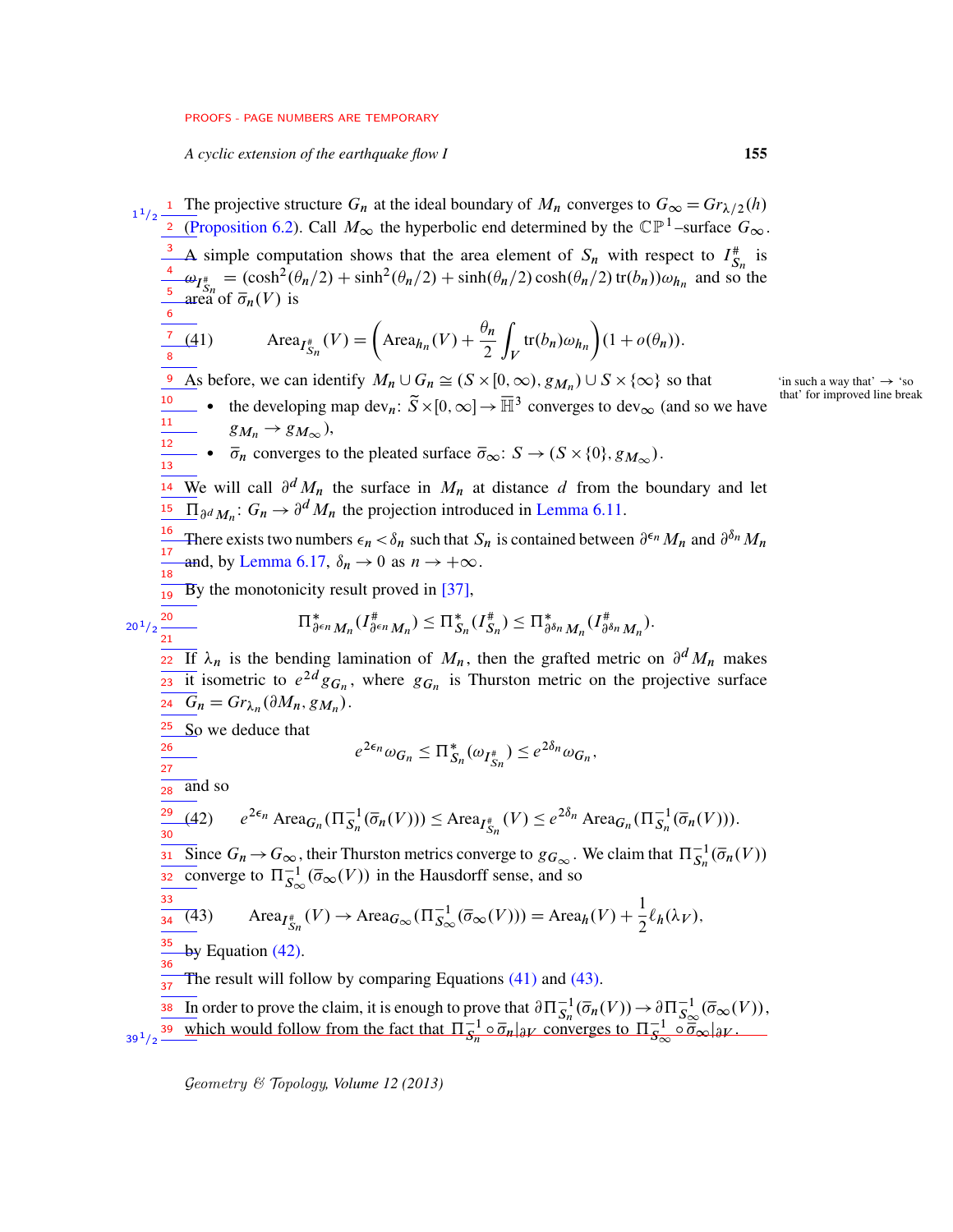18 19

28 29 30

Notice that  $\Pi_{S_n}$  is a diffeomorphism, and  $\Pi_{S_\infty}^{-1} \circ \overline{\sigma}_\infty|_{\partial V}$  is well-defined and continuous since  $\partial V$  does not intersect  $\lambda$ .  $1^{1}/2$   $\frac{1}{2}$ 

3 Let  $(p_n)_{n \in \mathbb{N}}$  be a sequence of points in  $\partial V$  such that  $p_n \to p$ . The point  $\Pi_{S_n}^{-1}(\overline{\sigma}_n(p_n))$ 4 is the ideal point of the horocycle  $U_n$  tangent to  $S_n$  at  $\overline{\sigma}_n(p_n)$ . By convexity of the 5 surfaces  $S_n$ , one can easily see that  $U_n$  converges to a horocycle  $U_\infty$  tangent to  $S_\infty$ 6 at  $\bar{\sigma}_{\infty}(p)$ . Since  $p \notin \lambda$ , such a  $U_{\infty}$  is unique and so its ideal point is necessar-7 ily  $\Pi_{S_{\infty}}^{-1}(p)$ .  $\Box$ 8

<span id="page-55-1"></span>**Corollary 6.19** Let  $h_n$  be a sequence of hyperbolic metrics converging to h, and let  $h_n^*$  be a diverging sequence of metrics. Then,  $(\theta_n \ell_{h_n^*}(\gamma))_{n \in \mathbb{N}}$  is bounded for every  $\gamma \in \pi_1(S)$  if and only if  $\theta_n \int_S \text{tr}(b_n) \omega_{h_n}$  is bounded. 10 11 12

#### <span id="page-55-0"></span>6.4 Proof of Theorems [1.12](#page-8-0) and [6.1](#page-38-0) 13 14

<sup>15</sup> Proof of [Theorem 1.12](#page-8-0) Let us fix a hyperbolic metric  $h$  on S and a sequence of <sup>16</sup> hyperbolic metrics  $h_n^*$  converging to a point [ $\lambda$ ] in Thurston boundary of T. Fixing a <sup>17</sup> sequence  $\theta_n$  such that  $\theta_n \ell_{h_n^*}$  converges to  $\iota(\lambda, \bullet)$ , let us set

$$
L_{e^{i\theta_n}}(h, h_n^{\star}) = (h_n^1, h_n^2).
$$

 $\frac{20 \text{ J}_2}{21}$  In [Section 6.2](#page-43-0) we showed  $h_n^1 \to E_{\lambda/2}(h)$ . To conclude the proof we need to prove

$$
\frac{1}{22} \quad (44) \qquad \theta_n \ell_{h_n^2} \to \iota(\lambda, \bullet).
$$

<span id="page-55-3"></span>The main issue to prove [\(44\)](#page-55-2) is to show that for every  $\gamma \in \pi_1(S)$ , there is  $C = C(\gamma)$ such that 23 24 25

$$
\frac{1}{26} \quad (45) \qquad \theta_n \ell_{h_n^2}(\gamma) < C.
$$

[Corollary 6.19](#page-55-1) indicates that, in order to prove [\(45\),](#page-55-3) it is sufficient to bound 27

<span id="page-55-2"></span>
$$
\theta_n \int_S \text{tr}(b'_n) \omega_{h_n^1},
$$

where  $b'_h$ heta is the  $h_n^1$ -self-adjoint operator such that  $h_n^2 = h_n^1(b)$  $'_{n}$   $\bullet$ ,  $b'_{n}$ 31 where  $b'_n$  is the  $h_n^1$ -self-adjoint operator such that  $h_n^2 = h_n^1(b'_n \bullet, b'_n \bullet)$ . Now we have that  $\overline{b'_n} = \beta'_n$  $\frac{\partial^2 b'_n}{\partial h} = \beta'_n b_n \beta_n^{-1}$  where  $\beta_n = \cos(\theta_n/2) E + \sin(\theta_n/2) J b_n$  and  $\omega_{h_n} = \det(\beta_n) \omega_h = \omega_h$ .  $\overline{\text{So}}, \theta_n \int_S \text{tr}(b_n)$ 33 So,  $\theta_n \int_S \text{tr}(b'_n) \omega_{h_n^1} = \theta_n \int_S \text{tr}(b_n) \omega_h$  that in turn is bounded since  $\theta_n \ell_{h_n^*}(\gamma)$  is bounded <sup>34</sup> for every  $\gamma \in \pi_1(S)$  by hypothesis.

<span id="page-55-4"></span>It follows that there exists a measured geodesic lamination  $\mu$  such that, up to passing to a subsequence,  $\theta_n \ell_{h_n^2} \to \iota(\mu, \bullet)$ . To show that  $\mu = \lambda$ , notice that by [Proposition 6.9](#page-44-0) we have that 35 36 37 38

 $(46)$ 1  $\frac{1}{e^{i\theta_n}}(h_n^1, h_n^2) \to E_{\mu/2}(h_\infty).$  $39^{1}/2$   $-$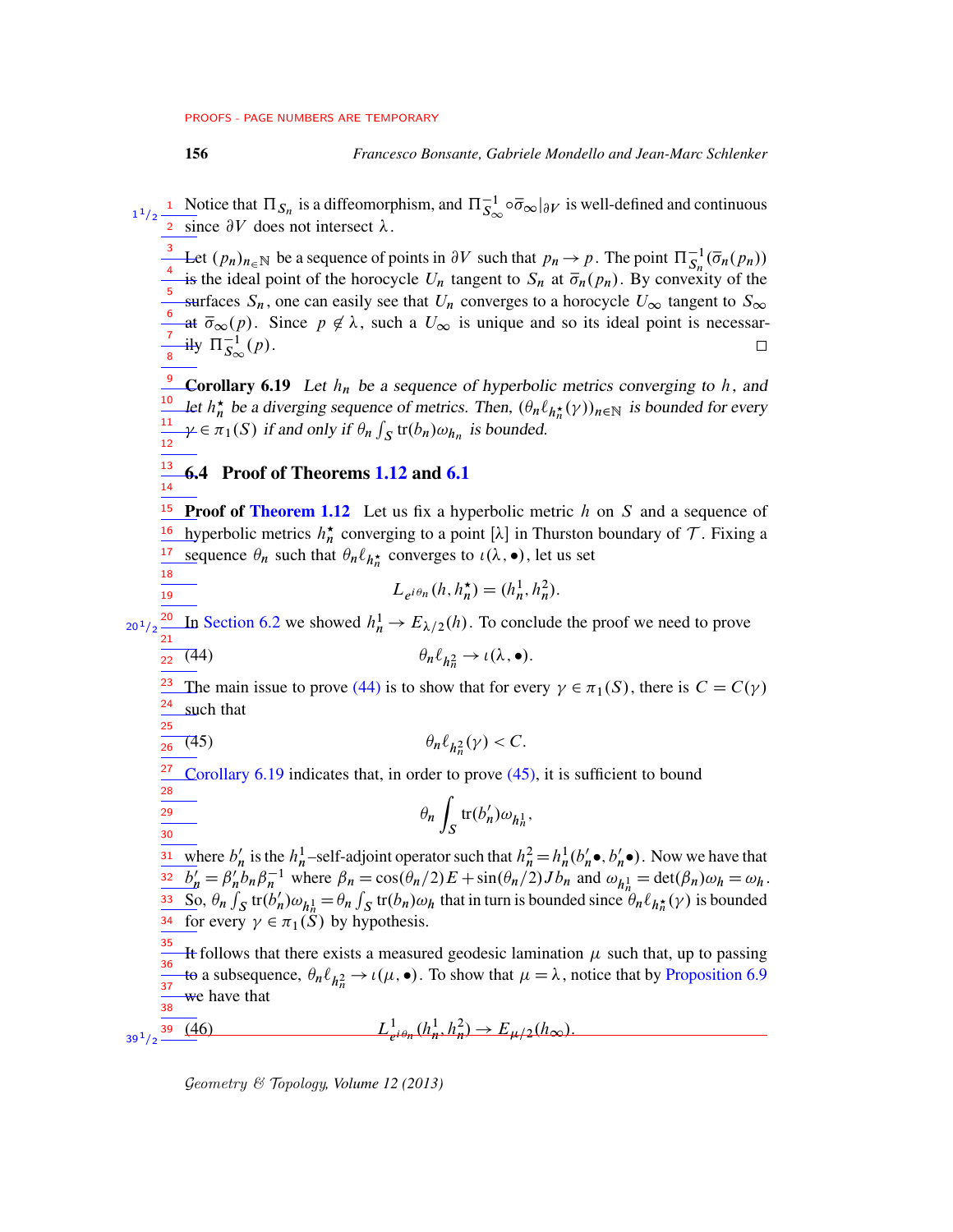<span id="page-56-1"></span>*A cyclic extension of the earthquake flow I* 157

On the other hand, we have that 1  $1/2$ 1 2  $L^1_{\rho}$  $\frac{1}{e^{i\theta_n}}(h_n^1, h_n^2) = L_e^1$  $\frac{1}{e^{i\theta_n}}(L_{e^{i\theta_n}}(h, h_n^{\star})) = L_e^1$  $^1_{e^{2i\theta_n}}(h, h_n^{\star}).$ 3 So, applying again [Proposition 6.9,](#page-44-0) we obtain that 4 5 1  $e^{i\theta_n}(h_n^1, h_n^2) \to E_{\lambda}(h) = E_{\lambda/2}(h_{\infty}).$  $(47)$ 6 Comparing [\(46\)](#page-55-4) and [\(47\)](#page-56-1) we conclude that  $E_{\lambda/2}(h_{\infty})=E_{\mu/2}(h_{\infty})$  and so  $\lambda=\mu$ .  $\Box$ 7 8 **Proof of [Theorem 6.1](#page-38-0)** Let h and  $h_n$  as above. For all  $z = t + is \in \overline{\mathbb{H}}$ , we have to 10 prove 11  $\overline{1}$  $\phi'_{\theta_1 z}(h, h_n^{\star}) \rightarrow Gr_{s\lambda/2}(E_{-t\lambda/2}(h)).$  $\frac{1}{12}(48)$   $P$ 13 Recall that  $P'_\n\theta$  $B'_{\theta_n z}(h, h_n^{\star}) = SGr_{\theta_n s} \circ L'_{-\theta_n t}(h, h_n^{\star})$ . Note that if we put 14 15  $L'$  $n'_{-\theta_n t}(h, h_n^{\star}) = (h_n^1, h_n^2),$ 16 [Theorem 1.12](#page-8-0) shows that  $h_n^1 \to h_\infty = E_{-t\lambda/2}(h)$  and  $\theta_n \ell_{h_n^2} \to \lambda$ . 17 18 Applying [Proposition 6.2](#page-40-2) we conclude that 19  $P'_\theta$  $y'_{\theta_{n}z}(h, h_n^{\star}) = SGr_{\theta_{n}S}(h_n^1, h_n^2) \to Gr_{s\lambda/2}(E_{-t\lambda/2}(h)).$  $\Box$ 20  $20^{1}/2$ 21 22 6.5 Convergence of the distances 23

<span id="page-56-0"></span>The aim of this section is to study the asymptotic behavior of the sequence of distances induced by the metrics  $\theta_n^2 h_n^*$  introduced in the previous section. By our assumption, The length spectrum of  $h_n^*$  rescaled by  $\theta_n$  converges to the intersection with  $\lambda$ . Notice that this assumption only concerns the isotopy class of  $h_n^*$ . On the other hand, once we concretely fix h, the metric  $h_n^*$  is uniquely determined in its isotopy class by requiring The identity map  $(S, h) \to (S, h_n^{\star})$  is minimal Lagrangian. The result we consider in this section deals with the asymptotic behavior of  $h_n^{\star}$  considered as concrete metrics on S . Clearly, these results are valid for this choice of gauge, and are no longer valid  $\frac{1}{32}$  if we change  $h_n^*$  by some isotopy. 24 25 26 27 28 29 30 31

Notice that the representative  $\lambda$  of a point in Thurston boundary of  $\mathcal{T}(S)$  can be chosen to be a measured geodesic lamination for any hyperbolic metric on  $S$ . In order to study the behavior of  $h_n^*$ , it is natural to fix  $\lambda$  as the concrete measured geodesic realization with respect to the metric  $h$ . 33 34 35 36  $\frac{1}{37}$ 

<span id="page-56-2"></span>Let us fix a universal cover  $\tilde{S} \to S$  and denote by  $\tilde{h}$  and  $\tilde{h}_n^{\star}$  the pullback of the 38 Let us fix a universal cover  $S \to S$  and denote by h and  $h_n^*$ <br>39 metrics h and  $h_n^*$  on  $\tilde{S}$ . Finally let  $\tilde{\lambda}$  be the pullback of  $\lambda$  on  $\tilde{S}$ . 39  $39^{\,1}/2$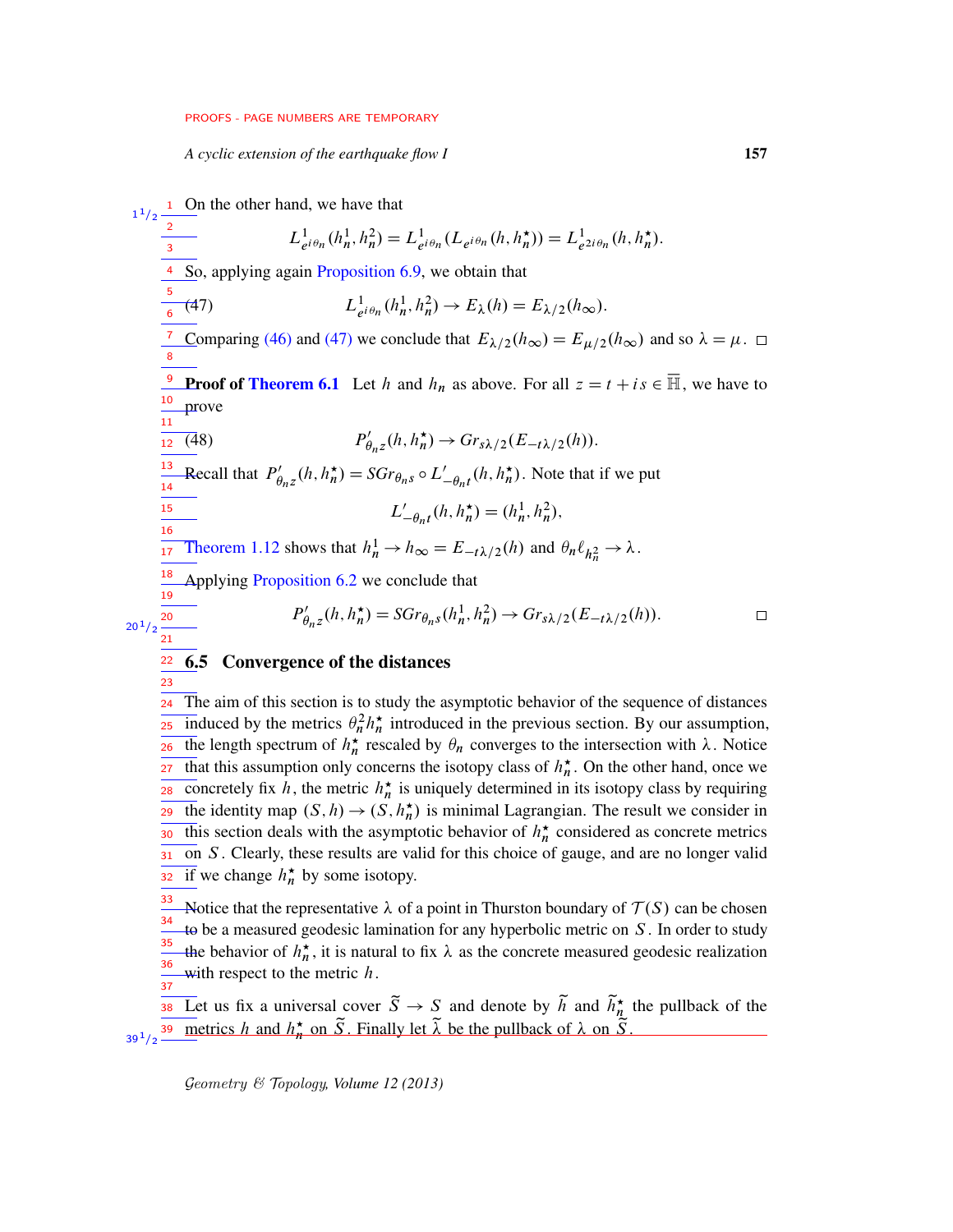158 *Francesco Bonsante, Gabriele Mondello and Jean-Marc Schlenker*

**Proposition 6.20** For every  $\tilde{p}, \tilde{q} \in \tilde{S} \setminus \tilde{\lambda}$  we have 1  $1/2$ 

(49)  $\theta_n d_{\widetilde{h}_n^*}(\widetilde{p}, \widetilde{q}) \to \iota(\widetilde{\alpha}, \widetilde{\lambda}),$ 2 3

where  $\tilde{\alpha}$  is any smooth path in  $\tilde{S}$  joining  $\tilde{p}$  to  $\tilde{q}$  and meeting each leaf of  $\tilde{\lambda}$  at most once and transversely. Moreover, the convergence is uniform on compact subsets of  $\tilde{S} \setminus \lambda$ . 4 5 6 7

[Theorem 1.14](#page-9-0) is a direct consequence of this statement, so that its proof will be a consequence of the proof of this proposition. 8 9 10

First, notice that it is sufficient to prove [Proposition 6.20](#page-56-2) after rescaling  $\theta_n$  and  $\lambda$  by some arbitrary factor. In particular, we may assume the projective surface  $Gr_{\lambda/2}(S, h)$ is quasi-Fuchsian. This technical assumption will simplify some steps of the proof. 11 12 13

First we show the following. 15

<span id="page-57-0"></span>16

14

Lemma 6.21 17

18  $\frac{1}{19}$ 

27

(50) 
$$
\liminf \theta_n d_{\widetilde{h}_n^{\star}}(\widetilde{p}, \widetilde{q}) \geq \iota(\widetilde{\alpha}, \widetilde{\lambda}).
$$

**Proof** Let  $M_n$  be the hyperbolic end introduced in [Section 6.1](#page-40-0) with  $h_n = h$  and let  $rac{21}{22}$ ,  $\overline{\sigma}_n$ :  $\widetilde{S} \to \widetilde{M}_n$  be the lifting of the embedding  $\overline{\sigma}_n$ :  $S \to M_n$ . By [Proposition 6.2,](#page-40-2)  $M_n$ converges to the hyperbolic end facing  $Gr_{\lambda/2}(S, h)$ . In particular, we may assume that  $M_n$  are all quasi-Fuchsian, so that  $\widetilde{M}_n$  is a concave region of  $\mathbb{H}^3$ .  $20^{\,1}/2$ 21  $\frac{1}{23}$ 24

By [Corollary 6.18,](#page-53-3) the family of embeddings  $(\sigma_n)_{n\in\mathbb{N}}$  converges to the bending map  $\sigma_{\infty}$ :  $(\widetilde{S}, \widetilde{h}) \to \mathbb{H}^3$ , with bending lamination  $\widetilde{\lambda}/2$ . 25 26

**EXECUTE:**  $\widetilde{r}_n^{\star}$ :  $\widetilde{S}_n^{\star} \to \partial \widetilde{M}_n^{\star}$  be the 1-Lipschitz map defined in [Lemma 6.5.](#page-41-2) We denote by  $\Xi_n(\tilde{p})$  the plane in  $\mathbb{H}^3$  corresponding to  $\tilde{r}_n^*(\sigma_n^*(\tilde{p}))$  and by  $\Xi_n(\tilde{q})$  the plane so corresponding to  $\tilde{r}_n^{\star}(\sigma_n^{\star}(\tilde{q}))$ .

We have that  $\Xi_n(\tilde{p})$  and  $\Xi_n(\tilde{q})$  are both support planes of  $\partial \widetilde{M}_n$ . Now let us put  $t_{\overline{n}} = d_{\partial} \widetilde{M}_{n}^{\star}(\widetilde{r}_{n}^{\star}(\sigma_{n}^{\star}(\widetilde{p})), \widetilde{r}_{n}^{\star}(\sigma_{n}^{\star}(\widetilde{q}))).$ 31 32  $\frac{1}{33}$ 

<span id="page-57-1"></span> $\tilde{q}$ ).

 $\frac{34}{2}$  Since  $\tilde{r}_n$  decreases the distances we deduce that

$$
\frac{35}{37} \qquad \qquad \iota_n \leq d_{I\!I\!I_n}(\sigma_n(\widetilde{p}), \sigma_n(\widetilde{q})) \sim \frac{\theta_n}{2} d_{\widetilde{h}_n^{\star}}(\widetilde{p},
$$

We claim that  $\Xi_n(\tilde{p})$  and  $\Xi_n(\tilde{q})$  converge to the support planes of  $\partial \widetilde{M}_{\infty}$  at  $\sigma_{\infty}(\tilde{p})$ and  $\sigma_{\infty}(\tilde{q})$  respectively. 38 39  $39^{1/2}$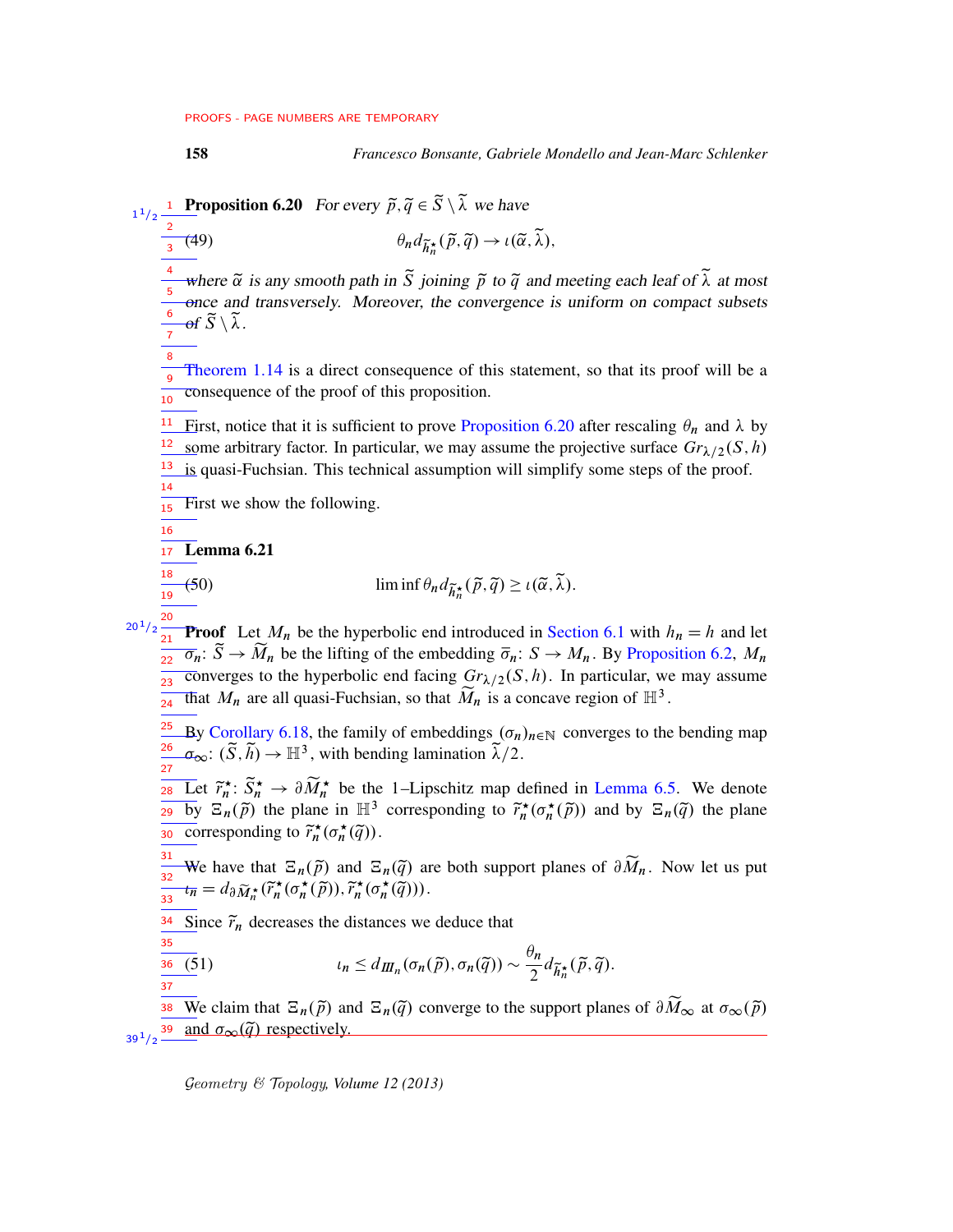*A cyclic extension of the earthquake flow I* 159

13 14

> 37 38

<sup>1</sup> Let us explain how the conclusion follows. The claim ensures that it is possible to **2** construct a sequence of arcs  $\tilde{\alpha}_n$ :  $[0, 1] \rightarrow \partial \widetilde{M}_n$  such that 1  $1/2$ 

- each  $\tilde{\alpha}_n$  intersects each leaf of  $\tilde{\lambda}_n$  at most once and transversely; moreover endpoints of  $\tilde{\alpha}_n$  are contained in  $\partial \widetilde{M}_n \setminus \tilde{\lambda}_n$ ;
- endpoints of  $\tilde{\alpha}_n$  are close to  $\Xi_n(\tilde{p})$  and  $\Xi_n(\tilde{q})$  in the sense that we have that  $d_{\partial \widetilde{M}_{n}^{\star}}(\widetilde{\alpha}_{n}^{\star}(0), r_{n}^{\star}(\sigma_{n}^{\star}(\widetilde{p})))$  and  $d_{\partial \widetilde{M}_{n}^{\star}}(\widetilde{\alpha}_{n}^{\star}(1), r_{n}^{\star}(\sigma_{n}^{\star}(\widetilde{q})))$  converge to 0;
- $\tilde{\alpha}_n$  converges to a path  $\tilde{\alpha}_{\infty}$  connecting the stratum of  $\partial \widetilde{M}_{\infty} \setminus \tilde{\lambda}$  containing  $\sigma_{\infty}(\tilde{\rho})$  with the stratum containing  $\sigma_{\infty}(\tilde{q})$ .

Thus we have  $\iota(\tilde{\lambda}/2, \tilde{\alpha}) = \iota(\tilde{\lambda}/2, \tilde{\alpha}_{\infty}) = \lim_{n \to \infty} \iota(\tilde{\lambda}_n, \tilde{\alpha}_n)$ . By [\(32\),](#page-41-1) we have that  $\overline{u}(\widetilde{\lambda}_n, \widetilde{\alpha}_n) = d_{\partial \widetilde{M}_n}(\widetilde{\alpha}_n^{\star}(0), \widetilde{\alpha}_n^{\star}(1)),$  so we conclude that  $\frac{1}{11}$ 12

$$
\iota(\widetilde{\lambda}/2, \widetilde{\alpha}) = \lim_{n} \iota_n
$$

and the conclusion of the Lemma follows from Equation [\(51\).](#page-57-1) 15

<span id="page-58-0"></span>In order to prove the claim recall that  $\tilde{r}_n^*$  sends any point  $\tilde{x}^*$  of  $\tilde{S}_n^*$  to a point in  $\partial \widetilde{M}_n^*$ that lies in the past of  $\tilde{x}^{\star}$  [\(Lemma 6.5\)](#page-41-2). 16 17 18



<span id="page-58-2"></span>Figure 4: Convergence of the support planes

This implies  $\Xi_n(\tilde{p})$  and  $T_{\sigma_n(\tilde{p})}\tilde{S}_n$  are disjoint planes. In particular we deduce that  $\Xi_n(\tilde{p})$  separates  $\sigma_n(\tilde{p})$  from  $\partial \widetilde{M}_n$  (see [Figure 4\)](#page-58-0). This easily implies  $\Xi_n(\tilde{p})$ converges to the support plane of  $\partial \widetilde{M}_{\infty}$  at  $\sigma_{\infty}(\widetilde{p})$  (that is unique by our assumption that  $\tilde{p}$  does not lie on  $\tilde{\lambda}$ ). Analogously  $\Xi_n(\tilde{q})$  converges to the support plane of  $\partial \widetilde{M}_{\infty}$ <br>at  $\sigma_{\infty}(\tilde{q})$ . at  $\sigma_{\infty}(\tilde{q})$ . 30 31 32 33 34 35

To conclude the proof of [Proposition 6.20](#page-56-2) we need to show that 36

(52) 
$$
\limsup \theta_n d_{\widetilde{h}_n^{\star}}(\widetilde{p}, \widetilde{q}) \leq \iota(\widetilde{\alpha}, \widetilde{\lambda}).
$$

<span id="page-58-1"></span>In order to estimate  $\theta_n d_{\widetilde{h}_n^*}(\widetilde{p}, \widetilde{q})$ , we need the following result. 39  $39^{\,1}/2$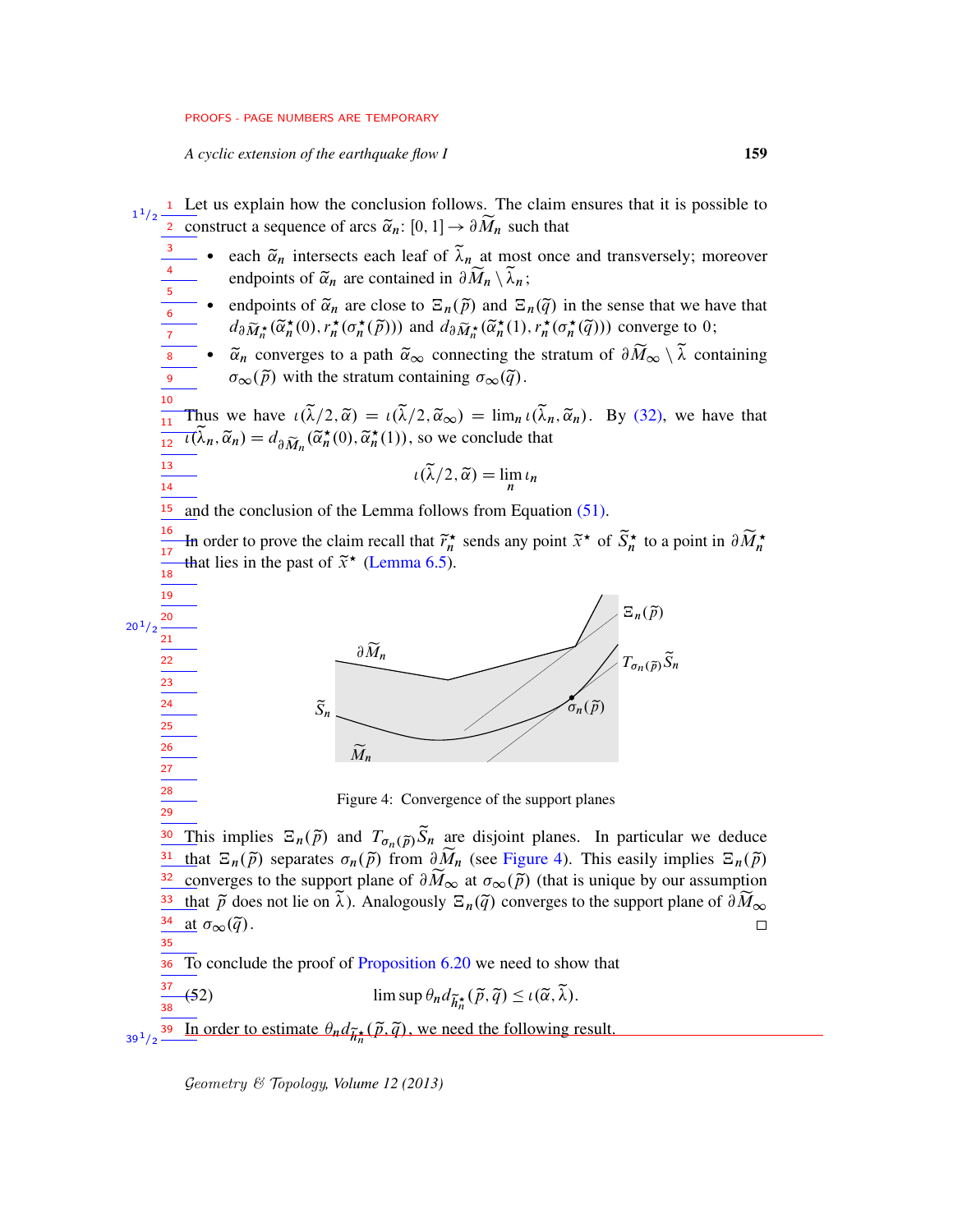5

**Lemma 6.22** Let  $\tilde{U}$  be any convex smooth surface in  $\mathbb{H}^3$  and let  $\tilde{x}, \tilde{y} \in \tilde{U}$  such that <sup>2</sup> the support planes  $\Xi_{\tilde{x}}$  and  $\Xi_{\tilde{y}}$  at  $\tilde{x}$  and  $\tilde{y}$  intersect. Then the distance between  $\tilde{x}$  and  $\tilde{y}$  $\frac{3}{3}$  with respect to the third fundamental form of  $\tilde{U}$  is less than the angle between  $\Xi_{\tilde{x}}$ 4 and  $\Xi_{\widetilde{y}}$ . 1  $1/2$ 

<span id="page-59-0"></span>We first prove a 2–dimensional version of this lemma. 6

**Sublemma 6.23** Let  $\tilde{\zeta}$  be a convex curve in  $\mathbb{H}^2$  joining two points  $\tilde{x}, \tilde{y}$ . Suppose that the support lines  $\tilde{l}_{\tilde{x}}$  and  $l_{\tilde{y}}$  at  $\tilde{x}$  and  $\tilde{y}$  intersect. Then the angle they form is bigger than the integral of the curvature of  $\tilde{\zeta}$ . 7 8 9 10

**Proof** By Gauss–Bonnet formula, the area bounded by  $l_{\tilde{x}}$ ,  $l_{\tilde{y}}$  and  $\tilde{\zeta}$  is equal to the difference between the wanted angle and the integral of the curvature. 11 12 13

<sup>14</sup> Proof of Lemma  $6.22$  First we translate the condition that planes intersect in terms <sup>15</sup> of a condition of dual points  $\tilde{x}^*$  and  $\tilde{y}^*$ . Recalling that  $\tilde{x}^*$  and  $\tilde{y}^*$  are unit vector <sup>16</sup> orthogonal to the planes (and pointing in the concave region bounded by  $\tilde{U}$ ), we easily derive that  $\Xi_{\tilde{x}}$  and  $\Xi_{\tilde{y}}$  intersect if and only if the segment  $\tilde{\kappa}^*$  joining  $\tilde{x}^*$  to  $\tilde{y}^*$  in dS<sup>3</sup> <sup>18</sup> is spacelike, in which case the angle between  $\Xi_{\tilde{x}}$  and  $\Xi_{\tilde{y}}$  coincides with the length <sup>19</sup> of  $\widetilde{k}^{\star}$ . 17

<sup>20</sup> Let  $\Pi$  be a timelike plane containing  $\tilde{k}^*$ . Since  $\tilde{U}^*$  is an achronal surface,  $\tilde{U}^* \cap \Pi$ is a curve containing  $\tilde{x}^*$  and  $\tilde{y}^*$ . Let  $\tilde{\zeta}^*$  be the segment on  $\tilde{U}^* \cap \Pi$  connecting  $\tilde{x}^*$ to  $\tilde{y}^*$ . Clearly, the length of  $\tilde{\zeta}^*$  is greater than the distance on  $\tilde{U}^*$  between  $\tilde{x}^*$  and  $\tilde{y}^*$ . In order to conclude, it is sufficient to prove that the length of  $\tilde{\zeta}^*$  is less than the length of  $\widetilde{\kappa}^{\star}$ .  $20^{1}/2$ 21 22 23 24  $\overline{25}$ 

Notice that this is a 2-dimensional problem. In fact, let  $\Upsilon$  be the timelike linear  $\overline{3}$ -space in  $\mathbb{R}^{3,1}$  such that  $\Pi = \Upsilon \cap d\mathbb{S}^3$ . The intersection  $\Upsilon \cap \mathbb{H}^3$  is a hyperbolic plane denoted by  $\Lambda$ . Points on  $\Pi$  correspond to planes of  $\mathbb{H}^3$  that orthogonally meet  $\Lambda$ . In particular, points on  $\Pi$  bijectively correspond to lines on  $\Lambda$  and points of  $\Lambda$  correspond to spacelike lines of  $\Pi$ . 26  $27<sub>2</sub>$ 28 29 30

Consider the curve  $\tilde{\zeta}$  on  $\Lambda$  of points corresponding to support lines of  $\tilde{\zeta}^*$ . Notice that 31 32 support lines at the endpoints of  $\tilde{\zeta}$  are  $\Xi_{\tilde{x}} \cap \Lambda$  and  $\Xi_{\tilde{y}} \cap \Lambda$ , so the angles these lines form is equal to the angle between  $\Xi_{\tilde{x}}$  and  $\Xi_{\tilde{y}}$  and it is equal to the length of  $\tilde{\kappa}^*$ . On 33 the other hand the length of  $\tilde{\zeta}^*$  is equal to the integral of the curvature of  $\tilde{\zeta}$ . Thus the 34 35 conclusion follows from [Sublemma 6.23](#page-59-0) .  $\Box$ 36

 $\overline{S_3^2}$  Given any geodesic  $\tilde{\zeta} \in (\tilde{S}, \tilde{h})$ , we say that  $\sigma_n(\tilde{\zeta})$  is a short path if the support planes  $\overline{\mathfrak{so}}$  at  $\sigma_n(\tilde{\zeta}(0))$  and  $\sigma_n(\tilde{\zeta}(1))$  intersect. If  $\sigma_n(\tilde{\zeta})$  is a short path, then we denote by

 $\frac{39}{2} \cdot \frac{\pi}{4}$   $\left(\frac{2}{5}\right) \in (0, \pi)$  the angle between the support planes at its endpoints.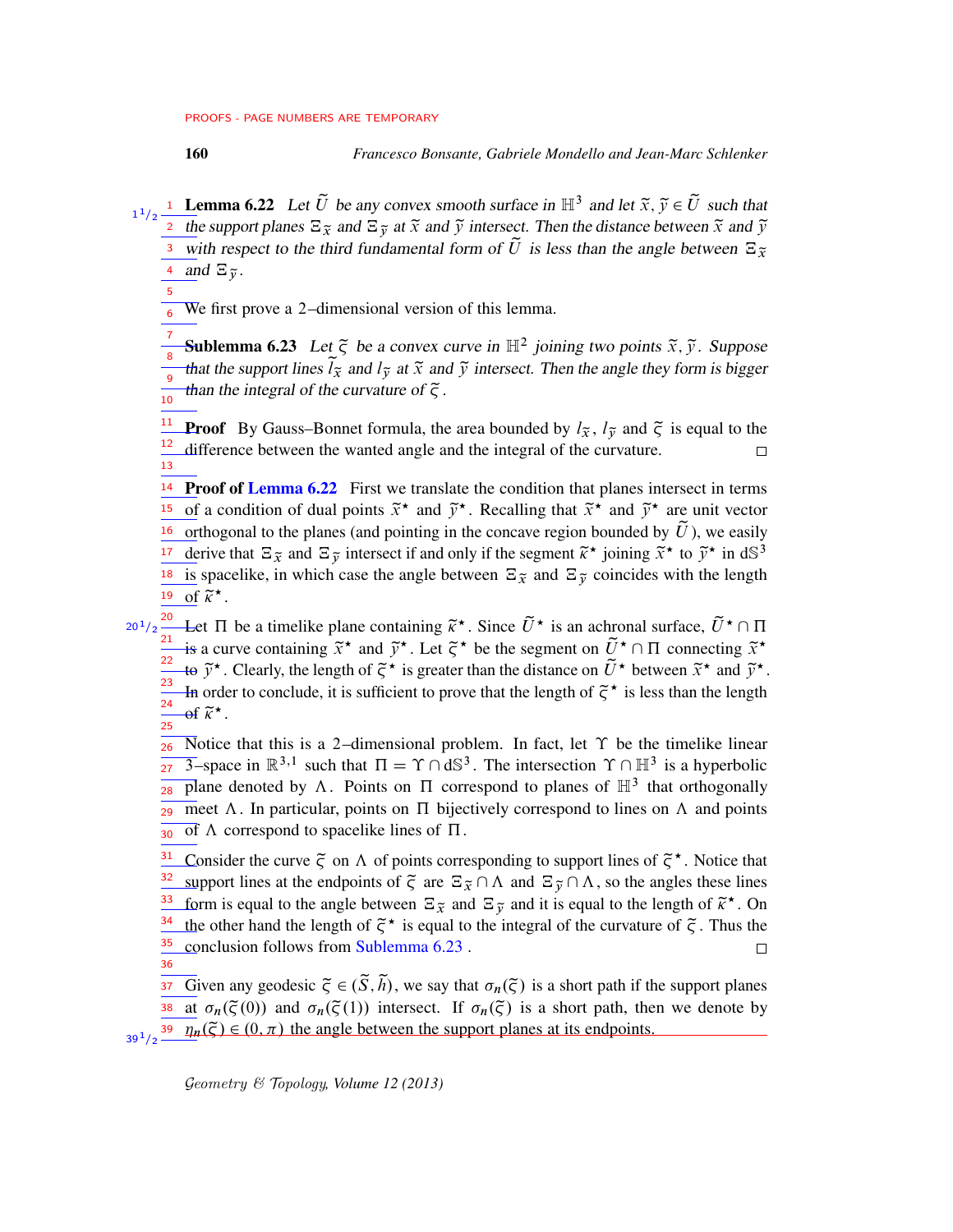*A cyclic extension of the earthquake flow I* 161

Analogously, we say that  $\sigma_\infty(\tilde{\zeta})$  is a short path if the endpoints of  $\sigma_\infty(\tilde{\zeta})$  are outside the **bending lamination and the corresponding support planes intersect. In this case,**  $\eta_{\infty}(\tilde{\zeta})$ 3 is the angle between such planes. 1  $1/2$ 

-Clearly, if  $\sigma_{\infty}(\tilde{\zeta})$  is a short path, then  $\sigma_n(\tilde{\zeta})$  is definitively a short path and we have that  $\eta_n(\tilde{\zeta}) \to \eta_\infty(\tilde{\zeta})$ . 4 5 6

<span id="page-60-0"></span>**Lemma 6.24** There exists  $\epsilon_0$  such that if  $\tilde{\alpha}$ :  $[0, 1] \rightarrow \tilde{S}$  is a geodesic path for  $\tilde{h}$  of length less than  $\epsilon_0$ , then 7 8 9

•  $\sigma_{\infty}(\tilde{\alpha})$  is a short path,

10

15

$$
\overline{\underline{\mathfrak{n} \mathfrak{n}}}\bullet \iota(\widetilde{\alpha},\widetilde{\lambda}) \leq \eta_{\infty}(\widetilde{\alpha}) \leq (1+\ell_{\widetilde{h}}(\widetilde{\alpha}))\iota(\widetilde{\alpha},\widetilde{\lambda}).
$$

**Proof** The first point easily follows, since  $\tilde{S}_{\infty}$  is invariant under the action of a cocompact group of isometries of  $\mathbb{H}^3$ . 13 14

About the second point, notice that the first inequality is given by [Lemma 6.22.](#page-58-1) The second inequality is more subtle. Choosing  $\epsilon_0$  sufficiently small, we can suppose that either  $\tilde{\alpha}$  intersects only one isolated leaf of  $\tilde{\lambda}$  or it intersects no isolated leaf. In the first case the second inequality is obvious. 16 17 18 19

Up to taking a smaller  $\epsilon_0$ , we may suppose that, if T is a hyperbolic triangle with an edge e of length  $l \leq \epsilon_0$  and the angles  $\vartheta_1$ ,  $\vartheta_2$  adjacent to e less than  $\pi/4$ , then the area of T is less than  $l\vartheta_2$ . Now take a geodesic  $\tilde{\alpha}$  on  $\tilde{S}$  of length less than  $\epsilon$  which does not intersect the isolated leaves of the lamination. Taking any subdivision  $\tilde{\alpha}(0) = \tilde{p}_1, \ldots, \tilde{p}_{m+1} = \tilde{\alpha}(1)$  of  $\tilde{\alpha}$ , we consider the support planes  $\Xi_i$ of  $\sigma_{\infty}(\tilde{S})$  at  $\sigma_{\infty}(\tilde{p}_i)$ . If the subdivision is sufficiently fine, then the angles  $\vartheta_i$ <sup>26</sup> between  $\Xi_i$  and  $\Xi_{i+1}$  are less than  $\pi/4$ . Now consider the boundary  $\partial K$  of the convex set K obtained by intersecting the half-spaces bounded by  $\Xi_1, \ldots, \Xi_{m+1}$ and containing  $\sigma_{\infty}(\tilde{S})$ . Notice that  $\partial K$  is a finite bent surface: indeed, its bending lines are  $\Xi_i \cap \Xi_{i+1}$  for every i such that  $\Xi_i$  and  $\Xi_{i+1}$  are different. We claim that  $\eta_{\infty}(\tilde{\alpha}) \leq (1 + \ell_{\tilde{h}}(\tilde{\alpha})) \sum \vartheta_i$ . Taking a sequence of arbitrary fine subdivisions, we have that  $\sum \vartheta_i \to \iota(\tilde{\alpha}, \tilde{\lambda})$ , so the second inequality follows from the claim. 20  $20^{1}/2$ 21 22 23 24 25 27 28 29 30 31

In order to prove the claim we use an inductive argument. Notice that, if  $\Xi_1$ ,  $\Xi_2$ ,  $\Xi_3$ are distinct, then  $\Xi_1 \cap \Xi_2 \cap \Xi_3 = \emptyset$ . Thus, there is a plane  $\Lambda$  orthogonal to all of them. The triangle T obtained by intersecting  $\Lambda \cap \Xi_1$ ,  $\Lambda \cap \Xi_2$  and  $\Lambda \cap \Xi_3$  has angles  $\vartheta_1$ ,  $\vartheta_2$  and  $\pi - \overline{\vartheta_1}$ , where  $\overline{\vartheta_1}$  is the angle formed by  $\Xi_1$  and  $\Xi_3$ . 32  $\overline{\overline{\phantom{a}}33}$ 34 35  $\frac{1}{36}$ 

Notice that the length of the edge between  $\vartheta_1$  and  $\vartheta_2$  is less than the distance be-Where  $\tilde{p}_1$  and  $\tilde{p}_2$ , and so it is smaller than  $\epsilon_0$ . We conclude that the area of T is less  $t_3$   $\frac{1}{39}$   $t_{12}$   $\frac{1}{39}$   $\frac{1}{4}$   $\frac{1}{6}$   $\frac{1}{2}$   $\frac{1}{2}$   $\frac{1}{2}$   $\frac{1}{2}$   $\frac{1}{2}$   $\frac{1}{2}$   $\frac{1}{2}$   $\frac{1}{2}$   $\frac{1}{2}$   $\frac{1}{2}$   $\frac{1}{2}$   $\frac{1}{2}$   $\frac{1}{2}$   $\frac{1}{2}$   $\frac{1}{2}$   $\frac{1}{2}$   $\frac{1$ 37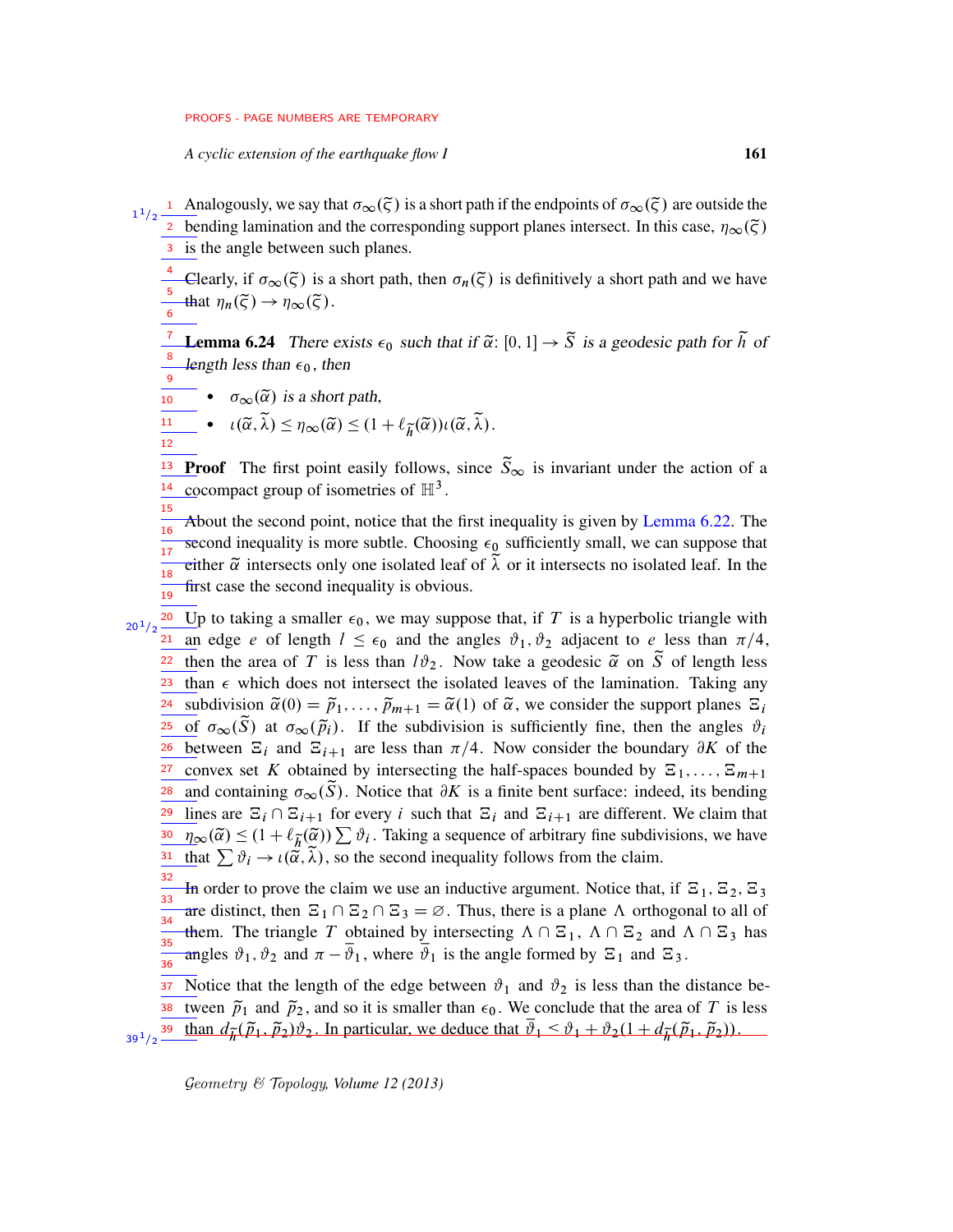162 *Francesco Bonsante, Gabriele Mondello and Jean-Marc Schlenker*



<span id="page-61-0"></span>In this section we want to discuss the behavior of the centers  $c_n$  when h is fixed and  $\overline{h_n^*} \to [\lambda]$  in Thurston compactification. Our aim is to prove that the limit point(s) of  $c_n$ 38 39  $39<sup>1</sup>/2$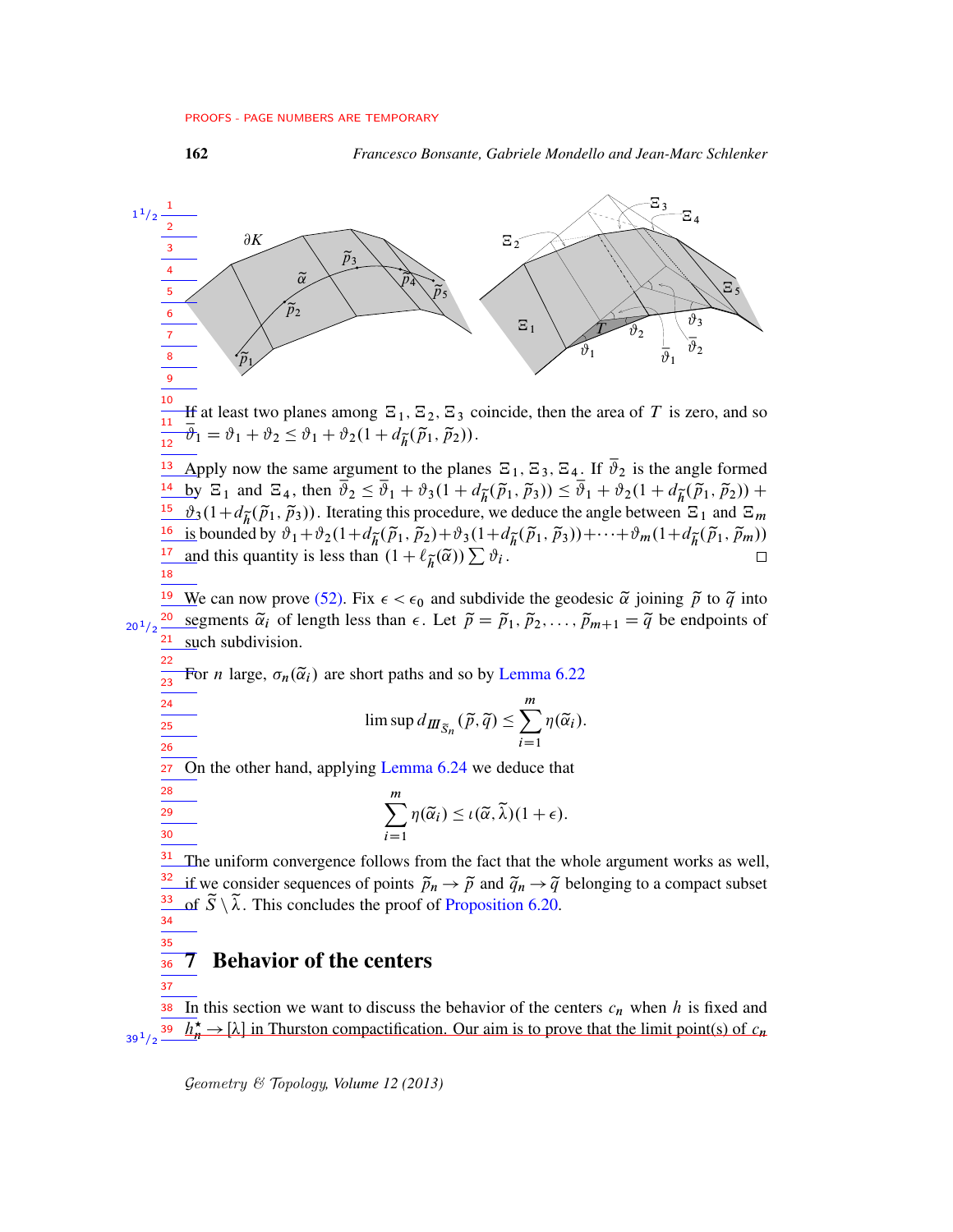*A cyclic extension of the earthquake flow I* 163

<sup>1</sup> does not only depend on h and [ $\lambda$ ] but also on the sequence  $h_n^*$ . As a consequence, we <sup>2</sup> will see that the analog of [Theorem 1.12](#page-8-0) does not hold if the sequence of centers  $(c_n)$ 3 converges to a projective measured lamination; see [Corollary 7.3.](#page-63-0) 1  $1/2$ 

Fix a hyperbolic metric  $h$  on  $S$  and let  $c$  be a point in the boundary of the augmented Teichmüller space of S. Then let  $c'$  be the unique complete hyperbolic metric of finite area on  $S \setminus \Gamma$  in the conformal class c, where  $\Gamma$  is the disjoint union of simple elosed curves  $\gamma_1, \ldots, \gamma_l$ . Up to isotopy, we can assume that  $\gamma_i$  is a geodesic for h and we denote by  $\ell_i$  the h–length of  $\gamma_i$ . We will also denote by  $\overline{S}$  the surface obtained from S by collapsing each  $\gamma_i$  to a node  $\nu_i$ . 4 5 6 7 8 9 10

**IT** We recall a construction of an infinite energy harmonic map  $f: (S \setminus \Gamma, c') \to (S \setminus \Gamma, h)$  $\overline{12 \text{ by Wolf [44]}}$  $\overline{12 \text{ by Wolf [44]}}$  $\overline{12 \text{ by Wolf [44]}}$ . For every  $i = 1, \ldots, l$ , choose a sequence  $s_{i,n} \to +\infty$  with  $s_{i,n} > 1$ .  $\overline{L}$  Let  $U_{i,+}(s)$  and  $U_{i,-}(s)$  be the cusps of  $(S \setminus \Gamma, c')$  bounded by horocycles of length  $1/s$ near  $v_i$  and let  $U_i(s) := U_{i,+}(s) \cup U_{i,-}(s)$  and  $\overline{U}_i(s) := U_i(s) \cup \gamma_i$ .

Fix an isometry  $\xi_{i,\bullet}$ :  $U_{i,\bullet}(1) \to U/(0, y) \sim (1, y)$  with  $U = [0, 1] \times [1, +\infty) \subset \mathbb{H}^2$  and put on  $U_{i,\bullet}(1)$  the flat metric  $|\Psi_i|$  induced by the quadratic differential  $\Psi_i = \xi_{i,\bullet}^*(dz^2)$ . 15 16 17

**18** Define a new metric  $\check{c}$  on  $S \setminus \Gamma$  which

- agrees with c' outside  $\bigcup_i U_i(1)$  and with  $|\Psi_i|$  on each  $U_i$ , (1), 19
- $\bullet$  is in the conformal class  $c$ , 20 21

 $20^{1}/2$ 

22 23

31 32 33  $\bullet$   $\check{c}$  is smooth away from  $\partial U_i(1)$ .

Let  $U_{i,\bullet}^n(s)$  be the annulus  $U_{i,\bullet}(s) \setminus U_{i,\bullet}(s_{i,n})$  and call  $U_i^n(s) := U_{i,+}^n(s) \cup U_{i,-}^n(s)$ . We denote by  $\xi_{i,\bullet}^n: U_{i,\bullet}^n(1) \to U/\sim$  the restriction of  $\xi_{i,\bullet}$ . 24 25

Then  $S_n$  is obtained from S by removing  $\overline{U}_i(s_{i,n})$  from the cusps adjacent to  $\gamma_i$ . Gluing the seams together, we obtain a compact surface  $\overline{S}_n$  with quadratic differentials  $\Psi_i^n$ on  $\overline{U}_i^n(1)$  obtained restricting  $\Psi_i$ , with distinguished geodesics  $\gamma_i^n$  corresponding to the seams and collars  $\overline{U}_i^n(s) = U_i^n(s) \cup \gamma_i^n$ . We will also define  $\xi_i^n: \overline{U}_i^n(1) \to U/\sim$  as 26  $\frac{1}{27}$ 28 29 30

$$
\xi_i^n(p) = \begin{cases} \xi_{i,+}^n(p) & \text{if } p \in \overline{U}_{i,+}^n, \\ 1 + 2i(s_{i,n} + 1) - \xi_{i,-}^n(p) & \text{if } p \in \overline{U}_{i,-}^n. \end{cases}
$$

Notice that the metric  $\check{c}_n$  induced by  $\check{c}$  on  $\overline{S}_n$  determines a point  $c_n$  in  $\mathcal{T}(S)$ : we will denote by  $c'_n$  $n'$  the hyperbolic metric in the conformal class  $c_n$ . 34 35

Notice that, hidden in this construction, there is an arbitrary choice of twists associated to the gluings or, equivalently, to the charts  $\xi_{i, \bullet}$ . 36 37 .<br>38

Call  $f_n: (\bar{S}_n, c_n) \to (S, h)$  the unique harmonic map in the given homotopy class [\[12\]](#page-75-5).  $39^{1}/2$   $-$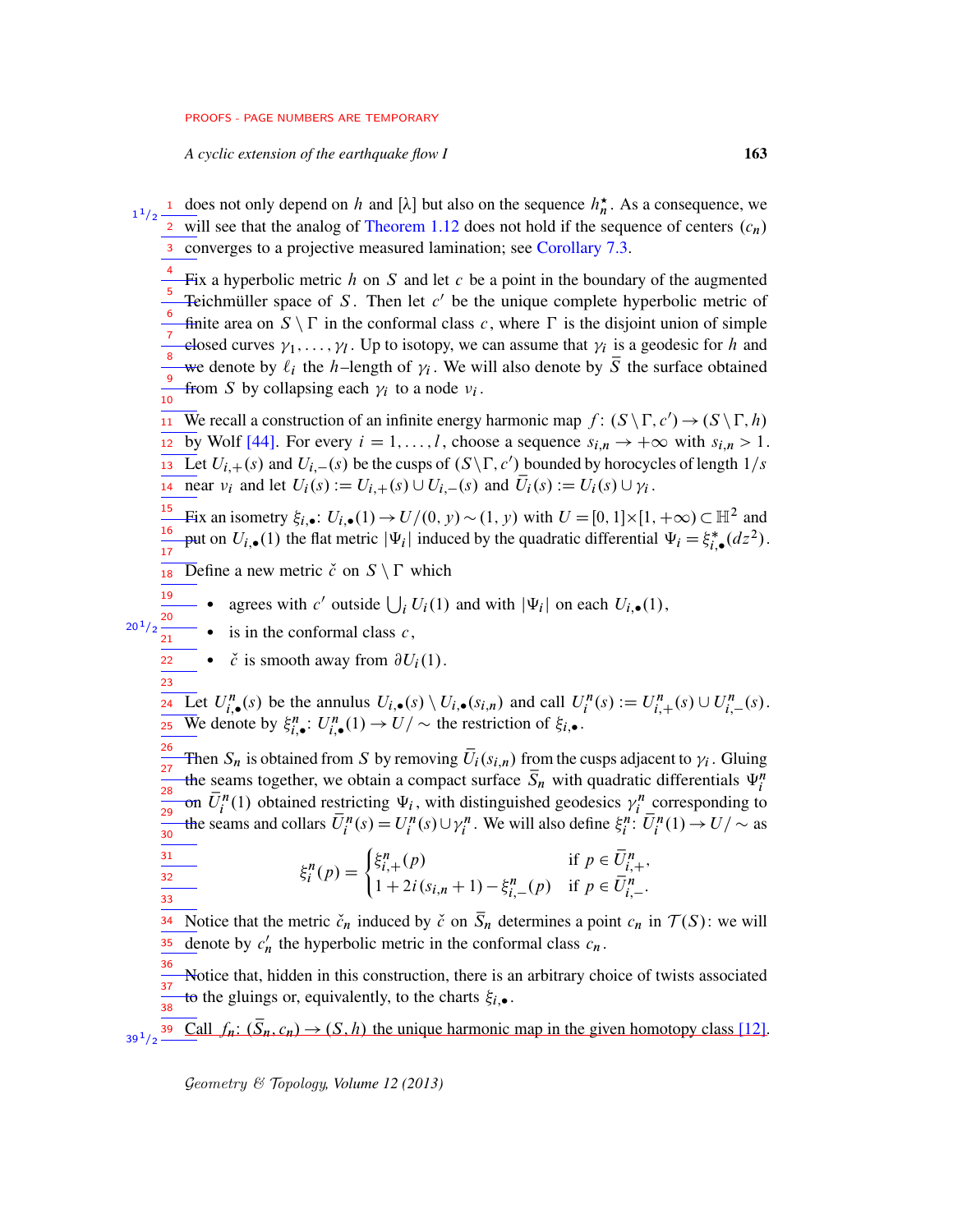7

<span id="page-63-1"></span>12

<span id="page-63-0"></span>16

164 *Francesco Bonsante, Gabriele Mondello and Jean-Marc Schlenker*

 $T^{1/2}$  **Theorem 7.1** (Wolf [\[44\]](#page-77-0)) Up to subsequences,  $f_n$  converges  $C^{2,\alpha}$  to a harmonic  $\overline{a}$  map  $f: (S \setminus \Gamma, c) \to (S \setminus \Gamma, h)$  on the compact subsets of  $S \setminus \Gamma$ .

<sup>3</sup> The Hopf differential  $\Phi$  of f looks like  $\Phi = (\ell_i^2/4 + O(e^{-2\pi y \circ \xi_i}) ) \Psi_i$  in each rearranged sentence for improved line break eusp  $U_{i,\bullet}(1)$  of  $(S \setminus \Gamma, c)$ . Moreover, the energy density  $e(f; \check{c}, h) \to \ell_i^2/2$  and the holomorphic energy density  $\mathcal{H}(f; \check{c}, h) \to \ell_i^2/4$  as  $y \circ \xi_{i, \bullet} \to +\infty$ . 4 5 6

We will assume throughout this section that we have already extracted a good subse-

quence (which we will still call  $f_n$ ) so that the above theorem holds. 8 9

<sup>10</sup> Now let  $h_n^*$  be the metric on S antipodal to h with respect to  $(f_n)_*c_n$ . Because of the theorem,  $h_n^*$  converges to some  $h^*$  smoothly away from  $\Gamma$ . 11

**Example 13** Proposition 7.2 Let  $1 = b_1 = \cdots = b_r > b_{r+1} \ge \cdots \ge b_l > 0$  and put  $s_{i,n} = (a_i/\ell_i)t_n^{b_i}$ , where  $a_i > 0$  and  $t_n \to +\infty$ . Then, up to subsequences,  $c_n \to [b_1\gamma_1 + \cdots + b_l\gamma_l]$  and  $\frac{15}{n}$   $h_n^{\star} \rightarrow [a_1 \gamma_1 + \cdots + a_r \gamma_r]$  in Thurston compactification of  $\mathcal{T}(S)$ . 14

**Example 17** Corollary 7.3 If h is fixed and  $h_n^* \to [\lambda]$  in Thurston compactification, then  $c_n$  does not necessarily converge to [ $\lambda$ ]. If h is fixed and  $c_n \to [\lambda]$  in Thurston compactification, <sup>19</sup> then  $h_n^*$  does not necessarily converge to [ $\lambda$ ] and so the cyclic flow centered at  $c_n$  does 20 not necessarily converge to an earthquake along  $\lambda$  (with any normalization).  $20^{1/2}$ 

In order to prove [Proposition 7.2,](#page-63-1) we need to estimate the *transversal length*  $trl_{\gamma_i}(c'_n)$  $\frac{22}{\pi}$  In order to prove Proposition 7.2, we need to estimate the *transversal length* trl<sub> $\gamma_i$ </sub> ( $c'_n$ ), that is, the width of a standard  $c'$  $n'$ -collar of  $\gamma_i^n$  bounded by hypercycles of length 1. 21 23

**Lemma 7.4** The extremal length of  $\gamma_i$  at  $c_n$  satisfies 25

$$
\frac{1}{C_1 + 2(a_i/\ell_i)t_n^{b_i}} \leq \text{Ext}_{\gamma_i}(c_n) \leq \frac{\ell_i}{2a_it_n^{b_i}}
$$

and so trl<sub> $\gamma_i$ </sub> $(c'_n)$  $\frac{1}{29}$  and so trl<sub> $\gamma_i$ </sub> $(c'_n) \asymp 2b_i \log t_n$ .

30

33  $\frac{34}{1}$  $\overline{35}$ 

<span id="page-63-2"></span>24

26 27 28

**Proof** By construction,  $(\overline{U}_i^n(1), \check{c}_n)$  contains a flat cylinder of circumference 1 and height  $2(a_i/\ell_i)t_n^{b_i}$  and so the extremal length satisfies 31 32

$$
ext{Ext}_{\gamma_i}(c_n) \leq \frac{\ell_i}{2a_i t_n^{b_i}}.
$$

On the other hand, consider a metric  $e^{2u}\tilde{c}_n$  on  $\overline{S}_n$  which is in the conformal class  $c_n$ , which agrees with  $\check{c}_n$  on  $\overline{S}_n \setminus \bigcup_{j \neq i} \overline{U}_j^n$  and such that the  $e^{2u}\check{c}_n$ -area of  $\overline{U}_j^n$  is bounded  $\overline{\text{38}}$  by a fixed constant for  $j \neq i$  and the distance between the two boundary components  $\frac{1}{39^{1/2}}$   $\frac{1}{39}$  of  $\overrightarrow{U}$  is at least 1. For instance, one can define  $e^{u}$  be constantly  $1/s_{j,n}$  on the 36 37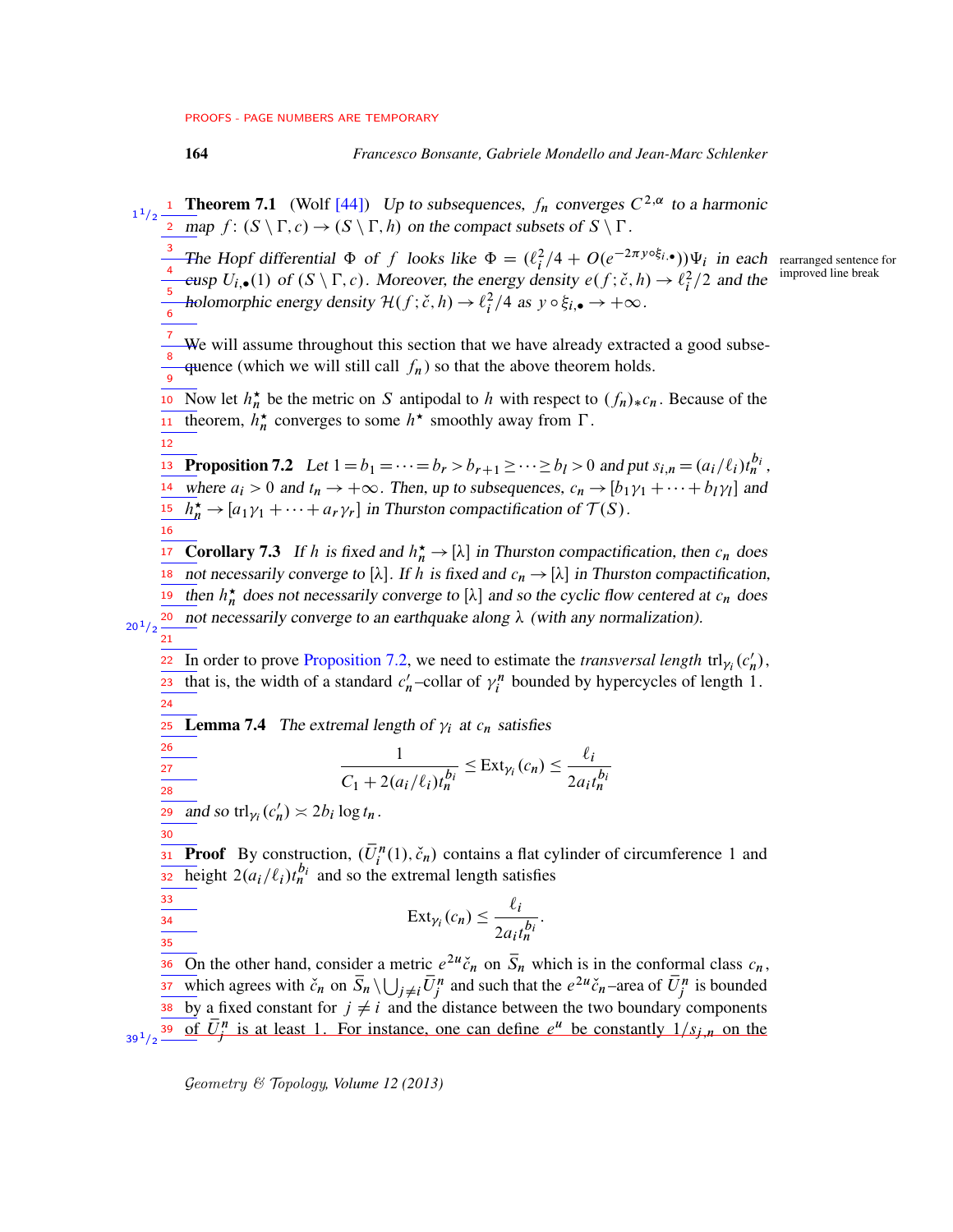*A cyclic extension of the earthquake flow I* 165

<span id="page-64-0"></span>regions  $\bar{U}_j^n(2)$  for all  $j \neq i$ , which interpolates between 1 and  $1/s_{j,n}$  on  $\bar{U}_j^n(1) \setminus \bar{U}_j^n(2)$ for  $j \neq i$ , and which is constantly 1 elsewhere. <sup>3</sup> Then  $\ell_{\gamma_i}(e^{2u}\check{c}_n) = 1$  and Area $_{e^{2u}\check{c}_n}(S) \leq C_1 + 2(a_i/\ell_i)t_n^{b_i}$  where  $C_1$  is a constant that depends only on  $\chi(S)$  and k. Hence,  $\text{Ext}_{\gamma_i}(c_n) \geq \frac{1}{\sigma_{i-1} \sigma_i}$  $C_1 + 2(a_i/\ell_i)t_n^{b_i}$ : As Ext<sub> $\gamma_i(c_n) \to 0$ , Maskit's estimate (see Maskit [\[27\]](#page-76-4)) gives  $\ell_{\gamma_i}(c'_n)$ </sub>  $\rightarrow$  0, Maskit's estimate (see Maskit [27]) gives  $\ell_{\gamma_i}(c'_n) \asymp \pi \operatorname{Ext}_{\gamma_i}(c_n)$ <sup>9</sup> and so trl<sub> $\gamma_i$ </sub> ( $c'_n$ )  $\asymp$  -2 log  $\ell_{\gamma_i}$  ( $c'_n$ )  $\asymp$  2*b<sub>i</sub>* log  $t_n$ .  $\frac{1}{11}$  For each *i*, fix an open neighbourhood  $A_i \subset (\bar{S}, c)$  of  $v_i$  whose closure does not contain any zero of  $\Phi$ , and such that  $(A_i \setminus \nu_i, |\Phi|)$  is the union of two annuli. Morewhere  $\overline{R_i}$  over, choose standard h–collars  $R_i \subset (S, h)$  around  $\gamma_i$  such that  $R_i \subset f(A_i)$ . By Wolf's construction (see [\[44\]](#page-77-0)), outside  $\bigcup_i f^{-1}(R_i)$  the Hopf differential  $\Phi_n$  of  $f_n$  $\overline{\phantom{a}15}$  converges  $C^{1,\alpha}$  to  $\Phi$ .  $\frac{16}{16}$  Here we recall that, by definition,  $h = 2(f_n)_* \text{Re}(\Phi_n) + e(f_n; \check{c}_n, h)\check{c}_n,$ <sup>19</sup> where  $e(f_n; \check{c}_n, h)$  is the energy density; moreover, by Equation [\(2\)](#page-21-0) in [Section 3.4,](#page-20-0)  $(f_n)_* \text{Re}(\Phi_n) = \frac{1}{4}$  $\frac{1}{4}h((E-b_n^2)\bullet, \bullet),$ and so  $b_n$  converges  $C^{1,\alpha}$  to b outside  $\bigcup_i R_i$ . <sup>24</sup> Notice that the horizontal (resp. vertical) directions of  $\Phi_n$  are exactly the eigenspaces of  $b_n$  corresponding to the smaller (resp. bigger) eigenvalue. **Lemma 7.5** Fix a small  $\varepsilon > 0$ . Up to shrinking  $R_i$  and for n large enough, ˇ ˇ ˇ ˇ 4  $\ell_i^2$  $\Phi_n$  $\overline{\Psi_i^n}$  $\left| -1 \right|$  $\langle \varepsilon^2,$  $\begin{array}{c} \begin{array}{c} \begin{array}{c} \begin{array}{c} \end{array} \\ \begin{array}{c} \end{array} \\ \begin{array}{c} \end{array} \\ \begin{array}{c} \end{array} \end{array} \end{array} \end{array}$ 2  $\ell_i^2$  $e(f_n; \check{c}_n, h) - 1\Big|$  $\langle 2\varepsilon^2,$  $\frac{33}{\pi}$  in every  $f_n^{-1}(R_i)$ . **Proof** Up to shrinking  $R_i$ , we can assume that  $R_i \subset f_n(\overline{U}_i^n(3))$  and there we have  $\begin{array}{c}\n\hline\n\vdots \\
\hline\n\vdots \\
\hline\n\end{array}$ 4  $\ell_i^2$  $\Phi$  $\Psi_i$  $\left| -1 \right|$  $\langle \varepsilon^2/2,$ ˇ ˇ ˇ ˇ 4  $\ell_i^2$  $\mathcal{H}(f; \check{c}, h) - 1$  $\langle \varepsilon^2/2,$ **39** where  $\mathcal{H}(f; \check{c}, h) = \frac{1}{2} ||\partial f||^2$  is the holomorphic energy density of f.  $1^{1}/2$   $\frac{1}{2}$ 4 5 6 7 8 10 14 17 18  $20^{1}/2 \frac{20}{21}$ 22 23 25 26 27 28 29 30 31 32 34 35 36 37 38  $39^{\,1}/2$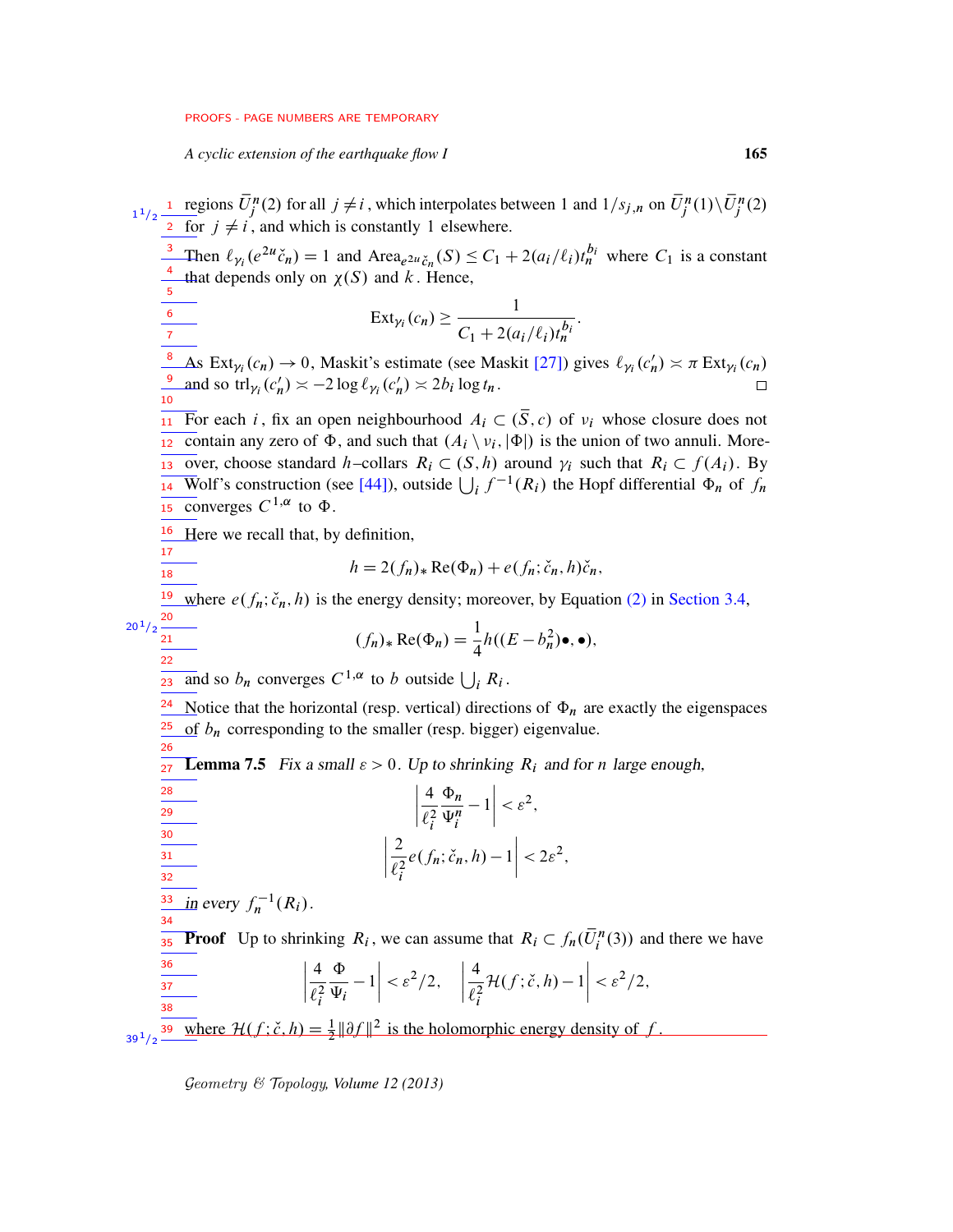### 166 *Francesco Bonsante, Gabriele Mondello and Jean-Marc Schlenker*

<span id="page-65-2"></span><span id="page-65-1"></span><span id="page-65-0"></span>As  $f_n^{-1}|_{\partial R_i} \to f^{-1}|_{\partial R_i}$ , for *n* large enough  $f_n^{-1}(\partial R_i)$  is contained inside  $\overline{U}_i^n(2)$ .  $1^{1}/2$   $\frac{1}{2}$ Moreover, we have that  $(\xi_{i,\bullet}^n)_*\Phi_n \to (\xi_{i,\bullet})_*\Phi$  in a compact neighbourhood  $K_{i,\bullet}$  of  $\xi_{i,\bullet}^n(f_n^{-1}(\partial R_i) \cap U_{i,\bullet}^n)$  and so 3 4 ˇ ˇ ˇ ˇ ˇ ˇ ˇ ˇ 4  $(\xi_{i,\bullet}^n)_*\frac{\Phi_n}{\Psi_n}$  $-(\xi_{i,\bullet})_{\ast}\frac{\Phi}{\Psi}$  $\langle \varepsilon^2/2$ 5  $\overline{\Psi_i^n}$  $\ell_i^2$  $\Psi_i$ 6 7 in  $K_{i,\bullet}$ . Thus, 8 4 ˇ ˇ ˇ ˇ  $(\xi_i^n)_* \frac{\Phi_n}{\Psi_n}$  $\left| -1 \right|$  $\langle \varepsilon^2$ 9  $\overline{\Psi_i^n}$  $\ell_i^2$ 10  $\overline{\mathop{\rm in}\nolimits} K_{i,\bullet}$ . Because  $\xi_{i,\bullet}^n$  is holomorphic and  $\Phi_n/\Psi_i^n$  is a holomorphic function on  $f_n^{-1}(R_i)$ ,  $\frac{12 \text{ the same estimate holds in } f_n^{-1}(R_i) \text{ for } n \text{ large enough.}}{12 \text{ the same estimate holds in } f_n^{-1}(R_i) \text{ for } n \text{ large enough.}}$ 13 In a similar way, if  $\mathcal{H}_n = \mathcal{H}(f_n; \check{c}_n, h)$ , then the energy density and the Jacobian of  $f_n$ 14 are given by  $\overline{15}$ 16  $e(f_n; \check{c}_n, h) = \mathcal{H}_n + \frac{|\Phi_n|^2}{|\Psi_n|^2}$  $\mathcal{J}(f_n; \check{c}_n, h) = \mathcal{H}_n - \frac{|\Phi_n|^2}{|\Psi_n|^2}$  $\frac{1-n_1}{|\Psi_i^n|^2\mathcal{H}_n}>0,$  $\frac{1}{17}$  $\overline{|\Psi_i^n|^2\mathcal{H}_n}$ 18 <sup>19</sup> which implies  $\mathcal{H}_n > |\Phi_n|/|\Psi_i^n| > (\ell_i^2/4)(1-\varepsilon^2)$  on  $f_n^{-1}(R_i)$ .  $20^{1}/2 \frac{20}{21}$  $\Box$  On the other hand (see [\[43\]](#page-77-1), for instance), 22  $\Delta_{c_n} \log \mathcal{H}_n = 2\mathcal{J}_n > 0,$ 23 and so  $\Delta_{c_n} \log(4\mathcal{H}_n/\ell_i^2) \ge 0$  on  $\overline{U}_i^n(2)$ . As  $\log(4\mathcal{H}_n/\ell_i^2) < \varepsilon^2/2$  on  $\partial f_n^{-1}(R_i)$  for n 24 large, we obtain  $\mathcal{H}_n \leq (\ell_i^2/4)(1+\varepsilon^2/2)$  on  $f_n^{-1}(R_i)$  and so the wished estimate 25 for  $e(f_n; \check{c}_n, h)$ .  $\Box$ 26 27 Thanks to the previous lemma, we can draw a few consequences. 28 29 **Corollary 7.6** (i) The metric  $h^*$  has nodes at  $\Gamma$  and  $h_n^* \to h^*$  in the augmented 30 Teichmüller space. 31 (ii) In the whole  $f_n^{-1}(R_i)$  found in the above lemma, the bigger eigenvalue  $\kappa$  of  $b_n$ 32 is greater than  $1/2\varepsilon$  for large n. 33 34 **Proof** As for [\(i\),](#page-65-0) notice that  $h_n^* = -2 \text{Re}(\Phi_n) + e(f_n; \tilde{c}_n, h)\tilde{c}_n$ . Because of [Lemma 7.5,](#page-64-0) 35 For every  $\varepsilon > 0$  there exists  $R_i$  such that, for  $n > n(\varepsilon)$ , the  $h_n^*$ -norm of  $(f_n \circ (\xi_i^n)^{-1})_* \partial_x$ 36 is at most  $2\varepsilon \ell_i$  the  $h_n$ -norm of  $(f_n \circ (\xi_i^n)^{-1})_* \partial_y$  is at most  $2\varepsilon \ell_i$ . Thus,  $\ell_{\gamma_i}(h_n^{\star}) \leq 2\varepsilon \ell_i$ 37 and so  $\ell_{\gamma_i}(h_n^{\star}) \to 0$ . As  $h_n^{\star} \to h^{\star}$  on the compact subsets of  $S \setminus \Gamma$ , we conclude  $h^{\star}$ 38  $\frac{39 \cdot 1}{2}$  has nodes at  $\gamma_i$  and the sequence converges in the augmented Teichmüller space.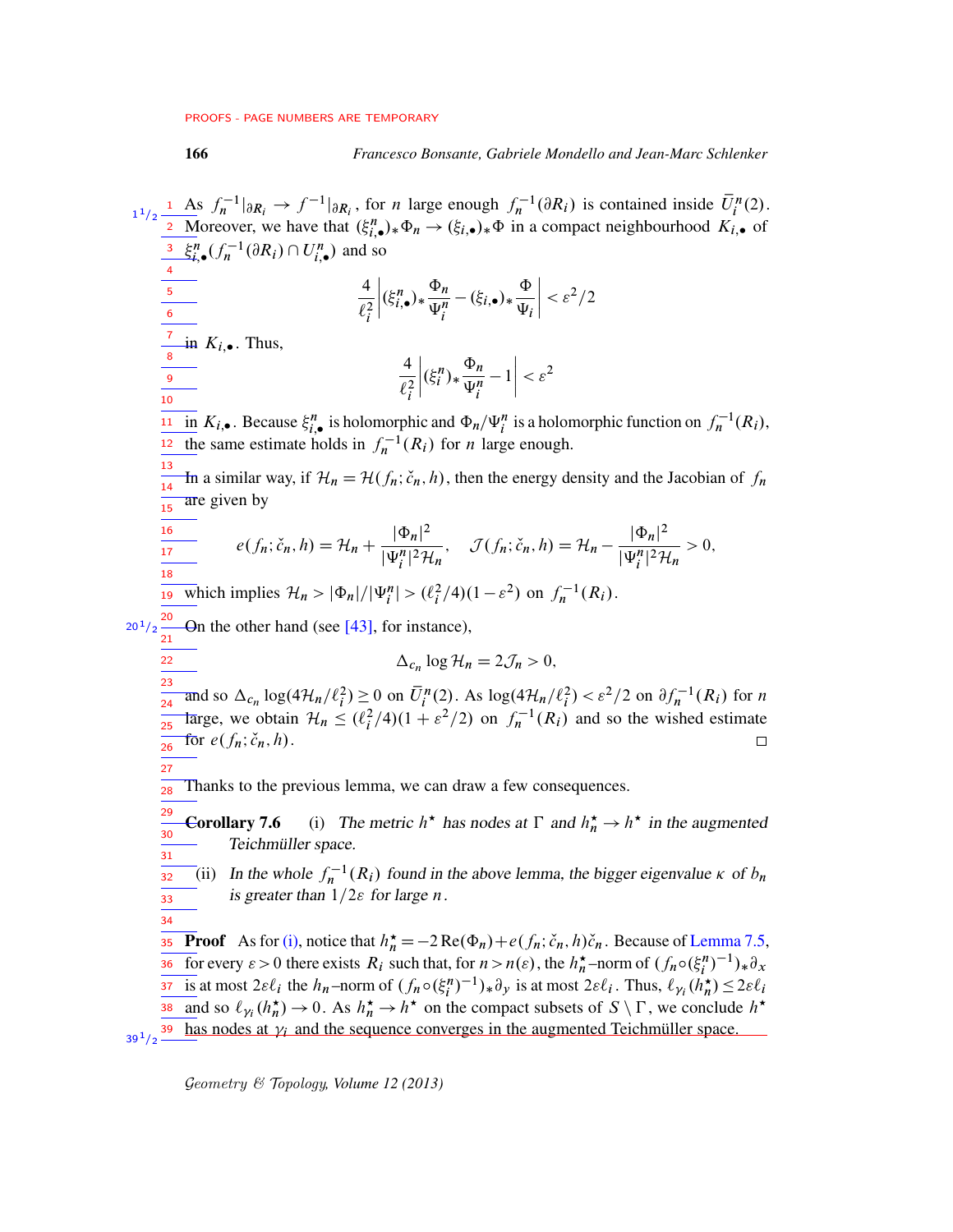*A cyclic extension of the earthquake flow I* 167

<span id="page-66-2"></span><span id="page-66-0"></span>As for [\(ii\),](#page-65-1) the identities seen in [Section 3,](#page-17-0) Equation [\(2\),](#page-21-0)  $f_n^* h = 2 \text{Re}(\Phi_n) + e(f_n; \tilde{c}_n, h) \tilde{c}_n$  $1^{1}/2$   $\frac{1}{2}$ and  $f_n^*h((E-b_n^2)\bullet,\bullet) = 4 \operatorname{Re}(\Phi_n)$ , give rearranged sentence for improved line break 3  $\frac{h((E - b_n^2)(f_n)_*v, (f_n)_*v)}{h((f_n)_*v, (f_n)_*v)} = \frac{4 \operatorname{Re}(\Phi_n)(v, v)}{2 \operatorname{Re}(\Phi_n)(v, v) + e(f_n; \check{c}_n)}$ 4  $2\text{Re}(\Phi_n)(v, v) + e(f_n; \check{c}_n, h)\check{c}_n(v, v)$ 5 for any vector tangent v to  $\overline{U}_i^n(1)$ . Choosing  $v = (\xi_i^n)^* \partial_y$ , we obtain 6 7  $\frac{h((E-b_n^2)(f_n)_*v,(f_n)_*v)}{h((f_n)_*v,(f_n)_*v)} \leq \frac{\ell_i^2(-1+3\varepsilon^2)}{4\ell_i^2\varepsilon^2}$ 8  $4\ell_i^2 \varepsilon^2$ 9 on  $\overline{U}_i^n(1) \cap f_n^{-1}(R_i)$  and so  $1 - \kappa^2 \le (-1/4\epsilon^2) + 1$  there, that is  $\kappa \ge 1/2\epsilon$ . 10  $\Box$ 11 <sup>12</sup> Up to subsequences, we can assume that  $h_n^*$  converges to a point [ $\lambda$ ] in Thurston <sup>13</sup> boundary. Notice that  $\lambda$  must be supported on  $\gamma_1 \cup \cdots \cup \gamma_l$  and so  $\lambda = w_1 \gamma_1 + \cdots + w_l \gamma_l$  $\frac{14}{2}$  with  $w_1, \ldots, w_l \geq 0$ . 15  $\overline{a_1 \cdot b_2}$  We will show that  $[\lambda] = [a_1 \gamma_1 + \cdots + a_r \gamma_r]$ , and so the result will not depend on the chosen subsequence. 17 Let  $(\theta_n)_{n \in \mathbb{N}}$  be a sequence of positive numbers such that  $\theta_n \ell_{h_n^*} \to \iota(\lambda, \bullet)$ . 18 19  $_{20<sup>1</sup>/2}$  **Lemma 7.7** For every *i*, we have  $\theta_n \ell_i s_{i,n} \to w_i$  as  $n \to \infty$ . 21 **Proof** Let  $\varepsilon > 0$ . We can choose a collar  $\gamma_i \subset R_i \subset S$  such that  $tr(b_n) > 2/\varepsilon$  on  $R_i$ 22  $\frac{4}{\ell_i^2} \Phi_n - \Psi_i^n \leq \varepsilon^2 |\Psi_i^n|$  on  $f_n^{-1}(R_i)$  for *n* large. and  $\frac{4}{\ell^2}$ 23 24 As  $f_n^{-1} \to f^{-1}$  on  $S \setminus \Gamma$ , we can assume that there exists  $\bar{y} > 1$  such that for *n* large, rearranged sentence for 25  $\overline{\overline{U}}_n^i(1) \supset f_n^{-1}(R_i) \supset \overline{U}_n^i(\overline{y}).$ 26 27 By abuse of notation, denote just by  $(x, y)$  the Euclidean coordinates on  $R_i$  given by  $\overline{28}$ the parametrization  $\xi_i^n \circ f_n$ . 29 <sup>30</sup> By writing the relation  $4Re(\Phi_n) = h((E - b_n^2) \bullet, \bullet)$  in coordinates on  $R_i$  and taking  $31$  the determinant, we obtain 32 (53)  $(1 + \eta(\varepsilon))\ell_i^2 dx \wedge dy = \sqrt{\text{tr}(b_n)^2 - 4} \omega_h,$  $33(53)$ 34 where  $|\eta(\varepsilon)| < \varepsilon^2$  for *n* large, by [Lemma 7.5.](#page-64-0) 35 By [Corollary 7.6](#page-65-2)[\(ii\),](#page-65-1)  $(1 - \varepsilon^2/2)$  tr $(b_n) \le \sqrt{\text{tr}(b_n)^2 - 4} \le \text{tr}(b_n)$  for *n* large. 36 37 Multiplying by  $\theta_n$  both hand sides of Equation [\(53\)](#page-66-0) and integrating over  $R_i$ , we get 38  $\overline{(54)}$   $\theta_n(1-\varepsilon^2/2)$  $\overline{a}$  $dx \wedge dy \leq \theta_n$  $tr(b_n)\omega_h \leq \theta_n(1 + \eta(\varepsilon))\ell_i^2$  $tr(b_n)\omega_h.$  $39^{1}/2$   $R_i$  $R_i$  $R_i$ 

<span id="page-66-1"></span>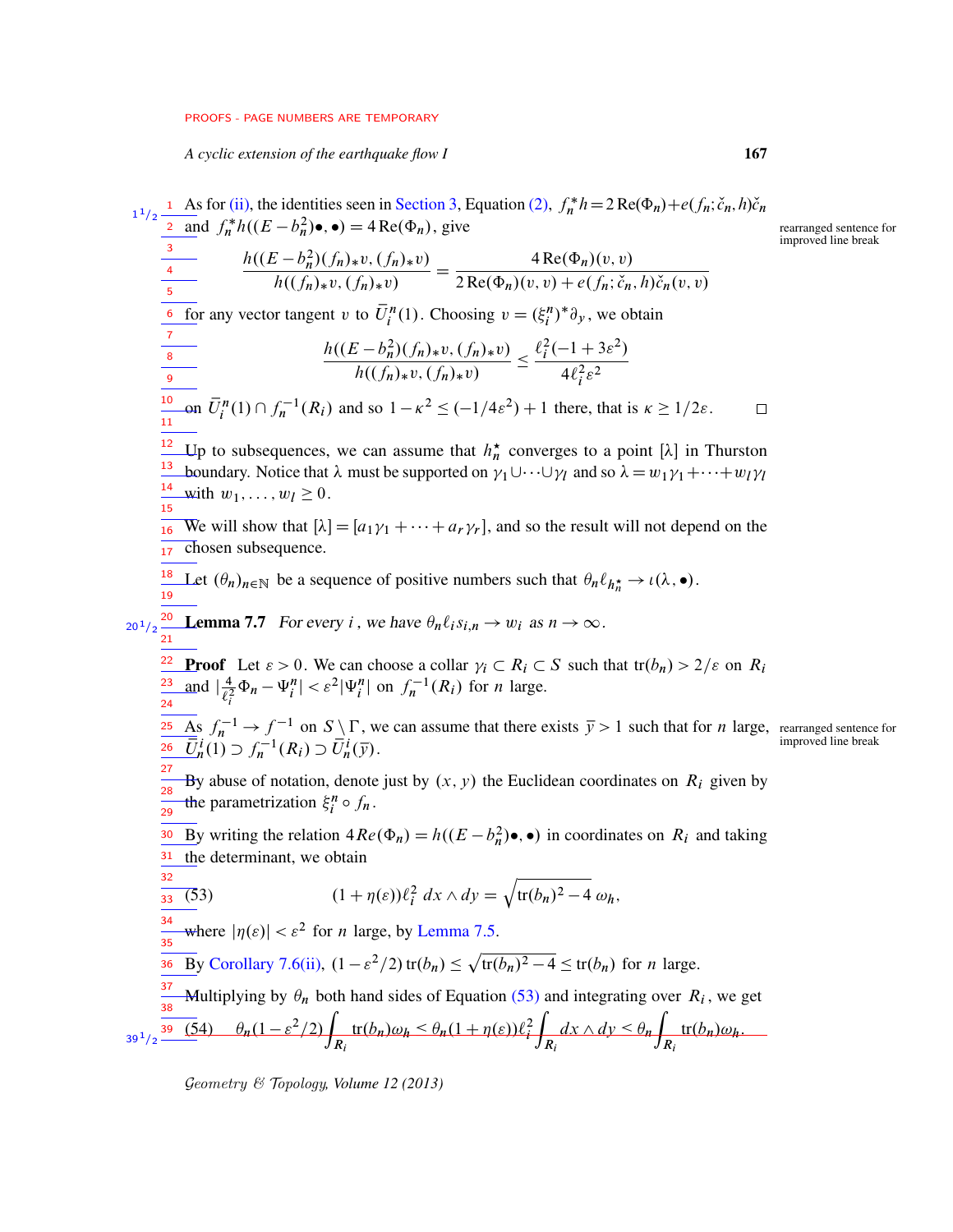<span id="page-67-0"></span>

168 *Francesco Bonsante, Gabriele Mondello and Jean-Marc Schlenker*

<span id="page-67-1"></span>Now,  $1^{1}/2$   $\frac{1}{2}$ Z (55)  $\theta_n \ell_i^2 (s_{i,n} - \overline{y}) \leq \theta_n \ell_i^2$  $dx \wedge dy \leq \theta_n \ell_i^2 s_{i,n},$ 3  $R_i$ 4 and  $\theta_n \int_{R_i}$  tr $(b_n)\omega_h \to w_i \ell_i$  by [Proposition 6.16.](#page-53-1) 5 The result follows by comparing Equations [\(54\)](#page-66-1) and [\(55\).](#page-67-0) 6  $\Box$ 7 Proof of [Proposition 7.2](#page-63-1) By [Lemma 7.4](#page-63-2) and Maskit's estimate, we immediately 8 obtain that  $c_n \rightarrow [b_1 \gamma_1 + \cdots + b_l \gamma_l].$ 9 By [Lemma 7.7,](#page-66-2)  $\overline{10}$  $a_i t_n^{b_i}$  $\frac{1}{11}$  $w_i$  $\ell_i s_{i,n}$  $=\lim_{n}$  $=\lim_{n}$ ;  $\frac{1}{12}$  $w_j$  $\ell_j s_{j,n}$  $a_j t_n^{b_j}$ 13 which shows that  $[\lambda] = [a_1 \gamma_1 + \cdots + a_r \gamma_r].$  $\Box$ 14 15 8 The landslide flow on the universal Teichmüller space 16 17 In this section we show how the construction of the landslide flow  $L$  extends to the 18  $\overline{\text{universal}}$  Teichmüller space. We believe that this  $S^1$  action on the product of two 19 copies of the universal Teichmüller space can be of independent interest, but limit our 20  $20^{1/2}$ investigations here to its definition and to checking that it is nontrivial. 21 22 8.1 Minimal Lagrangian maps and the universal Teichmüller space 23 The universal Teichmüller space  $\mathcal{T}_U$  can be defined as the quotient of the group  $\mathcal{QS}$  of 24 quasisymmetric homeomorphisms of the circle by composition on the left by projective 25 transformations; see eg  $[14]$ . We will show here that the map  $L$  defined above extends 26 to a circle action  $\mathcal L$  on  $\mathcal T_U \times \mathcal T_U$ . This is based on the following statement. 27 **Theorem 8.1** ([\[9\]](#page-75-4)) Let  $\overline{\psi} \in \mathcal{QS}$ . There exists a unique quasiconformal minimal 28 Lagrangian diffeomorphism  $m: \mathbb{H}^2 \to \mathbb{H}^2$  such that  $\partial m = \psi$ . 29 30 We call g the hyperbolic metric on  $\mathbb{H}^2$ , and  $\nabla$  its Levi–Civita connection. It follows 31 from the basic facts on minimal Lagrangian diffeomorphisms, as recalled in [Section 1.5,](#page-4-0) 32 that there exists a unique bundle morphism  $b: T \mathbb{H}^2 \to T \mathbb{H}^2$  such that 33 •  $m^*g = g(b \bullet, b \bullet),$ 34 35  $\bullet$  det $(b) = 1$ ,

 $\bullet$  *b* is self-adjoint for *g*, 36 37

38

• *b* satisfies the Codazzi equation:  $d^{\nabla}b = 0$ .

Since *m* is quasiconformal, *b* has eigenvalues in [ $\epsilon$ ,  $1/\epsilon$ ] for some  $\epsilon > 0$ ; see [\[9\]](#page-75-4).  $39^{1}/2$   $-$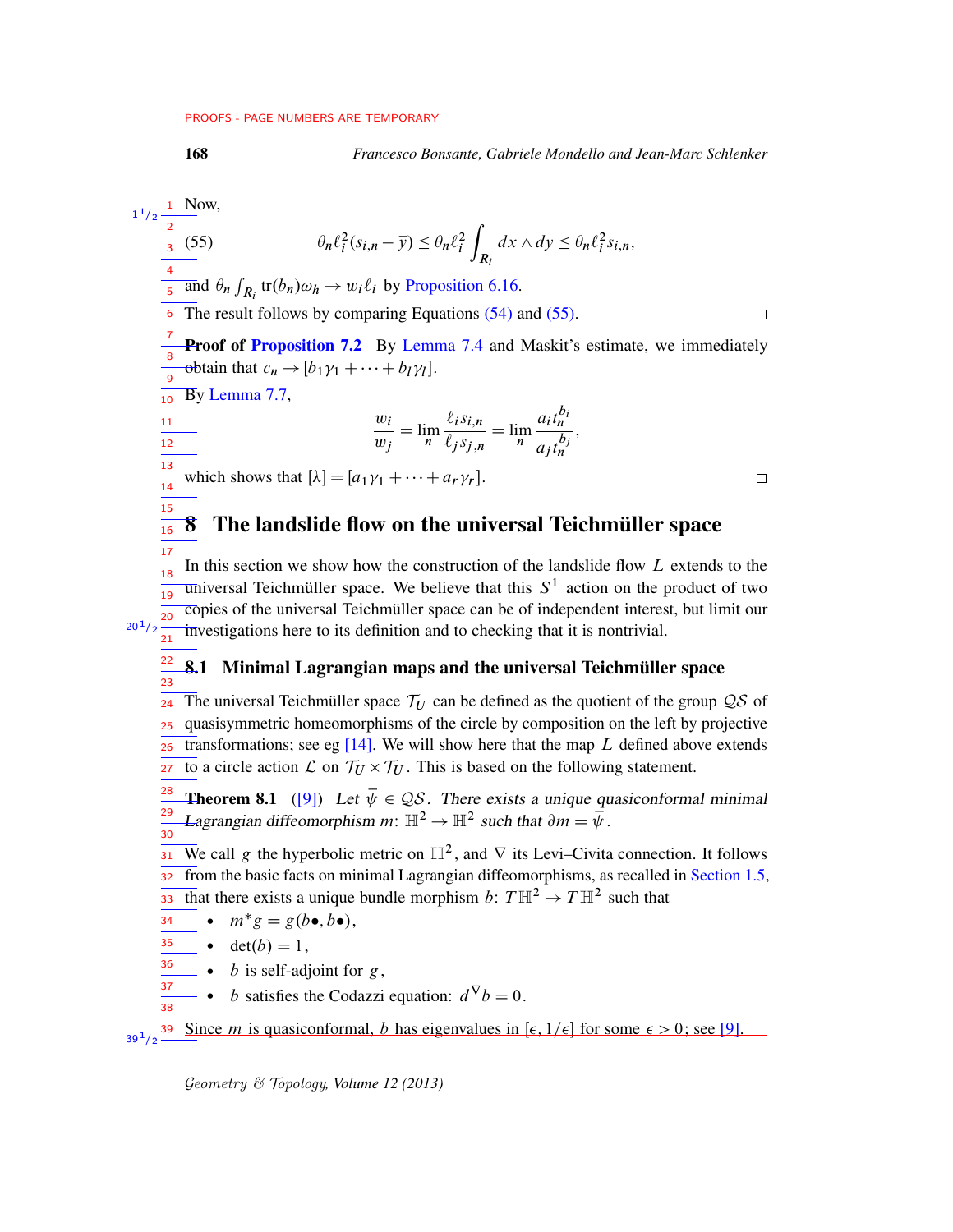*A cyclic extension of the earthquake flow I* 169

<span id="page-68-0"></span> $\frac{1}{1/2}$   $\frac{1}{1/2}$  **8.2** An extension of L to the universal Teichmüller space 2 The construction of the  $S^1$ -action is based on the following definition and lemma. 3 4 **Definition 8.2** Let  $\bar{\psi} \in \mathcal{QS}$  and let  $e^{i\theta} \in S^1$ . Let  $m: \mathbb{H}^2 \to \mathbb{H}^2$  be the unique 5 quasiconformal minimal Lagrangian diffeomorphism such that  $\partial m = \overline{\psi}$ , and let  $\frac{6}{17}$  duasicomorman miniman Lagrangian<br> $\frac{1}{17}$  b:  $T \mathbb{H}^2 \rightarrow T \mathbb{H}^2$  be as above. We call 7 8  $\beta_{\theta} = \cos(\theta/2)E + \sin(\theta/2)Jb,$  $\overline{9}$ **and set**  $g_{\theta} := g(\beta_{\theta} \bullet, \beta_{\theta} \bullet)$  **and**  $g_{\theta}^{\star} = g(\beta_{\theta + \pi} \bullet, \beta_{\theta + \pi} \bullet)$ **.** 11 **Lemma 8.3** With the notation above,  $g_{\theta}$  and  $g_{\theta}^*$ **12 Lemma 8.3** With the notation above,  $g_{\theta}$  and  $g_{\theta}^{\star}$  are complete hyperbolic metrics on  $\mathbb{H}^2$ . The identity map from  $(\mathbb{H}^2, g_{\theta})$  to  $(\mathbb{H}^2, g_{\theta}^* )$  $\frac{13}{\mu}$  on  $\mathbb{H}^2$ . The identity map from  $(\mathbb{H}^2, g_{\theta})$  to  $(\mathbb{H}^2, g_{\theta}^*)$  is minimal Lagrangian and 14 quasiconformal. 15 **16** Sketch of the proof The fact that  $g_{\theta}$  and  $g_{\theta}^*$  have curvature  $-1$  follows from the **Sketch of the proof** The fact that  $g_{\theta}$  and  $g_{\theta}^*$ same argument as in the proof of [Proposition 1.7;](#page-6-0) we do not repeat it here. Moreover, 17  $18$  the argument given in the proof of [Theorem 1.10](#page-7-1) also shows that the identity map from  $(\mathbb{H}^2, g_\theta)$  to  $(\mathbb{H}^2, g_\theta^{\star})$  $\frac{19}{\text{ from }} (\mathbb{H}^2, g_\theta)$  to  $(\mathbb{H}^2, g_\theta^{\star})$  is minimal Lagrangian.  $e^{20^1/2}$  To check that the identity between  $(\mathbb{H}^2, g)$  and  $(\mathbb{H}^2, g_{\theta})$  is quasiconformal, it is sufficient to prove that the eigenvalues of the bundle morphism  ${}^t\beta_\theta$  ·  $\beta_\theta$  are between  $\epsilon'$ 22 and  $1/\epsilon'$ , for some  $\epsilon' > 0$  depending on  $\epsilon$ . However  $\det(\beta_\theta) = 1$  by definition, so  $\frac{1}{23}$ That  ${}^{t} \beta_{\theta} \cdot \beta_{\theta}$  has determinant 1. To compute its trace, notice that 24 25  ${}^{t} \beta_{\theta} \cdot \beta_{\theta} = \cos^{2}(\theta/2)E + \sin^{2}(\theta/2)b^{2} + \cos(\theta/2)\sin(\theta/2)(Jb - bJ)$ 26 and that  $tr(Jb) = tr(bJ) = 0$ . It follows that 27 28 tr( ${}^{t} \beta_{\theta} \cdot \beta_{\theta}$ ) = 2 cos<sup>2</sup>( $\theta$ /2) + sin<sup>2</sup>( $\theta$ /2) tr( $b$ <sup>2</sup>). 29 Since the eigenvalues of b are in [ $\epsilon$ , 1/ $\epsilon$ ], it follows that the identity between ( $\mathbb{H}^2$ , g) 30 and  $(\mathbb{H}^2, g_\theta)$  is quasiconformal, and that  $g_\theta$  and  $g_\theta^*$  $\phi$  are complete.  $\Box$ 31 32 33 As a consequence we can give the definition of the action considered here. Let  $\overline{\psi}$ ,  $\psi^* \in \mathcal{QS}$  represent points  $[\psi], [\psi^*] \in \mathcal{T}_U$ . Then  $\overline{\psi} := \psi^* \circ \psi^{-1} : S^1 \to S^1$  is a 34  $\frac{1}{35}$  quasisymmetric homeomorphism: let m:  $\mathbb{H}^2 \to \mathbb{H}^2$  be the unique quasiconformal minimal Lagrangian diffeomorphism with  $\partial m = \overline{\psi}$ . We can then define a bundle morphism 36  $\overline{b}$ :  $T\mathbb{H}^2 \to T\mathbb{H}^2$  as above, as well as two hyperbolic metrics  $g_{\theta}$  and  $g_{\theta}^*$ 37  $\phi$  associated to  $\theta$  and b, as in [Section 3.](#page-17-0) [Lemma 8.3](#page-68-0) shows that the identity between  $(\mathbb{H}^2, g_{\theta})$ 38 and  $(\mathbb{H}^2, g^{\star}_{\theta})$  $\frac{\star}{\theta}$ ) is minimal Lagrangian.  $39^{1}/2$   $-$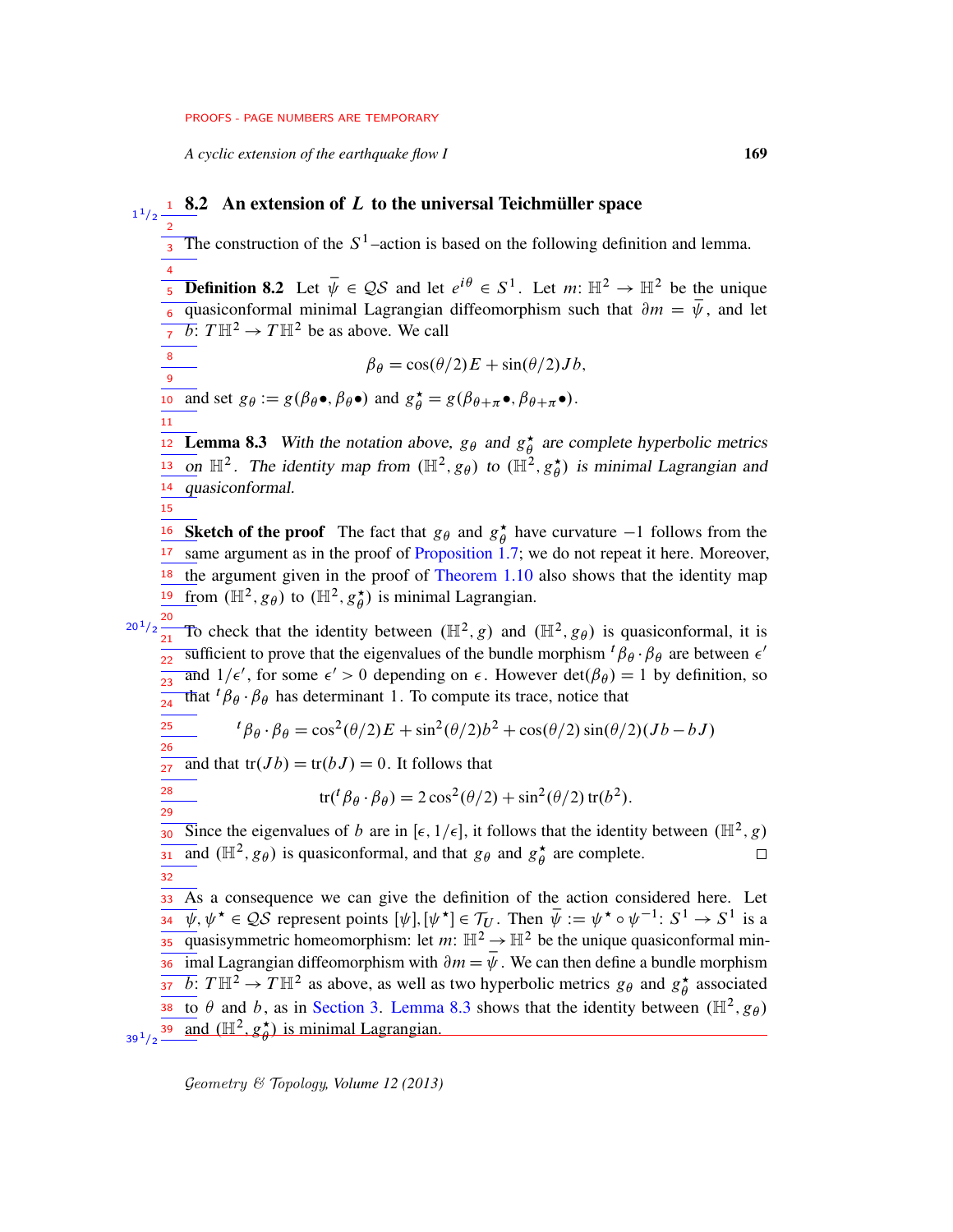<sup>1</sup> Since  $g_{\theta}$  is hyperbolic,  $(\mathbb{H}^2, g_{\theta})$  is isometric to the hyperbolic plane. The identity 2 between  $(\mathbb{H}^2, g)$  and  $(\mathbb{H}^2, g_\theta)$  therefore determines a quasiconformal diffeomor-3 phism  $\Psi_{\theta}$  between ( $\mathbb{H}^2$ , g) and  $\mathbb{H}^2$ , well-defined up to composition on the left, with boundary value  $\psi_{\theta} \in \mathcal{QS}$ . Similarly, the identity map from  $(\mathbb{H}^2, g)$  to  $(\mathbb{H}^2, g^*_{\theta})$ 4 boundary value  $\psi_{\theta} \in \mathcal{QS}$ . Similarly, the identity map from  $(\mathbb{H}^2, g)$  to  $(\mathbb{H}^2, g_{\theta}^{\star})$ 5 determines a quasiconformal map  $\Psi_{\theta}^*$  between the hyperbolic plane and itself, with boundary value  $\psi^{\star}_{\theta}$ **6** boundary value  $\psi_{\theta}^{\star} \in \mathcal{QS}$ . Then  $\Psi_{\theta}^{\star} \circ \Psi_{\theta}^{-1}$  is a quasiconformal minimal Lagrangian *diffeomorphism by [Lemma 8.3.](#page-68-0)* We define  $\mathcal{L}$  as 1  $1/2$ 

8 9

 $21$ 

$$
\mathcal{L}_{e^{i\theta}}([\psi],[\psi^{\star}]) = ([\psi_{\theta}], [\psi_{\theta}^{\star}]).
$$

10 To establish a relation between  $\mathcal{T}_U$  and  $\mathcal{T}_S$ , fix a hyperbolic metric  $h_0$  on S and a universal covering map  $\mathbb{H}^2 \cong (\tilde{S}, \tilde{h}_0) \to (S, h_0)$ , so that  $\rho_0: \pi_1(S) \to \text{PSL}_2(\mathbb{R})$  is the associated holonomy representation. Given  $[h] \in \mathcal{T}_S$ , we can consider the lift h of h <sup>13</sup> to  $\mathbb{H}^2$  and let  $\rho$  be its holonomy representation. The identity map from  $(\mathbb{H}^2, \tilde{h}_0)$  to  $\overline{(\mathbb{H}^2, \tilde{h})}$  determines a quasiconformal diffeomorphism  $\Psi$  of  $\mathbb{H}^2$  to itself, with boundary value  $\psi \in \mathcal{QS}$ , that conjugates the action of  $\rho_0$  on  $\mathbb{H}^2$  to the action of  $\rho$ . 11 12 14 15

<span id="page-69-0"></span>Let  $i_S: \mathcal{T}_S \hookrightarrow \mathcal{T}_U$  be the canonical embedding of Teichmüller space of S in the universal Teichmüller space defined as  $i_S([h]) = [\psi]$ . 16 17 18

**19** Proposition 8.4 The restriction via  $i_S$  of L to  $\mathcal{T}_S \times \mathcal{T}_S \subset \mathcal{T}_U \times \mathcal{T}_U$  is the landslide action L. 20  $20^{1}/2$ 

**Proof** Let  $[\psi] = i_S([h])$  and  $[\psi^*] = i_S([h^*])$  be points of  $i_S(\mathcal{T}_S) \subset \mathcal{T}_U$ . Let  $\rho$  and  $\rho^*$ be the holonomy representations of h and  $h^*$  respectively. Then  $\psi$  and  $\psi^*$  are the boundary values of quasiconformal maps  $\Psi$ ,  $\Psi^*$ :  $\mathbb{H}^2 \to \mathbb{H}^2$  which are conjugating  $\rho_0$ to actions  $\rho$  and  $\rho^*$  on  $\mathbb{H}^2$ . By construction,  $g_\theta = \tilde{h}_\theta$  is  $\rho$ -invariant and  $g_\phi^* = \tilde{h}_\phi^*$  is  $\overline{\rho}^*$ -invariant; moreover,  $\Psi_{\theta}$  (resp.  $\Psi_{\theta}^*$ ) conjugates the action of  $\rho_0$  to the action of The holonomy representation  $\rho_{\theta}$  of  $h_{\theta}$  (resp. the holonomy representation  $\rho_{\theta}^{\star}$  $\frac{\star}{\theta}$  of  $h_{\theta}^{\star}$  $\overset{\star}{\theta}$ ). Hence,  $([\psi_{\theta}], [\psi_{\theta}^{\star}]) \in i_S(\mathcal{T}_S) \times i_S(\mathcal{T}_S) \subset \mathcal{T}_U \times \mathcal{T}_U$ , and the restriction of  $\mathcal{L}$  to  $\mathcal{T}_S \times \mathcal{T}_S$  $\overline{\text{coincides}}$  with  $L$ , as claimed. 22  $23$  $24$ 25 26 27 28 29

**Theorem 8.5** The map  $\mathcal L$  defines a nontrivial action of  $S^1$  on  $\mathcal T_U$ . 30 31

**Sketch of the proof** To prove that  $\mathcal L$  determines an action of  $S^1$ , it is sufficient to check that,  $\mathcal{L}_{e^{i\theta}}(\mathcal{L}_{e^{i\theta'}}([\psi],[\psi^{\star}])) = \mathcal{L}_{e^{i(\theta+\theta')}}([\psi],[\psi^{\star}])$ , for all  $\theta, \theta' \in \mathbb{R}$  and all rearranged sentence for  $[\psi], [\psi^{\star}] \in \mathcal{T}_U$ . 32 33 34 35

However, this follows from the fact that  $\Psi_{\theta}^{\star} \circ \Psi_{\theta}^{-1}$  is minimal Lagrangian, followed by the same argument used in the proof of [Theorem 1.8;](#page-6-1) so we do not repeat them here. 36  $\frac{1}{37}$ 

The nontriviality of  $\mathcal L$  is clear, since  $L$  is nontrivial in all the copies of Teichmüller spaces of surfaces of finite genus; see [Proposition 8.4.](#page-69-0) 38 39  $39^{1/2}$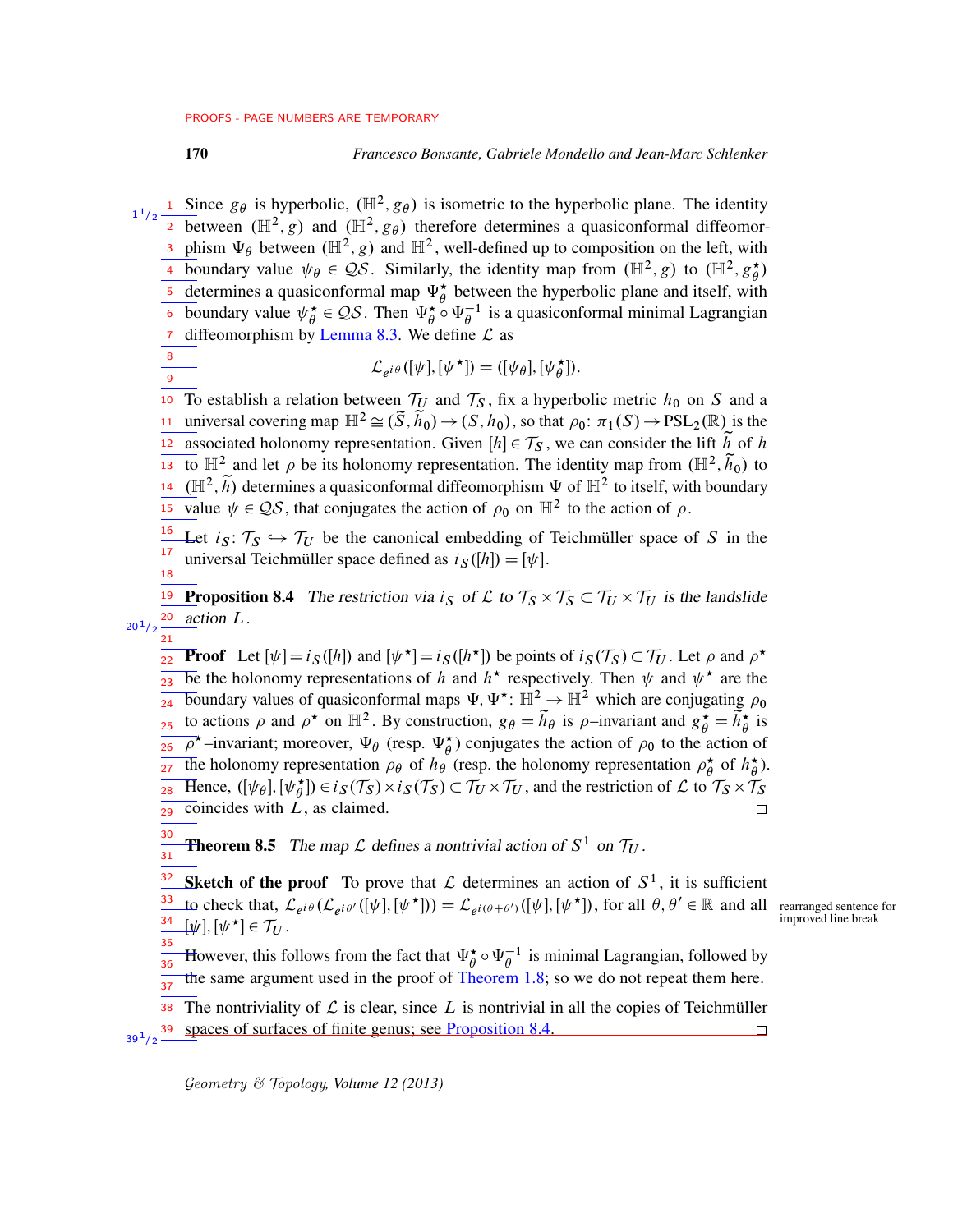*A cyclic extension of the earthquake flow I* 171

# $\frac{1}{1^{1/2}}$   $\frac{1}{2}$  Applications, extensions, and questions 2

<sup>3</sup> This section contains a brief outline of some possible applications of the landslide flow <sup>4</sup> developed here, and of some open questions.

# <sup>6</sup> 9.1 Holomorphic disks in Teichmüller space

One obvious consequence of Theorems [1.15](#page-9-1) and [5.1](#page-25-0) is the existence of many holomorphic disks in Teichmüller space of S: given  $h, h' \in \mathcal{T}$  with  $h \neq h'$  and given  $\overline{\zeta} \in S^1 \setminus \{1\}$  there exists  $h^* \in \overline{\mathcal{T}}$  and a holomorphic map  $C_{\bullet}(h, h^*)$ :  $\overline{\Delta} \to \overline{\mathcal{T}}$  from the unit disk in  $\mathbb C$  to Teichmüller space of S, such that  $C_1(h, h^*) = h$  and  $C_{\xi}(h, h^*) = h'$ . 8 9 11

It is of course conceivable that the disks obtained in this manner for two different values of  $h'$  have the same image. However, there are reasons to believe that it is not often the case. If this is correct, it would mean that the landslide disks provide a  $(12g - 11)$ –dimensional family of holomorphic disks in T. 12 13 14 15 16

## 9.2 Other questions

There are many remaining questions concerning the landslide flow or its complex extension, mostly motivated by the analogy with the earthquake flow. Some of those statements can be translated in terms of 3–dimensional hyperbolic or AdS geometry. We give here a short list of example of possible questions. 19 20  $\overline{21}$ 22 23

Smooth grafting as homeomorphism Recall that Scannell and Wolf [\[35\]](#page-76-5) proved that, for  $\lambda \in \mathcal{ML}$  fixed, the map  $h \mapsto gr_{\lambda}(h)$  is a homeomorphism of T. When  $h \in \mathcal{T}$ is fixed, the map  $\lambda \mapsto gr_{\lambda}(h)$  is also a homeomorphism from  $ML$  to T; see Dumas and Wolf  $[11]$ . 24 25 26 27 28

<sup>29</sup> It is tempting to ask whether those statements can be extended to the smooth grafting map *sgr*. Note that in this setting the two statements above concerning the grafting map—with the measured lamination fixed, and with the hyperbolic metric fixed—are now merged into one, since the two hyperbolic metrics that occur in the map *sgr* play symmetric roles. 30 31 32 33

34

5

7

17 18

 $20^{1}/2$ 

Question 9.1 Let  $s \in (0, 1)$ , and let  $h \in \mathcal{T}$ . Is the map  $h^* \mapsto \text{sgr}_s(h, h^*)$  a homeomorphism from  $\mathcal T$  to  $\mathcal T$ ? 35 36

37

This statement can be translated in terms of the geometry of hyperbolic ends, in the following, essentially equivalent question. 38 39  $39^{1/2}$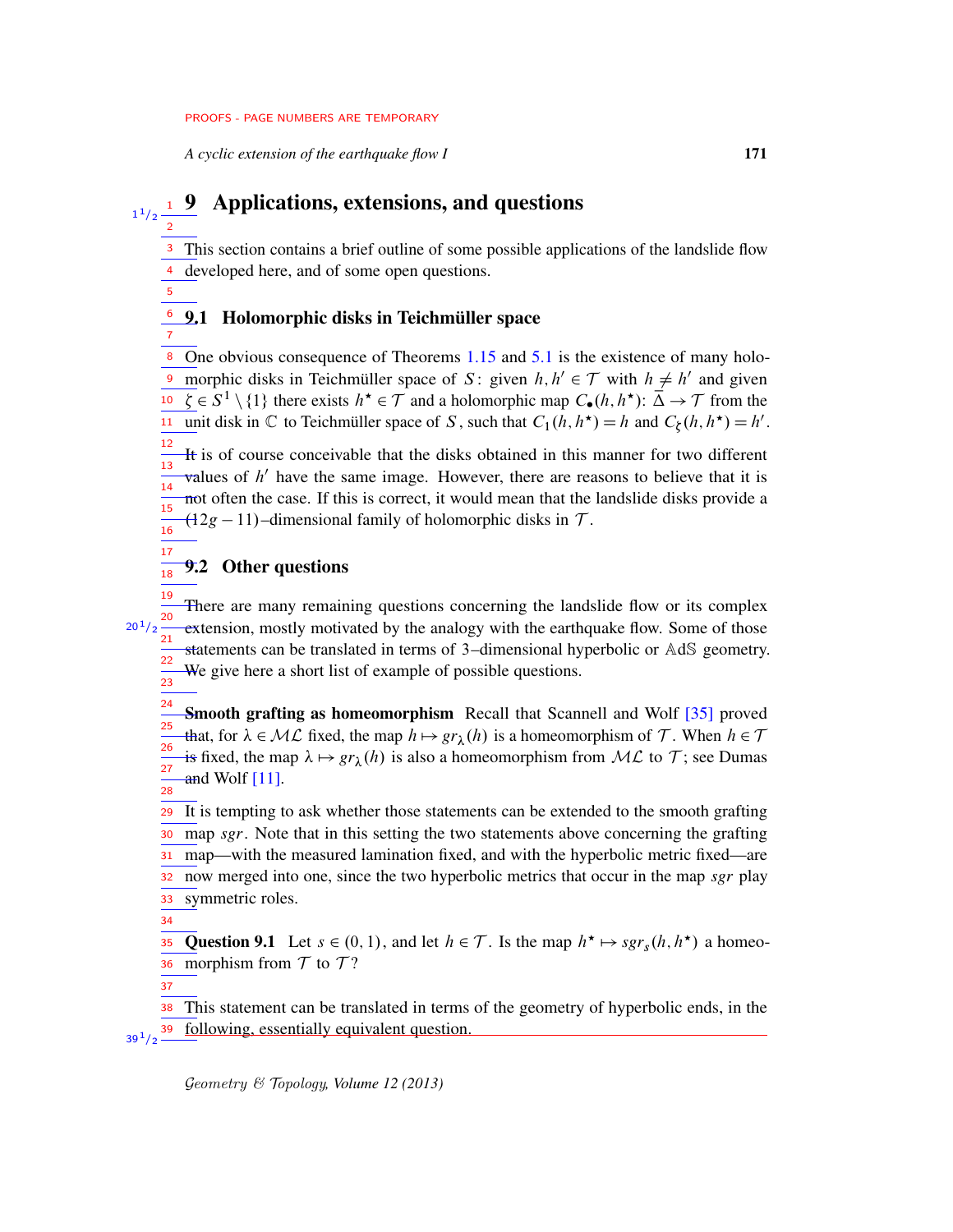2

6 7 8 172 *Francesco Bonsante, Gabriele Mondello and Jean-Marc Schlenker*

**Question 9.2** Let  $h, c \in \mathcal{T}$  and let  $K \in (-1, 0)$ . 1  $1/2$ 

- Is there a unique hyperbolic end with conformal structure at infinity  $c$ , and containing an embedded surface of constant curvature  $K$  with induced metric proportional to  $h$ ? 3 4 5
	- Is there a unique hyperbolic end with conformal structure at infinity  $c$ , containing an embedded surface of constant curvature  $K$  with third fundamental form proportional to  $h^*$ ?

 $\frac{9}{2}$  The action of the landslide flow at infinity It is quite natural to wonder to what extend the landslide flow can be extended to Thurston boundary of Teichmüller space.  $\frac{11}{1}$  One side of this question is already answered above in [Section 6,](#page-37-0) concerning the limit  $\sigma$  L to the earthquake flow when one of the parameter converges to Thurston boundary and the other is fixed. However other questions can be asked, in particular in light of <sup>14</sup> the results of Wolf [\[44\]](#page-77-0) on the behavior of harmonic maps at the boundary of  $\mathcal{T}$ . 10 12 13 15

The landslide flow as a Hamiltonian flow Consider a fixed measured lamination  $\lambda \in \mathcal{ML}$ . The flow of earthquakes along  $\lambda$  is the Hamiltonian flow of the length 18 of  $\lambda$ , considered as a function on T, with respect to the Weil–Petersson symplectic structure. In a similar way, is the landslide flow the Hamiltonian flow of some functional 19 on  $\mathcal{T} \times \mathcal{T}$ ? 16 17 20

 $20^{1}/2$ 21

The data at infinity of hyperbolic ends For all  $K \in (-1, 0)$ , there is a parameterization of CP by  $T \times T$ , with a complex projective structure P corresponding to  $(h, h^*)$  if the hyperbolic end  $E$  with complex projective structure  $P$  at infinity contains a surface  $\sigma$ f constant curvature K with induced metric proportional to h and third fundamental form proportional to  $h^*$ . ว่า 23 24 25 26

There is also another parameterization of  $\mathcal{CP}$  by the space of couples  $(h, b)$ , where  $h \in \mathcal{T}$  and where b is a bundle morphism which is self-adjoint for h and satisfies the  $\overline{c}$  Codazzi equation and det $(b) = 1$ . 27 28

Given a  $\mathbb{CP}^1$ -structure P, we can also consider the data at infinity  $I^*$  and  $III^*$  of the corresponding hyperbolic end, as defined by Krasnov and the third author in [\[22\]](#page-75-8), and take the limit as  $K \to 0$ . Is it true that h and  $h^*$  limit to  $I^*$  and  $III^*$  respectively? And that the traceless part of  $B$ , suitably renormalized, converges to  $B^*$ ? 30 31 32 33

34

35 Landslides on the universal Teichmüller space [Section 8](#page-67-1) on the universal Teichmüller space leaves a number of elementary questions unanswered. One natural question is whether for fixed  $[\psi], [\psi^{\star}] \in \mathcal{T}_U$  the map  $e^{i\theta} \to \mathcal{L}^1$  $\frac{1}{e^i \theta}([\psi], [\psi^{\star}])$  extends to a holomorphic disk in  $\mathcal{T}_U$ , as for the landslide action on the Teichmüller space of a closed surface. 36 37 38  $39^{1}/2$   $-$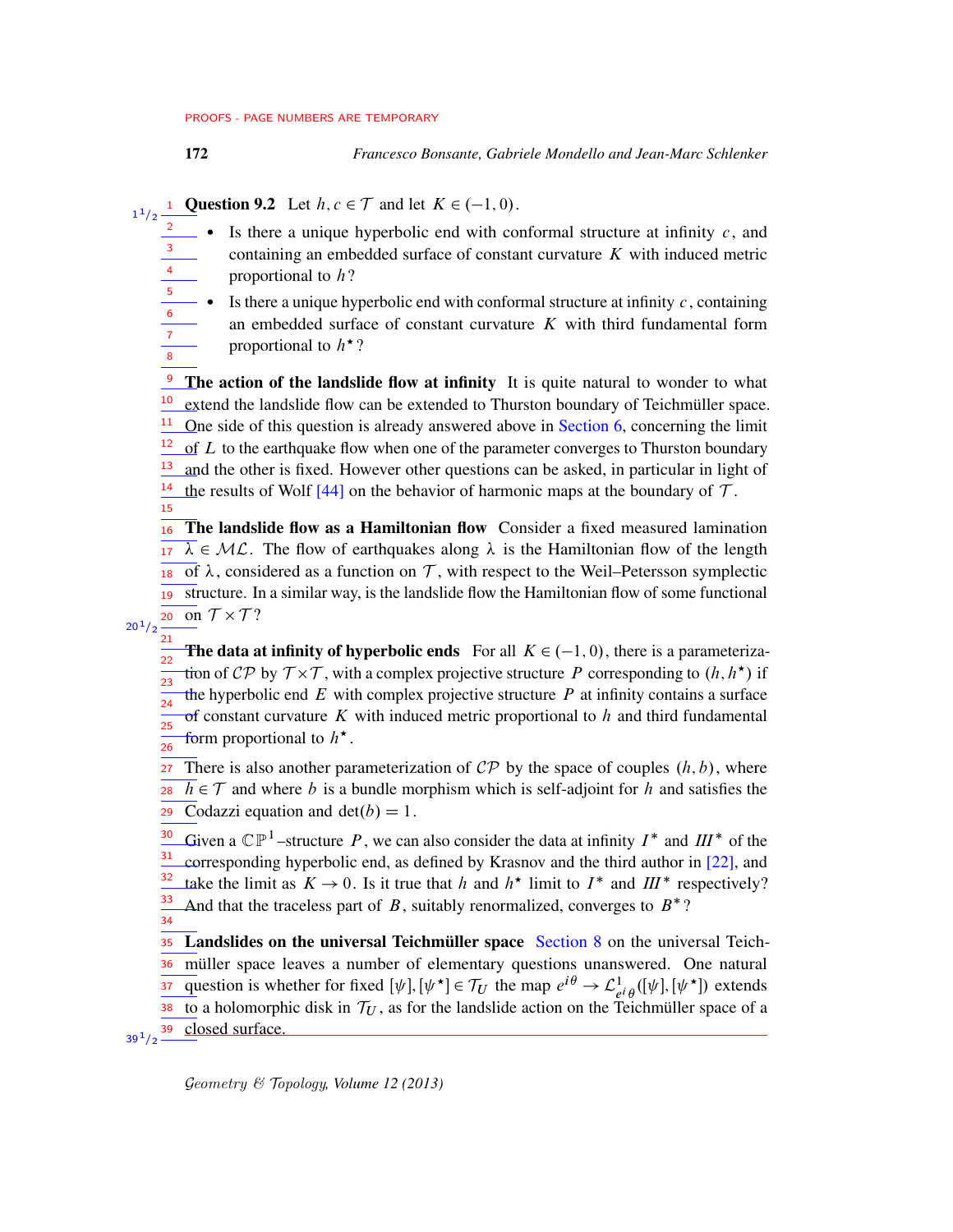*A cyclic extension of the earthquake flow I* 173

3

18 19

32  $\overline{33}$ 

<sup>1</sup> Another natural question is whether all fixed points of the landslide action on  $\tau_U \times \tau_U$ are on the diagonal. 1  $1/2$ 2

4 Cone singularities It appears possible that all the results obtained here extend from 5 closed hyperbolic surfaces to finite volume hyperbolic surfaces, and more generally 6 to hyperbolic surfaces with cone singularities (perhaps of angle less than  $\pi$ ). The 3–dimensional AdS or hyperbolic part of the picture would then be filled with 3– 7 8 dimensional AdS or hyperbolic manifolds with "particles", as considered eg in [\[21\]](#page-75-0), by Moroianu and the third author in [\[32\]](#page-76-0) and by Lecuire and the third author [\[26\]](#page-76-1). 9 10

#### Appendix A Cyclic flow for Teichmüller space of flat 2–tori 11 12 13

Let  $\mathbb{T} := \mathbb{R}^2/\mathbb{Z}^2$  be a real compact 2–torus and denote by  $\mathcal{T}(\mathbb{T})$  the space of flat metrics of area 1 on  $T$  up to isotopy. 14 15

It is well-known that there is an identification 16 17

$$
\mathbb{H}^2 \cong \mathrm{SO}_2(\mathbb{R}) \backslash \mathrm{SL}_2(\mathbb{R}) \longrightarrow \mathcal{T}(\mathbb{T}),
$$

$$
[M] \mapsto [g_M],
$$

 $J = \begin{pmatrix} 0 & -1 \\ 1 & 0 \end{pmatrix}$ 

Where  $g_M := M^*(dx^2 + dy^2) = M^T M$  is the flat metric, displayed matrix for improved 20  $20^{\,1}/2$ 21

line break

and 
$$
J_M := M^{-1}JM
$$
 is the complex structure on T associated to [M].

Notice that, given two points  $[g_M]$  and  $[g_N]$  in  $\mathcal{T}(\mathbb{T})$ , we have that the identity map  $id_{M,N}$ :  $(\mathbb{T}, g_M) \rightarrow (\mathbb{T}, g_N)$  is harmonic and it is a Teichmüller map. Moreover, all the other harmonic (or Teichmüller) maps are obtained by composing  $\mathrm{id}_{M,N}$  with translations. 26 27 28 29 30

Clearly, the energy density of  $\mathrm{id}_{M,N}$  is constantly 31

$$
= e_{M,N} = \frac{1}{2} \text{tr}[(M^T M)^{-1} (N^T N)] = \frac{1}{2} \text{tr}(P^T P) \text{ with } P = NM^{-1},
$$

and so the energy is  $E_{M,N} = e_{M,N}$ . 34 35

An easy computation shows that the absolute value squared of the Beltrami differential and the quasiconformality coefficient are constantly 36 37

$$
\frac{38}{39^{1/2}} - |\mu_{M,N}|^2 = \frac{E-1}{E+1}, \quad K_{M,N} = E + \sqrt{E^2 - 1}.
$$

Geometry & Topology*, Volume 12 (2013)*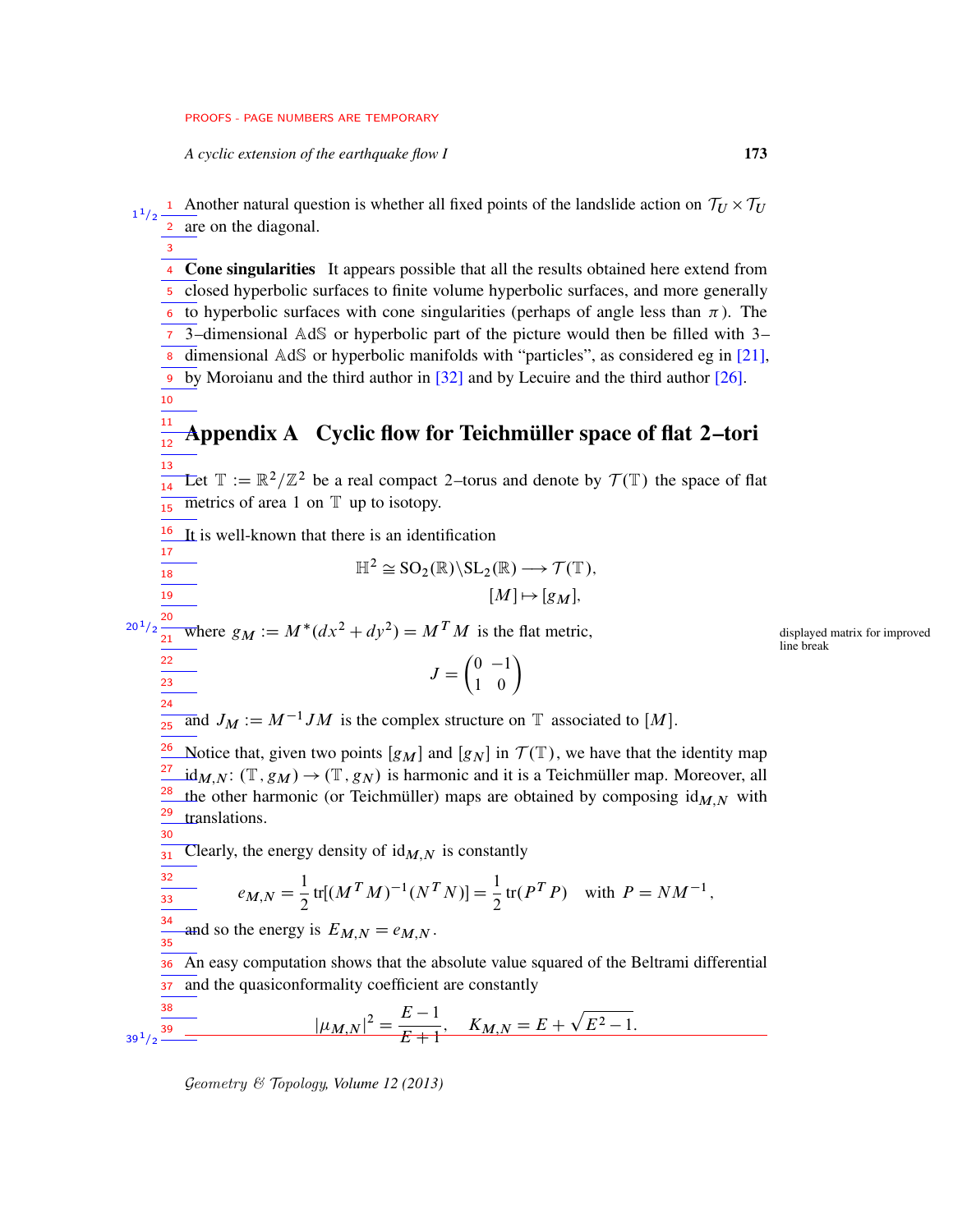1 At the infinitesimal level, let  $P_{\epsilon} := e^{\epsilon X}$  with  $X \in \mathfrak{sl}_2(\mathbb{R})$ . So

1  $1/2$ 2

## 174 *Francesco Bonsante, Gabriele Mondello and Jean-Marc Schlenker*

 $E_{M,P_{\varepsilon}M} = 1 + \text{tr}\bigg[\bigg(\frac{X+X^{T}}{2}\bigg)$  $\bigg\}^2 \bigg] \varepsilon^2 + o(\varepsilon^2),$  $|\mu_{M,P_{\varepsilon}M}| = \sqrt{\text{tr}\left[\left(\frac{X+X^{T}}{2}\right)\right]}$  $\Big)^2 \Big] \frac{\varepsilon}{2}$ 2  $+ o(\varepsilon),$  $K_{M,P_{\varepsilon}M} = 1 +$  $\sqrt{2 \text{ tr}\left[\left(\frac{X+X^{T}}{2}\right.$  $\Big)^2$   $\Big] \varepsilon + o(\varepsilon).$  $\frac{1}{11}$  Hence, the tangent vector in  $T_{[g_M]} \mathcal{T}(\mathbb{T})$  corresponding to the path  $\varepsilon \mapsto P_{\varepsilon} M$ , whose associated infinitesimal Beltrami differential is  $\dot{\mu} = (d/d\varepsilon)\mu_{M,P_{\varepsilon}M}|_{\varepsilon=0}$ , has Teichmüller and Weil–Petersson norms equal to  $\|\dot{\mu}\|_{\mathcal{T}} = \|\dot{\mu}\|_{\infty} =$  $\sqrt{1}$  $\frac{1}{2}$  tr  $\left[\left(\frac{X+X^{T}}{2}\right)\right]$  $\bigcap^2$  = ( T  $\|\mu\|^2 dA_{g_M}$  $\lambda^{1/2}$  $=\|\dot{\mu}\|_{WP}.$ Now, we want to consider the Minkowski model for  $\mathbb{H}^2$ . Denote by  $\mathcal K$  be the Killing form  $\mathcal{K}(X, Y) = 4 \text{ tr}(XY)$  on the Lie algebra  $\mathfrak{sl}_2(\mathbb{R})$ . The map  $SL_2(\mathbb{R}) \longrightarrow \mathfrak{sl}_2(\mathbb{R}),$  $M \mapsto \frac{1}{\cdot \cdot \cdot}$ 2  $\frac{1}{\sqrt{2}}$ 2  $J_M,$ embeds  $\mathbb{H}^2 = SO_2(\mathbb{R})\backslash SL_2(\mathbb{R})$  as one of the components of the  $(-1)$ –sphere 'as one component'  $\rightarrow$  'as one  $\mathbb{S}(-1) := \{ X \in \mathfrak{sl}_2(\mathbb{R}) \mid \mathcal{K}(X, X) = -1 \}.$  of the components' improved line break <sup>27</sup> Hence, K induces a scalar product  $\langle \cdot, \cdot \rangle$  on  $\mathbb{H}^2$  that can be expressed as  $-\cosh(d_{\mathbb{H}^2}([M],[N])) = \langle [M],[N]\rangle = \frac{1}{2} \text{tr}(J_M J_N) = -E_{M,N},$ because  $JQ = \det(Q)(Q^T)^{-1}J$  for every  $Q \in GL_2(\mathbb{R})$ . Thus  $d_{\mathbb{H}^2} = 2d_{\mathcal{T}} = 2d_{WP}$ . **Example 133** Let  $h, h^* \in \mathcal{T}(\mathbb{T})$  and pick  $M, M^* \in SL_2(\mathbb{R})$  such that  $h = g_M$  and  $h^* = g_M^*$ . Clearly,  $\mathrm{id}_{M,M^{\star}}$ :  $(\mathbb{T}, h) \to (\mathbb{T}, h^{\star})$  is minimal Lagrangian and the  $g_M$ -self-adjoint operator b is  $b = M^{-1} \sqrt{P^T P M}$  with  $P = M^* M^{-1}$ , where  $\sqrt{PT P}$  is the positive square root. Note that  $det(b) = 1$ . Then the center  $c \in \mathcal{T}(\mathbb{T})$  of  $(h, h^*)$  corresponds to the matrix  $C = 1/\sqrt{\det(E + b)}M(E + b)$ . 3 4 5 6 7 8 9 10 12 13 14 15  $\frac{1}{16}$ 17 18 19  $20^{1}/2 \frac{20}{21}$  $\frac{1}{22}$ 23 24 25 26 28 29 30 31 32 34 35 36 37 38 39  $39^{1/2}$ 

Geometry & Topology*, Volume 12 (2013)*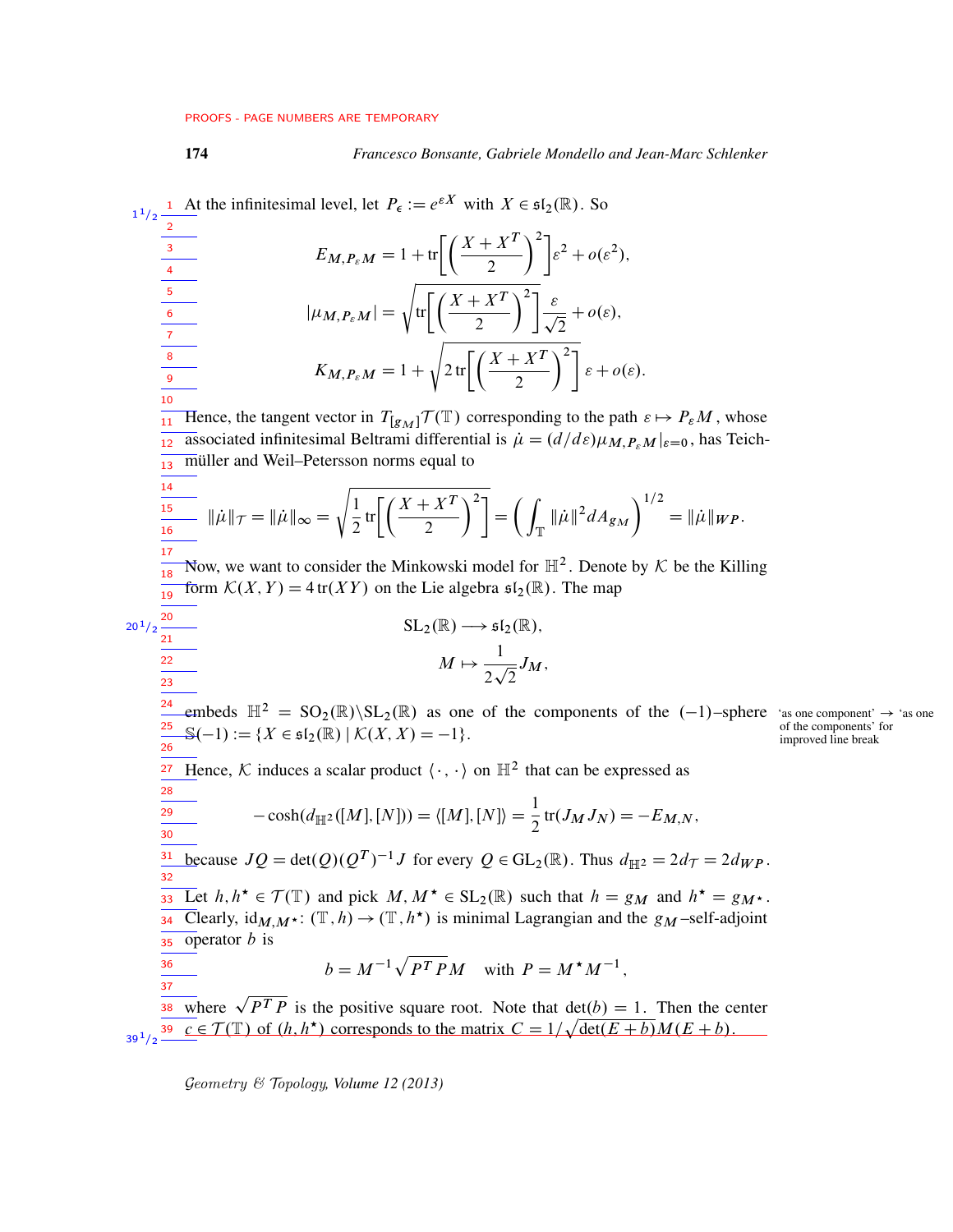*A cyclic extension of the earthquake flow I* 175

Let  $\sqrt{b}$  be the positive square root of b, considered as a self-adjoint endomorphism<br>for  $g_M$ —that is,  $\sqrt{b} = M^{-1} \sqrt{\sqrt{PT P} M}$ . Since b has determinant 1,  $\sqrt{b}$  is propor- $\mathfrak{p}$  $b$  is propor- $\frac{3}{3}$  tional to  $E + b$ . An easy computation using this fact shows that  $J_M =$ p  $bJ_{\mathcal{C}}$ p  $\overline{b}^{-1}$ ,  $J_{M^{\star}} =$  $\overline{b}^{-1}J_C$ p  $\mathfrak{b}.$ Since  $\sqrt{b}$  is self-adjoint for  $g_M$  and of determinant 1,  $J_M$ p  $\overline{b} =$ p  $\overline{b}^{-1} J_M$ . One can also conclude that  $\cosh d_{\mathbb{H}^2}([M],[M^{\star}])=\frac{1}{2}$  $\frac{1}{2}$  tr( $b^2$ ),  $\cosh d_{\mathbb{H}^2}([M],[C]) = \cosh d_{\mathbb{H}^2}([C],[M^{\star}]) = \frac{1}{2}$  $\frac{1}{2}$ tr $(b)$ ,  $\frac{1}{13}$  and so  $d_{\mathbb{H}^2}([M],[M^{\star}]) = 2 \log \kappa$  and  $d_{\mathbb{H}^2}([M],[C]) = d_{\mathbb{H}^2}([C],[M^{\star}]) = \log \kappa$ , where  $\frac{1}{14}$   $\kappa \ge 1$  is the larger eigenvalue of b. Hence,  $[C] \in \mathbb{H}^2$  is the midpoint between [M]  $\overline{15}$  and  $[M^{\star}]$ . As  $J_C = J_M b$ , the matrix corresponding to  $h_\theta$  is  $M_{\theta} = M(\cos(\theta/2)E + \sin(\theta/2)J_M b) = Me^{(\theta/2)J_C}$ where  $Me^{(\theta/2)J_C}$  is the matrix associated to the point of  $\mathbb{H}^2$  obtained by rotating [M] of an angle  $\theta$  about the center [C]. This shows that the cyclic flow on  $\mathcal{T}(\mathbb{T}) \times \mathcal{T}(\mathbb{T}) \cong \mathbb{H}^2 \times \mathbb{H}^2$  is the rotation about the center. References [1] S I Al'ber, *Spaces of mappings into a manifold of negative curvature*, Dokl. Akad. Nauk SSSR 178 (1968) 13–16 [MR0230254I](http://www.ams.org/mathscinet-getitem?mr=0230254)n Russian; translated in *Soviet Math. Dokl.* 9 (1968), 6–9. [2] L Andersson, T Barbot, R Benedetti, F Bonsante, W M Goldman, F Labourie, K P Scannell, J-M Schlenker, *[Notes on: "Lorentz spacetimes of constant curvature"](http://dx.doi.org/10.1007/s10711-007-9164-6) [Geom. Dedicata* 126 *[\(2007\), 3–45; MR2328921\] by G. Mess](http://dx.doi.org/10.1007/s10711-007-9164-6)*, Geom. Dedicata 126 (2007) 47–70 [MR2328922](http://www.ams.org/mathscinet-getitem?mr=2328922) [3] T Barbot, F Béguin, A Zeghib, *[Constant mean curvature foliations of globally hy](http://dx.doi.org/10.1007/s10711-005-6560-7)[perbolic spacetimes locally modelled on](http://dx.doi.org/10.1007/s10711-005-6560-7)* AdS<sub>3</sub>, Geom. Dedicata 126 (2007) 71-129 [MR2328923](http://www.ams.org/mathscinet-getitem?mr=2328923) [4] T Barbot, F Béguin, A Zeghib, *[Prescribing Gauss curvature of surfaces in](http://dx.doi.org/10.5802/aif.2622)* 3*– [dimensional spacetimes: application to the Minkowski problem in the Minkowski](http://dx.doi.org/10.5802/aif.2622) [space](http://dx.doi.org/10.5802/aif.2622)*, Ann. Inst. Fourier (Grenoble) 61 (2011) 511–591 [MR2895066](http://www.ams.org/mathscinet-getitem?mr=2895066) 1 1  $1/2$ 2 4 5 6 7 8 9  $\frac{1}{10}$ 11 12 16 17 18 19 20  $20^{1}/2$  $21$ 22 23 24 25 26 27 28 29 30 31 32 33 34 35 36 37 38 39  $39^{1}/2$ 

Geometry & Topology*, Volume 12 (2013)*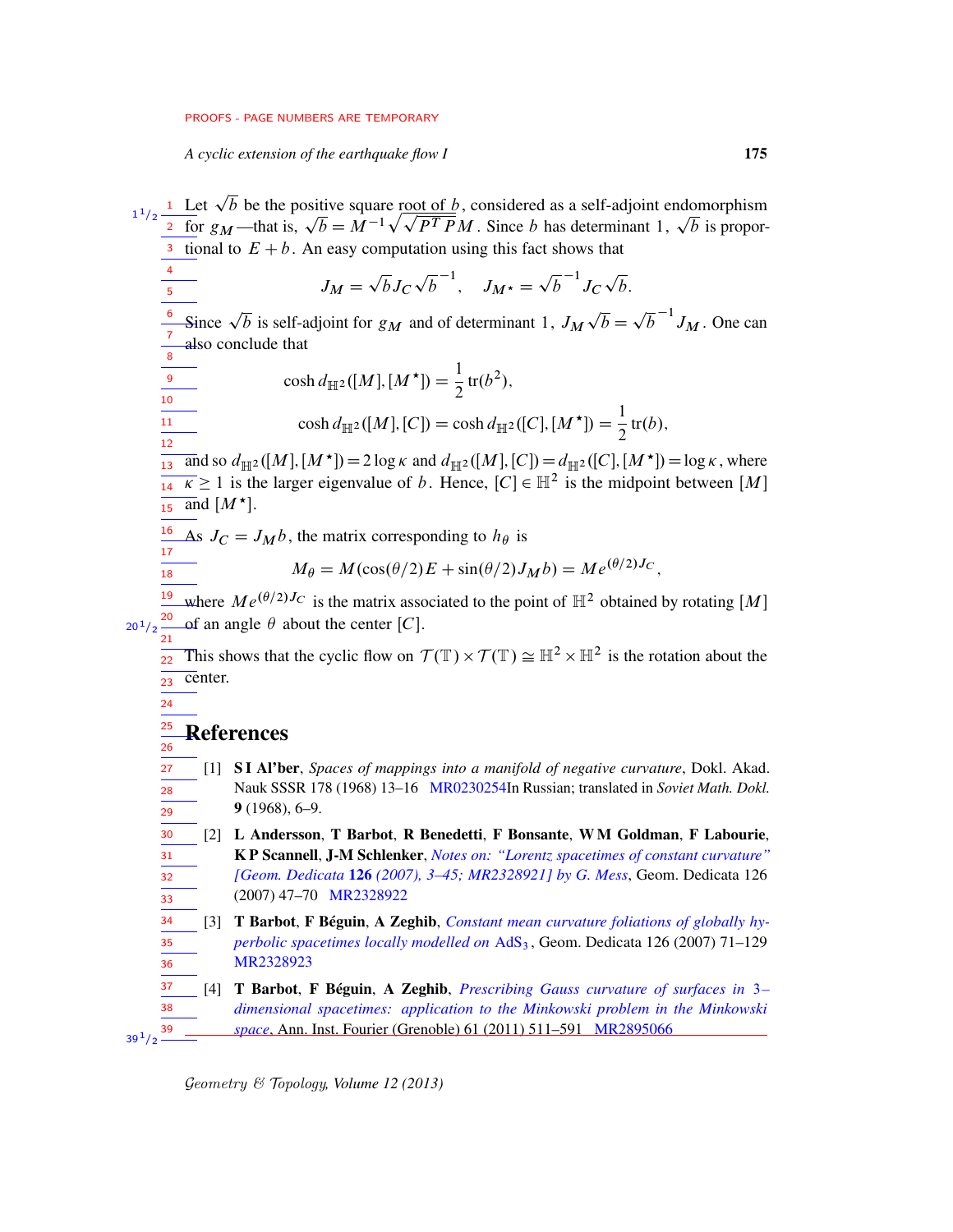9 10

- 176 *Francesco Bonsante, Gabriele Mondello and Jean-Marc Schlenker*
- [5] M Belraouti, *Sur la géométrie de la singularité initiale des espaces-temps plats globalement hyperboliques* [arXiv:1201.3716](http://arxiv.org/abs/1201.3716) 1  $1^{1}/2$ 2
	- [6] M Belraouti, *personal communication on work in progress* (2012) 3
	- [7] R Benedetti, F Bonsante, *Canonical Wick rotations in* 3*–dimensional gravity*, Mem. Amer. Math. Soc. 198 (2009) viii+164 [MR2499272](http://www.ams.org/mathscinet-getitem?mr=2499272) 4 5
	- [8] **R Benedetti, E Guadagnini,** *[Cosmological time in](http://dx.doi.org/10.1016/S0550-3213(01)00386-8)*  $(2 + 1)$ *–gravity*, Nuclear Phys. B 613 (2001) 330–352 [MR1857817](http://www.ams.org/mathscinet-getitem?mr=1857817) 6 7 8
		- [9] F Bonsante, J-M Schlenker, *[Maximal surfaces and the universal Teichmüller space](http://dx.doi.org/10.1007/s00222-010-0263-x)*, Invent. Math. 182 (2010) 279–333 [MR2729269](http://www.ams.org/mathscinet-getitem?mr=2729269)
	- [10] J Douglas, *[Minimal surfaces of higher topological structure](http://dx.doi.org/10.2307/1968552)*, Ann. of Math. 40 (1939) 205–298 [MR1503457](http://www.ams.org/mathscinet-getitem?mr=1503457) 11 12
	- [11] D Dumas, M Wolf, *[Projective structures, grafting and measured laminations](http://dx.doi.org/10.2140/gt.2008.12.351)*, Geom. Topol. 12 (2008) 351–386 [MR2390348](http://www.ams.org/mathscinet-getitem?mr=2390348) 13 14
	- [12] J Eells, Jr, J H Sampson, *Harmonic mappings of Riemannian manifolds*, Amer. J. Math. 86 (1964) 109–160 [MR0164306](http://www.ams.org/mathscinet-getitem?mr=0164306) 15 16
	- [13] A E Fischer, A J Tromba, *[A new proof that Teichmüller space is a cell](http://dx.doi.org/10.2307/2000792)*, Trans. Amer. Math. Soc. 303 (1987) 257-262 [MR896021](http://www.ams.org/mathscinet-getitem?mr=896021) 17 18
- [14] F P Gardiner, W J Harvey, *[Universal Teichmüller space](http://dx.doi.org/10.1016/S1874-5709(02)80016-6)*, from: "Handbook of complex analysis: geometric function theory, Vol. 1", (R Kühnau, editor), North-Holland, Amsterdam (2002) 457–492 [MR1966201](http://www.ams.org/mathscinet-getitem?mr=1966201) 19 20  $20^{1}/2$ 21
	- [15] P Hartman, *[On homotopic harmonic maps](http://dx.doi.org/10.4153/CJM-1967-062-6)*, Canad. J. Math. 19 (1967) 673–687 [MR0214004](http://www.ams.org/mathscinet-getitem?mr=0214004) 22 23
	- [16] C D Hodgson, S P Kerckhoff, *[Rigidity of hyperbolic cone-manifolds and hyperbolic](http://projecteuclid.org/euclid.jdg/1214460606) [Dehn surgery](http://projecteuclid.org/euclid.jdg/1214460606)*, J. Differential Geom. 48 (1998) 1–59 [MR1622600](http://www.ams.org/mathscinet-getitem?mr=1622600) 24 25
	- [17] C D Hodgson, I Rivin, *[A characterization of compact convex polyhedra in hyperbolic](http://dx.doi.org/10.1007/BF01231281)* 3*[–space](http://dx.doi.org/10.1007/BF01231281)*, Invent. Math. 111 (1993) 77–111 [MR1193599](http://www.ams.org/mathscinet-getitem?mr=1193599) 26 27
	- [18] H Jacobowitz, *The Gauss-Codazzi equations*, Tensor 39 (1982) 15–22 [MR836907](http://www.ams.org/mathscinet-getitem?mr=836907) 28 29
	- [19] J Jost, *Two-dimensional geometric variational problems*, Pure and Applied Mathematics (New York), John Wiley & Sons Ltd., Chichester (1991) [MR1100926](http://www.ams.org/mathscinet-getitem?mr=1100926) 30 31
	- [20] S P Kerckhoff, *[The Nielsen realization problem](http://dx.doi.org/10.2307/2007076)*, Ann. of Math. 117 (1983) 235–265 [MR690845](http://www.ams.org/mathscinet-getitem?mr=690845) 32 33
	- [21] K Krasnov, J-M Schlenker, *[Minimal surfaces and particles in](http://dx.doi.org/10.1007/s10711-007-9132-1)* 3*–manifolds*, Geom. Dedicata 126 (2007) 187–254 [MR2328927](http://www.ams.org/mathscinet-getitem?mr=2328927) 34 35
	- [22] K Krasnov, J-M Schlenker, *[On the renormalized volume of hyperbolic](http://dx.doi.org/10.1007/s00220-008-0423-7)* 3*–manifolds*, Comm. Math. Phys. 279 (2008) 637–668 [MR2386723](http://www.ams.org/mathscinet-getitem?mr=2386723) 36 37
- <span id="page-75-0"></span>[23] R S Kulkarni, U Pinkall, *[A canonical metric for Möbius structures and its applications](http://dx.doi.org/10.1007/BF02572311)*, Math. Z. 216 (1994) 89–129 [MR1273468](http://www.ams.org/mathscinet-getitem?mr=1273468) 38 39  $39^{1/2}$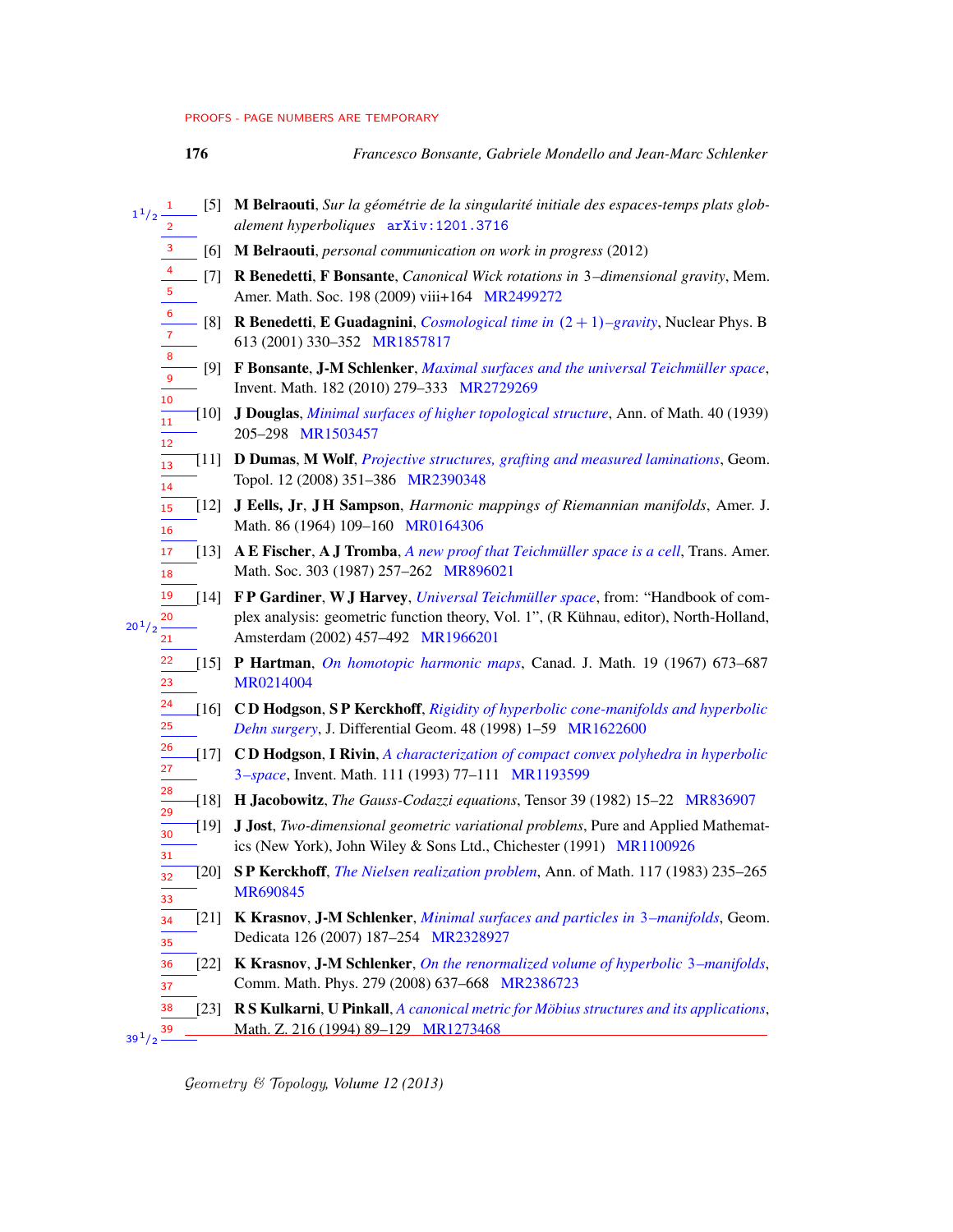*A cyclic extension of the earthquake flow I* 177

<span id="page-76-1"></span><span id="page-76-0"></span>

| $1^{1}/2$                               | [24] F Labourie, Problème de Minkowski et surfaces à courbure constante dans les variétés<br>hyperboliques, Bull. Soc. Math. France 119 (1991) 307-325 MR1125669                                                                    |  |  |
|-----------------------------------------|-------------------------------------------------------------------------------------------------------------------------------------------------------------------------------------------------------------------------------------|--|--|
| 3<br>$\overline{\mathbf{4}}$            | [25] F Labourie, Surfaces convexes dans l'espace hyperbolique et CP <sup>1</sup> -structures, J. Lon-<br>don Math. Soc. 45 (1992) 549-565 MR1180262                                                                                 |  |  |
| $\frac{5}{1}$<br>6                      | [26] C Lecuire, J-M Schlenker, The convex core of quasifuchsian manifolds with particles<br>arXiv: 0909.4182                                                                                                                        |  |  |
| $\boldsymbol{7}$<br>8<br>$\overline{9}$ | [27] B Maskit, Comparison of hyperbolic and extremal lengths, Ann. Acad. Sci. Fenn. Ser.<br>A I Math. 10 (1985) 381-386 MR802500                                                                                                    |  |  |
| T281 I<br>10<br>11                      | <b>CT McMullen, Complex earthquakes and Teichmüller theory, J. Amer. Math. Soc. 11</b><br>(1998) 283-320 MR1478844                                                                                                                  |  |  |
| 12<br>13                                | [29] G Mess, Lorentz spacetimes of constant curvature, Geom. Dedicata 126 (2007) 3-45<br>MR2328921                                                                                                                                  |  |  |
| 14<br>$\left[30\right]$<br>15           | Y N Minsky, The classification of punctured-torus groups, Ann. of Math. 149 (1999)<br>559-626 MR1689341                                                                                                                             |  |  |
| 16<br>- 1311<br>17                      | <b>G Mondello</b> , Flows of $SL_2(R)$ –type on the cotangent space to Teichmüller space, in<br>preparation                                                                                                                         |  |  |
| 18<br>$-$ [32]<br>19<br>20              | S Moroianu, J-M Schlenker, Quasi-Fuchsian manifolds with particles, J. Differential<br>Geom. 83 (2009) 75-129 MR2545031                                                                                                             |  |  |
| $20^{1}/2$<br>1331<br>21<br>22          | JH Sampson, Some properties and applications of harmonic mappings, Ann. Sci.<br>École Norm. Sup. 11 (1978) 211–228 MR510549                                                                                                         |  |  |
| 23<br>24                                | [34] <b>KP Scannell</b> , Flat conformal structures and the classification of de Sitter manifolds,<br>Comm. Anal. Geom. 7 (1999) 325-345 MR1685590                                                                                  |  |  |
| $\left[35\right]$<br>25<br>26           | KP Scannell, M Wolf, <i>The grafting map of Teichmüller space</i> , J. Amer. Math. Soc. 15<br>(2002) 893-927 MR1915822                                                                                                              |  |  |
| 27<br>[36]<br>28                        | J-M Schlenker, Métriques sur les polyèdres hyperboliques convexes, J. Differential<br>Geom. 48 (1998) 323-405 MR1630178                                                                                                             |  |  |
| 29<br>- 1371<br>30                      | <b>J-M Schlenker</b> , <i>Hypersurfaces in</i> $Hn$ <i>and the space of its horospheres</i> , Geom. Funct.<br>Anal. 12 (2002) 395-435 MR1911666                                                                                     |  |  |
| 31<br>-1381<br>32<br>33                 | RM Schoen, The role of harmonic mappings in rigidity and deformation problems,<br>from: "Complex geometry", (G Komatsu, Y Sakane, editors), Lecture Notes in Pure<br>and Appl. Math. 143, Dekker, New York (1993) 179-200 MR1201611 |  |  |
| 34<br>1391<br>35                        | R Schoen, ST Yau, On univalent harmonic maps between surfaces, Invent. Math. 44<br>(1978) 265-278 MR0478219                                                                                                                         |  |  |
| 36<br>$[40]$<br>37                      | M Spivak, A comprehensive introduction to geometry, Vol. I-V, Publish or Perish (1970)                                                                                                                                              |  |  |
| 38<br>[41]<br>$39^{1}/2$ $\frac{39}{1}$ | K Tenenblat, On isometric immersions of Riemannian manifolds, Bol. Soc. Brasil. Mat.<br>2 (1971) 23-36 MR0328832                                                                                                                    |  |  |